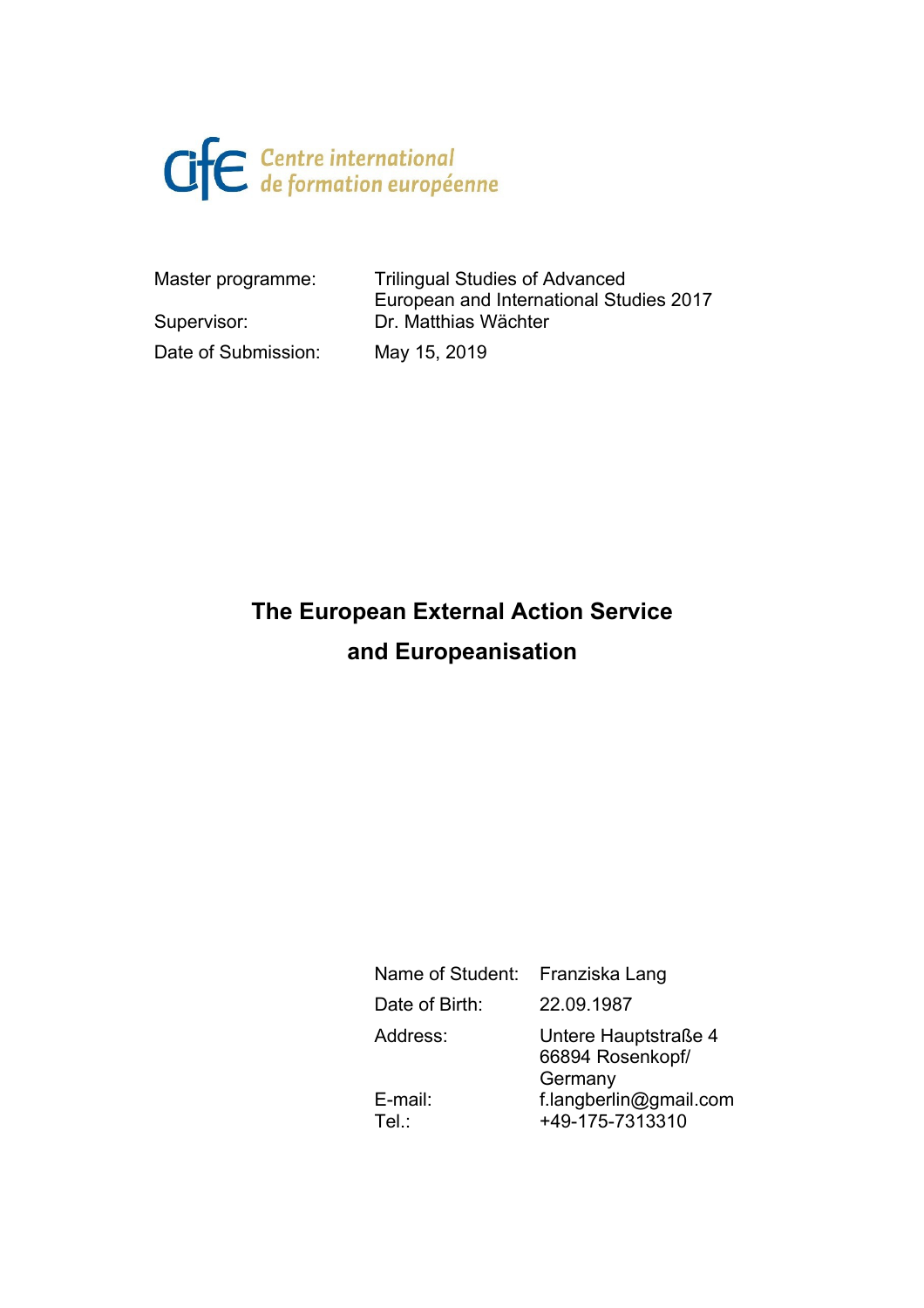#### **Acknowledgements**

Writing a Master's thesis is always a challenge and almost impossible to achieve without the support of one's professors, friends & family. I therefore would like to take the opportunity to acknowledge their invaluable support on this occasion.

Particularly, I would like to thank my supervisor, Prof. Matthias Wächter, for his kind support, as well as Amy Louisa Cowan, Katie Protano, Katrin Zylla, Adam Sutherland and Josephine Clarkson for their patience and support in proofreading.

I also want to extend my gratitude to the people that agreed to be interviewed for this thesis: Dr Peter Krois, Thierry Barbé and Interview Partner I, for their willingness to support my work and their invaluable insights, that made the work on this paper especially memorable.

I would also like to thank my former colleague, Jonas Koll, for his encouragement to leave a safe heaven, my parents for supporting my decision, my friends for diverting my doubts with kind words and laughter and my fellow students for making this programme so special.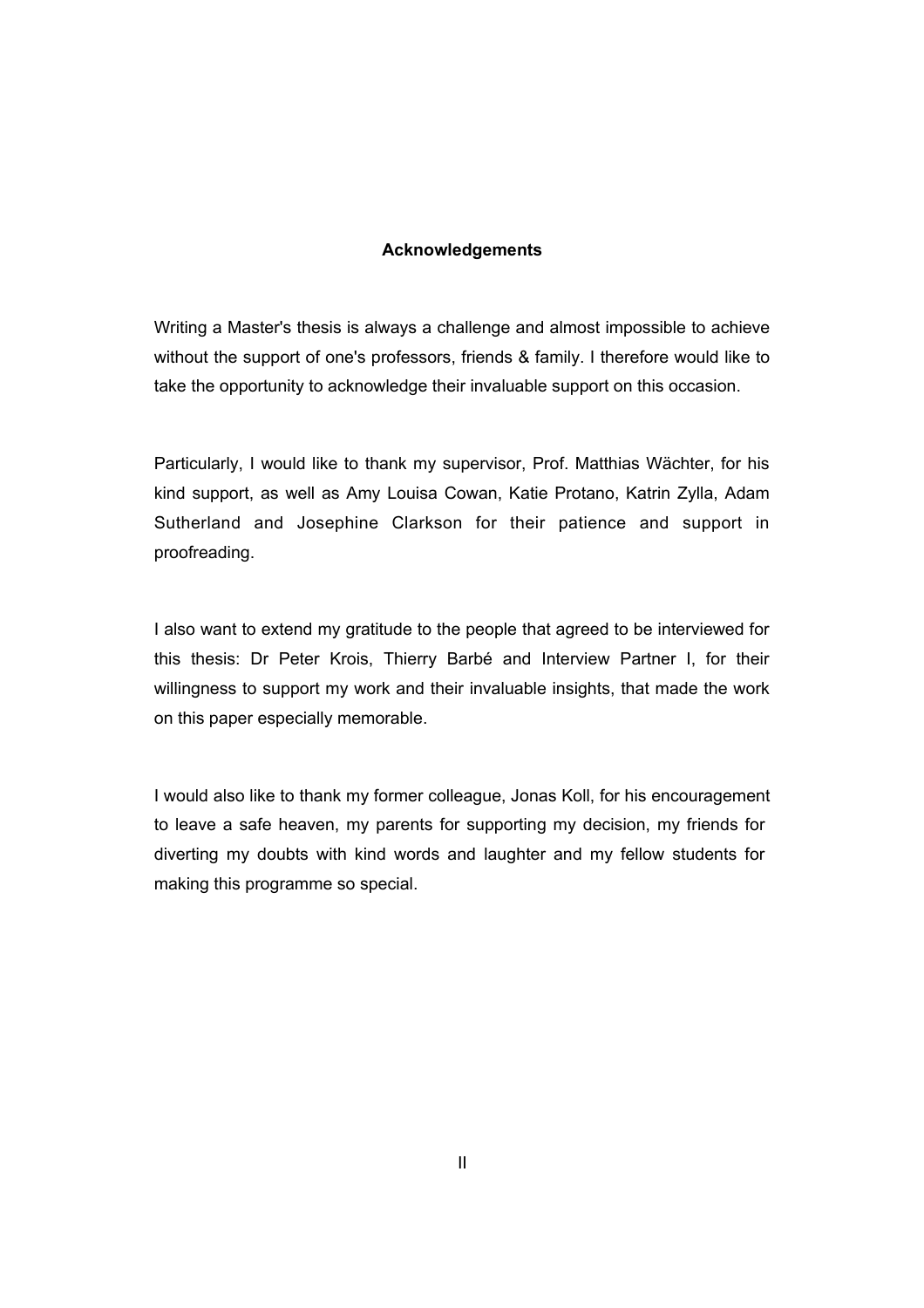### **Table of Content**

| 2. Europeanisation -                                       |    |
|------------------------------------------------------------|----|
|                                                            |    |
|                                                            |    |
|                                                            |    |
| 2.2.1 The Origins and Genesis of the EU's Foreign Policy14 |    |
|                                                            |    |
| 3. The EEAS and its High Representative -                  |    |
|                                                            |    |
|                                                            |    |
| 4.1 The EEAS and Europeanisation on the Polity Level26     |    |
|                                                            |    |
|                                                            |    |
|                                                            |    |
| 4.2 The EEAS and Europeanisation on the Policy Level33     |    |
|                                                            |    |
|                                                            |    |
|                                                            | 39 |
| 4.3 The EEAS and Europeanisation on the Politics Level41   |    |
|                                                            |    |
|                                                            |    |
|                                                            |    |
|                                                            |    |
|                                                            |    |
|                                                            |    |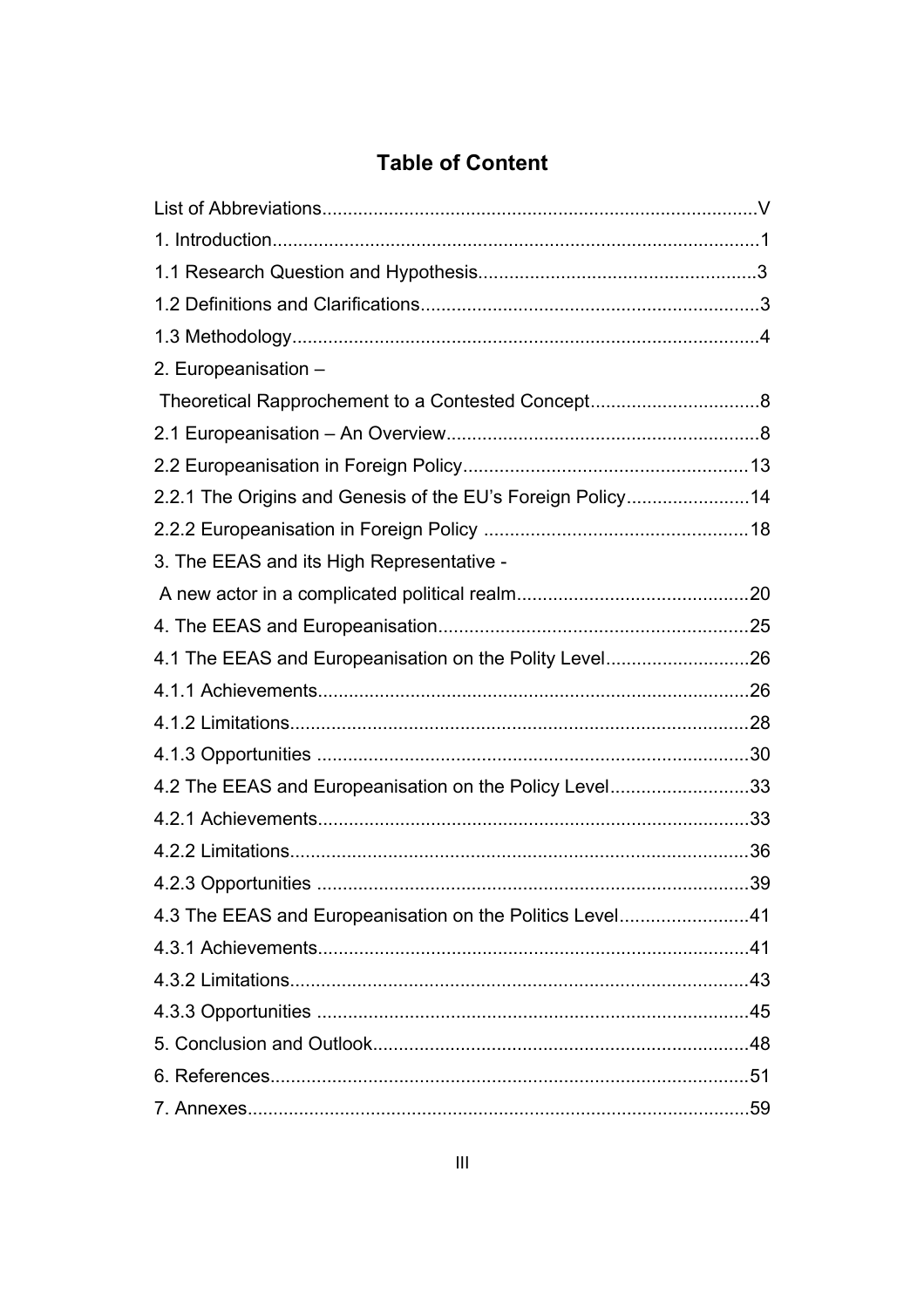| 7.1 Annex I - Summary of Interview with Interview Partner I59 |  |
|---------------------------------------------------------------|--|
|                                                               |  |
|                                                               |  |
|                                                               |  |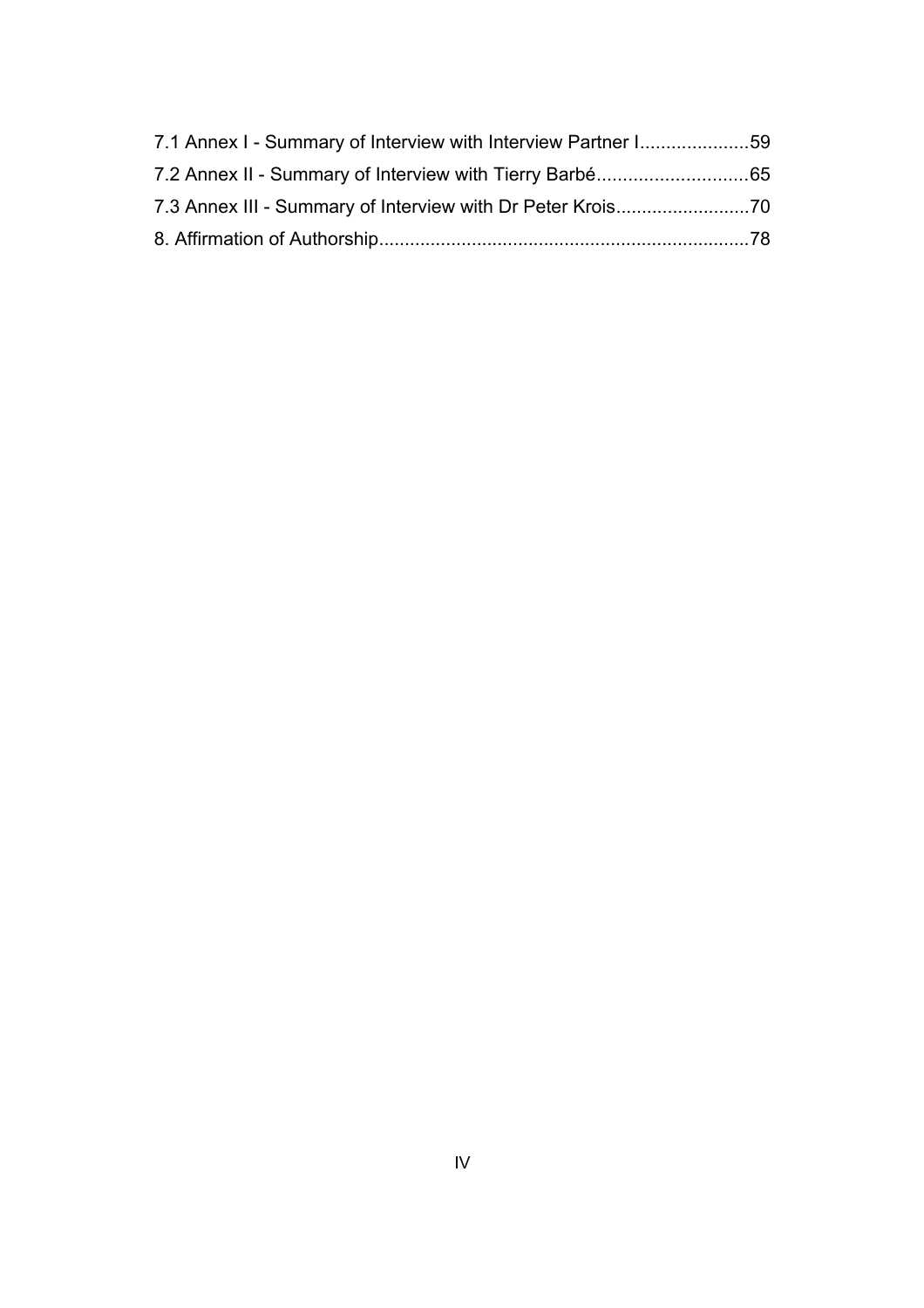## **List of Abbreviations**

| <b>BFA</b>                 | <b>Burkina Faso</b>                                                                         |
|----------------------------|---------------------------------------------------------------------------------------------|
| <b>CFSP</b>                | The Common Foreign and Security Policy                                                      |
| <b>CSDP</b>                | The Common Security and Defence Policy                                                      |
| <b>COELA</b>               | The Working Party on Enlargement<br>and Countries Negotiating Accession to<br>the EU        |
| <b>COREPER</b>             | The Committee of Permanent<br>Representatives                                               |
| DG                         | Directorate-General                                                                         |
| <b>DG DEVCO</b>            | The Commission's Directorate-General<br>for International Cooperation and<br>Development    |
| DG ECHO                    | The Directorate-General for European Civil<br>Protection and Humanitarian Aid<br>Operations |
| <b>ECJ</b>                 | The European Court of Justice                                                               |
| <b>ECSC</b>                | The European Coal and Steel Community                                                       |
| <b>EEC</b>                 | The European Economic Community                                                             |
| <b>EPC</b>                 | The European Political Cooperation                                                          |
| <b>EPP</b>                 | The European People's Party                                                                 |
| EU                         | The European Union                                                                          |
| <b>EEAS</b>                | The European External Action Service                                                        |
| <b>EURATOM</b>             | The European Atomic Community                                                               |
| European Union Delegation  | <b>EU Delegation</b>                                                                        |
| <b>FAC</b>                 | The Foreign Affairs Council                                                                 |
| <b>High Representative</b> | The High Representative of the Union for<br><b>Foreign Affairs and Security Policy</b>      |
| <b>PJCCM</b>               | The Judicial Cooperation in Criminal Matter                                                 |
| <b>NGO</b>                 | Non-governmental Organisation                                                               |
| <b>PESCO</b>               | The Permanent Structured Cooperation                                                        |
| <b>PSC</b>                 | The Political and Security Committee                                                        |
| <b>RELEX</b>               | The Working Party of Foreign Relations<br>Counsellors                                       |
| TEU                        | The Treaty on European Union                                                                |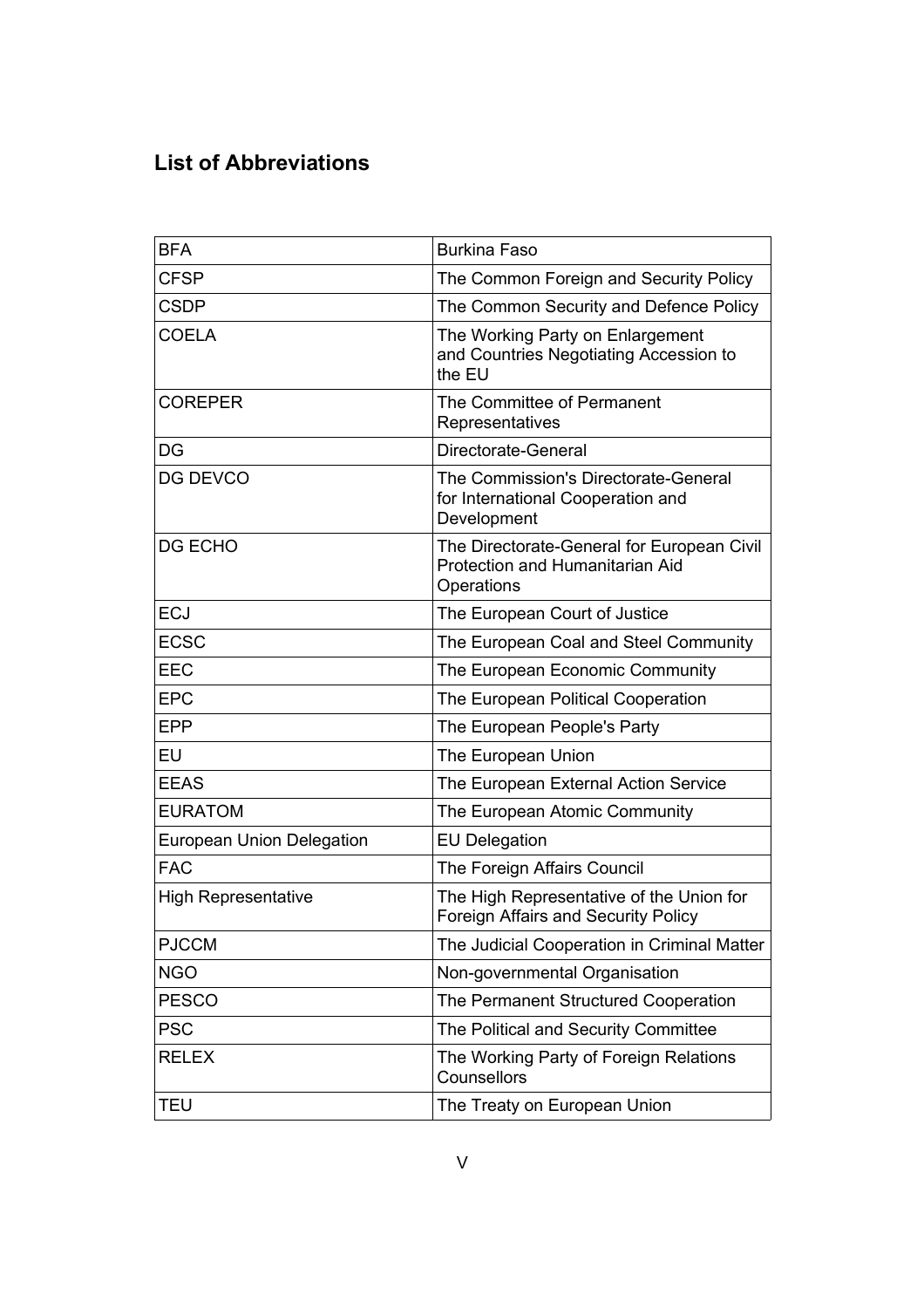| I TFEU.    | The Treaty on the Functioning of the<br>European Union |
|------------|--------------------------------------------------------|
| <b>OMV</b> | <b>Qualified Majority Voting</b>                       |
| UN         | ∣ The United Nations                                   |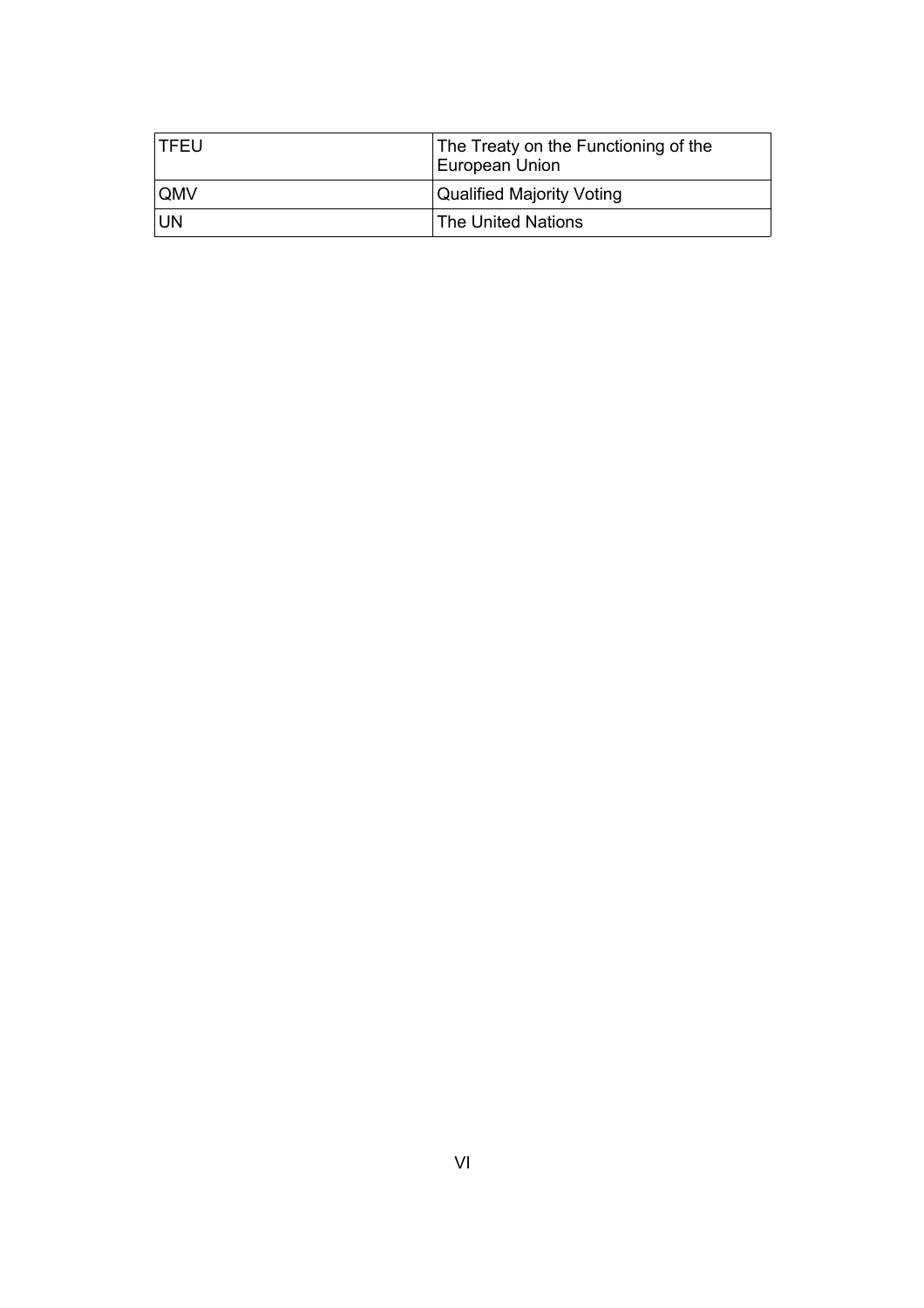#### **1. Introduction**

The political project that is the European Union (EU), as first envisioned by the French bureaucrat Jean Monnet, has so far been an incredible success story. Certainly, this success has neither been unquestioned nor without its setbacks, but instead has been achieved in small and often painful, crises-inflicted incremental steps (Hix 2007, p. 141). Nonetheless, if we look at the overall development of the EU and its achievements, one can hardly dispute that it has by far outperformed its founding fathers' aspirations, who wished to create a more peaceful and prosperous Europe after centuries of gruesome wars. However, despite this success, the scientific world continues to struggle to comprehensively capture the nature of the EU in its entire complexity (Börzel and Risse 2007, p. 483; Bulmer and Radaelli 2004, pp. 1–3). This is partially due to the EU's unique supranational structure, which somewhat always puts it 'in between' and makes it ever changing, a one-of-a-kind organisation 'sui generis'[1](#page-6-0) (Hix 2007, p. 141; Zandonella 2006, p. 86).

In the light of the EU's evolution and the increasingly interwoven relations between the EU and its Member States on all levels and across a rising number of sectors, the conciliatory concept of *Europeanisation*<sup>[2](#page-6-1)</sup> emerged at the end of the 1980s in an attempt to describe the EU and its inner workings, as well as the consequences of its deepened integration on the Member States (Bulmer and Radaelli 2004, pp. 1–3; Dyson and Goetz 2003, pp. 12, 21–6; Featherstone 2003, p. 5; Featherstone and Radaelli 2003, p. 4). Despite Europeanisation still not having found an overall accepted theoretical framework, the concept rapidly proved itself to be of added explicatory value in those areas where the EU is most notable and traditionally held major legislative competencies, for instance in agriculture or competition (Bulmer and Radaelli 2004, pp. 1–3; Featherstone 2003, p. 6; Knill 2005, p. 157; Lypp 2008, pp. 6, 11; Radaelli 2004, p. 14). Nonetheless, literature on Europeanisation developed alongside the perpetual expansion of the EU's competencies and borders<sup>[3](#page-6-2)</sup> and endeavoured to further affirm its usefulness in policy sectors where the EU is only now starting to acquire

<span id="page-6-0"></span>Latin for "of its own kind", "unique".

<span id="page-6-1"></span>Also "Europeanization" in the US version.

<span id="page-6-2"></span>Usually referred to as "deepening and widening" (Zandonella 2006, pp. 34, 90).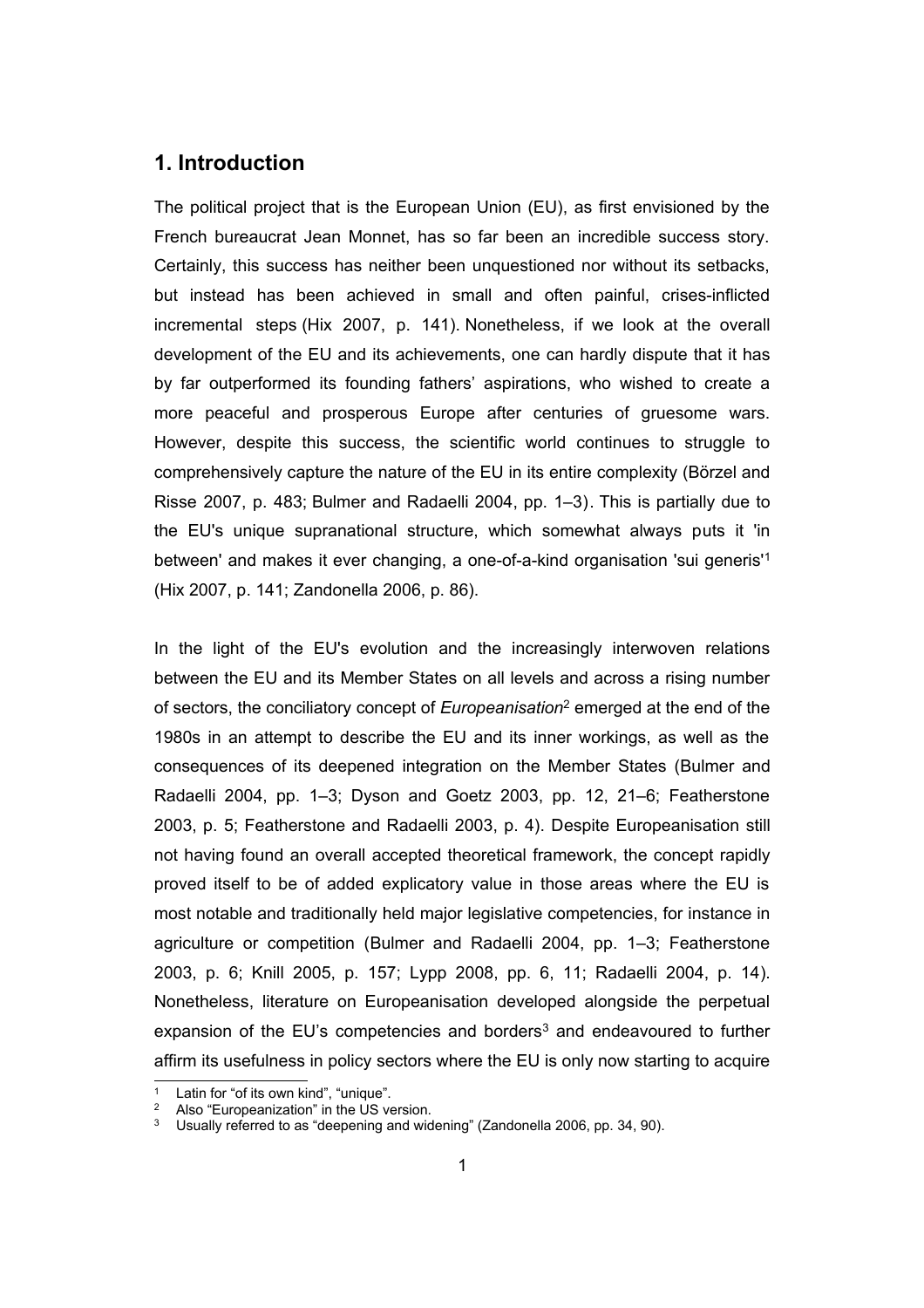more competencies (Featherstone 2003, p. 6; Lypp 2008, p.12).

One of these sectors is European foreign policy, an arena still decisively shaped by intergovernmentalism, with the Member States being particularly sensitive and reluctant to transfer sovereignty (Lypp 2008, pp. 5-6; Miskimmon and Paterson 2003, pp. 329–30; Moumoutzis 2011, p. 608; Smith 2008, p. 17). In defiance of this reluctance and driven by the mission to elevate the EU's political influence to the level of its economic power, the Member States launched institutionalised efforts to better coordinate their stances in foreign policy with the European Political Cooperation (EPC) at the beginning of the 1970s, which later became the EU's second pillar, the Common Foreign and Security Policy (CFSP) (Bindi 2012, pp. 18-19, 26). Even though this was mostly a reaction to economic and political crises and ultimately proved to be very difficult to achieve, especially faced with the increased number in Member States, a goal was set, namely, for the Member States to speak with one European voice in order to safeguard the EU's common values, independence and security (Bindi 2012, pp. 18-19).

In its latest attempt to make this European voice reality, the Member States introduced a new player along with the EU's latest contractual reform, the Treaty of Lisbon: The European External Action Service (EEAS) under the lead of the High Representative of the Union for Foreign Affairs and Security Policy (High Representative) (Lypp 2008, pp. 5-6; Miskimmon and Paterson 2003, pp. 329– 30; Moumoutzis 2001, p. 608; Smith 2008, p. 17). Where doubts about this new institution's useful- and effectiveness were plenty, since its founding years<sup>[4](#page-7-0)</sup> it has transformed itself into a resourceful actor in the EU's foreign politics, decisively shaping the EU's external action in the world (Lypp 2008, pp. 5-6).

In light of this seemingly reinforced external action and the ongoing debate about the weakness of the European voice in the world, this Master's thesis will take a look at how the EEAS and its actions can be linked to the theoretical concept of Europeanisation, how it affects the concept's usefulness in the EU's foreign policy arena and, first and foremost, if the EASS furthers Europeanisation in the EU's

<span id="page-7-0"></span>The EEAS, as foreseen in the Treaty of Lisbon, that was signed I 2007 and entered into force in 2009, was officially launched on 1<sup>st</sup> of January 2011 (EEAS 2016c).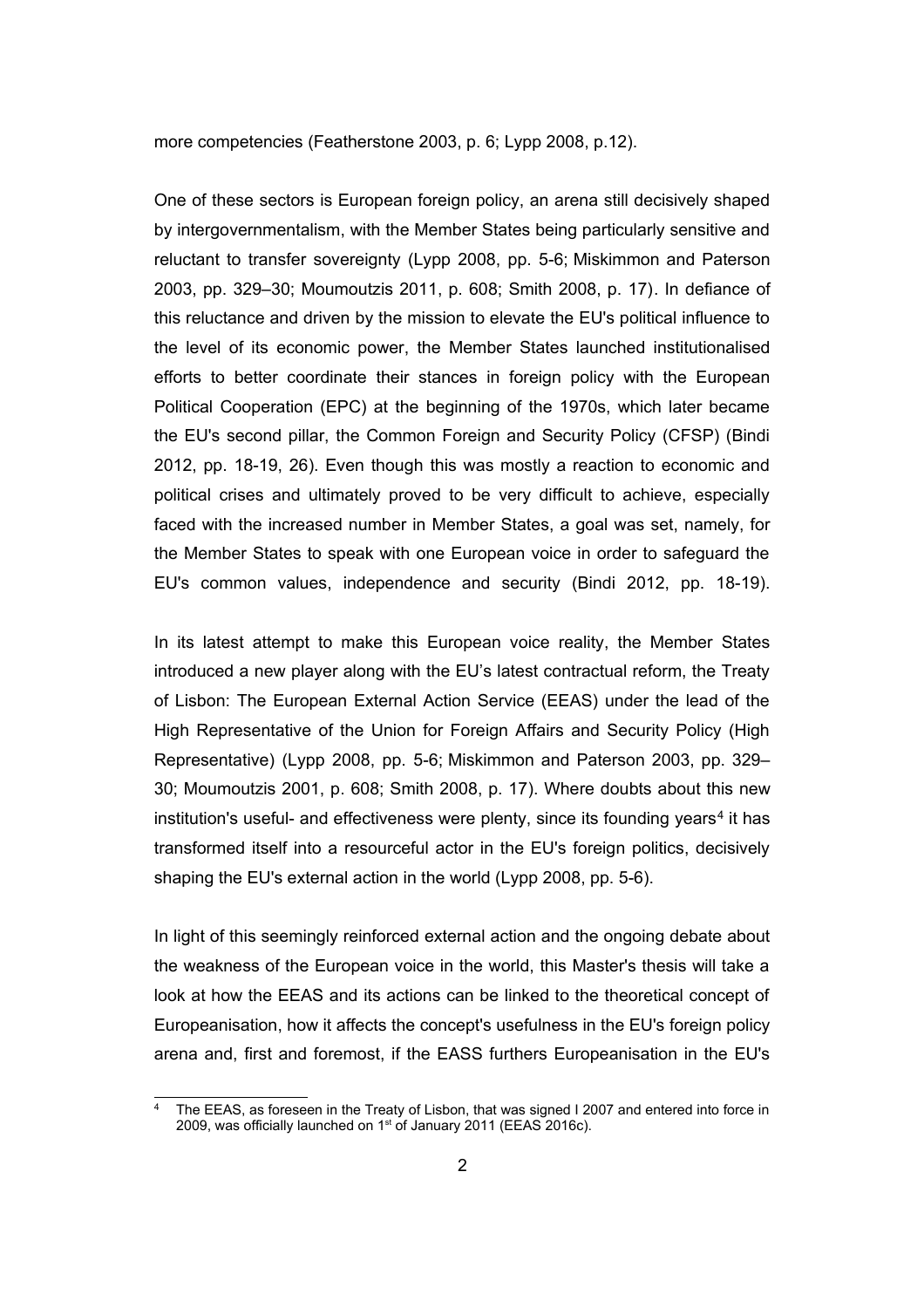foreign policy realm.

#### **1.1 Research Question and Hypothesis**

This Master's thesis attempts to contribute to the research on Europeanisation in foreign policy by linking this theoretical concept with the tangible achievements of the EEAS, as perceived by three distinct experts working in the EU's foreign policy field. In doing so, it strives to shed light on how this new player contributes to Europeanisation in the EU's foreign policy sector through its internal and external genesis and work since its official launch in 2011. It will try to respond to the specific research question whether the EEAS supports Europeanisation in the field of foreign policy (EEAS 2016b).

In regard to this principal research question, I hypothesise that the EEAS does indeed further Europeanisation in the EU's foreign policy sector, despite it still being a very young institution that has not yet reached a complete sophistication and has more room for development.

### **1.2 Definitions and Clarifications**

It is essential for the understanding of this thesis to clarify what we mean when talking about *Europeani*sation, a concept that holds different meanings depending on the respective discipline and research focus (Featherstone and Radaelli 2003, p. 3; Knill 2005, p. 157; Lypp 2008, pp. 6, 11). While I will address this theoretical concept, its advantages, as well as its inherent flaws in further depth in Chapter 2, I find it useful to already anticipate that for the purpose of this thesis, I lean on Kevin Featherstone and Claudio Radaelli's definition of Europeanisation and, therefore, understand Europeanisation in a broad fashion as a "process of structural change, variously affecting actors and institutions, ideas and interests" (Featherstone and Radaelli 2003; p. 3), that are closely linked to the EU and the penetration of the national systems of the Member States by a European mind-set in a much broader sense (Featherstone and Radaelli 2003;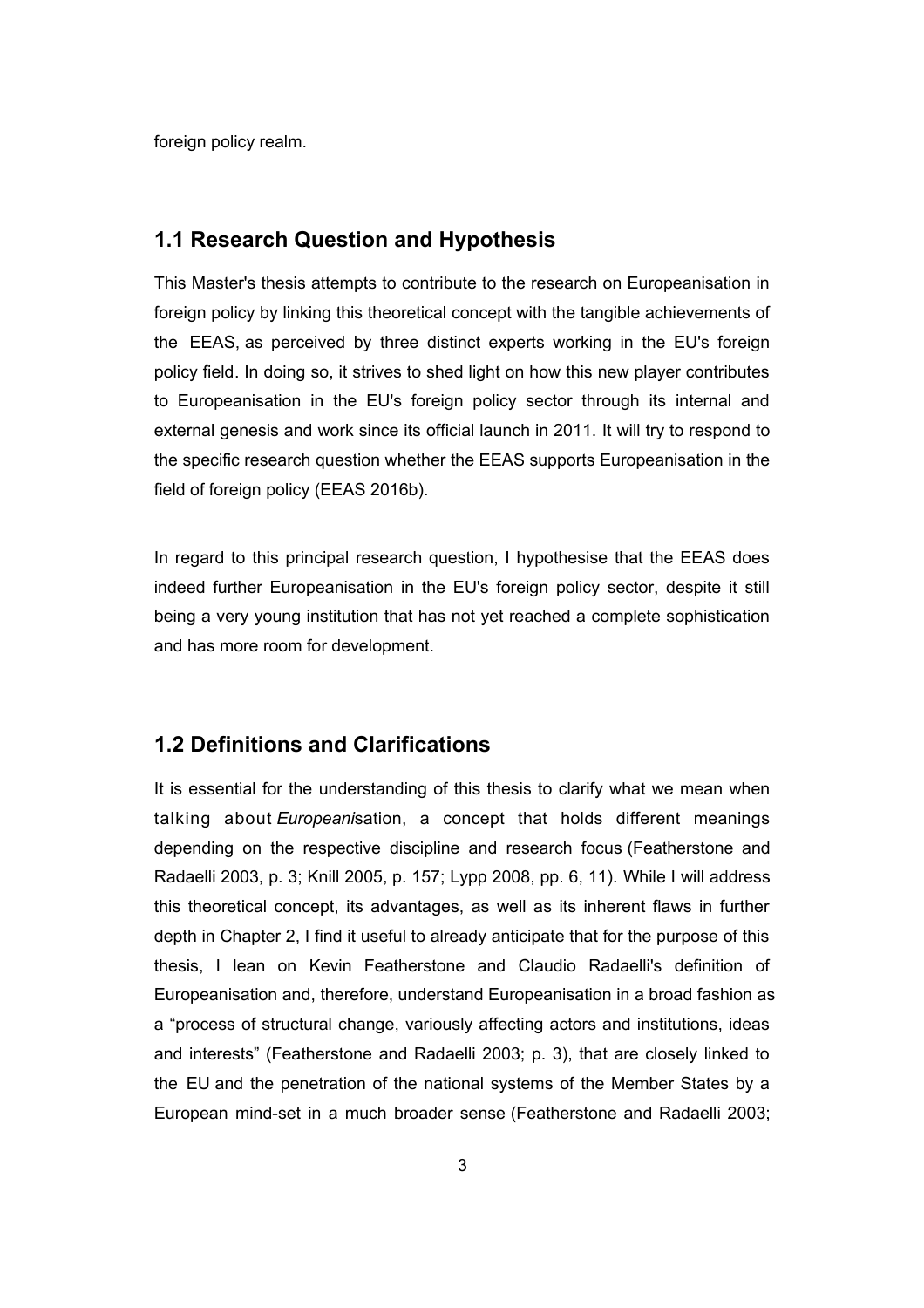pp. 3-4). Furthermore, I limit the scope of this Master's thesis on Europeanisation within the Member States, hereby excluding accession candidates and other third countries (Börzel and Risse 2007, p. 487). While Europeanisation's overall main interest is usually to research and explain notable changes in national politics caused by the deepened integration of the EU, this thesis' focuses most on the changes the EEAS and its High Representative have caused in the EU's foreign policy arena, with a particular focus on how this change is perceived by the Member States and how they adopt to this new player in a policy field they previously dominated (Featherstone and Radaelli 2003; p. 4).

Under the broad term *Foreign Policy* I understand the entirety of foreign activities of a nation, or an international or supranational organisation towards each other, be it in the political, military, economic, legal or cultural sector (Bergmann 2012, pp. 94-102; Pfennig 2012, p. 39; Weber-Fas 2008, p. 37). For the purpose of this thesis, I approach foreign policy primarily from an EU perspective, specifically meaning the EU's Common Foreign- and Security Policy (CFSP), but also the foreign policy of the Member States, as they also constitute an elemental part of the EU foreign policy and increasingly exist in a European framework (Lypp 2008, p. 11). As this would exceed the scope of this Master's thesis, I will focus on foreign policy while neglecting the security policy aspects, with its own distinct features and its complex institutional setup. This can also be seen in the changed self-awareness of Member States, with them classifying their relations towards other European Member States outside of their 'usual' Foreign Policy, with divergent frameworks and expectations (Lypp 2008, p. 11). When I instead employ the term *EU's external action,* I intentionally and in difference include all other policy fields that exist next to the EU's Foreign Policy, for instance, its development cooperation, humanitarian aid or crisis reaction.

#### **1.3 Methodology**

This Master's thesis will approach its research question, whether the EEAS supports Europeanisation in the field of foreign policy, by employing two different methodological instruments. For Chapters 2 and 3, the presentation of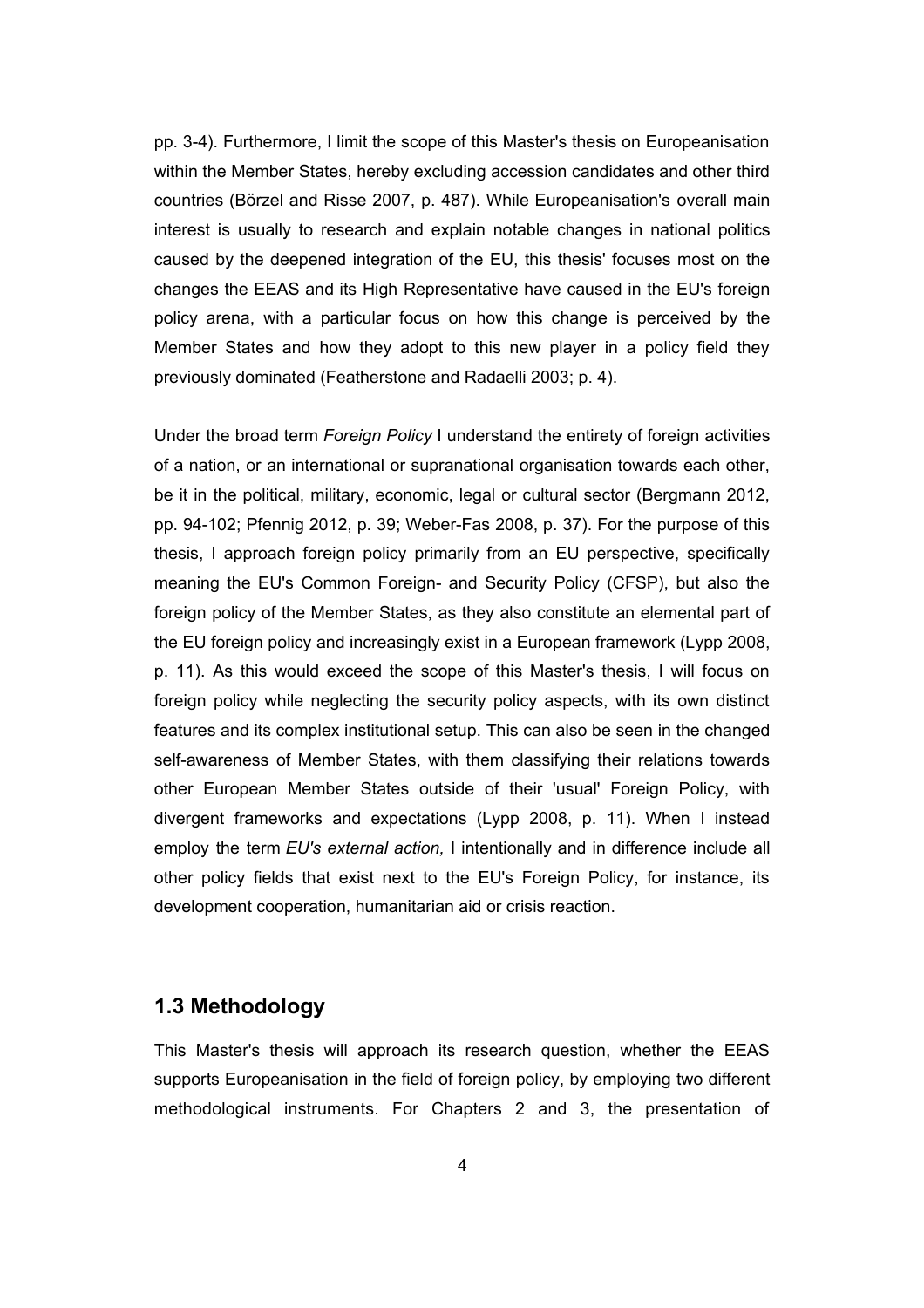Europeanisation in general and specifically in foreign policy as well as the development of the EEAS, I will follow a literature analysis approach. Here, I will provide a general overview of the theoretical concept that is Europeanisation, in particular the concept's origins, strengths and weaknesses before moving on to discuss the distinctive features of Europeanisation in the EU's foreign policy. For this, I will particularly draw upon Featherstone and Radaelli (2003), Krill (2005), Lypp (2008), Moumoutzis (2011) and Axt et al. (2007). In Chapter 3, I will then introduce the reader to the EEAS and its development from the founding years under the first High Representative, Lady Catherine Ashton, to its current High Representative, Federica Mogherini. Here, I will especially draw upon the Review of the EEAS in 2013 (EEAS 2013), the EEAS' Global Strategy for the European Union's Foreign And Security Policy (EEAS 2016a) and the EEAS' Annual Activity Reports (z.B. EEAS 2018).

Chapter 4 then builds on the theoretical framework laid out in Chapter 2 and 3 to apply the concept of Europeanisation to the development and the dynamics that the EEAS created in the EU's foreign policy realm, especially how the different changes were perceived by the Member States and how they accommodated. Here, I draw from three expert interviews that I conducted with two representatives of diplomatic missions of Member States in Brussels and one representative of the EEAS who is currently serving in the European Union Delegation (EU Delegation) in Ouagadougou, Burkina Faso. I chose the qualitative research method of expert interviews, as this enabled me to gather concentrated, in-depth insider information in a more efficient and timely manner than would have been possible through, for example, systematic quantitative surveys or participatory observations (Bogner et al. 2009, pp. 1-2). I believe this to be particularly true for research on the sensitive foreign policy sector, where it can be difficult to gather wide and truthful data and access a sufficient number of relevant stakeholders (Bogner et al. 2009, pp.1-2). Where sensible for the understanding, I will complement the statements from the experts with literature.

When it comes to the selection of the experts interviewed for the purpose of this Master's thesis, I chose to rely on a mixture of external and internal views on the EEAS, namely two representatives of Member States and one representative of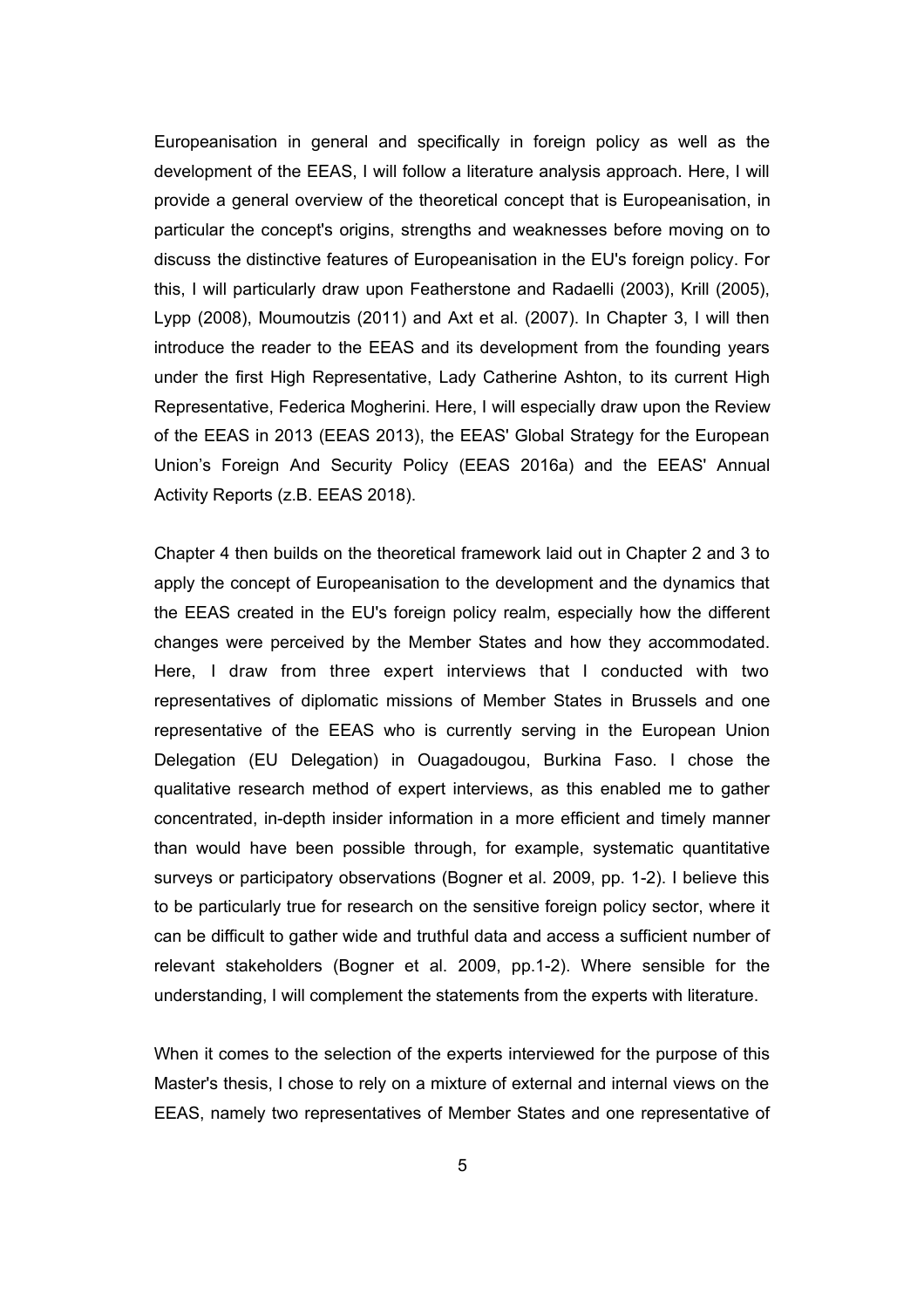the EEAS itself. Interview Partner I, who wished to remain anonymous, hereby represents a larger and more influential northern Member State, whereas the second interview partner from a Member State, Dr Peter Krois, works as Counsellor for the Permanent Representation of the Republic of Austria to the EU, hence represents a smaller northern Member State. Additionally, in a previous position within the Austrian Foreign Ministry he was involved in the debate surrounding the establishment of the EEAS and its institutional setup, which enabled him to provide a very detailed assessment of its history and the mindset behind its structure. Initially, my aim was to also include different regions of the EU, especially newer Member States from Eastern Europe or southern Member States. Unfortunately, I was unable to identify representatives from these Member States open to an interview, with the Permanent Representations of these Member States declining requests. However, I do believe that the assessment of these two experts is an adequate starting point to evaluate the EEAS' impact on Europeanisation, especially as their different observations were mostly in agreement.

As I was also interested in the internal perspective of the EEAS, in order to provide a coherent picture I included an interview with Mr Thierry Barbé, who is currently serving as Deputy Ambassador at the EU Delegation in Ouagadougou, Burkina Faso. Mr Barbé previously worked within the Commission and therefore can assess the EEAS' development both from the outside and the inside. An initial attempt to also include the view of an EEAS representative working at headquarter in Brussels failed due to a lack in willing interview partners.

In regard to the documentation of the three qualitative expert interviews, I restrained from word-for-word transcriptions due to the interview partners' reluctance to be recorded on tape. This is understandable, since foreign policy remains a sensitive issue, with diplomats usually shying away from delivering direct, verifiable quotes. Following consultation with my thesis supervisor, I therefore decided to capture the essence of each interview through abbreviated summaries that can be found in the annexes I-III of this Master's thesis. The summaries are based on personal notes compiled in the course of these interviews, which will be kept as a record in case questions concerning the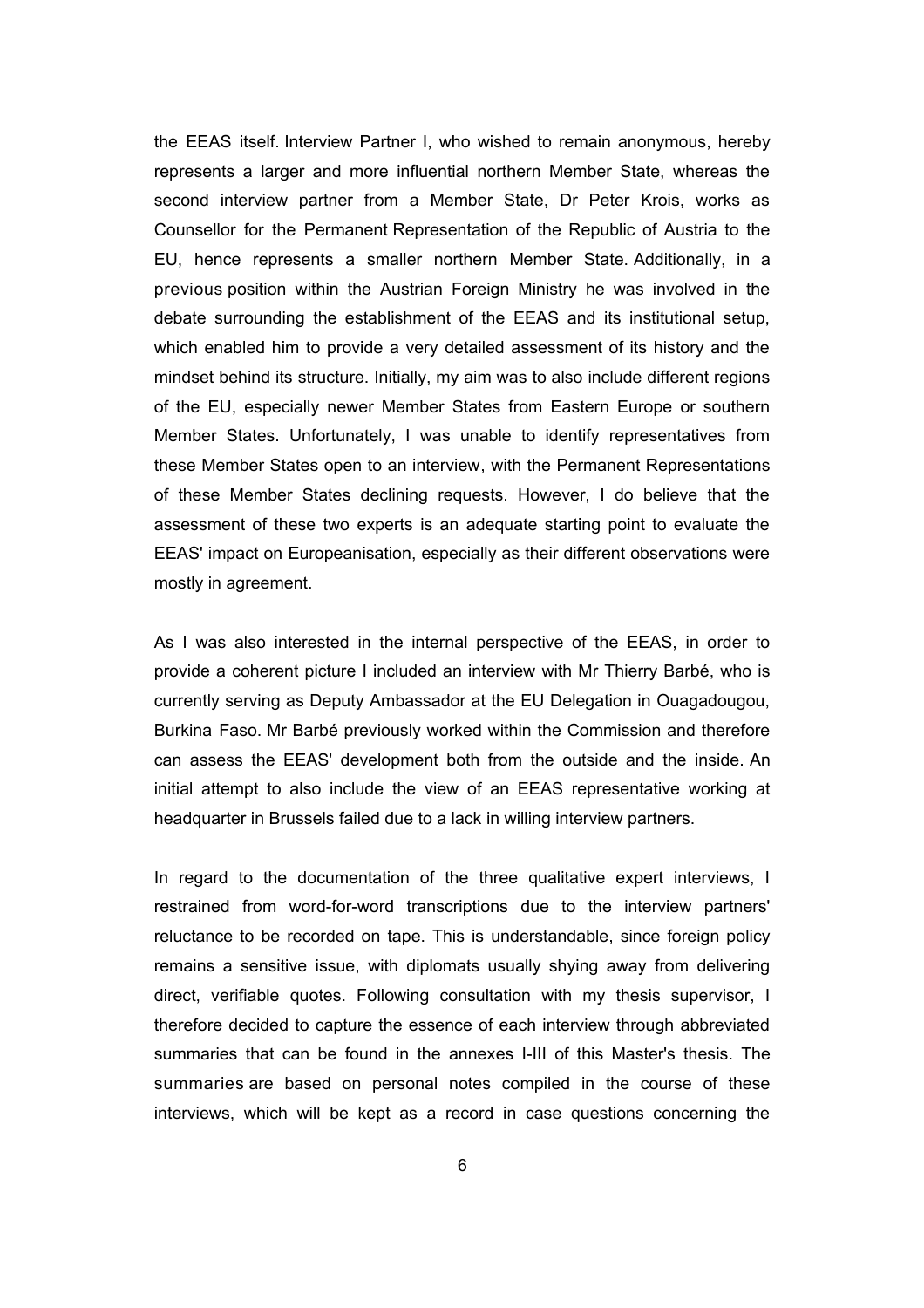content of the interviews emerge. In order to provide additional context, the summaries, furthermore, include an indication as to the information provided to the interview partners beforehand, in which language, when and where the interview was conducted, and the professional background of the interview partners, with the exception of Interview Partner I, who wished to remain anonymous. Additionally, the author confirms for each interview that the basic content of the interview was not altered, except for linguistic adaptations and those necessary to improve readability.

With regard to the different dimensions of the political, I decided to follow the classic distinction in political science between polity, policy and politics, in order to create a clear analytical pathway for analysing the interviews and to do justice to the complexity of this multidimensional term (Andersen and Woyke 2013; Börzel and Risse 2007, pp. 486-488). I employ a rather broad and inclusive understanding of all terms, with the aim to capture as many aspects brought up by the experts as possible. Polity hereby focuses on structure and institutional aspects, such as new formal and informal institutions, the rules they follow, their political culture or their moral code (Andersen and Woyke 2003; Mickel 2003; Schneider 2017, p. 50). Here, I aim to assess which new formal and informal institutions, forums, exchange platforms or moral guidelines have been developed together with the Member States since the High Representative and the EEAS came to be and how they are perceived by the Member States. Policy instead takes a look at the content of political discourse, especially specific goals, tasks or programmes with whom the political actors aim to shape our society (Andersen and Woyke 2013; Mickel 2003). With regards to the EEAS I strive to assess, how this new institution has shaped and is influencing the content of the political discourse with the EU foreign policy realm. Lastly, the politics dimension focuses on the processes of political discourse, mediation of interests, their power play and how things are decided upon (Andersen and Woyke 2013; Mickel 2003). Here, I will assess how the EEAS has changed the way discourse is conducted and agreements are found amongst the Member States, with a particular focus on how the EEAS itself is starting to engage in power play. With regards to all three dimensions, it is necessary to point out that the EEAS is still a relatively young institution and that change in this context is clearly a relatively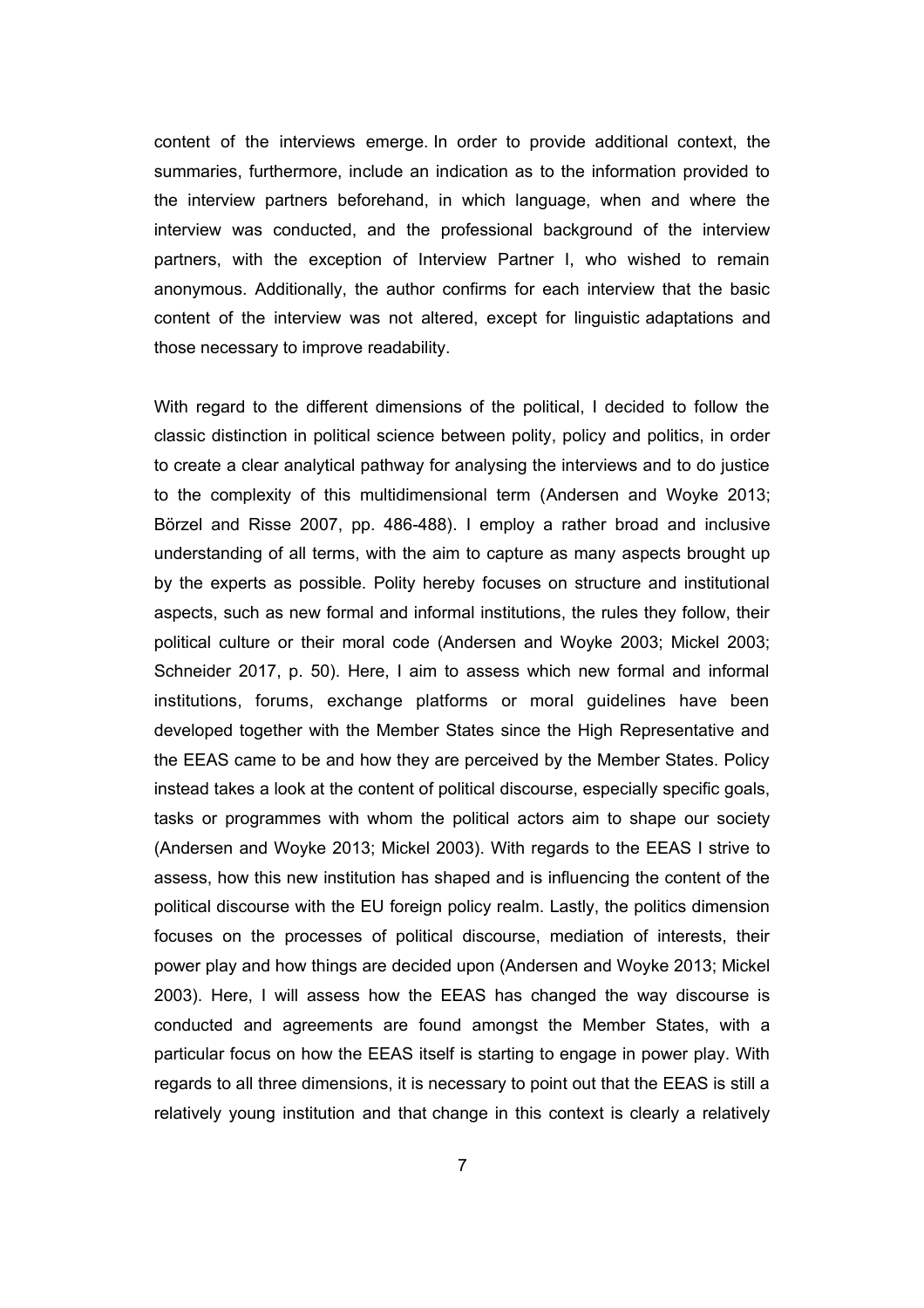long-lasting and non-linear process (Mannin 2013, p. 10). This Master's thesis can therefore only ever try to capture certain aspects of this change, with further extended research being necessary.

Within this segregation between polity, policy and politics, I differentiate between the EEAS' achievements, its limitations and the opportunities the three experts see for its future development. Again, this structure aims to create a clear analytical pathway and enable the reader to clearly distinguish between these three analytical levels.

#### **2. Europeanisation –**

#### **Theoretical Rapprochement to a Contested Concept**

When talking about the theoretical concept that is Europeanisation, it's important to be aware of the fact that just as with the EU itself, the scientific world still has difficulties capturing the entire picture (Börzel and Risse 2007, pp. 483-84; Featherstone and Radaelli 2003, p. 3; Knill 2005, p. 157). Yet, as Europeanisation is the theoretical point of departure of this thesis, it is crucial to acquire an initial understanding of the origins of this complex concept and the specific debates as well as controversies surrounding it, before trying to link it with the FFAS

The following chapter will therefore provide some general information on what exactly we mean when talking about Europeanisation, under what circumstances this term emerged and what scientific debates surround it, before quickly narrowing my attention on its distinctive features in foreign policy. Here, I will first give a brief overview of the development of the EU's foreign policy realm, in order to sharpen the reader's understanding why Europeanisation is of particular nature in this sector.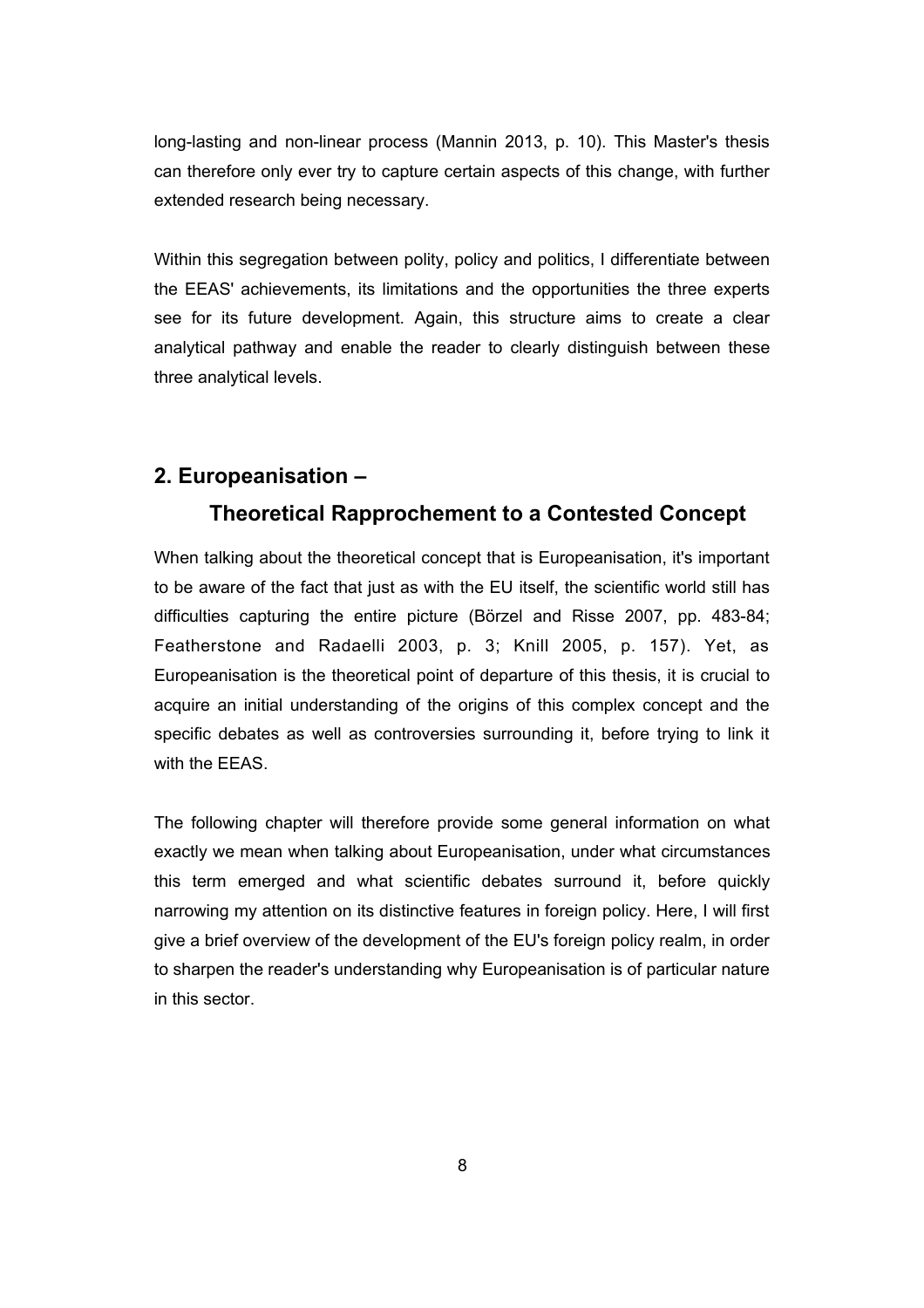#### **2.1 Europeanisation – An Overview**

The reinforced willingness amongst Member States to push for a stronger community at the end of the 1980s, with the Single European Act, two new Member States<sup>[5](#page-14-0)</sup> and later on the Treaty of Maastricht, increased the complexity of the European reality and the interwovenness between Member States dramatically (Bulmer and Radaelli 2004, pp. 1–3; Jørgensen 2007, p. 521; Featherstone 2003, p. 5). In the light of this complexity, some scholars turned to the assumption, that the Member States would largely still simply *upload* their proper national and unchangeable interests to the European level and only concede their coordination power (Moumoutzis 2011, p. 608). Others saw the EU institutions themselves as increasingly powerful actors that started influencing the decisions of the Member States in a rather *top down* manner (Moumoutzis 2011, p. 608). Despite both concepts raising interesting aspects, they quickly proved too simplistic to capture the EU's reality of reciprocally emphasised exchange and were limited in their explanatory value (Bulmer and Radaelli 2004, pp. 1–3; Economides 2005, p. 472; Featherstone 2003, p. 59; Knill 2005, p. 156; Wong 2005, pp. 137, 150; 2006, pp. 8–9).

As an alternative, the conciliatory concept of Europeanisation emerged at the end of the 1980's, trying to offer a more differentiated picture of the deepened European integration and to combine the 'bottom up' and the 'top down' approach (Bulmer and Radaelli 2004, pp. 1–3; Dyson and Goetz 2003, pp. 12, 21–6; Featherstone 2003, p. 5; Featherstone and Radaelli 2003, p. 4). This concept rapidly proved itself to be of added explicatory value in the course of the 1990s, notably in those areas where the EU's competencies had started and where it had largely shaped the hard legislative framework (Bulmer and Radaelli, 2004, pp. 1–3; Featherstone 2003, p. 6; Knill 2005, p. 157; Lypp 2008, pp. 6, 11; Radaelli 2004, p. 14). Nonetheless, what Europeanisation specifically entails remains difficult to detect, as the term holds varying meanings across different disciplines, such as history and economics, as well as cultural, political or social studies (Featherstone and Radaelli 2003, p. 3; Knill 2005, p. 157; Lypp 2008, pp.

<span id="page-14-0"></span><sup>&</sup>lt;sup>5</sup> Spain and Portugal joined the EEC in 1986.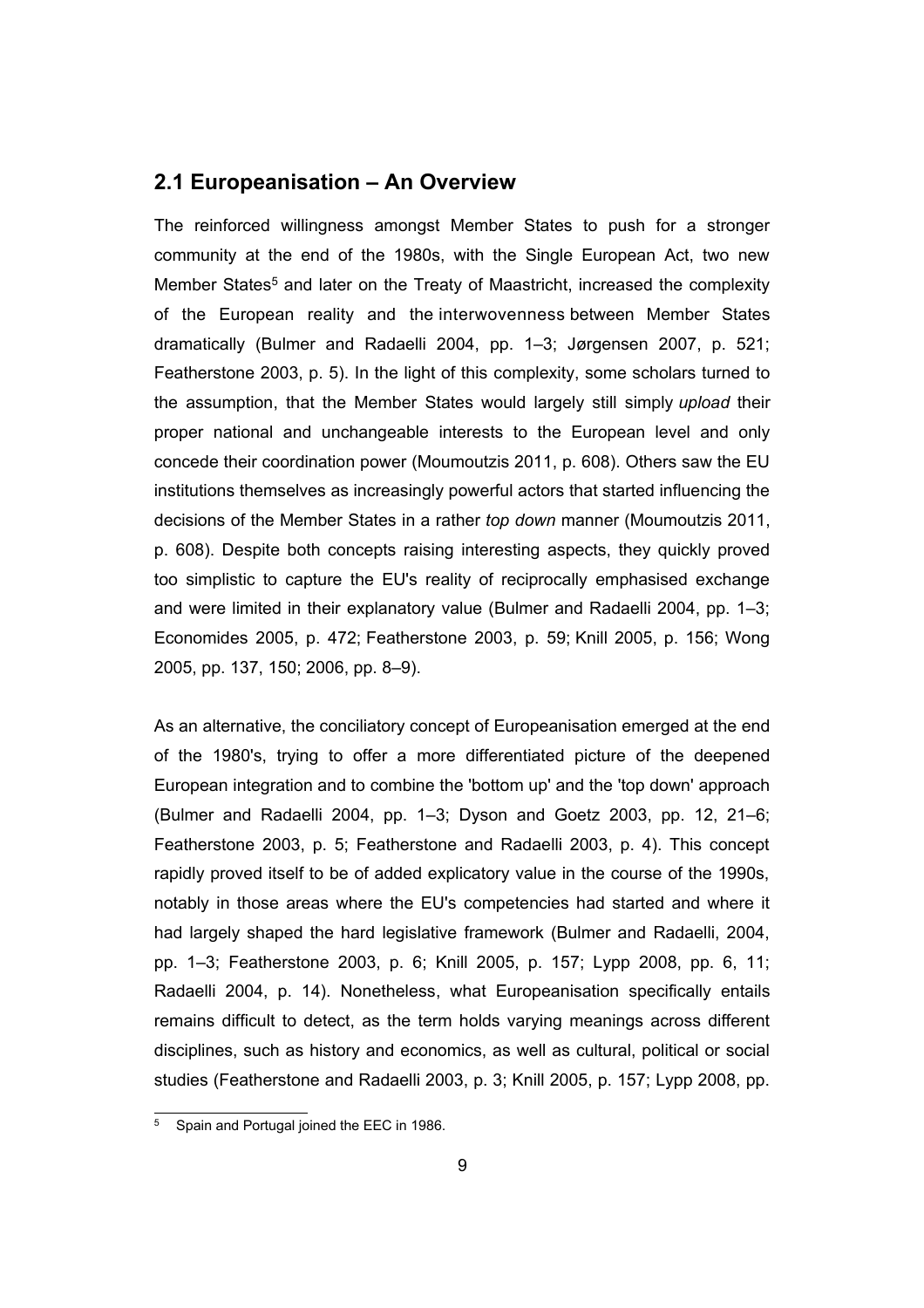#### 6, 11).

In political science it is generally agreed upon that Europeanisation refers to more than the European regional integration, harmonisation or simple convergence, yet, and this is of importance, partially relates to these terms (Featherstone and Radaelli 2003, p. 3; Radaelli 2003, p. 33; Schneider 2017, p. 41). Additionally, the term is usually considered to be normatively charged, as its use is often times closely linked to the author's recognition of the EU as a valid political system of its own merit (Mannin 2013, p. 10; Schneider 2017, p. 41<sup>[6](#page-15-0)</sup>). That means that for scientists researching Europeanisation the basic question: 'if the EU matters', has usually long been resolved (Börzel and Risse 2007, p. 483). Instead it has been replaced by further reaching questions as to what extent, in what direction and in which circumstances it does matter (Börzel and Risse 2007, p. 483). Here, research usually takes a bottom up perspective, looking up from the Member States, even though Europeanisation clearly entails more than simple reactions on the national level to EU input or an unquestioned uploading of Member States interests (Axt et al. 2007, p. 137; Börzel and Risse 2007, p. 484; Moumoutzis 2011, p. 608; Schneider 2017, p. 40). Apart from these general agreements, the understanding of what Europeanisation exactly entails often remains vague and heavily contested (Featherstone and Radaelli 2003, p. 3; Knill 2005, p. 157; Lypp 2008, pp. 6, 11). Christoph Knill (2005) for instance, remarks that until today there only exist vague theoretical fragments offering different analytical aspects on Europeanisation and a truly comprehensive theory still remains to be developed (Knill 2005, p. 157).

When faced with this unclear picture, a fair share of scholars completely discards the concept, as they regard it as of limited usefulness, especially when it comes to tracking the direction of possible changes other than describing it or identifying clear causalities (Moumoutzis 2011, pp. 609-10). They claim that the concept fails to simplify reality and therefore does not comply to the most basic requirement of a scientific model (Clarke 1996, pp. 19-21; Moumoutzis 2011, pp. 609-10; Olsen 2002, p. 941). They furthermore criticise that the vagueness surrounding Europeanisation makes empirical research, including falsifiability,

<span id="page-15-0"></span> $6$  s. also Hooghe and Marks 2001; Hix and Høyland 2011.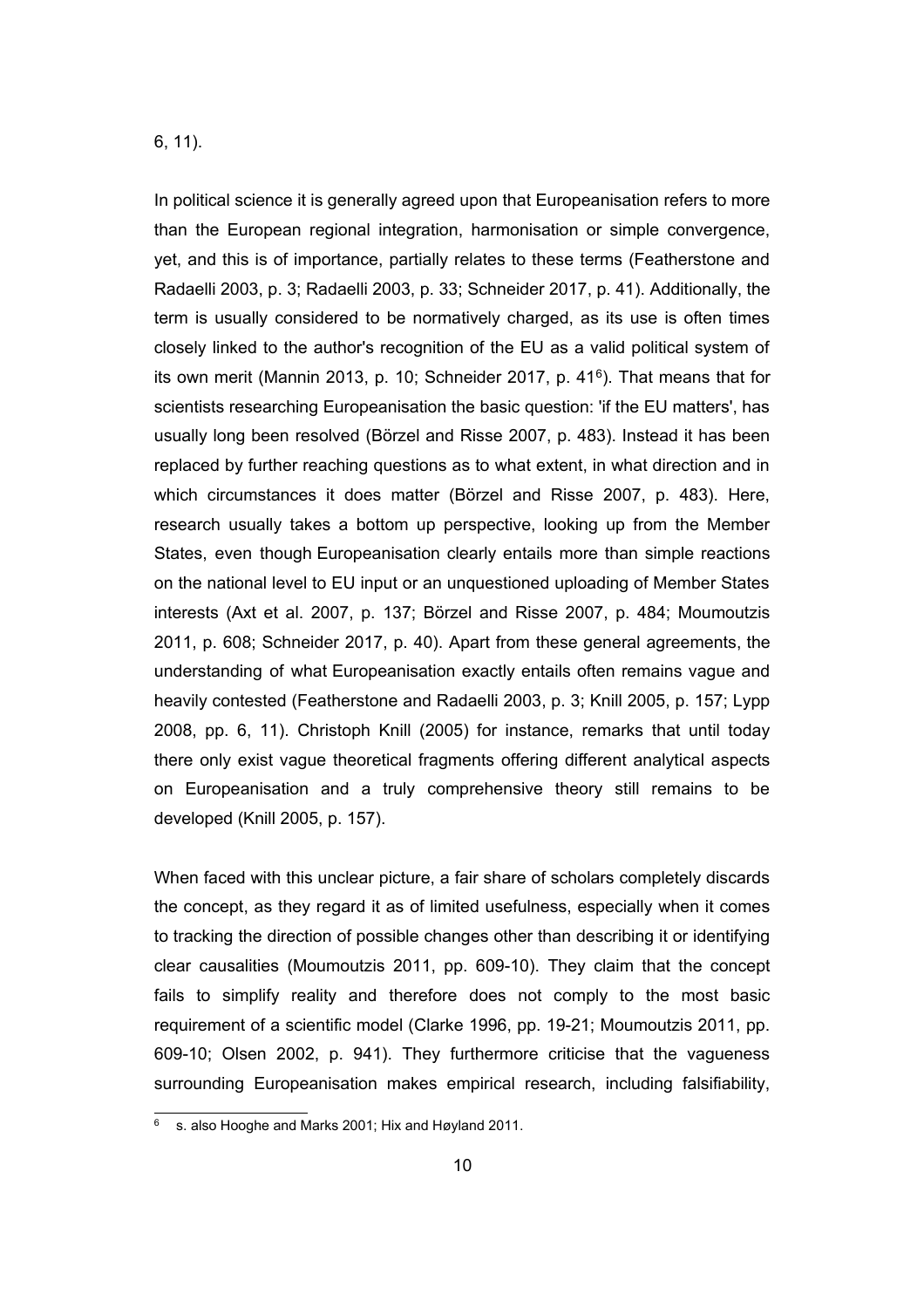very difficult (Moumoutzis 2011, pp. 609-10). In contrast, some will use the term, and thereby indirectly affirm its usefulness, but refrain however from relying on a clear definition and rather indirectly fall back on using Europeanisation in the broad, unspecified terms of "the internalisation of norms" or even "the delegation of sovereignty to the Union" (Tonra 2001; Lypp 2008, pp. 10-11).

Rather than referring to Europeanisation in absolute terms, it is better to understand it as a spectrum of possible definitions. These may range from its most minimalistic understanding, "a response to the policies of the European Union" (Featherstone and Radaelli 2003, p. 3) to a more broader understanding of "processes of structural change variously affecting actors and institutions, ideas and interests" (Featherstone and Radaelli 2003, p. 3), that are closely linked to the EU and the penetration of the national systems of the Member States by a European mind-set in a much broader sense (Featherstone and Radaelli 2003, p. 3; Radaelli 2004, p.3). More concretely, Radaelli (Radaelli 2004) believes that "Europeanisation consists of a process of a) construction, b) diffusion and c) institutionalisation of formal and informal rules, procedures, policy paradigms, styles, ways of doing things, and shared beliefs and norms which are first defined and consolidated in the EU policy process and then incorporated in the logic of domestic (national and subnational) discourse, political structures and public policies" (Radaelli 2004, p. 3, s. also Mannin 2013, p. 15; Schneider 2017, p. 43).

In Featherstone and Radaelli's (2003) broader understanding, Europeanisation's main interest is to research and explain notable changes in the national dimension of the Member States caused by the deepened integration of the EU and possible adjustments to the European framework. This extends to all dimensions of political science – Policy, Politics and Polity (Featherstone and Radaelli 2003, p. 4; Knill 2005, p. 156; Radaelli 2003, p. 33; Schneider 2017, p. 40). The central question Europeanisation asks according to this logic, is under what circumstances on the European level, changes in content, processes and structure of national politics occur (Axt et al. 2007, p. 146).

With regards to the policy dimension, hence the content of political discourse,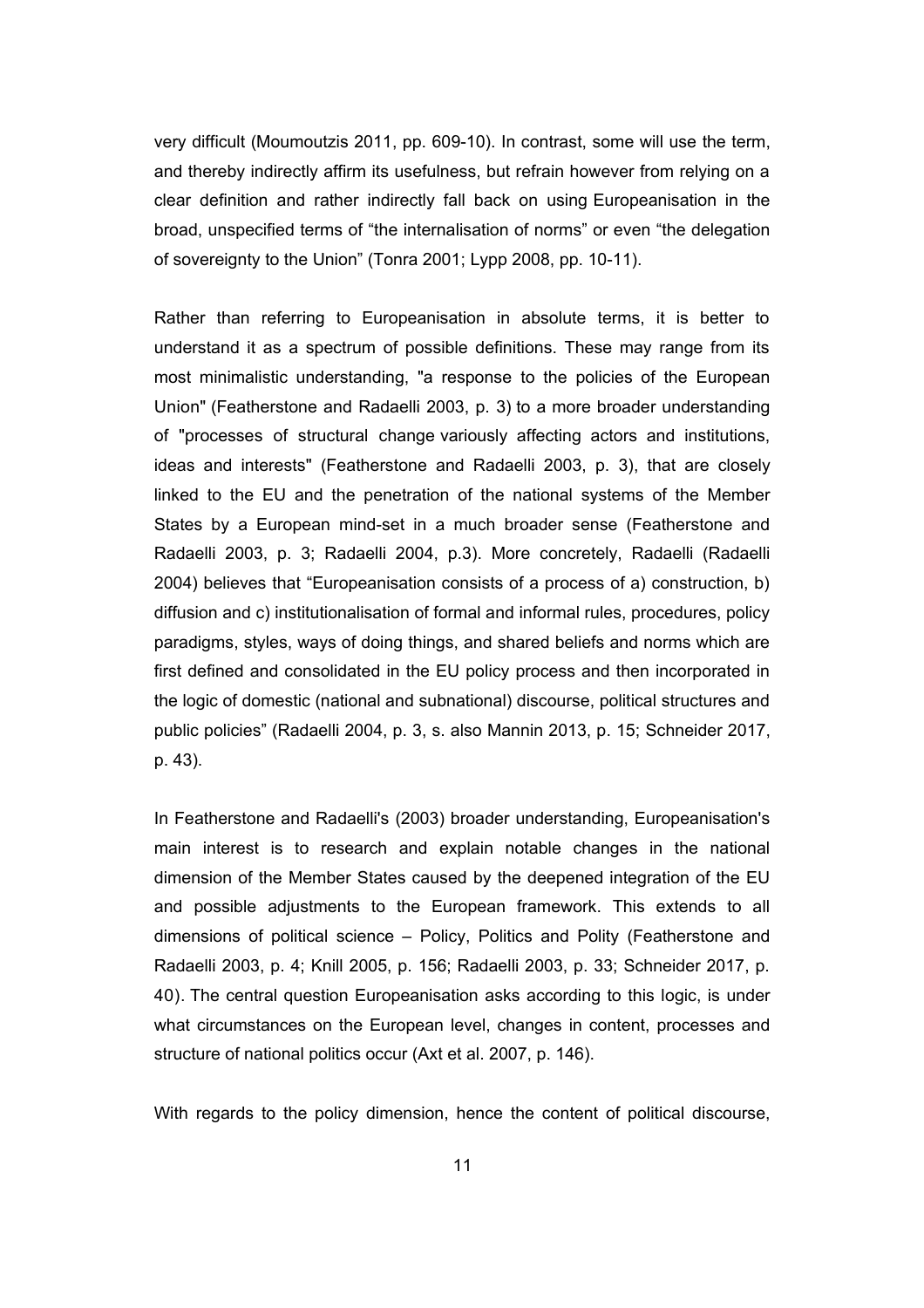one can predict possible impacts the European supranational level will have on the development and representation of the Member States' national interests (Anderson and Woyke 2013; Axt et al. 2007, p. 140). Here, Europeanisation analyses, to what extent political players use negotiation mechanisms to further their interests (Axt et al. 2007, p. 140; Goetz and Hix 2000). Europeanisation can also impact the construction of national and European identities, discourse, norms and values, "ways of thinking" and thereby national priorities (Radaelli 2003, p. 36; Schneider 2017, p. 42). When it comes to the politics dimension, or the processes of political discourse, the focus is often laid on requirements or standards that were developed on a European level and have or can have specific implications on the selection of steering instruments and their design (Axt et al. 2007, p. 140; Goetz and Hix 2000; Mickel 2003). With regards to the dimension of polity, the most popular focus of research is often referred to as "institutional Europeanisation". Institutional Europeanisation is understood as a process of institution-building, hence, the construction and development of governance structures on the European level concerning political, legal or also social institutions, that again have an influence upon the Member States (Börzel and Risse 2003, p. 59; Knill 2005, p. 156; Radaelli 2003, p. 29). According to these studies, Europeanisation can cause the establishment of new institutions and structures. Some examples include the establishment of permanent representations at Brussels or the creation of special committees in the national parliaments (Axt et al. 2007, p. 139; Mannin 2013, p. 14; Schneider 2017, p. 41).

On a more technical note Moumoutzis criticises Radaelli's (2004) definition, as it makes it very difficult to distinguish between the effects of Europeanisation and the original sources of it, as "construction" indicates that Europeanisation already includes the policy formulation (Radaelli, 2004, p. 12; Bulmer and Radaelli 2004, pp. 3-5; Moumoutzis 2011, pp. 611-12). Furthermore, it leaves the instruments of "diffusion" and "institutionalisation" open, therefore including everything from loose intentions to hard institutional set implementation (Bulmer and Radaelli 2004, pp. 3, 7). Moumoutzis, therefore, recommends to not further specify the level of incorporation into the domestic sphere in Radaelli's definition and to better speak of "a process of incorporation" (Moumoutzis 2011, p. 611), with the option for each researcher to adopt the specific process form assumed in that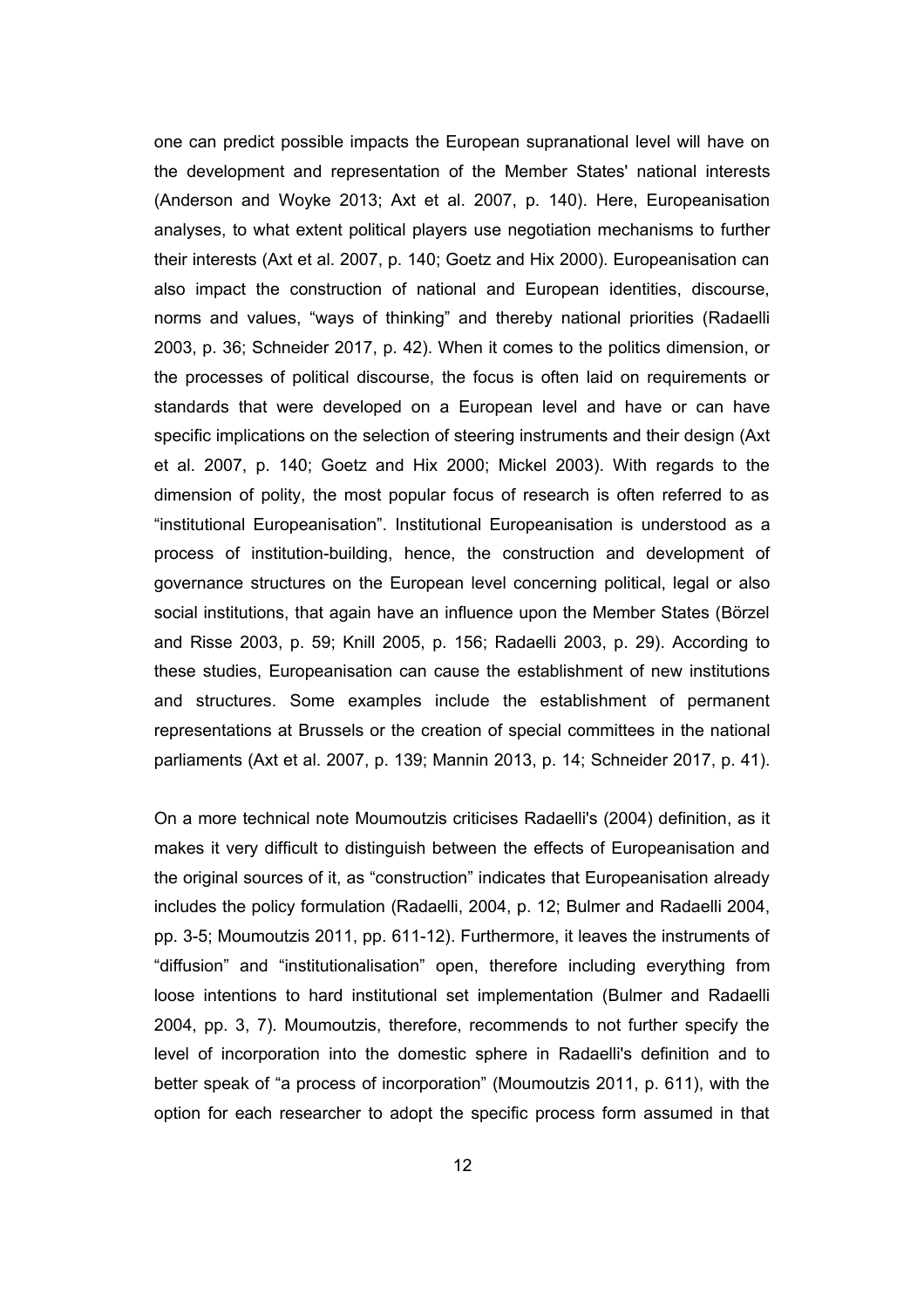policy area (Moumoutzis 2011, pp. 611-12).

Lastly, and this is the line of argumentation this Master's thesis follows, some scholars argue that exactly this flexibility and openness of the concept can be regarded as its actual strength (Olsen 2002; Radaelli 2004; Moumoutzis 2011). Olsen (2002) and Radaelli (2004) for example, simply see the usefulness of the concept in its important "ability to raise interesting questions" (Moumoutzis 2011, p. 609), while simultaneously being adaptable enough to serve as an overarching theoretical concept that captures the complex reality of a multitude of different policy areas and institutional mechanisms as well as their development (Moumoutzis 2011, p. 609). This line of research, therefore, aims at finding a way to balance the usefulness of the concept's openness to different approaches and policy areas while at the same time working with varying definitions that are adapted to each specific case, in order to remain useful and applicable for empirical research.

#### **2.2 Europeanisation in Foreign Policy**

Despite difficulties to agree upon one single definition of Europeanisation, it is certain that the level of notable Europeanisation varies decisively between the different European policy sectors, between the respective country or even within the different regions within that country (Cowles et al. 2001; Hyde-Price 2006; Moumoutzis 2011, p. 608; Radaelli 2004, p. 14; 2003, p. 33; Schneider 2017, p. 40). Where Radaelli (Radaelli 2004) has shown that Europeanisation generally has been stronger in the field of public policies and weaker in national polities as well as domestic politics, there is also a general consensus that the level of Europeanisation greatly depends on the level of EU engagement, the EU's competencies, the specific form of EU legislation and the institutional arrangements in that policy area (Featherstone 2003, p. 6; Moumoutzis 2011, p. 608; Radaelli 2004, p. 14).

The observation of divergent intensities of Europeanisation in different European policy areas is of particular importance when discussing Europeanisation in the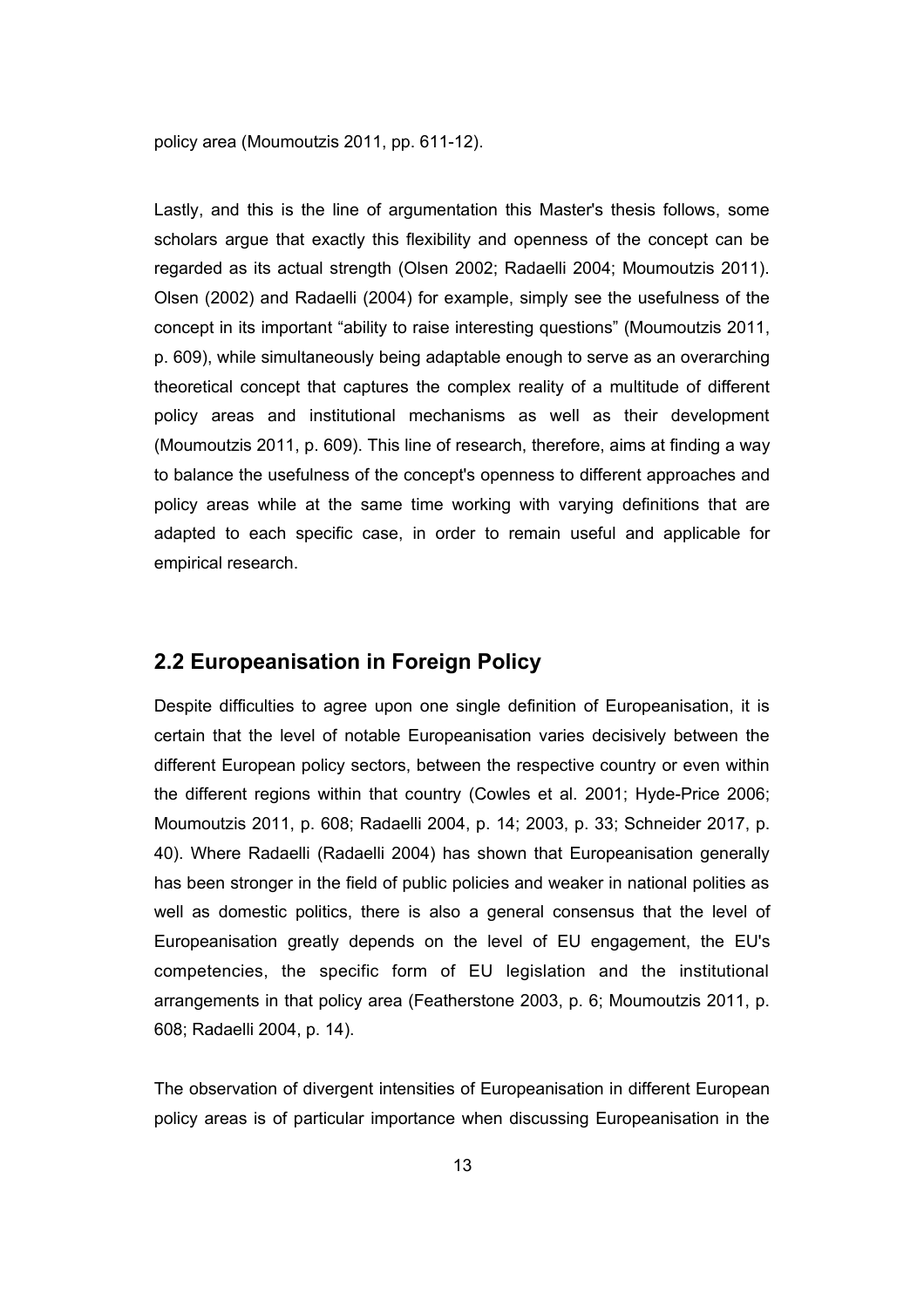field of foreign policy, where it initially only attracted moderate attention due to the distinct nature of this arena (Featherstone 2003, p. 6). However, as the EU has started to increasingly establish itself as an independent collective foreign policy actor next to the nation states, the original foreign policy actors, debates regarding Europeanisation have also reached this policy area (Lypp 2008, p. 12). Here, it is important to note that while the question, 'if the EU has a coherent policy or to what extent', of course affects the interests of scientists researching Europeanisation in this field, it only loosely concerns the concept of Europeanisation, that is rather interested in procedural change and the reasons for this amongst the MS (Moumoutzis 2011, p. 620).

Before presenting the specific debate on Europeanisation in the EU's foreign policy I will, first, provide a brief overview of the development of this policy sector current shape and its main characteristics. As I will address the High Representative and the EEAS in more depths in Chapter 3, I will only briefly touch upon these new institutions in this chapter. Hereby, I aim to hand the reader some background information of this policy sector that I deem crucial to understand the debate surrounding the debate about Europeanisation in the EU's foreign policy sector.

#### **2.2.1 The Origins and Genesis of the EU's Foreign Policy**

Despite some divergent opinions, such as Moravcsik (2001), the European Economic Community (EEC) always has had a foreign policy dimension, even though nobody called it by that name and the Member States failed on several attempts to institutionalise it (Carlsnaes 2004, pp. 497–503; Jørgensen 2007, p. 521; Moravcsik 2001, pp. 163-4). This lacking behind of European integration in comparison to other policy fields, has to do with the very specific nature of the sector, traditionally regarded as the crown jewel of sovereignty (Lypp 2008, pp. 10, 14). This sensitivity, the overall political context of the Cold War, national reflexes and, of course, the fact that some European countries had only just regained their independence, made Member States less eager to transfer powers to the EU (Lypp 2008, pp. 10, 14; Moumoutzis 2011, p. 62). The fragmented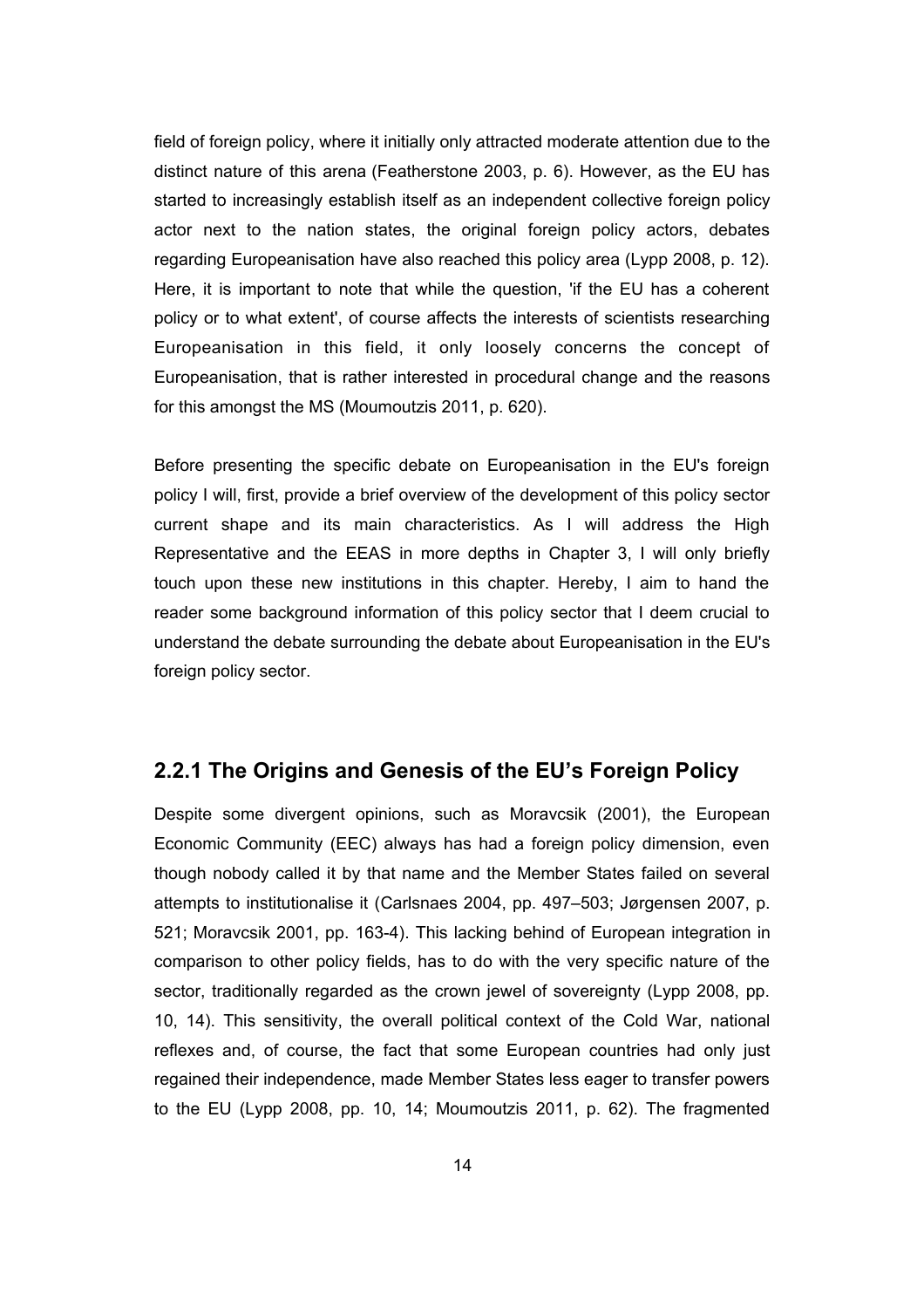structure we face today, therefore, isn't the result of a carefully thought-out "master plan" but rather a logical consequence of all of these considerations linked with the pragmatism of the Member States to incrementally go ahead anyways (Bindi 2011, p. 132; Lyppp 2008, p. 14; Schmidt and Schünemann 209, p. 299).

The first concrete steps towards a more formalised European foreign policy were made by the Member States with the establishment of the EPC and its Political Committee in 19[7](#page-20-0)0, in the context of exogenous crises<sup>7</sup> that called for a closer coordination of policy stances and a more coherent joint action (Bergmann 2012, p. 95). With the EPC, the Member States set up a principle of consultation between them on all important questions of foreign policy and agreed that the Foreign Ministers of the Member States would meet every six months, something that soon proved to be insufficient (Bindi 2012, pp. 18-19).

These careful first steps were further bolstered with the Copenhagen Rapport and the Single European Act (Bergmann 2012, p. 95; Bindi 2012, pp. 18-19, 26- 28). With the entering into force of the Treaty of Maastricht (1992) in 1993, the EPC was replaced by the CFSP, that was accommodated within a separate pillar in the EU's newly created institutional architecture (Bergmann 2012, p. 95; Bindi 2012, pp. 26-2[8](#page-20-1)). Where the first pillar, that included the European Communities $8$ were supranational, the second and third pillar, namely the CFSP and the Police and Judicial Cooperation in Criminal Matter (PJCCM), relied on the intergovernmental cooperation method with the Member States having to decide in unanimity (Große Hüttmann and Wehling 2013; Herdegen 2013).

More specifically, the Treaty of Maastricht reassured the CFSP's policy objectives that were to be pursued through systematic intergovernmental cooperation between the Member States and joint actions in a "spirit of loyalty and mutual solidarity" (Treaty of Maastricht 1992), while refraining from "any action which is contrary to the interest of the Union or likely to impair its effectiveness as a cohesive force in international relations" (Treaty of Maastricht 1992). The Council

<span id="page-20-0"></span>For instance the oil crises of the 1970s and the abolition of the Bretton-Woods. agreement.

<span id="page-20-1"></span>More specifically the European Community (EC), the European Coal and Steel Community (ECSC) and the European Atomic Community (EURATOM).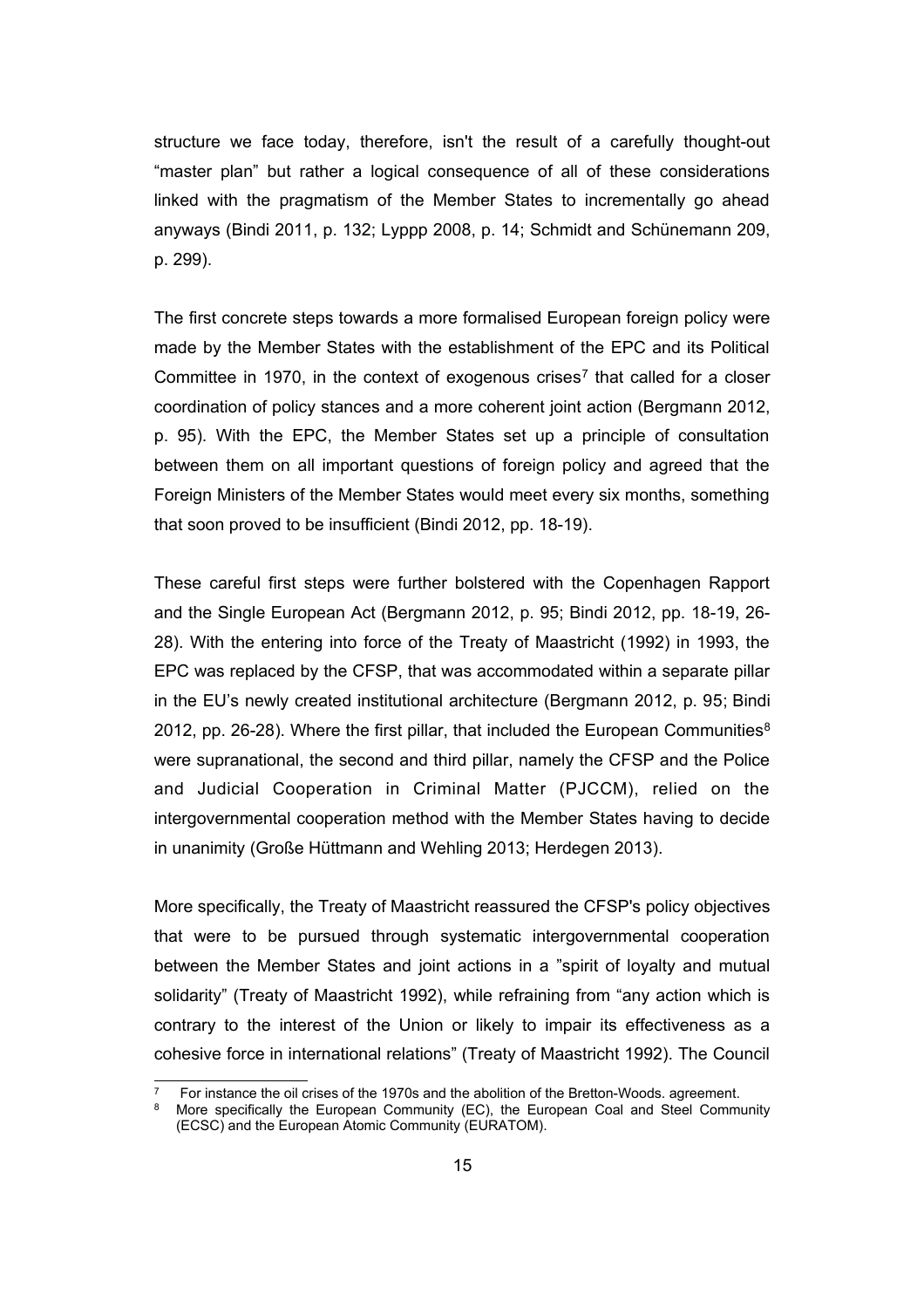Presidency was from now on to represent the Union's CFSP towards third parties with its general guidelines to be defined by the European Council (Treaty of Maastricht 1992). The Council would then implement these guidelines (Treaty of Maastricht 1992). The diplomatic missions of the Member States and the Delegations of the European Commissions abroad, that had existed since the 50s but had increased in the 60s, were admonished to cooperate more closely (EEAS 2019; Treaty of Maastricht 1992). While remaining of secondary importance within the CFSP pillar, the European Parliament and the Commission gained some minor competencies, with the European Parliament receiving informative rights and the Commission a right of initiative (Treaty of Maastricht 1992). The European Court of Justice (ECJ) continued to have only in very few and exceptional cases the right to judicial control (Bergmann 2012, p. 95; Treaty of Amsterdam 1997; Treaty of Maastricht 1992).

The Treaty of Amsterdam (1997) and the Treaty of Nice (2000) continued this institutionalisation, with the latter introducing, amongst others, the office of the *"*High Representative for Common and Foreign Security Policy" in order to provide the CFSP, in response to a taunting comment made by Henry Kissinger, with one telephone number (Bergmann 2012, p. 95; Bindi 2012, pp. 26-28; Schmidt and Schünemann 2009, p. 299). Together with the EU Presidency's foreign minister and a senior representative from the European Commission, this office was to form a new CFSP troika (Treaty of Amsterdam 1997; Bindi 2012, pp. 26-28). The Treaty also introduced the Political and Security Committee (PSC), which replaced the original Political Committee, and reduced barriers to set up enhanced cooperation between willing Member States (Bindi 2012, p. 36; Treaty of Amsterdam 1997). The Presidency of the Council could from now on negotiate international agreements and the new instrument of "common strategies" was introduced with the aim to develop more joint stances (Treaty of Amsterdam 1997). The treaty also foresaw more possibilities for the European Council to decide with qualified majority voting (QMV), in case a common position had already been found, and introduced the possibility of constructive abstentions<sup>[9](#page-21-0)</sup> (Treaty of Amsterdam 1997).

<span id="page-21-0"></span>Meaning that every Member State can declare by formal declaration that it will abstain from a vote. This releases the respective Member State from having to adhere to the decision agreed upon by the other Member States (Große Hüttmann and Wehling 2013). Simultaneously, it ac-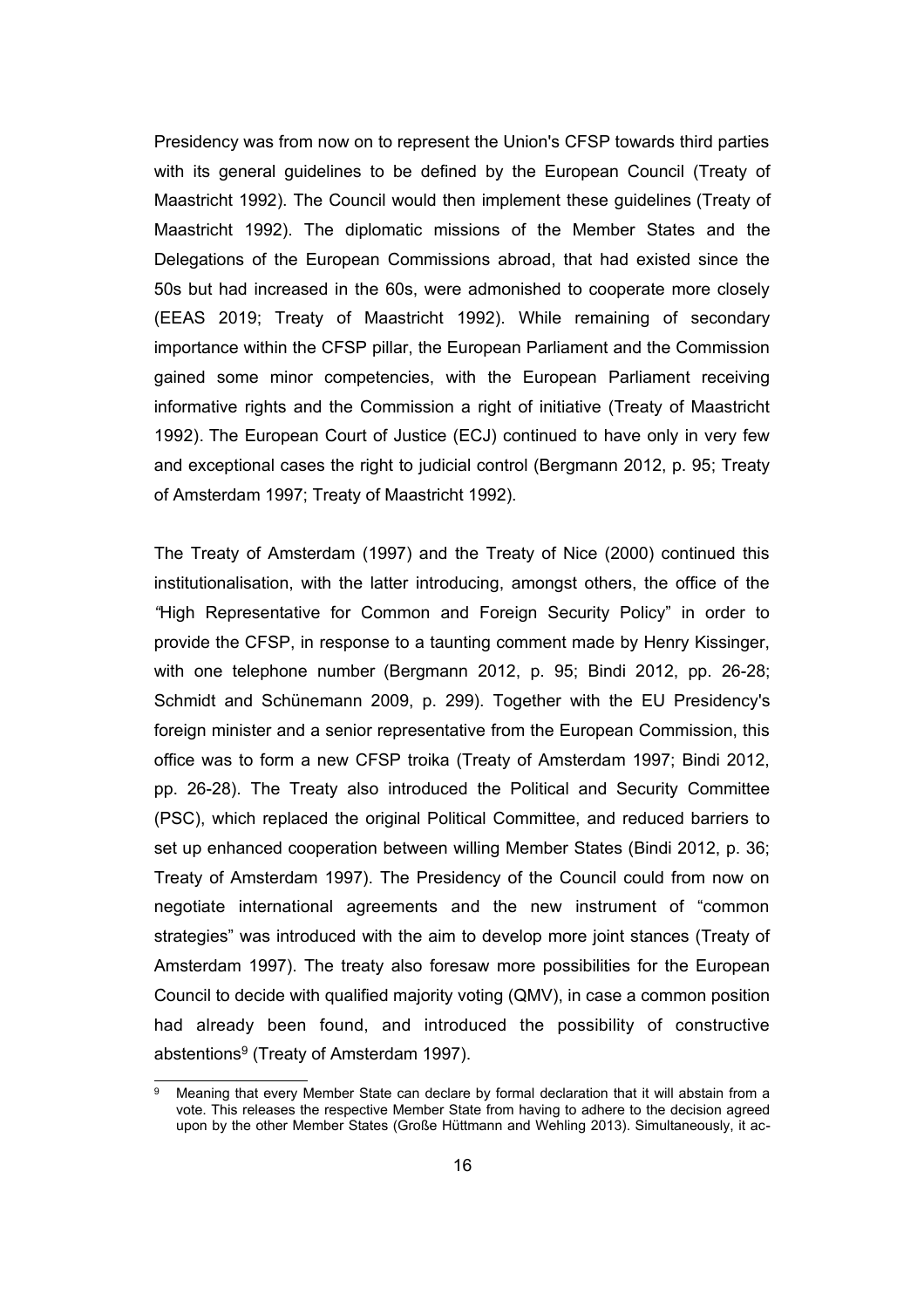The Treaty of Nice (2001) further extended the areas in which QMV was possible as well as the competencies of the PSC, that gave it today's shape as the Council's central steering mechanism (Bergmann 2012, p. 95; Bindi 2012, p. 36; Treaty of Lisbon; Treaty of Nice). However, neither the common strategies nor the possibility of constructive abstentions truly furthered the CFSP, as it added no real value to the strategies and partnerships the EU had already developed in the past. Furthermore, the European Council barely voted, making the constructive abstentions irrelevant in practice (Bindi 2012, pp. 26-28). In light of this, a true deepening of the CFSP was still missing (Bergmann 2012, p. 95; Bindi 2012, pp. 26-28).

Alongside the Treaty of Lisbon (2007), the EU'S latest contractual reform, high hopes were raised to finally make the CFSP more coherent and effective (Bergmann 2012, p. 5; Lypp 2013, p.13). The treaty resolved the pillar structure created by Maastricht and the CFSP was transferred into a single legal framework, however, still following particular regulations and procedures (Bergmann 2012, p. 5; Lypp 2013, p.13; Treaty of Lisbon 2007). It extended the EU's competencies in the CFSP and introduced a more powerful High Representative, now supported by its own 'European foreign office', the EEAS (Treaty of Lisbon 2007; Bergmann 2012, p. 5; Lypp 2013, p.13). Additionally, the EU finally became a legal entity that could now sign international treaties or join international organisations (Bergmann 2012, p. 94). At these international organisations the Members States promised to coordinate their actions to further the EU's interests (Treaty of Lisbon 2007). This meant a significant step, especially for those Member States holding a permanent or non-permanent seat at the UN Security Council (Bergmann 2012, p. 94; Treaty of Lisbon 2007). At the UN Security Council, the High Representative could now speak on behalf of the EU upon application (Bergmann 2012, p. 94; Treaty of Lisbon).

While the Treaty of Lisbon created a new framework for joint action in the EU's CFSP, it left the principle of intergovernmentalism and the fundamental

cepts that the overall decision will be binding for the EU and it agrees to not try to prevent the other Member States from achieving their goals (Große Hüttmann and Wehling 2013).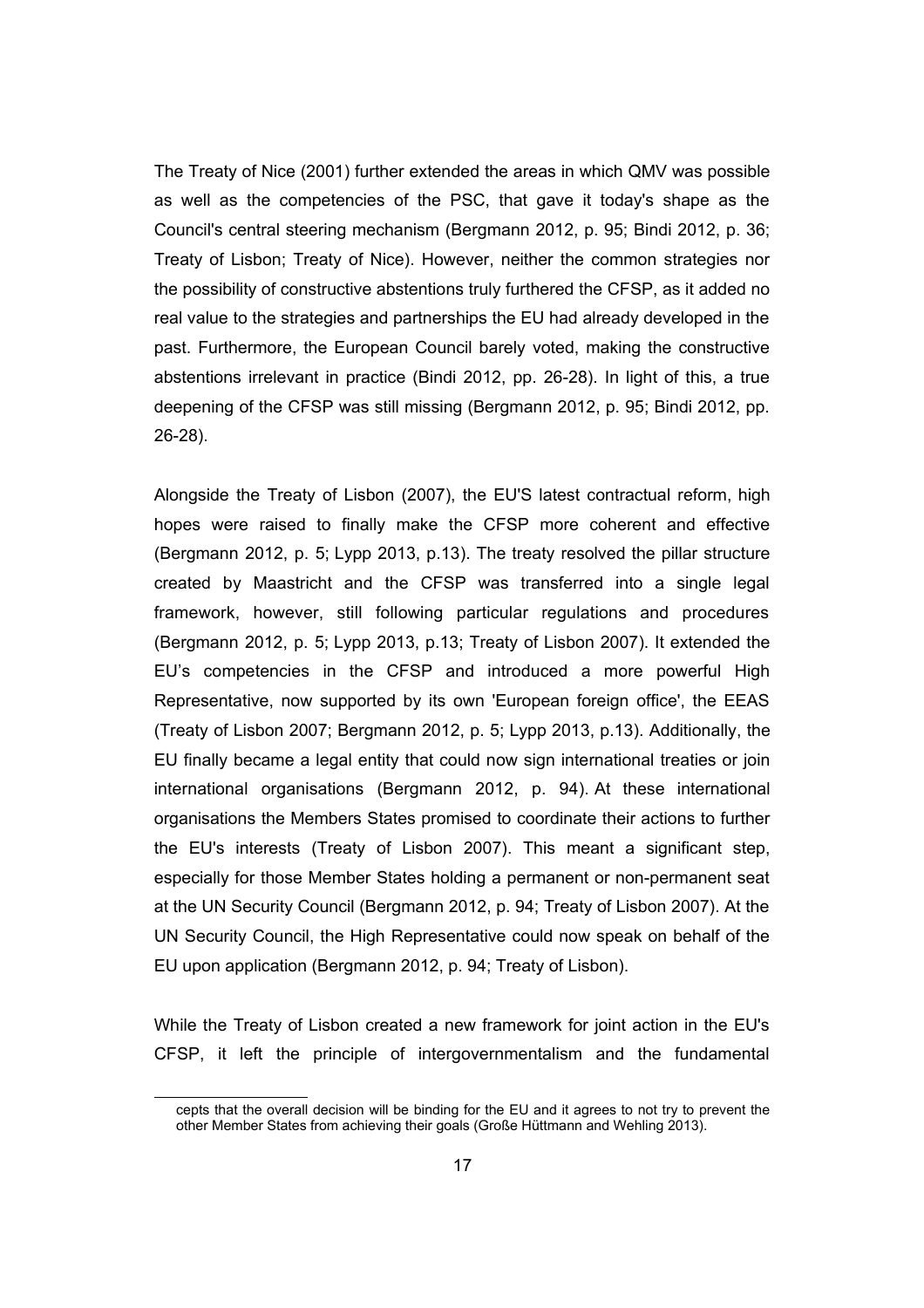independence of Member States in foreign policy untouched (Bergmann 2012, p. 95; Treaty of Lisbon 2007). The EU's role in the CFSP, therefore, remains one of a compound actor that is not yet comparable to the EU's position in other policy fields (Lypp 2008, p. 13). It is characterised by an enormous complexity and a fragmentation in different sectors, actors, procedures, decision-making mechanisms and instruments, making coordination and the swift agreement on international action very complicated (Lypp 2008, p. 14). As a result, the Union has, until today, failed to gain the political influence it would deserve from observing its economic power as the world's largest economy and trading block (European Commission 2019; Lypp 2008, pp. 13-14). This discrepancy between the EU's economic and its political weight as well as recent cases, in which the EU was unsuccessful in finding a common response to international events<sup>[10](#page-23-0)</sup>, inspires recurrent calls for an expansion of  $QMV<sup>11</sup>$  $QMV<sup>11</sup>$  $QMV<sup>11</sup>$ , in order to allow the EU to more coherently speak with one voice (Lypp 2008, pp. 5-6; Miskimmon and Paterson 2003, pp. 329–30; Moumoutzis 2001, p. 608; Smith 2008, p. 17).

#### **2.2.2 Europeanisation in Foreign Policy**

Considering the CFSP's complex institutional structure and genesis, the suspicion is understandable that, here, the effects of Europeanisation could be much weaker than in supranational areas (Hooghe 2005; Major 2005, p. 182; Miskimmon and Paterson 2003, pp. 329–30; Moumoutzis 2011, pp. 608, 613; Smith 2008, p. 17). Additionally, the CFSP sector is largely void of 'hard' regulatory measures, with policy instruments dominating that are considered to be weaker, such as general declarations, statements of intent or diplomatic pressure (Major 2005, pp. 182-83; Miskimmon and Paterson 2003, pp. 329–30; Moumoutzis 2011, p. 608; Smith 2008, p. 17). All these aspects together with the "unique nature of the policy area" (Moumoutzis 2001, p. 608) were assumed to make Europeanisation in this field at least much harder to trace and to measure (Major 2005, p. 182; Miskimmon and Paterson 2003, pp. 329–30; Moumoutzis

<span id="page-23-0"></span><sup>10</sup> For example on the governmental crisis in Venezuela (NZZ 2019).

<span id="page-23-1"></span><sup>11</sup> For example by the European People's Party's (EPP) Spitzenkandidat Manfred Weber on May 5, 2019 (Deutschlandfunk 2019) or the agreement between Germany's Foreign Minister, Heiko Maas, and Commission President Juncker to better take advantage of the already existing possibilities to use QMV (Valero 2018).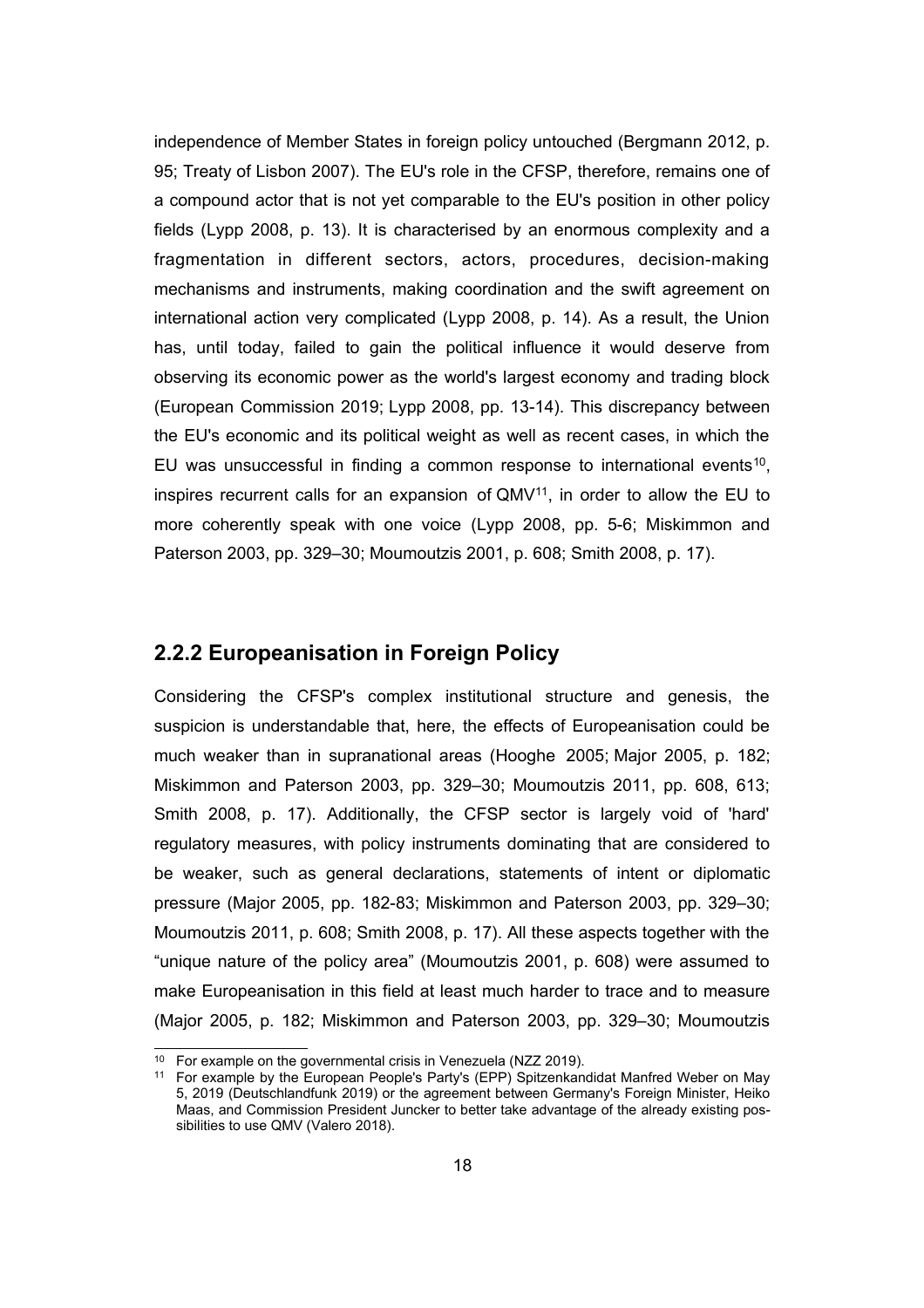#### 2011, p. 608; Smith 2008, p. 17).

Nonetheless, several scholars, amongst others Bulmer and Radaelli (2004), Economides (2005) and Moumoutzis (2011), still insist that the concept remains of value even in the field of foreign policy but should not be overloaded with expectations (Dyson and Goetz 2003 pp. 13–15, 20; Economides 2005, p. 472; Moumoutzis 2011, pp. 608, 615; Radaelli, 2003, p. 3; Wong 2005, pp. 136–40, 149–50; 2006, p. 10). First of all, Bulmer and Radaelli (2004) point out that the concept proved useful in other policy areas, such as social security and employment, where the community method also doesn't dominate, thus, raising the question why the CFSP should be that different (Bulmer and Radaelli 2004, pp. 12–13).

Moumoutzis (2011) highlights that the different decision-making mechanisms in foreign policy, leading to Member States changing their policies more out of conviction than out of fear of being outvoted, could base Europeanisation in foreign policy more on voluntary mechanisms while still creating similar outcomes (Börzel and Risse 2003, p. 61; Bulmer and Radaelli 2004, p. 7; Moumoutzis 2011, pp. 608, 614-15; Nuttall 2000, pp. 188-90; Smith 2008). Even if the Member States choose not to adhere to this conviction over long time to serve national interests, they would still be aware of the breach (Finnemore and Sikkink 1998, p. 912; Moumoutzis 2011, p. 617; Tonra 2000, p. 229). Furthermore, by drawing on the unique nature of foreign policy with its dependency on national sensitivities and history, a correlation between the level of integration in a policy field and the extend of Europeanisation is established, without such a connection having been proven (Bulmer and Radaelli 2004, pp. 12–13). It also remains to be verified, if Europeanisation's affects on the CFSP are indeed less often institutionalised and, therefore, easier to be revoked (Moumoutzis 2011, pp. 611- 12).

Also, the intuitive notion, that intergovernmental decision making permits a lesser degree of Europeanisation to take place, is founded on a fundamentally flawed understanding of the nature of foreign policy and the EU itself (Moravcsik 1993, pp. 499–502; Moumoutzis 2011, pp. 611-12). Hereby, it is often simply assumed,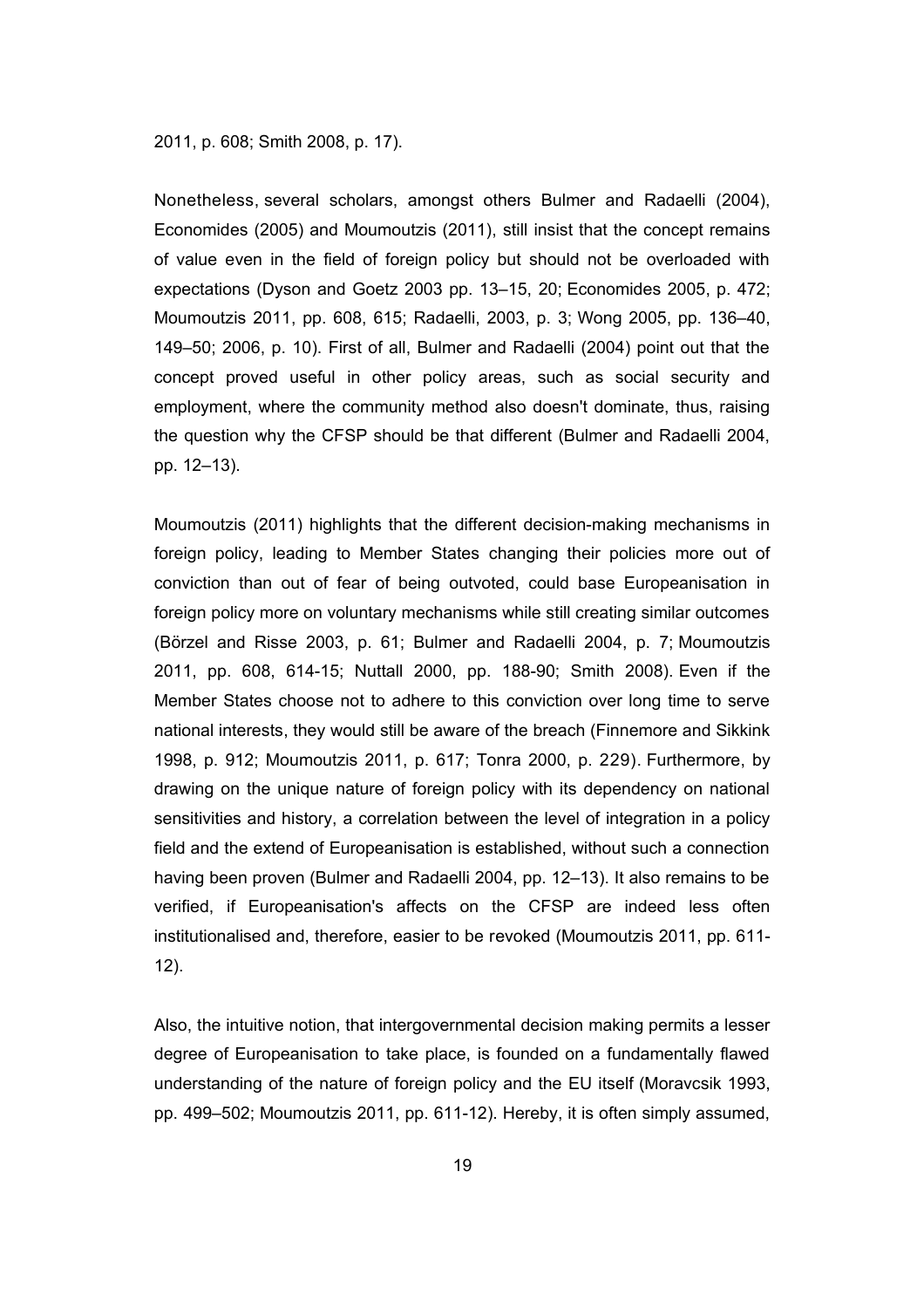that because of the increased difficulty to find consensus in an institution setting of unanimity, the outcome will imperatively only represent the unfiltered national interests of the Members States, where it in reality only has to be preferential to the status quo (Moravcsik 1993, pp. 499–502; Garrett and Tsebelis 1996, pp. 281–83). It is therefore very possible that even though every Member State has to agree to the decision in the end, it will nonetheless leave a discrepancy between the unfiltered, un-negotiated national preference and the decision decided upon in the end (Garrett and Tsebelis 1996, pp. 281–83). The only effects both liberal inter-institutionalists and rational choice institutionalists could find were that the Member State the least likely to want change has the power to largely determine the scope of the outcome, despite still having to make some concessions (Moravcsik 1993, pp. 499–502; Moumoutzis 2011, p. 614; Garrett and Tsebelis 1996, pp. 281–83).

It is therefore very plausible, that Europeanisation has its own value when it comes to explaining policy changes in the field of foreign policy, especially if the alternative is to simply end any attempts to explain and understand changes in this sector (Dyson and Goetz 2003 pp. 13–15, 20; Featherstone 2003, p. 10; Moumoutzis 2011, p. 615; Radaelli, 2003, p. 34).

## **3. The EEAS and its High Representative - A new actor in a complicated political realm**

In the following chapter, I will present the new office of the High Representative and its EEAS, as designed by the Treaty of Lisbon. Hereby, I will only briefly address their legal foundation and instead will present the debates surrounding its development in more detail - from its turbulent founding period under its first High Representative, Catherine Ashton, to its second High Representative, Federica Mogherini, who transformed the EEAS into a resourceful actor in the EU's foreign politics (Lypp 2008, pp. 5-6).

The idea to further alter the office of the High Representative for Common and Foreign Security Policy, as introduced by the Treaty of Amsterdam, and to create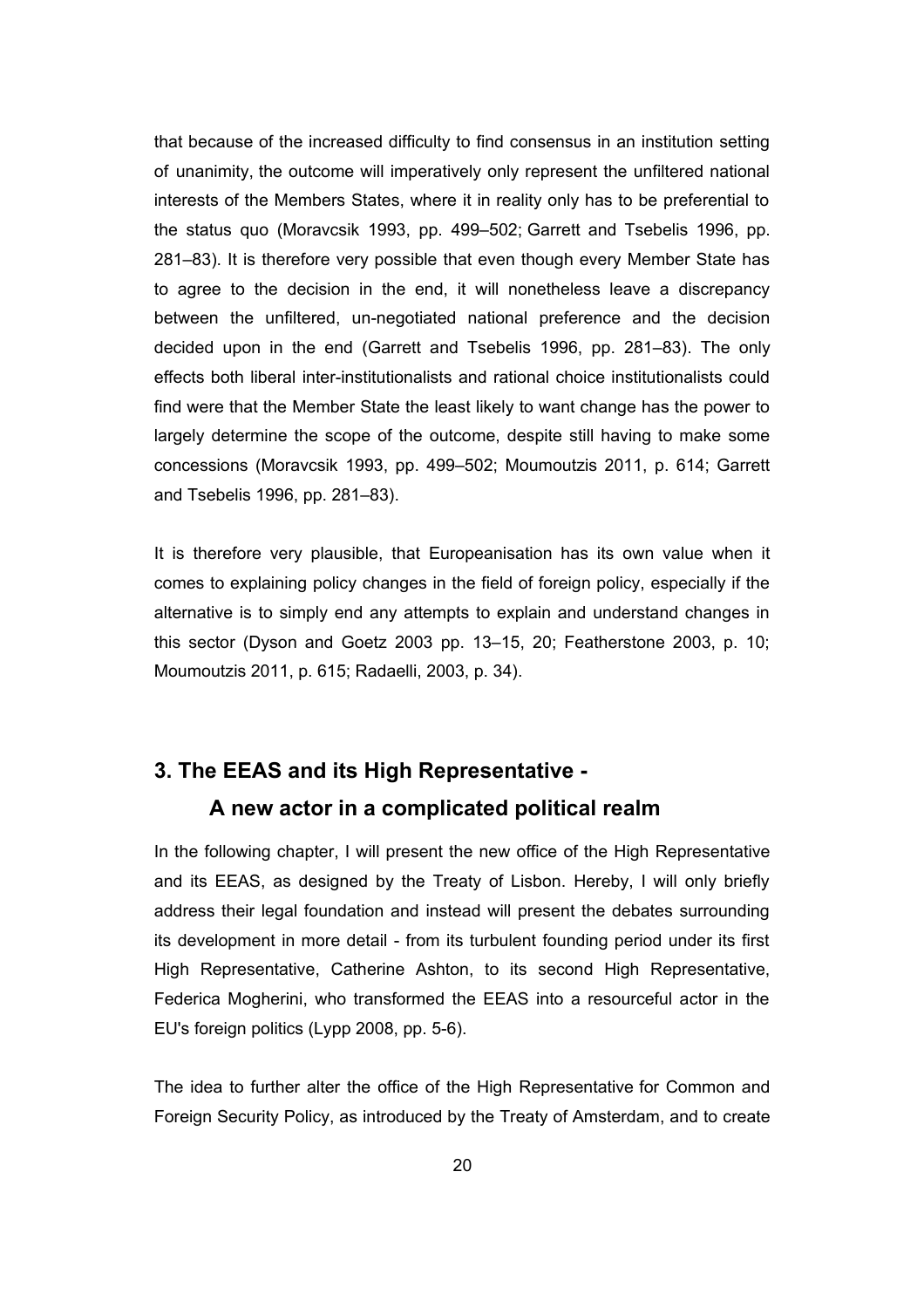a true 'Foreign Minister' for the EU, emerged around 2002 within the Convention on the Future of Europe (Wouters 2004, p. 77). The idea was accompanied by the perception that the future would bring a greater need for the Union to act with more coherence in formulating and implementing its foreign policy decisions (Wouters 2004, p. 78). Despite reservations of some Member States, who saw this idea as the first step towards a too powerful 'European government', or Commission officials who sensed an intergovernmental intrusion, it survived and was eventually incorporated into the Lisbon Treaty with only small alterations (Treaty of Lisbon; Wessels 2016, p. 13; Wouters 2004, p. 86).

More specifically, the Lisbon Treaty created the office of the High Representative of the Union for Foreign Affairs and Security Policy (High Representative) and a supportive European External Action Service (EEAS) (Treaty of Lisbon 2007). The High Representative and the EEAS were both granted a 'sui generis' nature, adding to the unique architecture of the EU's CFSP (Bátora 2010, pp. 2, 5). Neither is an official EU institution but they are treated as such in reality (Bátora 2010, pp. 2, 5; Blockman 2011, p. 7; EEAS 2013, p. 3). The High Representative, after the approval of the Commission President, is elected and dismissed with QMV by the European Council for the working period of the Commission (Treaty of Lisbon 2007). In February 2010, Catherine Ashton became the EU's first High Representative in its new form. Thereupon the EEAS was officially founded on 26 July 2010 after fierce debates and power struggles, with the decision of the European Council on "Establishing the Organisation and Functioning of the EuropeanExternal Action Service"<sup>[12](#page-26-0)</sup>, (Bindi 2011, p. 130). It then took up its activities on 1 January 2011 (Bindi 2011, p. 130). The decision, determined that the EEAS' personnel would mostly derive from the Commission and the Council Secretariat while at least a third would be seconded from the Member State's diplomatic services for a certain time period (Bindi 2011, p. 131; EEAS 2013, pp. 3, 12).

Whereas the European Council decides upon the overall goals and guidelines of the CFSP, the High Representative now coordinates the CFSP and the Common Security and Defence Policy (CSDP). In doing so, an attempt was made to

<span id="page-26-0"></span><sup>12</sup> Document Nr. 2010/427/EU.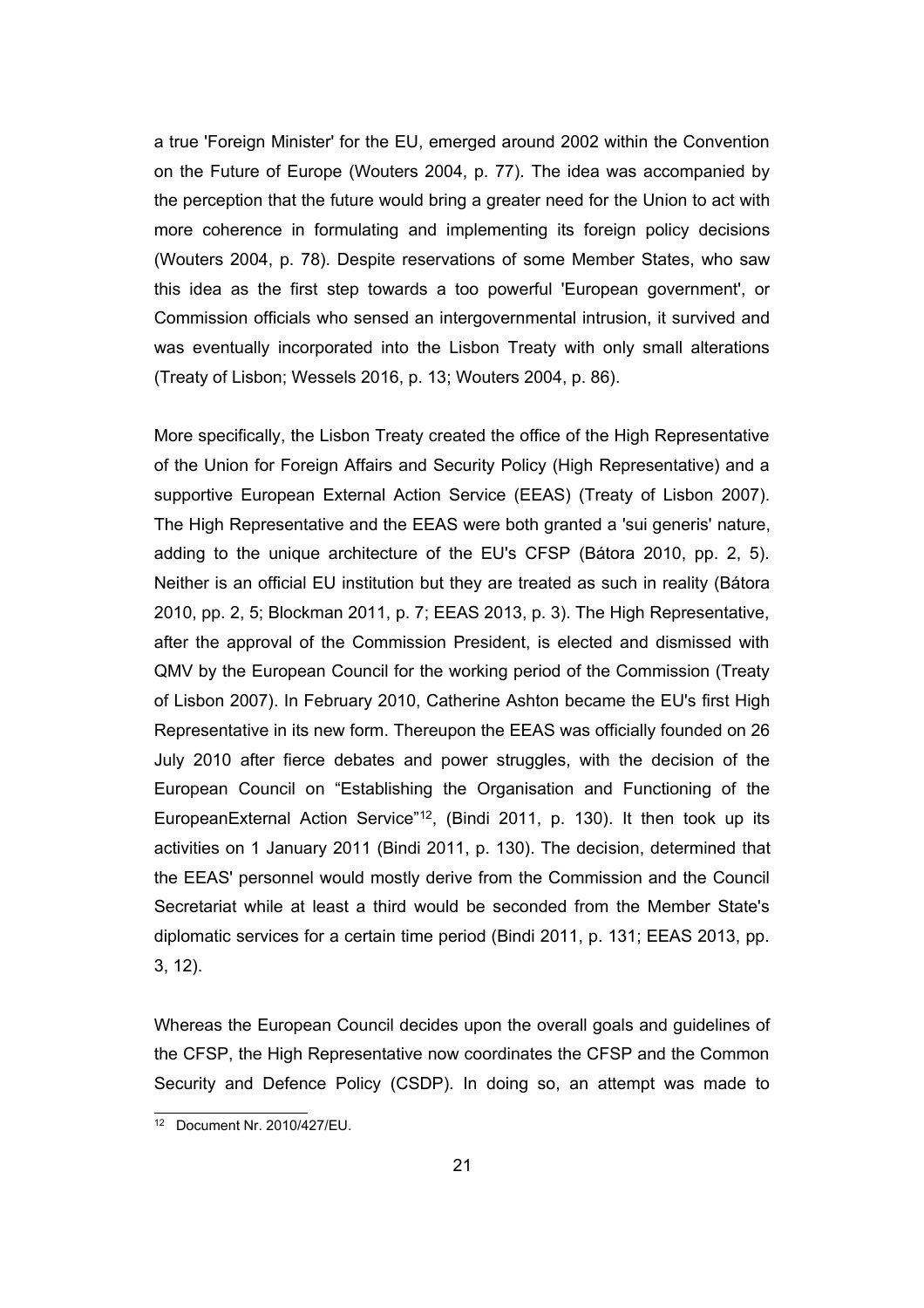overcome the EU's practical dualism between those two sectors (Balfour and Raik 2013, p. 1). In both areas the High Representative can now speak and negotiate on behalf of the EU in matters where the Member States have agreed upon a common stance (Balfour and Raik 2013, p. 1; Treaty of Lisbon 2007). It contributes to the CFSP through own proposals and ensures that these decisions are consequently implemented by the EEAS and its EU Delegations (Lisbon Treaty 2007). Just as originally envisioned by the Convention, the High Representative received an institutional "double hat", meaning the High Representative would hold a position in the Commission as well as in the Council (Treaty of Lisbon; Wouters 2004, p. 78). This close connection between the two, often competing, institutions was seen as important, as the High Representative would also work on external EU affairs where the Commission has major competencies, for example, in development assistance, humanitarian aid, energy and the EU's enlargement policy (The EEAS 2016c; Wouters 2004, p. 78). In these instances, the Commission now has to decide with the High Representative, partially also making the EEAS a European Development and Defence Ministry (The EEAS 2013, p. 2; 2016).

Within the Commission, the High Representative acts as Vice-President and as permanent President of the Foreign Affairs Council (FAC) in the Council (The EEAS 2016c; Treaty of Lisbon 2007). Additionally, the High Representative attends the meetings of the European Council, is Head of the European Defence Agency and is responsible for the EU's special representatives (The EEAS 2016c; Treaty of Lisbon 2007). Finally, it is the Head of the EEAS and the EU Delegations around the world (Treaty of Lisbon 2007). Another major change was that the High Representative would from now on appoint the chair of the PSC as well as the chair for 16 working groups concerned with external action amongst EEAS officials (EEAS 2013, p. 5; Treaty of Lisbon 2017).

The complicated institutional design of this new office was already considered dangerous before it became reality. Wouters (2004) and Bátora (2010), for example, predicted in advance that institutional loyalty, democratic legitimacy, accountability and checks and balances would become an issue and would probably require more fine-tuning and revisions (Bátora 2010, p. 2010; Wouters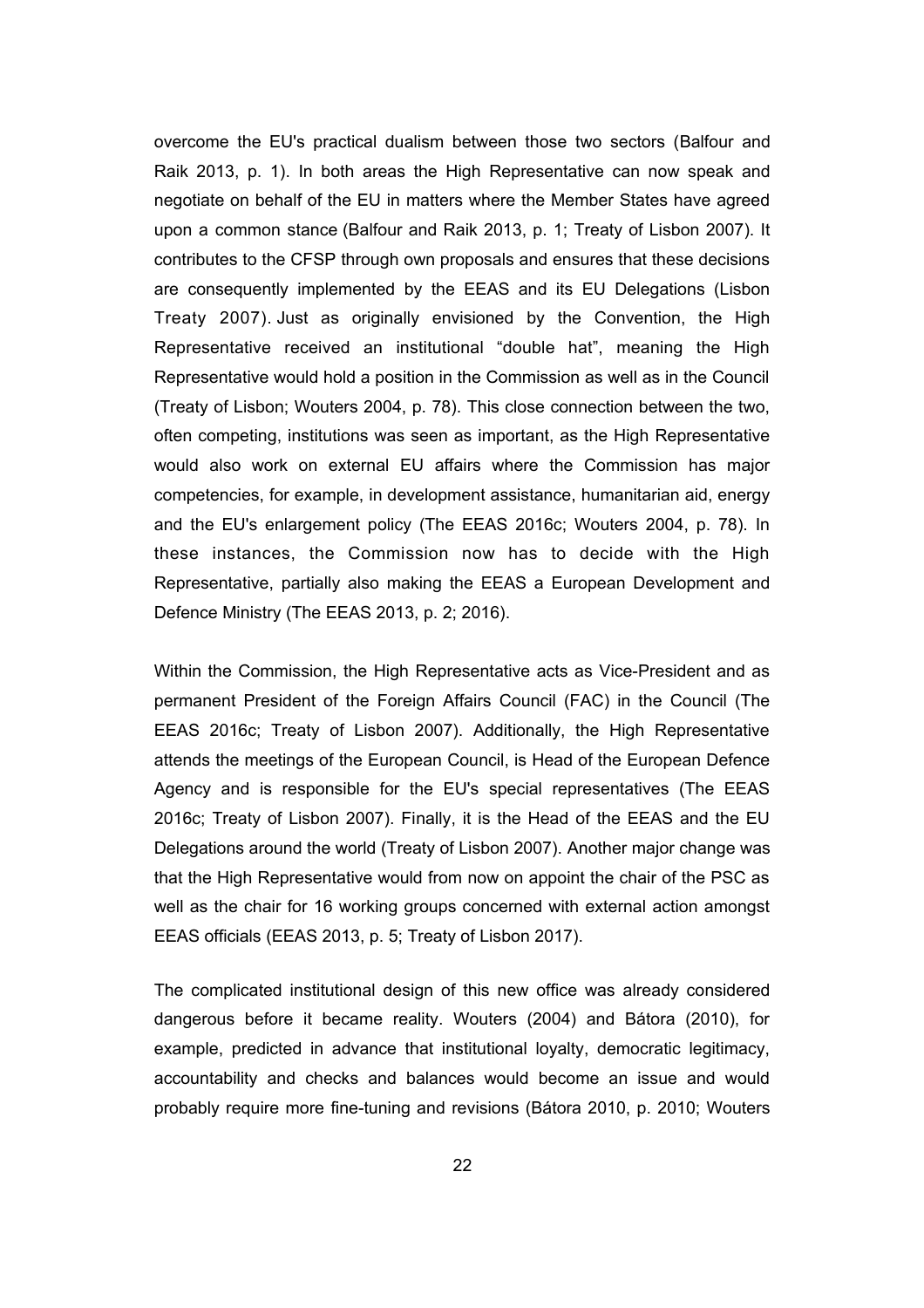2004, p. 86). Wessels (2016) later points out that most observers believed the High Representative was wearing too many hats, making the office extremely difficult to manage (Wessels 2016, p. 2). Wouters (2004) adds that the new office would not automatically lead to the desired more coherent European voice because a lack of consensus amongst the Members States could still leave it crippled (Wouters 2004, 86).

The new legal framework also affected the Delegations of the European Commission abroad that were renamed as European Union Delegations (EU Delegation). They were placed under the authority of the High Representative and received a more coherent institutional and political framework (Treaty of Lisbon, EEAS 2013, p. 11). These Delegations, whose network steadily expanded, were now to represent the Union and its CFSP towards the host country and the diplomatic community while closely cooperating with the diplomatic missions of the Member States in that country (EEAS 2013, p. 11-13; Lisbon Treaty). In doing so, they are supposed to contribute to the formulation and the implementation of common approaches (Treaty of Lisbon 2007). Within the EU Delegation, the Ambassadors and approximately one third of staff would from now on originate from the EEAS, with two thirds still coming from the Commission (EEAS 2013, p. 12). This divided structure permits both institutions, the Commission and the Council, to give directives to the EU Delegations, in practice creating divergent accountabilities (EEAS 2013, pp. 12-13).

In the years following the launch of the EEAS, the institutional and political challenges it had to face were immense (EEAS 2013, p. 1). However, just how enormous they really were can be seen in the EEAS' review of 2013 (EEAS 2013; Wessels 2016, p. 2). In this review, it becomes clear that the EEAS was simultaneously fighting several wars. First, it was overburdened with expectations at a time when the EU had lost its integrationist dynamic and was struggling with 'enlargement fatigue', the financial crisis and the outbreak of conflicts in its neighbourhoods (Devrim and Schulz 2009; EEAS 2013, p. 1-3; Tocci 2017, p. 13). All of this left the Member States more divided than ever (Tocci 2017, p. 17). Second, the EEAS had not been equipped with sufficient financial resources and personnel to quickly set up the activities envisioned for it, and the budget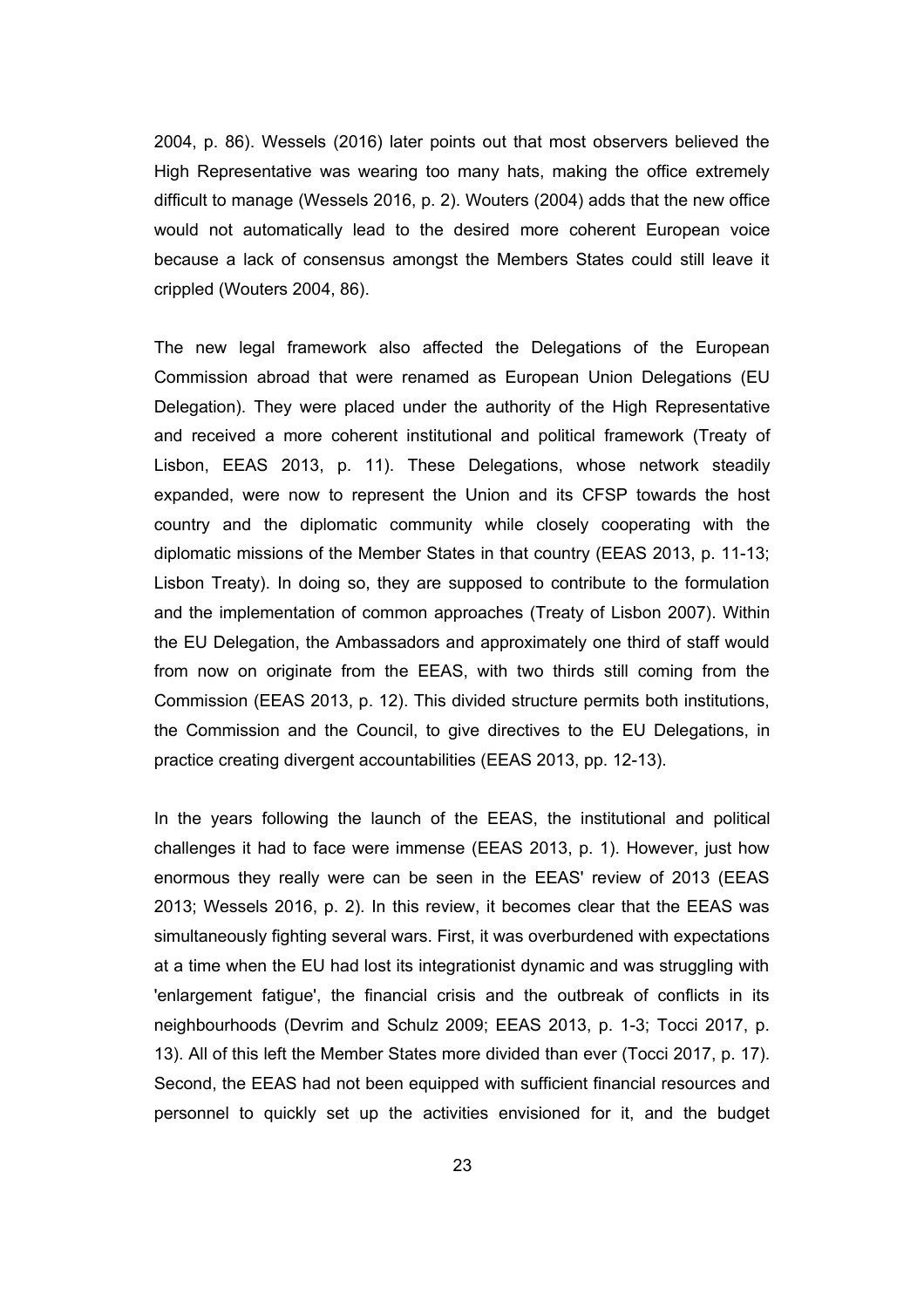restrictions in the course of the financial crisis were not making the situation any easier (EEAS 2013, pp. 1, 11-12). Third, the complicated institutional setup of the office of the High Representative, torn between the Commission, the Council, the European Parliament, the Member States and their divergent expectations and visions, left it struggling to find its place and created an enormous work load impossible to be managed by one person (Balfour and Raik 2013, p. 1; Bindi 2011, p. 130-132; EEAS 2013, p. 14; Howorth 2014, p. 21). The High Representative was facing all these challenges with an EEAS that still had no clear and stable internal structure and that was struggling to merge staff coming from very different backgrounds and institutional traditions, whilst being suspiciously eyed by everyone (Bátora 2010, p. 14; EEAS 2013, p. 1-4). All of this had to be accomplished with Catherine Ashton as High Representative, who had no previous experience in foreign policy or international leadership and, therefore, did not receive much trust - neither amongst the Member States nor within the Commission (Bindi 2011, p. 127; Howorth 2014, p. 4).

At the end of Ashton's term, the EEAS was still struggling with all these challenges. However, it showed some promising first achievements in joint programming, crises management, the development of some regional strategies and also successes, for example in inciting the negotiations for the Iran Deal (Howorth 2014. p. 3, 13; Wessels 2016, p. 3). In the end, the EEAS had not yet managed to build up the capacity to swiftly react to international events, effectively negotiate between the Member States and decisively shape policies and was, therefore, mostly regarded as a coordinating secretariat by the Member States and as irrelevant by most larger powers in the world (Balfour and Raik 2013, pp. 2-3; Blockmans 2012, pp. 3, 37-38; Howorth 2014. p. 3, 13). With regards to the institutional setup, reports of disillusionment amongst increasingly frustrated staff and chaotic conditions made the rounds (Howorth 2014, p. 10). Furthermore, distrust between the EEAS and the Commission had deepened and especially smaller Member States increasingly felt that they were at a disadvantage when it came to influence and posts within the EEAS (Balfour and Raik 2013, p. 8; Bindi 2011, p. 131).

The EU's second High Representative, Federica Mogherini, came into office on 1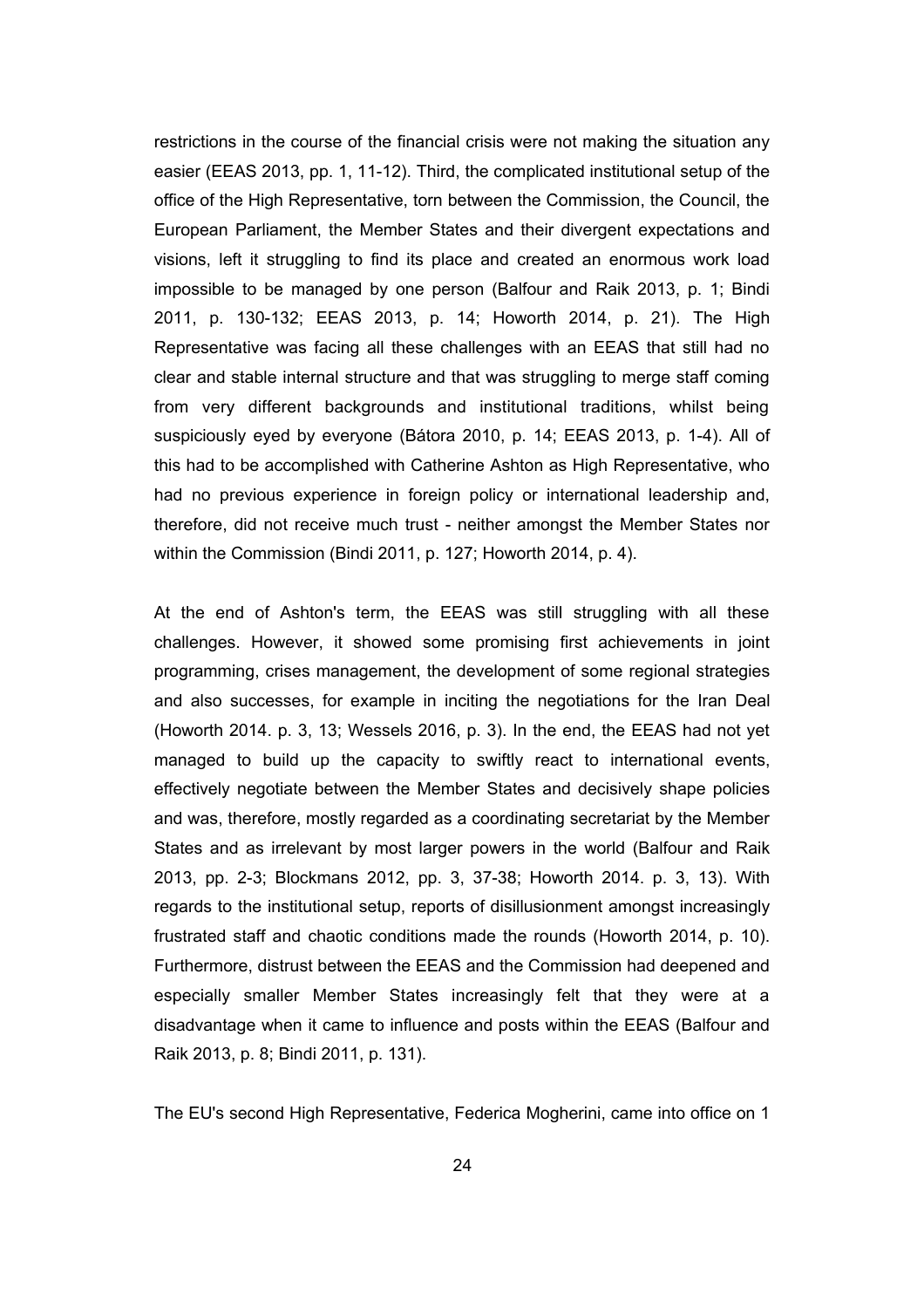November 2014 and quickly proved to be more successful despite facing equally challenging political turmoil, with a changed transatlantic relationship, the migration crisis, Brexit, the rise of nationalistic movement across the EU or the war in Syria (von Ondarza and Scheler 2017; Novotná 2017, pp. 1-3). For once, Mogherini had previously served as Italian Foreign Minister, giving her experience, standing and a network amongst Member States (von Ondarza and Scheler 2017). Furthermore, it quickly became evident that she had a better strategic mindset and the political talent to use all possibilities to expand the EEAS' influence within its complicated institutional setup (von Ondarza and Scheler 2017). Under her leadership, with its Global Strategy for instance, the EEAS managed to illustrate the full potential of the EU' external action when the Member States team up for a purpose (EEAS 2016a; Novotná 2017, pp. 1, 5).

This ambitious document, that was created via an open participatory approach with various stakeholders, including the Member States, provided the EEAS and the EU's external action with a general direction that incited a debate about the EU's future CFSP (Dijkstra 2016, p. 373; Novotná 2017, pp. 1, 5; Tocci 2017, p. 6). Since Mogherini took office, the EEAS has gained a more favourable reputation amongst the European institutions and the Member States, has become a recognised international stakeholder, and has celebrated some successes, as with the conclusion of the Iran Deal in 2015 (Dijkstra 2016, p. 373; Novotná 2017, p. 3). When critique emerges, as for instance for her weak stance towards Russia, it is usually aimed at specific policies and less at her overall performance, with Commission President Juncker praising her performance during his 2016 State of the Union Speech (Juncker 2016, p. 63; Novotná 2017, pp. 2-3). However, for the sake of fairness one has to point out that Mogherini did have a different starting point, with the EEAS already having been set up and having reached a moderate level of routine (Howorth 2014, pp. 9, 20-21; von Ondarza and Scheler 2017). Looking back, the decision to choose a political 'heavy-weight' as Ashton's successor proved to be wise and should not be forgotten when it comes to the selection of Mogherini's successor (Howorth 2014, p. 21; von Ondarza and Scheler 2017).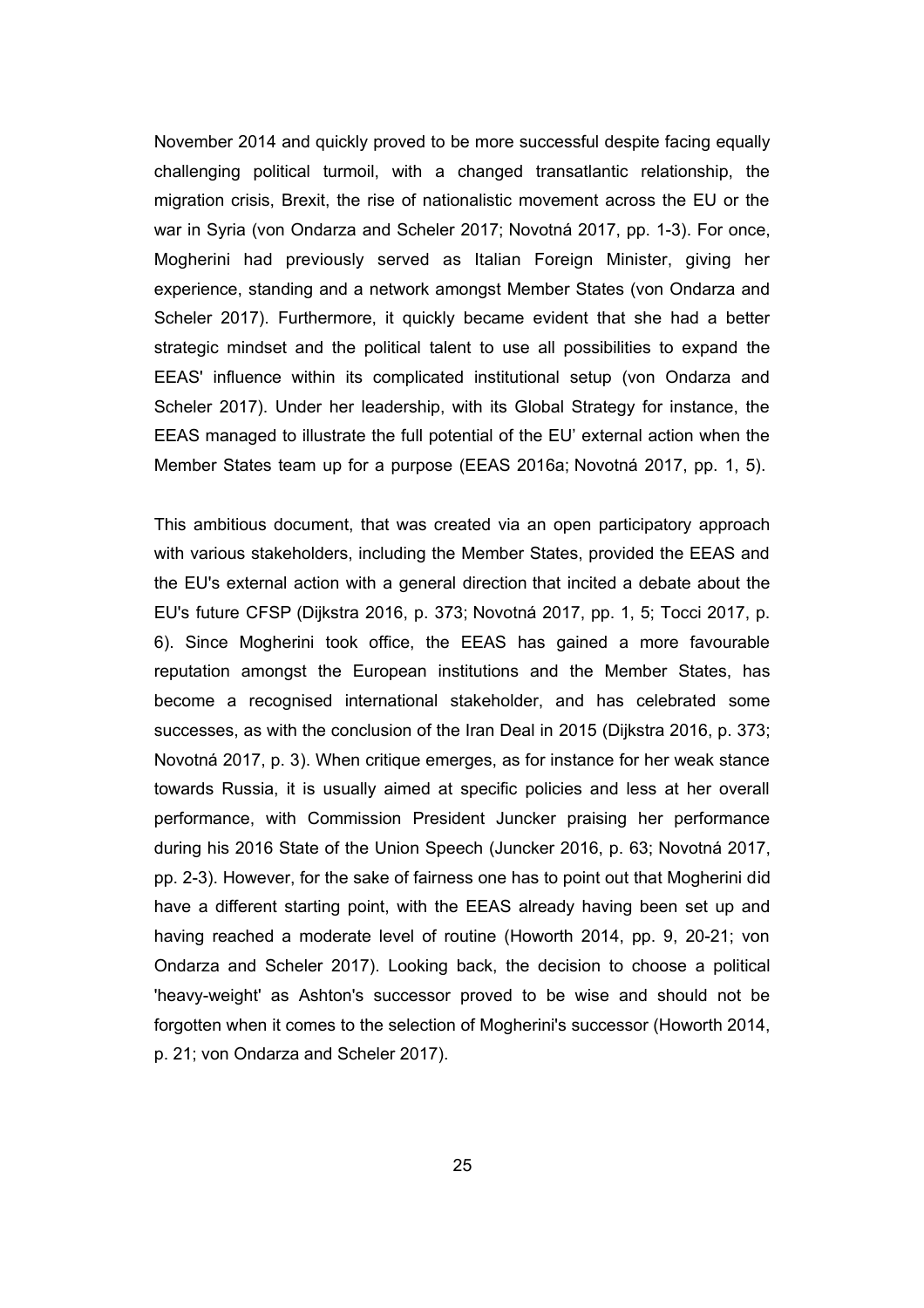#### **4. The EEAS and Europeanisation**

In the following Chapter, I will analyse the possible effects the EEAS has on Europeanisation and how the Member States react to this new stakeholder. This analysis will be based on three qualitative expert interviews, conducted with Interview Partner I, Tierry Barbé and Dr Peter Krois (s. annexes I-III). In some parts, the interviews are complemented by literature with the aim of clarifying or affirming certain statements. The Chapter itself differentiates between the different dimensions of the political, namely polity, policy and politics. The differentiation is, then divided into specific achievements, limitations and opportunities of Europeanisation As some observations touch upon all three dimensions, intersections are possible but will highlight different aspects respectively.

#### **4.1 The EEAS and Europeanisation on the Polity Level**

When it comes to the polity dimension of the political, hence, the structural and institutional aspects of change, the focus generally lies on new institutions, the formal and informal rules the adhere to, their political culture and moral basis (Andersen and Woyke 2003; Mickel 2003; Schneider 2017, p. 50). My objective is to analyse the changes the EEAS has brought to this dimension, I will focus specifically on Europeanisation effects amongst the Member States, thus, how the Member States perceived and embraced these changes. When addressing the limitations, I will loosely differentiate between external and internal limitations.

#### **4.1.1 Achievements**

When asked about their views on the institutional changes the EEAS has brought to the European foreign policy sphere, all three interview partners pointed out that the EEAS has truly established itself as an important new actor, despite its young age. Dr Krois and Mr Barbé both described the EEAS as a new independent player in the EU's foreign policy realm, that has a completely different nature than the traditional actors, namely the Member States. For Mr Barbé, it is an additional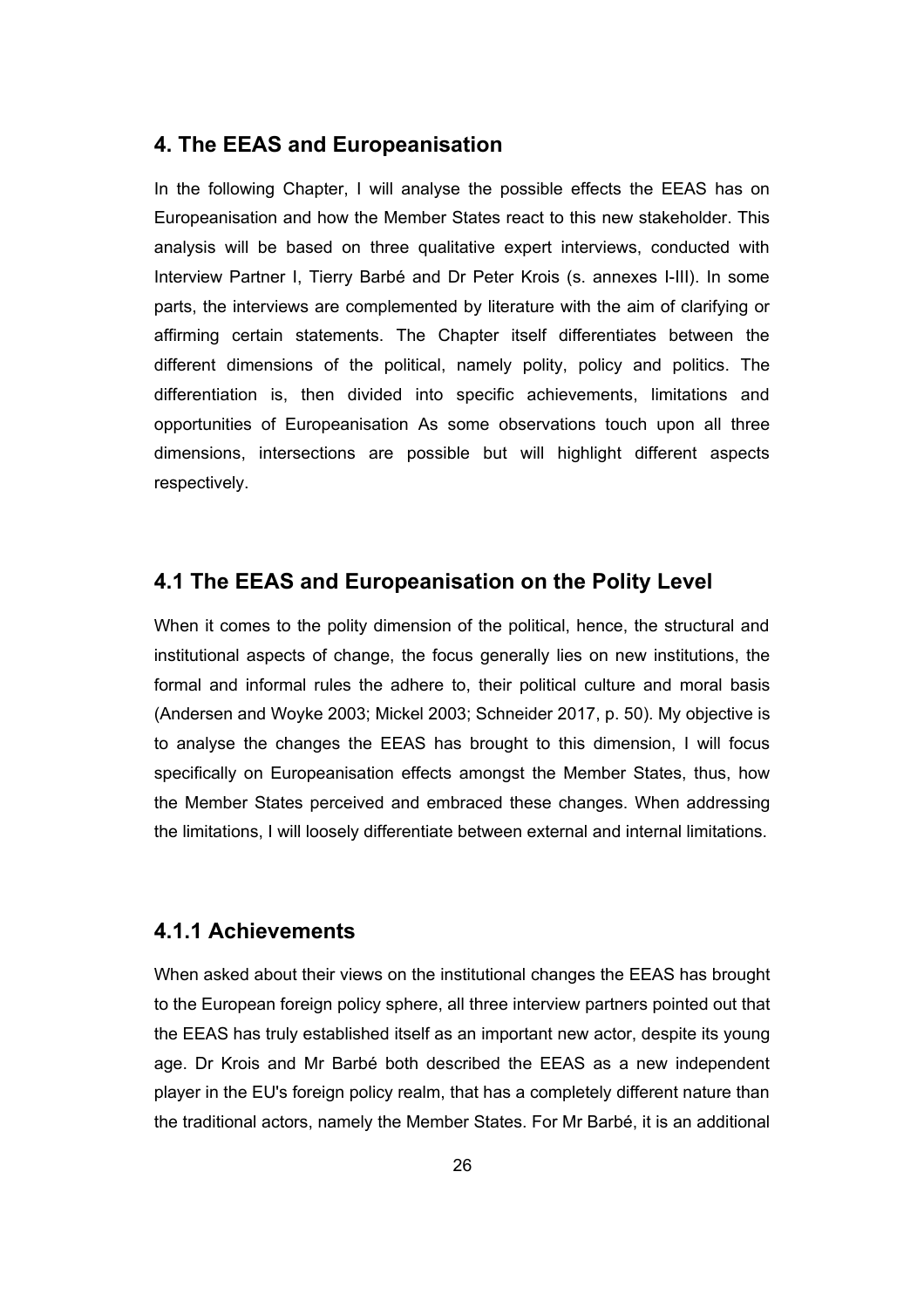instrument for the EU's external action and for Dr Krois, the introduction of a new instrument that is recognised as such by the Member States, in itself, is already an advancement for Europeanisation.

All three experts further mentioned that the EEAS' very complex institutional setting impeded it from gaining its standing sooner. Here, Mr Barbé and Interview Partner I highlighted that the EEAS under Mogherini is seen to increasingly develop its own institutional interests and is moving towards the Commission, whereas Ashton was located closer to the Council. According to Interview Partner I, this institutional shift helped to decrease distrust between the Commission and the EEAS, and opened up opportunities. Dr Krois believes that this is also due to the close personal relations between Mogherini and Juncker, giving her much more freedom than Ashton had before. In their opinion, this additional freedom and manoeuvring space is seen as something positive and in compliance with the intentions set out in the Treaty of Lisbon.

All three interview partners mentioned the enormous change the new EEAS chairs have had on the working of the PSC and the different Workings Groups. They confirm that the chairs brought a communal spirit to the table, with Interview Partner I calling it "a unique European voice" that was previously missing. Dr Krois specifies, that this new voice increased communication and information flow within the PSC and the Working Parties, while also enhancing their institutional memory. To Interview Partner I's surprise, this change has been accommodated rather well by the Member States and without any major conflicts. However, all the interview partners clearly state that despite the Member States accepting the new player among their ranks, they remain the most powerful in this arena.

Apart from the institutional changes made by the Treaty, Interview Partner I has not observed the creation of many new formats on the European or national level, with the exception of maybe one or two new capital formats and more staff in the Ministry departments related to the  $EU^{13}$  $EU^{13}$  $EU^{13}$ . Instead, he/she believes that the EEAS chairs have strengthened the existing formats. He/she further observed that the

<span id="page-32-0"></span><sup>&</sup>lt;sup>13</sup> Balfour and Raik (2013) instead observe a general trend to slim down within the Foreign Ministries of the Member States, however, this having more to do with the overall economy and less with the EEAS and possible synergy affects (Balfour and Raik 2013, p. 7).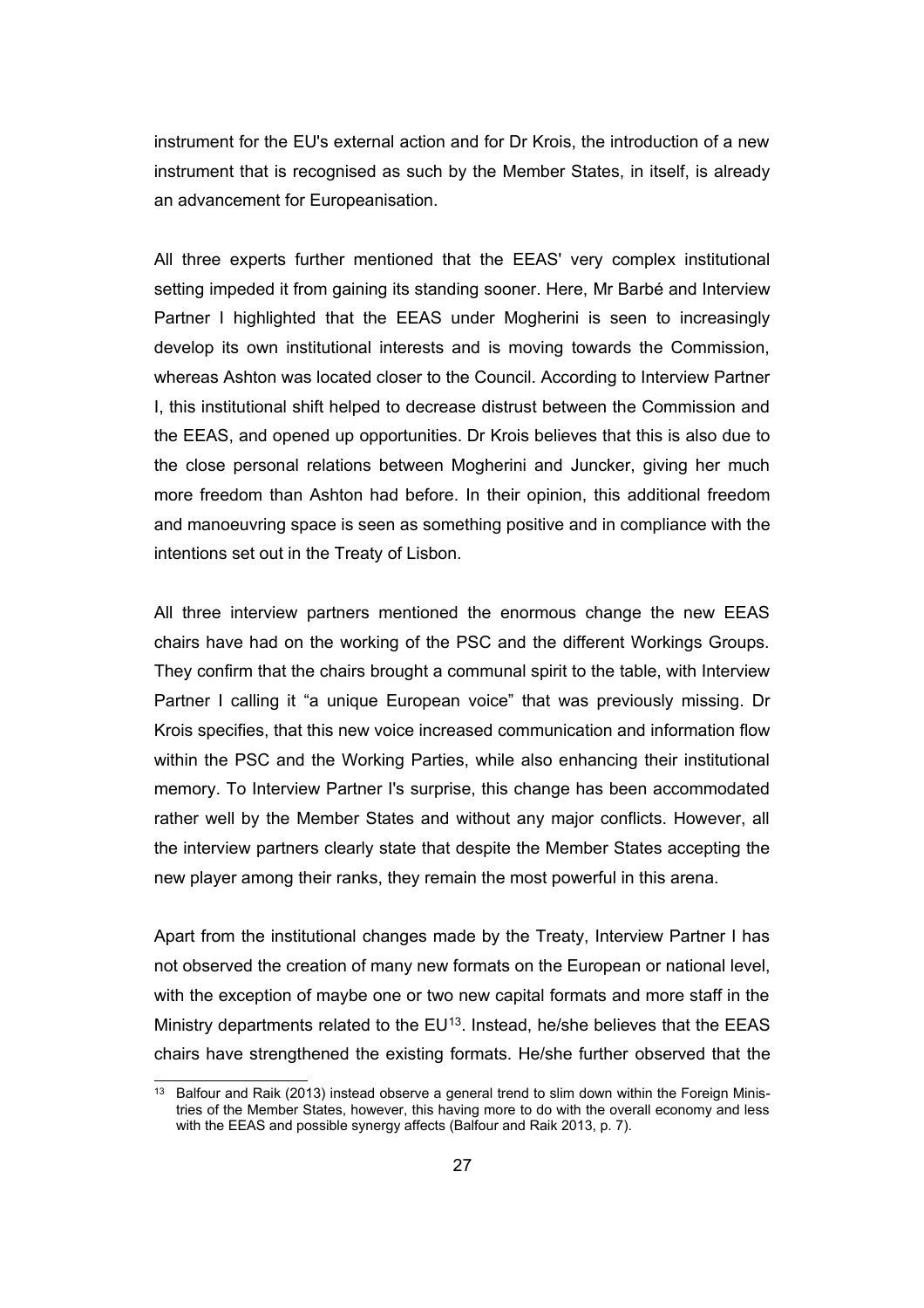different EU institutions and the Member States seem to have moved closer together since Mogherini took office and have somewhat started to interlock on all levels of Foreign Policy, the UK being the only exception, trying to avoid too much closeness. Mr Barbé also mentioned that the EEAS' 'Esprit de Corps' as an institution has improved since Mogherini took office.

The reinforced EU Delegations are regarded as dynamic new actors that help to hold up the EU's flag abroad by Mr Barbé. He sees their particular added value in their ability to create new platforms of coordination and information exchange between the Member States' diplomatic missions and other local stakeholders, including the CFSP, which was previously off limits. He mentioned that in Burkina Faso (BFA), for instance, the EU Delegation organises two meetings per month for the Heads of Missions and the Heads of Cooperation, plus additional ad-hoc meeting in case needed. In his perception, these meetings are welcomed by the Member States on the ground, who consider them a real added value. Interview Partner I believes this to be true especially for smaller Member States, that are usually less present on the ground, have a smaller network and, therefore, less access to information. Nonetheless, he sees the larger Member States also profiting from the new EU Delegations, even though they usually somehow treat them as 'small brothers'. Interview Partner I and Mr Barbé believe, that these forums are especially useful in a crisis.

#### **4.1.2 Limitations**

Despite these achievements, the interview partners also mentioned several limitations the EEAS is facing when it comes to polity, having observed developments they see critically or oppose.

All three interview partners mention one important limitation to the EEAS: its creation has not changed the very nature of this particular policy field, meaning the dominance of the Member States and the prevailing intergovernmental decision-making mode. This becomes evident when looking at the EEAS' actions in development cooperation, where it has more competencies. Also, in case the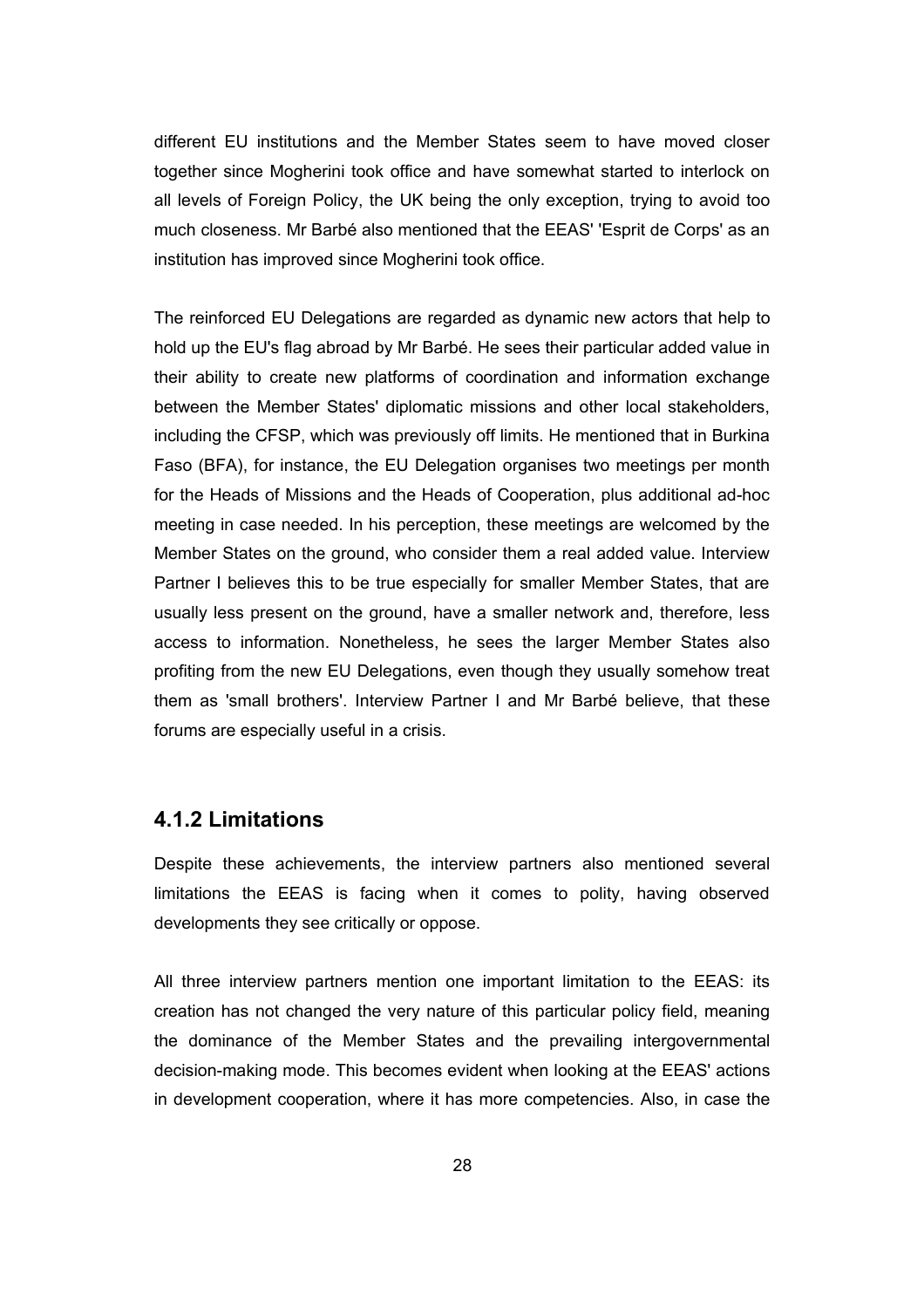Member States fail to agree amongst themselves, block the EEAS. Dr Krois raised doubts that this will ever change, as, for him, foreign policy is simply not a policy field like any other. He also does not believe the European public is ready for such a change.

With regards to the institutional development, Interview Partner I believes that the EEAS has not yet managed to develop a comprehensive institutional identity, with him/her and Mr Barbé seeing a lot of room for development in this respect. For Dr Krois this has to do with a combination of the EEAS' young age, its difficult institutional setup and the sheer expectation overload, which he considers counterproductive. In the light of these limitations, he advises patience when judging the achievements of the EEAS. Mr Barbé also highlights the institutional restraints imposed on the EEAS by the Treaty of Lisbon, which in his opinion create an incredible need for coordination between the different institutions and the Member States, making its work extremely difficult. Despite the institutional relations between the EEAS and the Commission having improved under Mogherini, Interview Partner I doubts that this distrust can ever truly disappear as long as the EEAS remains financially dependent on the Commission.

Mr Barbé also sees limitations emerging from within the EEAS itself, especially highlighting its 'unreadable' organisational chart, with its excessive use of abbreviations and an exhaustingly detailed division of labour, at times following geographic and, at other times, functional lines. He notes that this is often a result of the EEAS' complicated legal institutional framework between the EU institutions. Nonetheless, in his opinion, this way of organisation is too complex and makes it very difficult for the Member States to understand how the EEAS works.

Another important limitation mentioned by all three interview partners is the EEAS' heterogenous personnel structure. Here, Dr Krois criticised that only the staff from the diplomatic services of the Member States rotates, with no rotation in the other two groups. However, he deems any change in this structure as unlikely to happen due to the fact that the Member States do not want to touch this sensitive compromise. With regard to the EEAS staff from the national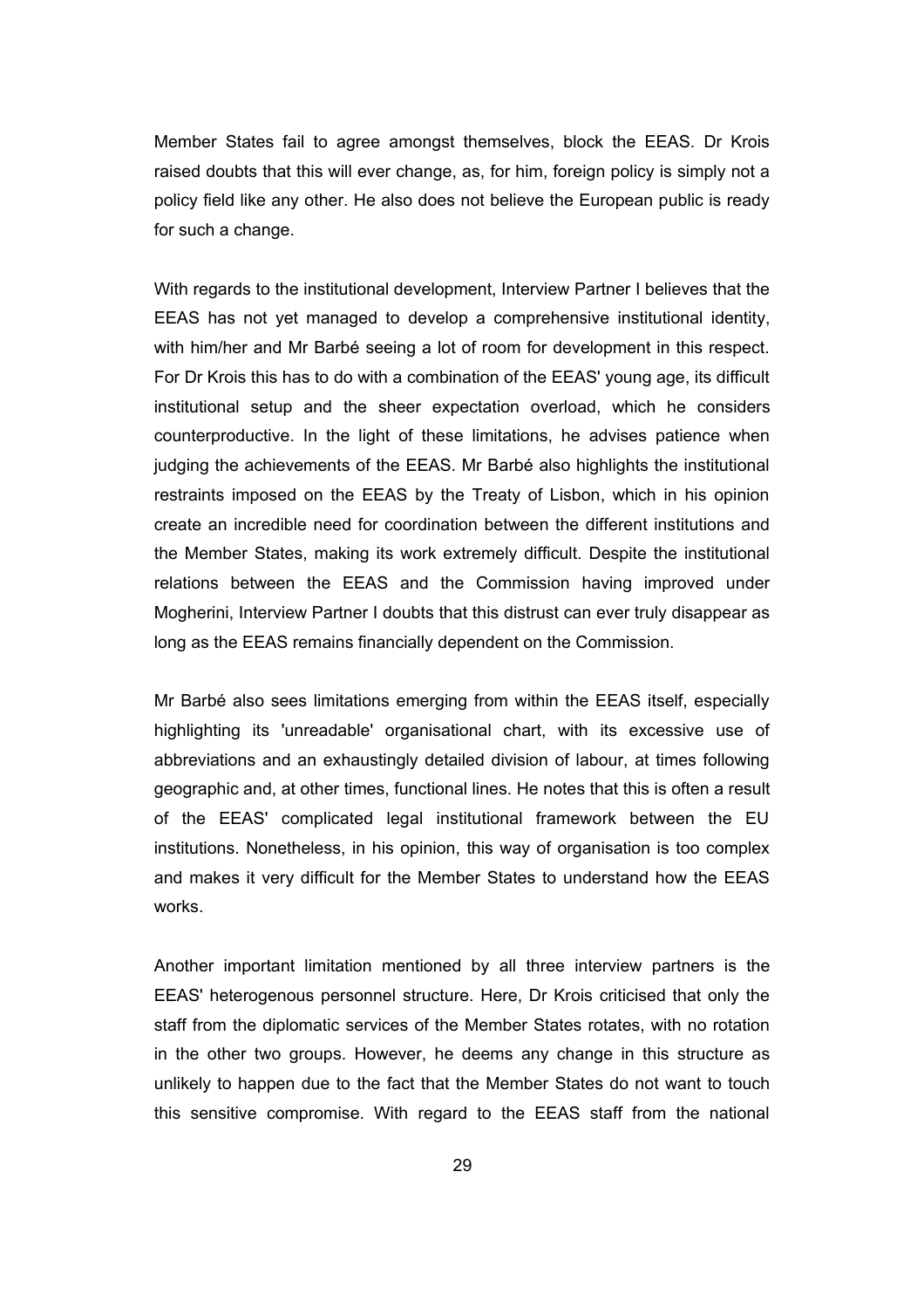diplomatic services, Interview Partner I adds that that the EEAS is yet another institution that the national foreign ministries have to furnish, which is sometimes described as a sort of 'cannibalism'. He/She mentions, that, at least for Germany, switching from the national diplomatic service to the European level often times does not advance the person's career, which unfortunately does not motivate the best of the best to apply for such a position<sup>[14](#page-35-0)</sup>. All interview partners pointed out that this personnel structure adds to the perception that the EEAS is not a homogenous actor and its capacities vary a lot depending on the counterpart in question.

Mr Barbé and Dr Krois believe this observation to be equally accurate for the EU Delegations, who's work and effectiveness, in their opinion, to a great extent depend on the capacity of the competent department in the Commission and the EEAS, but especially on the respective Ambassador, his/her nationality and willingness to cooperate with the Embassies of the Member States. All experts explain this dependence on people and the lack of incoherence between the EEAS representatives at headquarters and abroad with a lack of specific directives and clear guidelines. Mr Barbé would, thus, welcome stricter guidelines for the EU Delegations, as he believes this would lead to a more coherent and homogenous appearance of the EU Delegations abroad and would help them to build-up trust and work more efficiently.

Addressing the new EEAS chairs in the PSC and several Working Parties, Dr Krois points out that the 'Esprit de Corps' amongst the Member States has suffered. They increasingly leave it to the EEAS to defend overall European interests and instead focus on their national agenda. All three interview partners, in compliance with this observation, remark a certain 'us against them' mentality emerging in these forums. Dr Krois, therefore, doubts that the EEAS will receive additional chairs for the time being, despite its calls for just this. Mr Barbé notices similar tensions between the EU Delegations and the traditional diplomatic missions of the Member States on the ground, especially towards the 'bigger'

<span id="page-35-0"></span><sup>&</sup>lt;sup>14</sup> Addition of the author: Both observations conform with the experience the author gained during her nine years within the German Foreign Office despite Balfour and Raik (2013) arguing that the high salaries and the Ministries' push towards a better representation within the EEAS would create such an incentive (Balfour and Raik 2013, p. 7).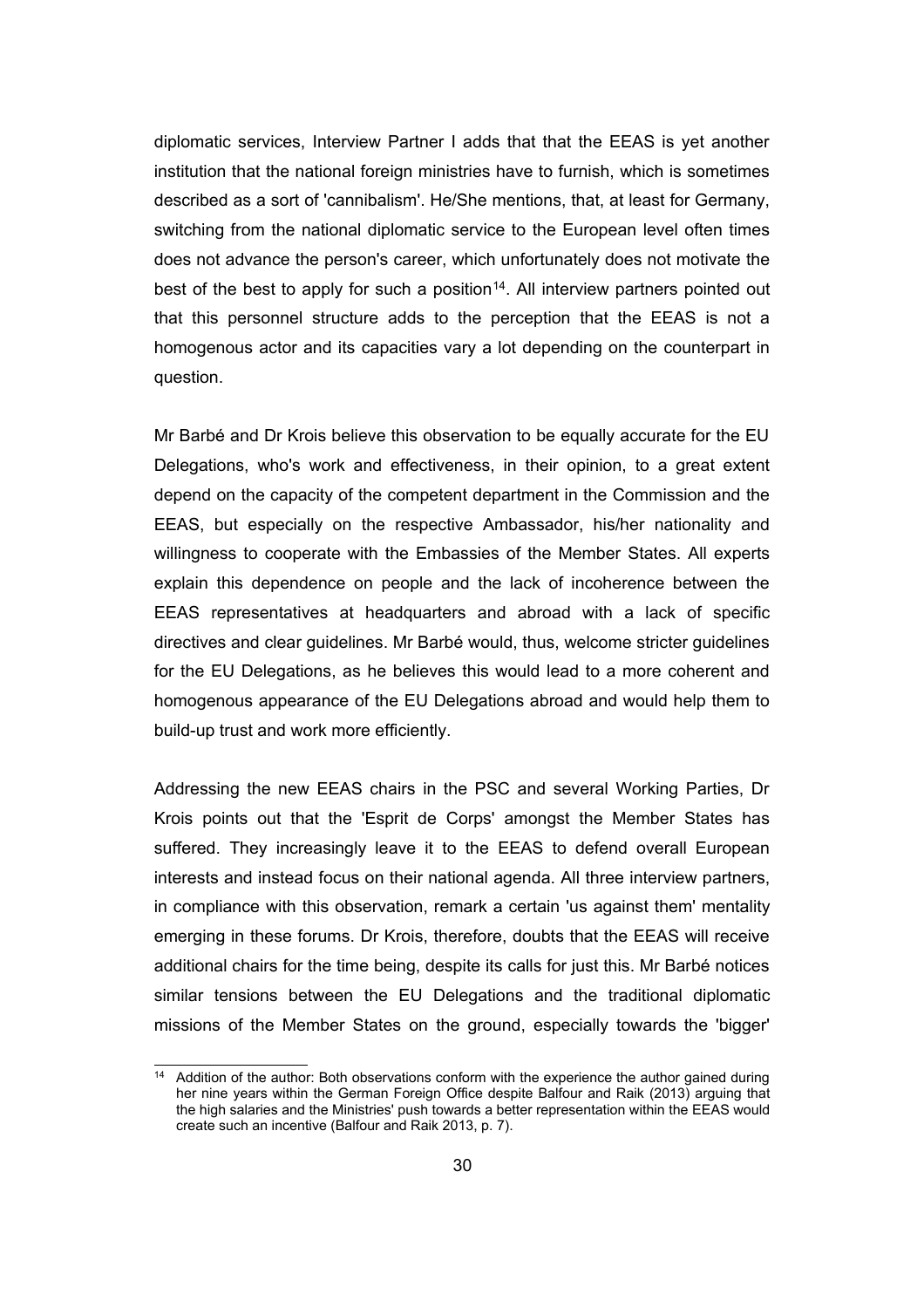actors (e.g. France in West Africa).

# **4.1.3 Opportunities**

When evaluating the achievements as well as the limitations of the EEAS's polity dimension in light of the information provided by the three interview partners, a divergent picture emerges. On the one hand, the Member States regard the EEAS as an important, independent new player that has increasingly consolidated its institutional standing. The same can be said for the new EU Delegations that they see as a dynamic new instrument, especially for smaller Member States. In principle, they consider all of these developments as something positive. In their opinion, the EEAS, its delegation and especially the new EEAS chairs have reinforced the existing formats in the CFSP and have brought an important European voice to the table, that they saw as missing before. They mostly welcomed the EEAS amongst their ranks and accepted the institutional changes it implicated. With regards to these achievements on the polity dimension, one can, therefore, state clear signs of Europeanisation.

However, this might also be the case because the new institution has not attacked the intergovernmental core of the sector, with them still having the final say. In comparison with the sovereign powers of a nation state, they don't perceive the EEAS to be equally important and also want to strictly guard this differentiation. Despite their general acceptance of the EEAS and its achievements, the Member States, for the time being, don't plan to expand its influence by creating new institutions or forums under its influence. They remain prudent and want to wait for the dust to settle, before creating any further institutional change in this sensitive policy area as they can't foresee all repercussions. The weakened solidarity and the new 'us against them' feeling in the formats now chaired by the EEAS, has added to this preference. They also don't think the EEAS has already reached its institutional maturity, with it still having to determine its final institutional location and develop a comprehensive institutional identity. Furthermore, the perceive the EEAS as still struggling to create an effective and efficient internal organisation, staff structure and regularity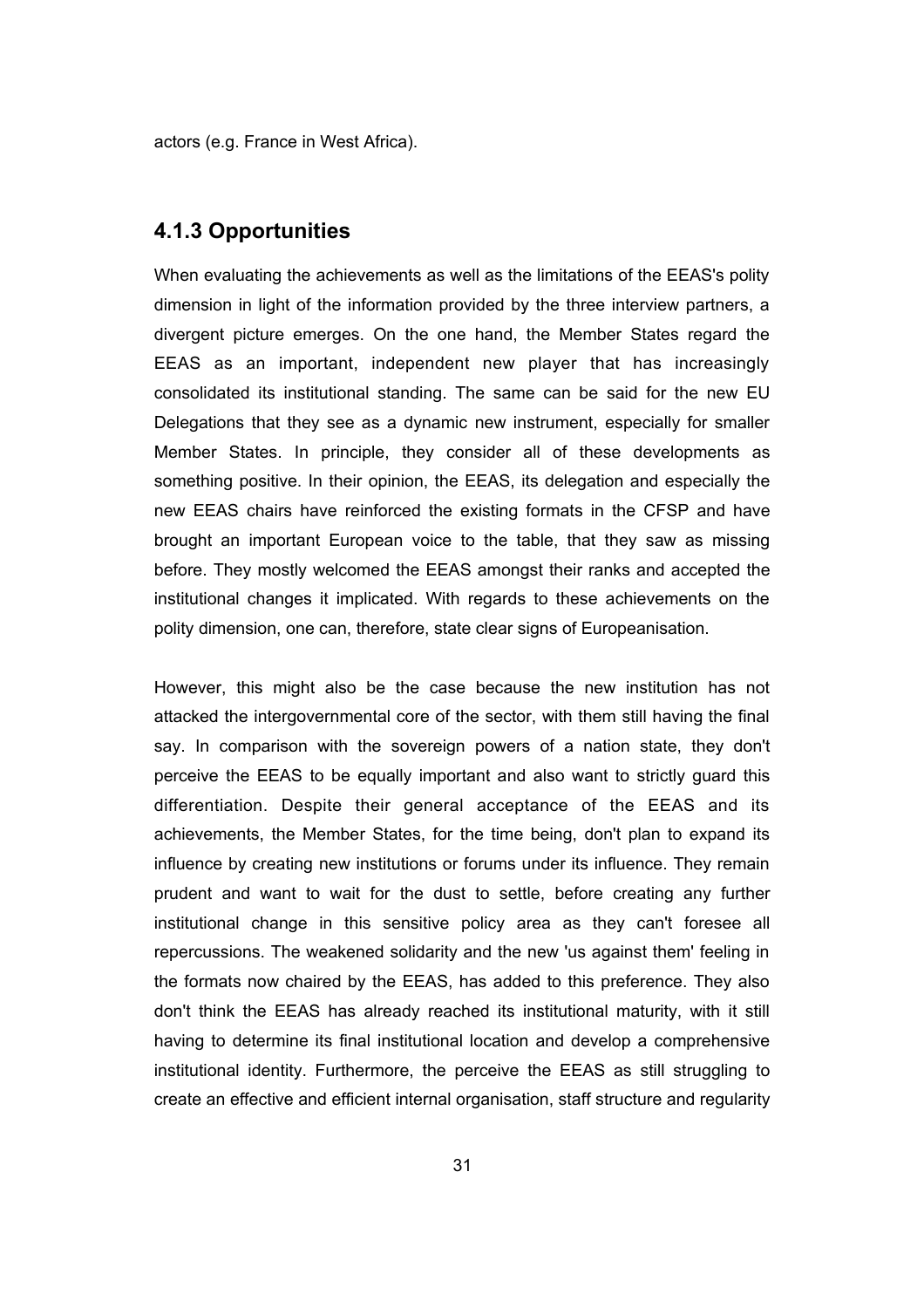framework. Despite the Member States partially being responsible for these limitations, they believe that these are limiting the EEAS usefulness and importance.

These objectives and reservations from the Member States, that are partially shared within the EEAS, are understandable considering the EEAS' young age and many of them will probably be resolved over time. Still, the interviews highlight several areas, where improvements could further strengthen Europeanisation on the polity dimension.

To achieve this, Dr Krois thinks a pause in the creation of new institutions and formats is wise, as for him simply this would be 'the easy way out' and would neglect important underlying issues. He personally believes that the reflex to simply create new institutions for every problem, is especially problematic in the sensitive foreign policy realm, where every change holds unforeseeable repercussions and the main blockage emerges from disagreement amongst the Member States. Instead, Dr Krois pledges for 'a new European rapprochement' between the Member States in order to reinforce their relationships and to better understand the deeply ingrained national reflexes that stand in the way of consensus and a profound European integration process. He believes that deepening the EU has, unfortunately, led to a development, that has replaced efforts for a good neighbourhood policy. As a negative example for this, he refers to the recent problems in French-Italian relations<sup>[15](#page-37-0)</sup>. While working on these bilateral relationships would be more cumbersome than to simply create new institutions, he thinks that this could bring forward trust between the Member States, especially in the European Foreign Policy sector. In this realm, he sees a lack of trust at times. By stating "we have to get to know each other again", he calls for a respectful discourse that addresses differences in mentality and historic perception on all levels of state and society, with personal contacts at the very centre. Via such an approach, a true political willingness to further the European integration in foreign policy could be achieved. Whilst he already observes first steps towards such a rapprochement, he deems those to be

<span id="page-37-0"></span><sup>15</sup> For example, Barigazzi (2019) with '5 fights between France and Italy' or Reid (2019) with 'Italian and French relations are falling apart fast. Here's why'.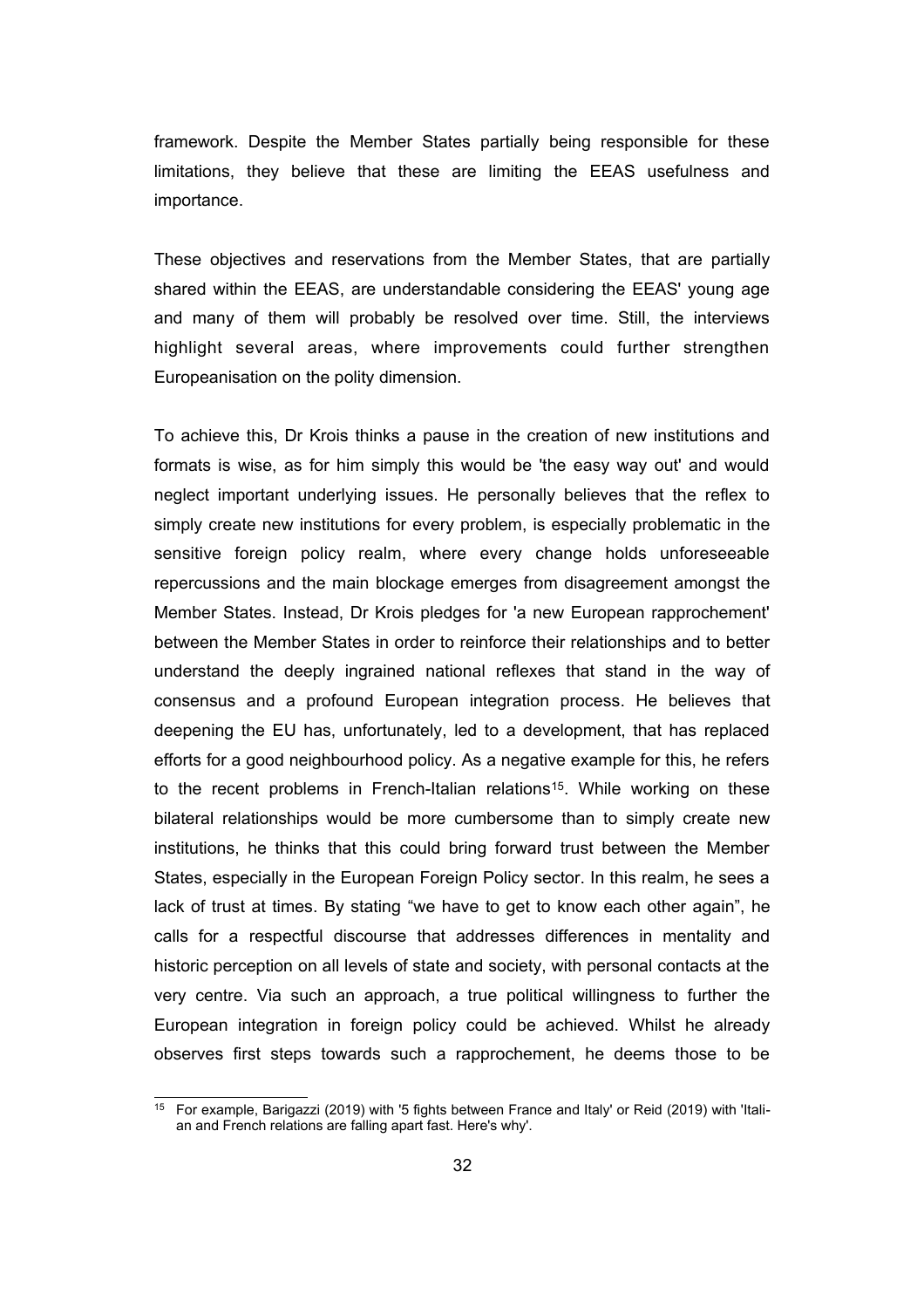insufficient and too slow.

Such a rapprochement could, in the long run, have the potential to alter the nature of this sector and, with it, abolish some limitations of the EEAS in the polity dimension. More specifically, it could lead to the necessary political momentum, to address and resolve some institutional limitations regarding to the EEAS' institutional setup. This momentum could benefit the simplification of the institutional position of the High Representative, the EEAS' financing its personnel structure. Without such momentum, there is little hope that these limitations will be addressed any time soon, as the different stakeholders are currently unwilling to touch the sensitive compromise achieved with the Treaty of Lisbon.

When looking at the limitations arising from within the EEAS, especially the complex organisational structure and the lack of clear guidelines, there is reason for hope that these issues can be resolved in the years to come. Here, the young EEAS is only starting to build up an institutional memory and a baseline of formalised rules, standards and ways-of-doing things. As it took the Foreign Ministries of the Member States centuries to build up their respective internal regulatory frameworks, patience seems advisable. However, considering that the lack of coherence amongst the EEAS staff doubtlessly affects the EEAS' reputation amongst the Member States and their willingness to establish reliable relations, it would be prudent to accelerate this process.

#### **4.2 The EEAS and Europeanisation on the Policy Level**

When addressing the EEAS' policy dimension, we have to take a look at how the EEAS influences the content of the CFSP and the political discourse, specific goals, tasks or programmes aimed at shaping it (Andersen and Woyke 2013; Mickel 2003). In light of Europeanisation, this thesis' spotlight is directed at the Member State's reaction to the EEAS' influence and their general view on the EEAS' development when it comes to influencing and developing own policies. The analysis is limited to the policy examples brought up by the experts, and recognises that this is by no means a complete list.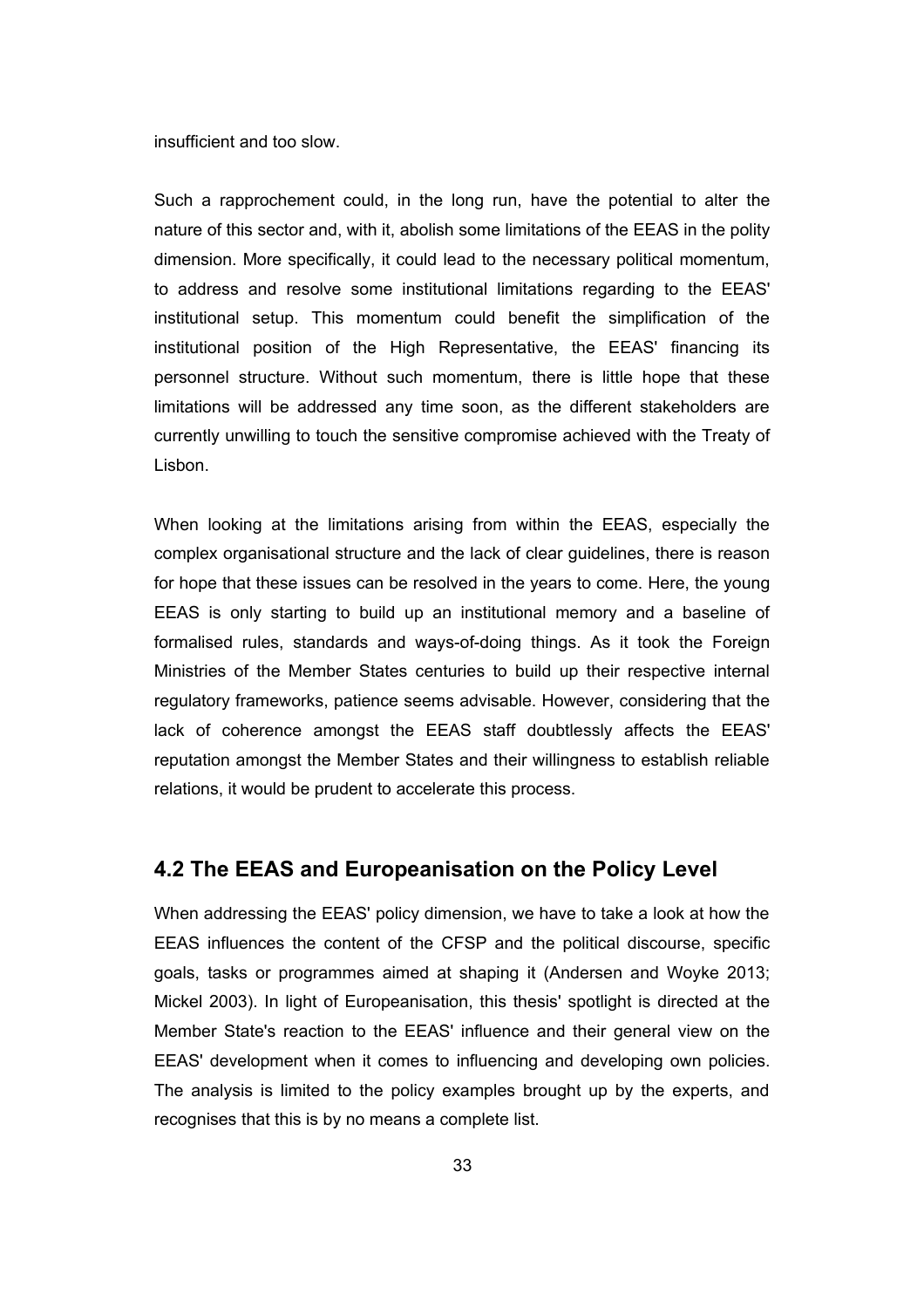#### **4.2.1 Achievements**

When looking at the EEAS' policy dimension, Dr Krois recalled that the idea behind the creation of the EEAS with its High Representative was to create a European Foreign Policy that consists of more than just the sum of its components. Here, he and Mr Barbé both consider that this has not yet been achieved. Still, for them, the EEAS has slowly developed into an independent political stakeholder that is increasingly influencing and also developing own policies.

All three experts very quickly addressed how important the personality of the office-holder as High Representative has been for this development. For them, the Treaties only set the general outlines for what is possible. Mr Barbé noted a general increase in activity and willingness to shape policy since Federica Mogherini became High Representative, with her trying to exhaust the possibilities of the Treaty. Interview Partner I and Dr Krois both attest that Mogherini has a political talent for strengthening the political discourse, setting the agenda and preparing votes, joint statements, final conclusions and agreements, even if not all hold up in the end. With regard to the intergovernmental decision-making mode, Mr Barbé stressed the importance of the High Representative being a very good negotiator, as nothing can be achieved against the Member States in this policy sector. He highlights the full extent of this task: constantly having to communicate with 28 Member States in order to know exactly what stance each of them has on an issue, how much weight this Member States embodies, what room there is for compromise and what initiatives have a chance of passing. He briefly states that Mogherini is doing a very good job in this regard, especially in her priority areas such as Iran, whereas he considers the opposite to have been true for Lady Ashton.

He believes that this is largely due to Mogherini's good connections to the Council, with her solid reputation amongst her former counterparts, and to the Commission, with Juncker granting her a lot of freedom. Additionally, Dr Krois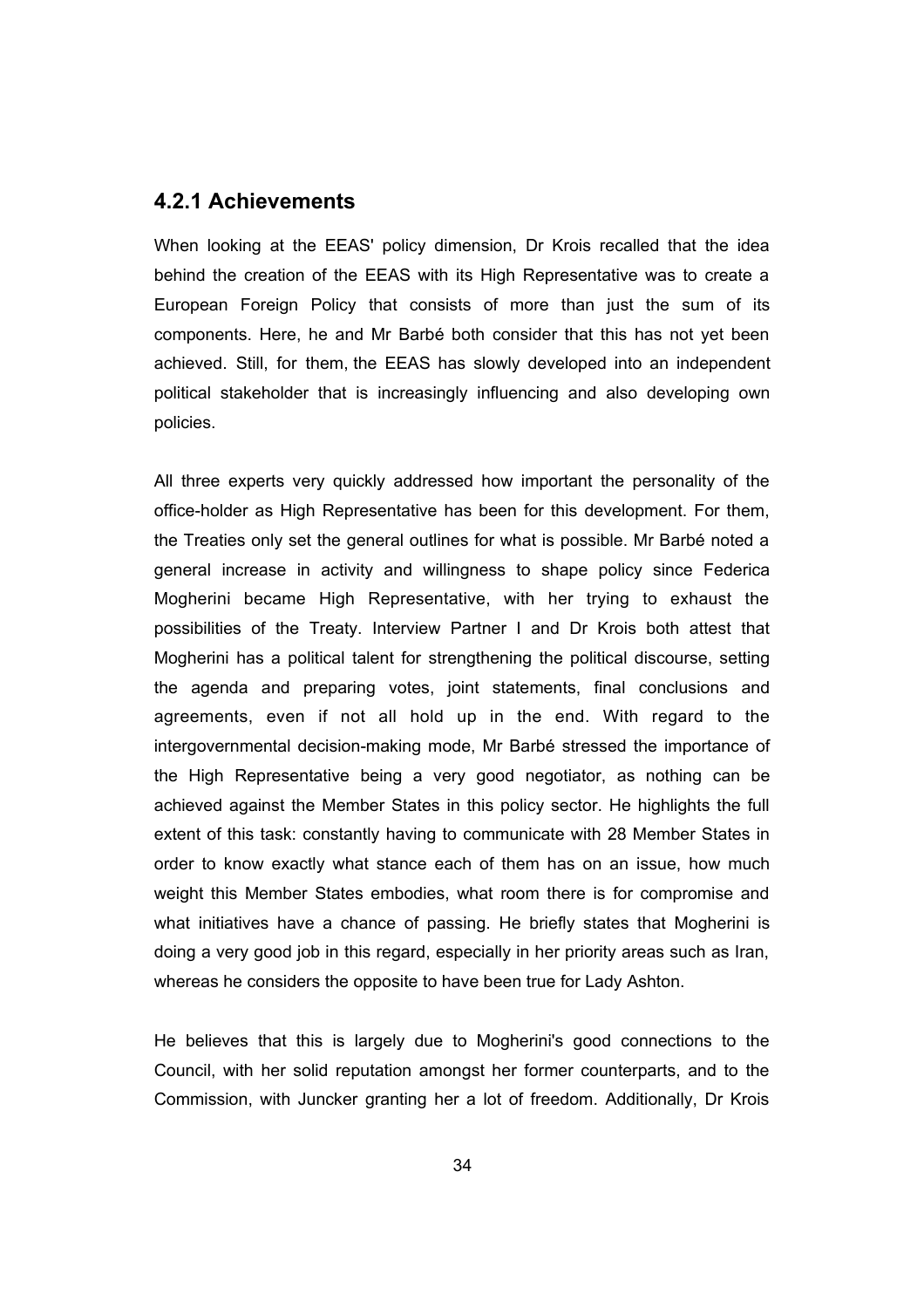and Interview Partner I both believe that Mogherini successfully plays the role of an 'honest broker' that, with regards to content, neither leans too much towards one Member State nor is too "pushy" while in fact pushing the Member States towards a consensus. Under her lead, Dr Krois sees the EEAS increasingly formulating an agenda and priorities of its own, which it considers to be in the EU's interests. Interview Partner I adds Mogherini's input has inspired a higher number of joint statements, which in his/her opinion are also of better quality. He/She believes that the EEAS has strengthened the CFSP's assertiveness and has definitely increased public attention for it. All three interview partners consider this general increase in activity and strategic ambition as something positive.

When talking about specific policy achievements, Interview Partner I and Dr Krois highlighted the Iran Deal. They both regard this agreement as a major success of the young EEAS. In addition, Interview Partner I accentuates the importance of the EEAS' Global Strategy<sup>[16](#page-40-0)</sup> of 2016. With this document, he/she believes the EEAS really 'stepped up' its efforts to create an ambitious strategic document for the development of a European Foreign Policy, while allowing all stakeholders to get involved. He/She believes that this document is an attempt of the High Representative to slowly alter mentality through processes in order to embed the message 'together we are stronger' within the European foreign policy mindset. In doing so, he/she believes the EEAS is reinforcing Europeanisation through a process of complex interlinking in small incremental steps.

This spirit also entered the PSC and the different working parties now chaired by the EEAS, with the three experts noticing that the EEAS increasingly acts as an advocate for a European voice and hereby influences policy outcomes. Interview Partner I and Dr Krois observed that this new setup and the recurrent interactions between Member States give the EEAS an important and powerful tool to mediate between the Member States. Also, it uses instruments such as agendasetting, increased communication and additional information presented through a European lens to influence policy. Interview Partner I remarks that this has

<span id="page-40-0"></span><sup>&</sup>lt;sup>16</sup> Meaning the EEAS document "Shared Vision, Common Action: A Stronger Europe. A Global Strategy for the European Union's Foreign And Security Policy" (EEAS 2016a).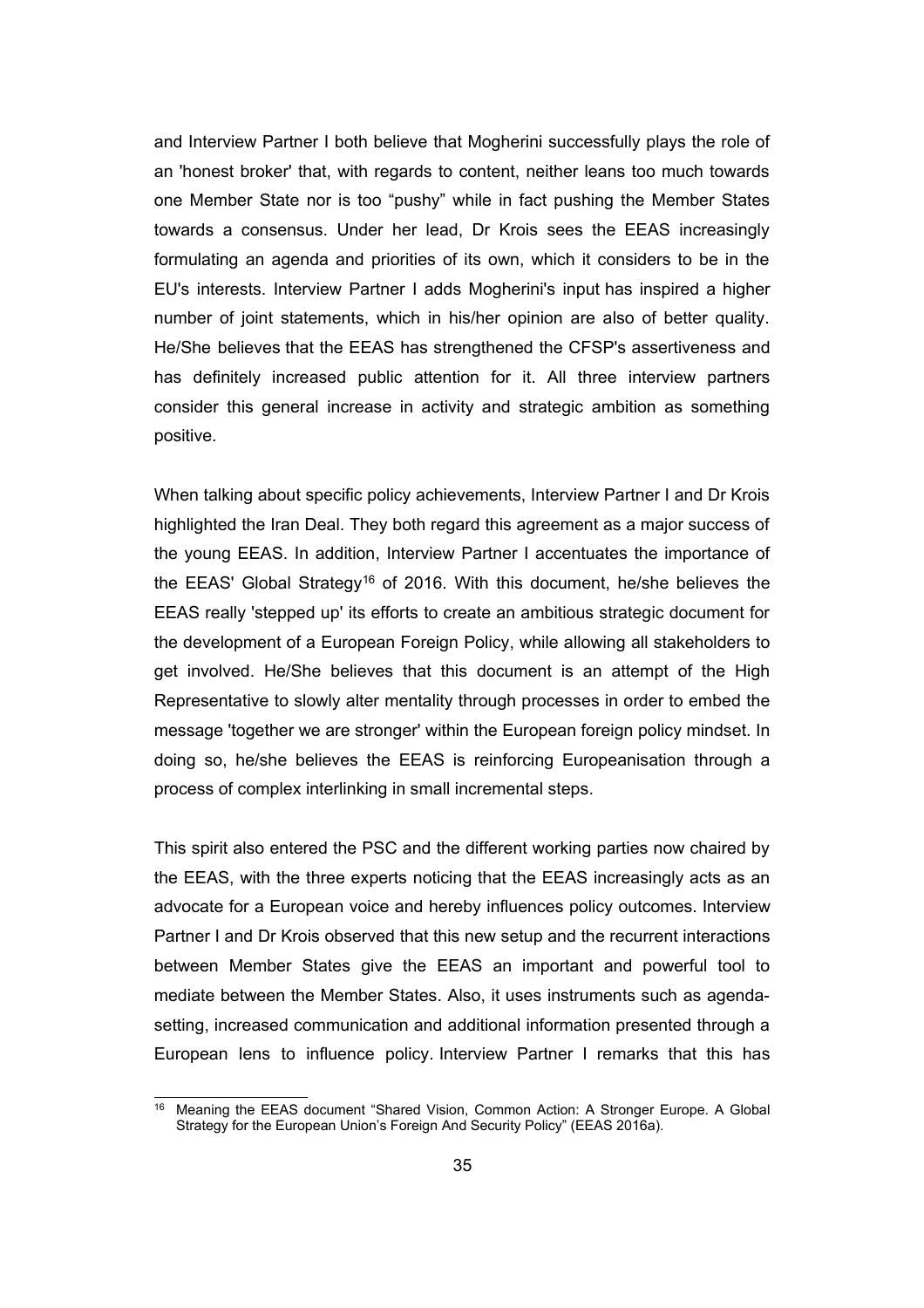worked surprisingly well so far, with major conflict having been avoided successfully.

The new EU Delegations, in Mr Barbé's opinion, further add substance to the EU's CFSP, by coordinating efforts of the EU and the Member States towards the host country on the ground. He and Interview Partner I believe that this is often not sufficiently done in advance in Brussels, with a lot of information getting lost within the different headquarters. In the country of his current posting, he believes these coordination efforts to be extremely important, considering the amount of activities and the importance of the region for the EU's security. Furthermore, Interview Partner I and Mr Barbé see the EU Delegations as important providers of information, both for the EU institutions and the Member States, with the smaller Member States certainly profiting over-proportionally. In his opinion, this information, presented from a European point of view, increases the quality of policy decisions and sensibilises the Member States to the interests of the EU. Additionally, Mr Barbé mentions that the EU Delegations also pursue their own projects and joint programming in areas, where they have more liberty, for example in Development Cooperation or Humanitarian Aid. He does not believe that this would have been possible under Ashton.

## **4.2.2 Limitations**

Despite these notable achievements of the EEAS when it comes to influencing and creating policies, the interview partners also mentioned several severe limitations to its actions, observing negative developments or holiing reservations.

To begin with, all experts mentioned repeatedly the specific nature of the EU foreign policy, with the predominant Member States deciding in unanimity amongst themselves. According to them, this nature greatly limits the EEAS and its High Representative when it comes to influencing or developing policies. As Dr Krois puts it, one can simply not force something upon the Member States in this field and they have the ultimate power to block everything. Here, he names the example of the Middle East, where a common approach is far out of reach,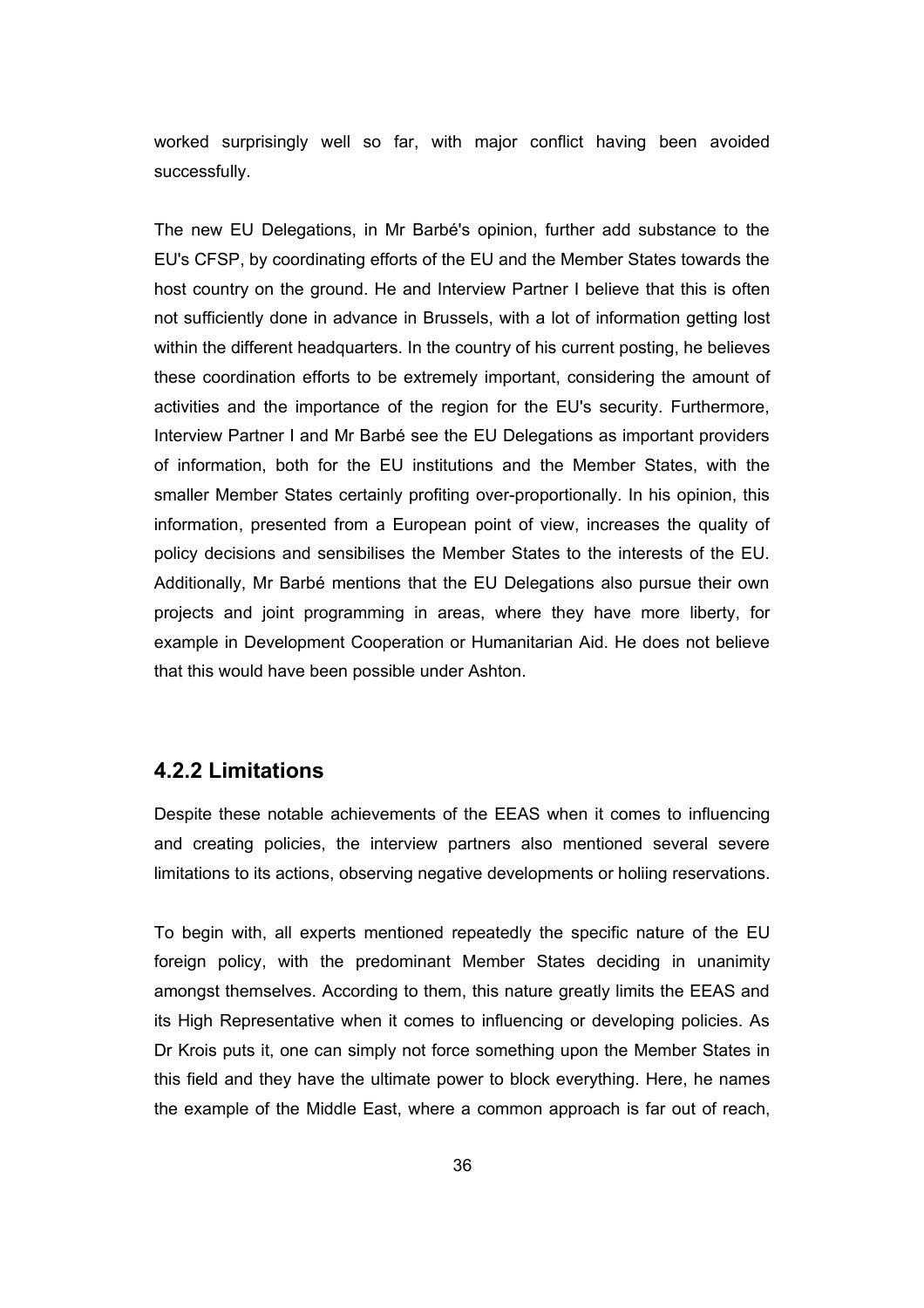even with the EU institutions trying their best to further a common position.Dr Krois does not see this changing any time soon. He further exemplifies this power of the Member States by mentioning, that the High Representative or the EEAS chairs cannot ignore even the most "idiotic proposals" from a Member State, without the backing of other Member States. This creates a gap between the expectations the EEAS is facing from the European public and the world and its actual capacity to deliver on them (Hill 1993).

At the same time, the Member States themselves further this gap by expecting the High Representative and the EEAS to find a common approach even in those occasions, where they disagreed amongst themselves. Here, they expect a lot from a young institution considering that they themselves often do not have the capacity to reach a consensus. This was for instance the case during the crises in Ukraine or Libya. Here, Dr Krois pointed out that despite the disagreement between the Member States having been the main problem, the High Representative Ashton, should have been more vocal and strategic. He names this as the reason why some Member States were forced to engage bilaterally or in small alliances outside the EU framework.

However, Dr Krois also admitted the Member States' tendency to use the EEAS and its High Representative as a scapegoat to divert from their own failure to find a common stance. Here, Dr. Krois sees an inherent flaw in the setup of the EEAS. For him, the willingness of the Member States to find more common positions should have been the analytical starting point and not the final objective of the new institution. In Dr Krois' view, the EEAS should have been designed as a catalyst for the Member States' willingness to develop a European foreign policy. Instead, it often times is the single actor trying to achieve this goal against unwilling Member States.

Considering all this, the experts recognised that the demands on the person filling the office as High Representative are very high. He/She has to be an incredible negotiator with a high acceptance amongst the Member States. This person would also have to be able to shoulder the enormous communication and coordination burden that emerges between 28 Member States with different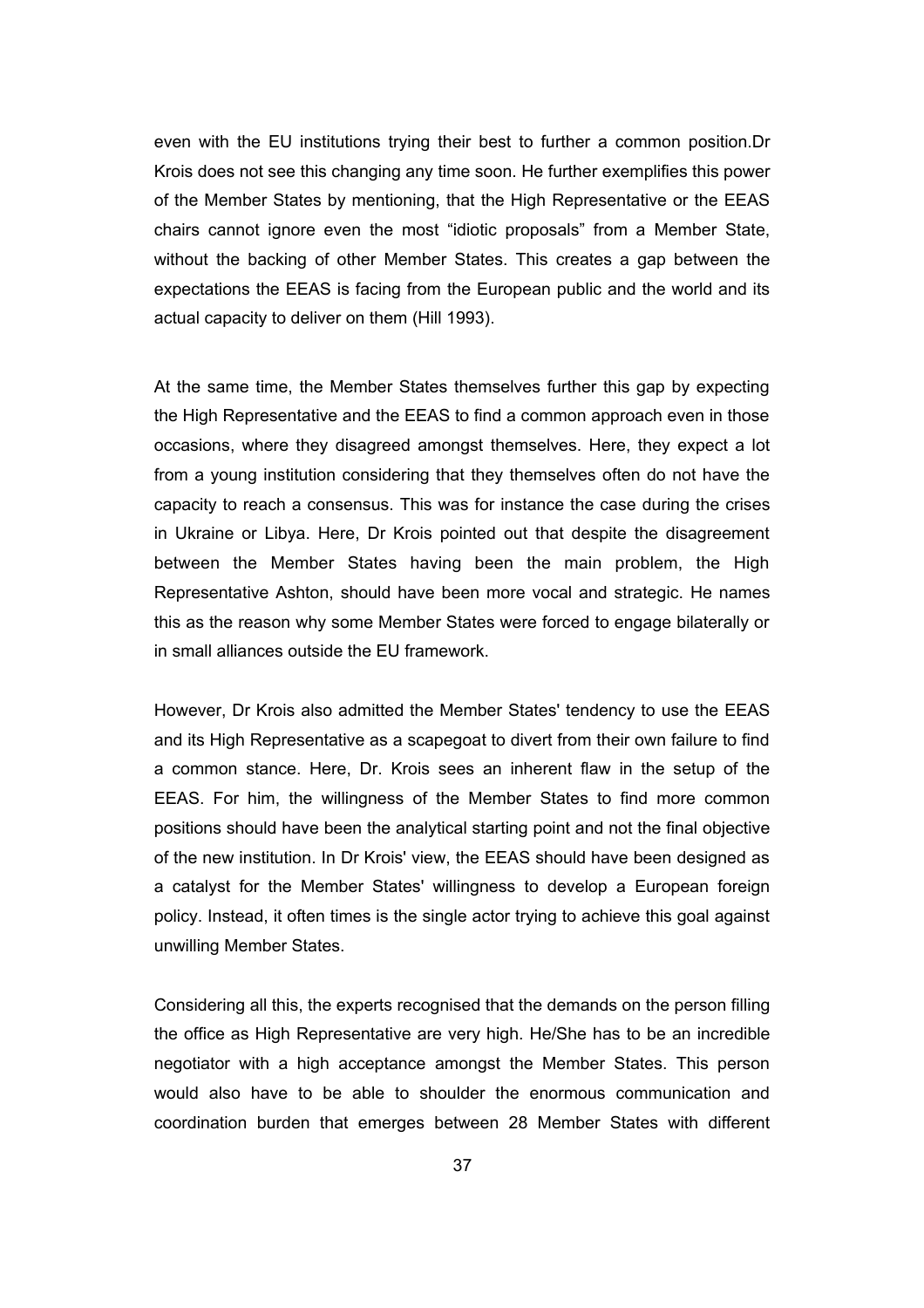interests and historic backgrounds in order to identify the smallest common ground. Dr Krois stresses that this constant balancing of diverging interests, especially between Member States from the North and South, is extremely time consuming and puts the EU at a disadvantage in comparison to other actors, such as the US and Russia.

Simultaneously, the full potential can be seen in the Development Sector, where the Union already has more competencies and can, therefore, more freely develop own policies. All experts point to this area when talking about the potential of the EEAS and the High Representative. Interview Partner I especially highlighted that the EEAS is much more successful in steering the general direction of debates or setting topics in this field. However, it is interesting to note that all experts, including the two representing the perspective of the Member States, mentioned that they would wish for a greater influence of the EEAS in shaping policies.

The heterogeneity of staff and the incoherence between EEAS representatives are also a limitation to the EEAS ob the policy dimension. Also, all experts mention that not every EEAS representative is able to fulfil the high demands the institutional setup imposes on him/her. They consider this to be a problem especially amongst EEAS chairs and EU Ambassadors that have great influence on policy. They also reiterate that the diverse background of the EEAS staff members can be problematic, as they notice many of its representatives at headquarters or abroad remain in the national policy mindset of their Member State. In case this shows too much, that person's standing amongst the Member States suffers a lot and he/she will be less likely to be accepted and influence policy.

In addition to this aspect, Mr Barbé noted that the increasing influence of EU Delegations at times creates tensions with the diplomatic missions of the Member States, especially with the more powerful ones. In Mr Barbé's experience, these Member States are often not too keen to harmonise approaches or formulate common objectives, as they regard this as some kind of interference. In their historic competencies. Mr Barbé stresses that even in cases where such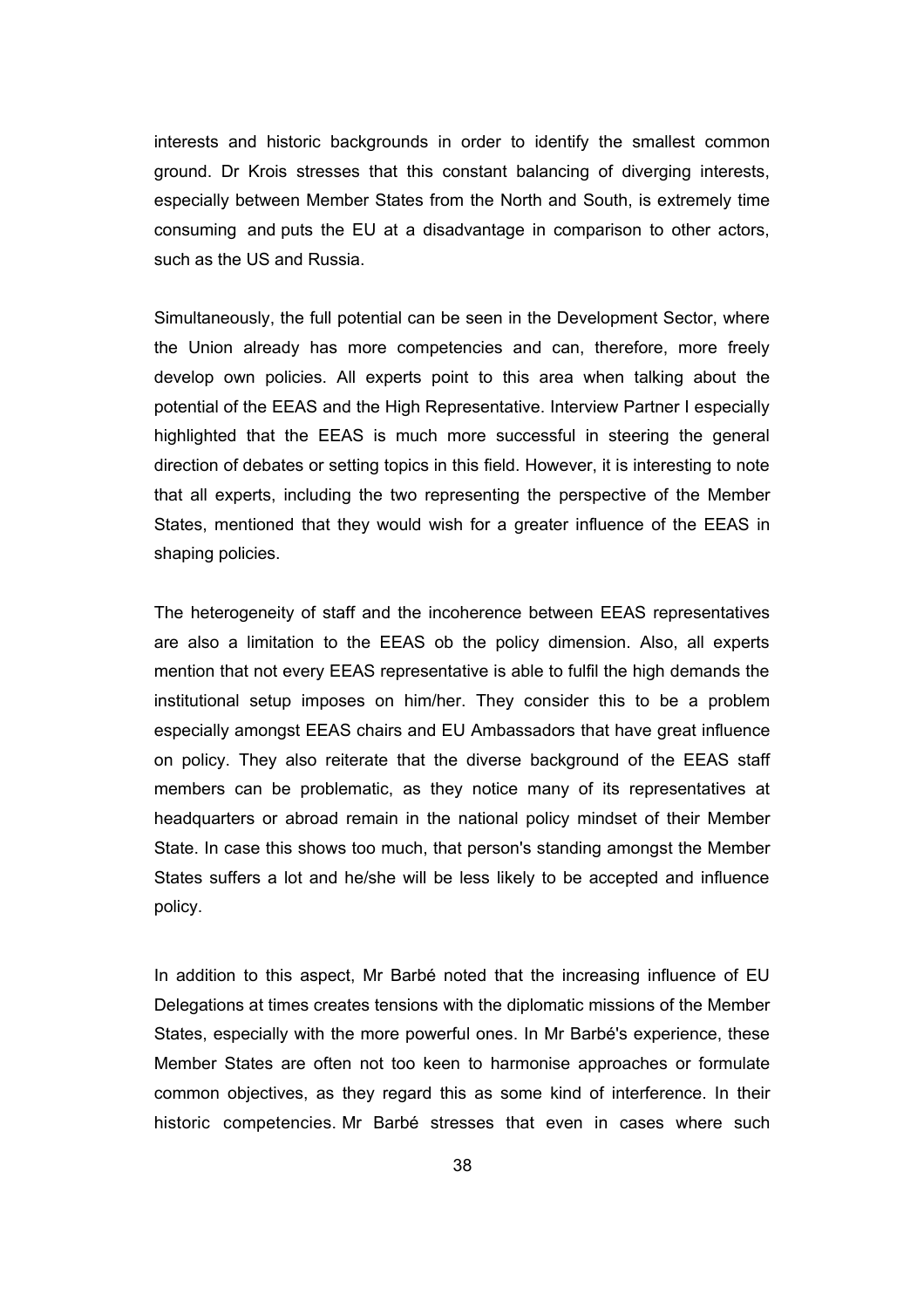harmonisation or joint action succeeds and the EU Delegations manage to speak with one European voice for everyone, this process is extremely sumptuous. At the same time, he would like the EU Delegations to sometimes be less technocratic.

## **4.2.3 Opportunities**

When evaluating the EEAS' achievements and limitations with regards to the policy dimension in the light of the information provided by the three interview partners, one cannot help but to notice contradictions.

On the one hand, the EEAS has become much more active since Mogherini came into office and is increasingly influencing and developing own policies, formulating agendas and setting own priorities. All experts believe that this is a positive development and in the interest of the EU. Again, they all mention that they believe this to mainly be Mogherini's achievement with her strategic mindset, her good connections and negotiation skills. The new EEAS chairs, which now add their 'European voice' to the policy making process, are also regarded as influencing the decisions made in these formats. They observed all of this having lead to a higher number of joint statements that are in the eyes of the experts also of higher quality. This could, again, be one result of the additional information, the EEAS and its EU Delegations provide. It also helped that the EEAS was able to celebrate some successes that accentuated the idea that the Member States are stronger when they speak with one voice. Suddenly seeing this added value the EEAS was creating, really bolstered the Member States' acceptance of EEAS' influence on CFSP policies and further enhanced it. This becomes impressively clear, when considering how actively the Member States participated in creating the EEAS Global Strategy, something it had not expected to happen in advance. Here, one can remark a big step towards more Europeanisation.

On the other hand, we again have to acknowledge the restraints the structural particularities of the EU's foreign policy sector impose on the EEAS, somehow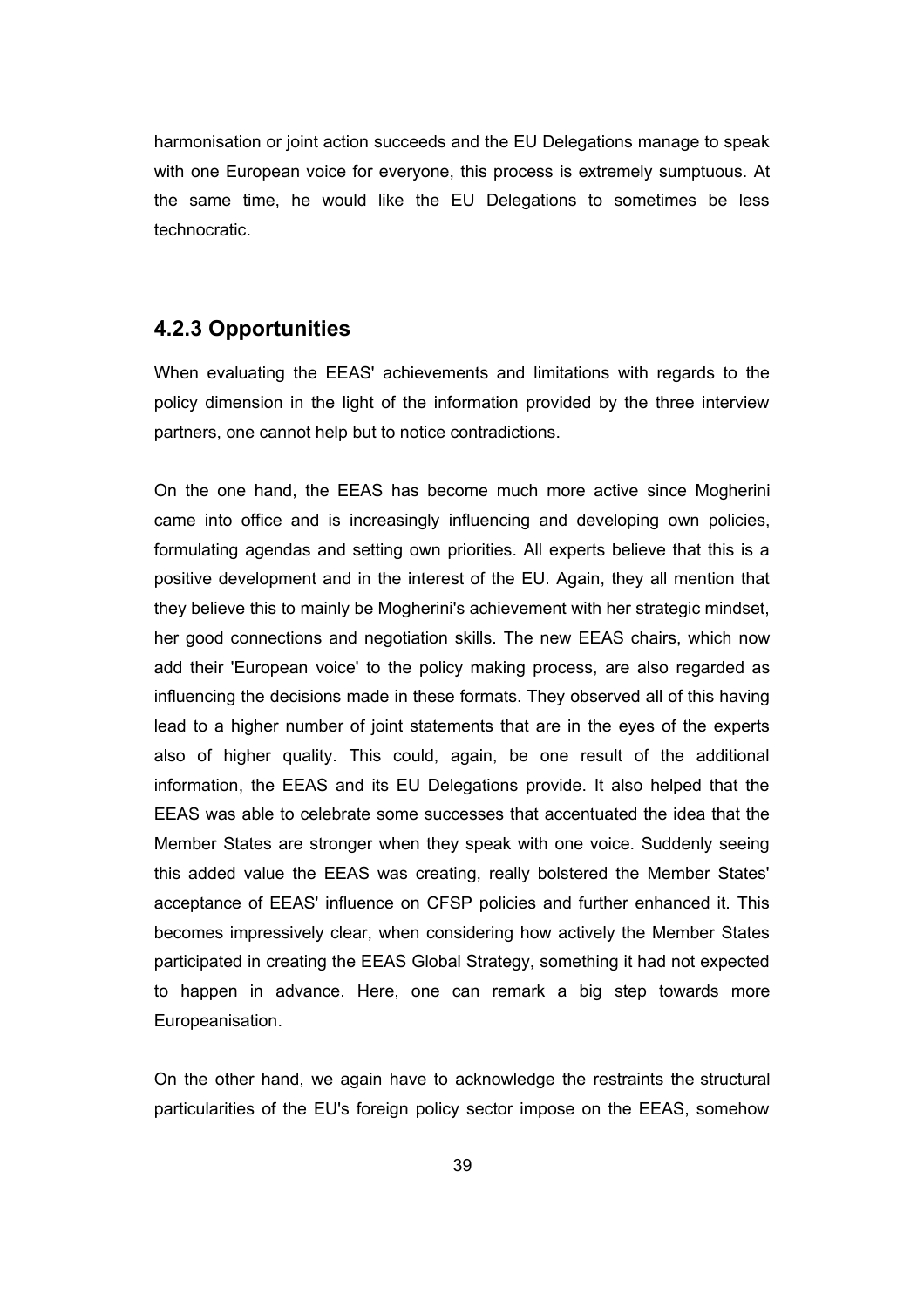setting it up for failure. Specifically, if the Member States are at odds with each other, they can leave the EEAS blocked and, in the worse case, then blame the failure to form a joint stance on the EEAS and its High Representative. However, there are small signs that this scapegoating of the EU level has reached its limits. This might be because the EEAS' second High Representative is – for the most part - successfully using the instruments handed to her by the Treaty, has built up trust in the European Council and has also attracted more public attention to her work. Especially the latter achievement has helped show the European public that it is often Member States and not the European level who prevent the EU from speaking with one voice. One sign for this could be the current debate on the introduction of QMV to the EU's CFSP, with the Spitzenkandidat of the EPP and several high-ranking politicians, such as Merkel and Macron, publicly supporting this idea (Deutschlandfunk 2019; Die Bundesregierung 2018). Despite Dr Krois and Interview Partner I believing that this might not be such a good idea in the foreign policy realm, the debate depicts a dynamic that could eventually lead to an alteration of the particular nature of the sector. Such a change in the 'DNA' of this sector, would give much more power to a well connected and respected negotiator, such as the EEAS. The fact alone that some prominent Member States consider such a change, shows that at least some Member States have changed their stance towards the EU's influence in this realm and have gained trust into the EEAS.

As an alternative, Dr Krois prefers a rapprochement between the Member States, with them reaching the political will to find more common stances instead of leaving the EEAS and its High Representative constantly fighting for this cause against their opposition. In the meantime, he advises the EEAS to focus on reinforcing the few messages the Member States have already managed to agree upon. All interview partners, however, agree that the EEAS needs more time and patience to reach its full potential.

In addition, all interview partners pointed out that the EEAS and its EU Delegations are much more successful in shaping and influencing policy in the sector of Development Cooperation. Despite this not being the primal focus of this thesis, one could, hence, propose that the Member States could test the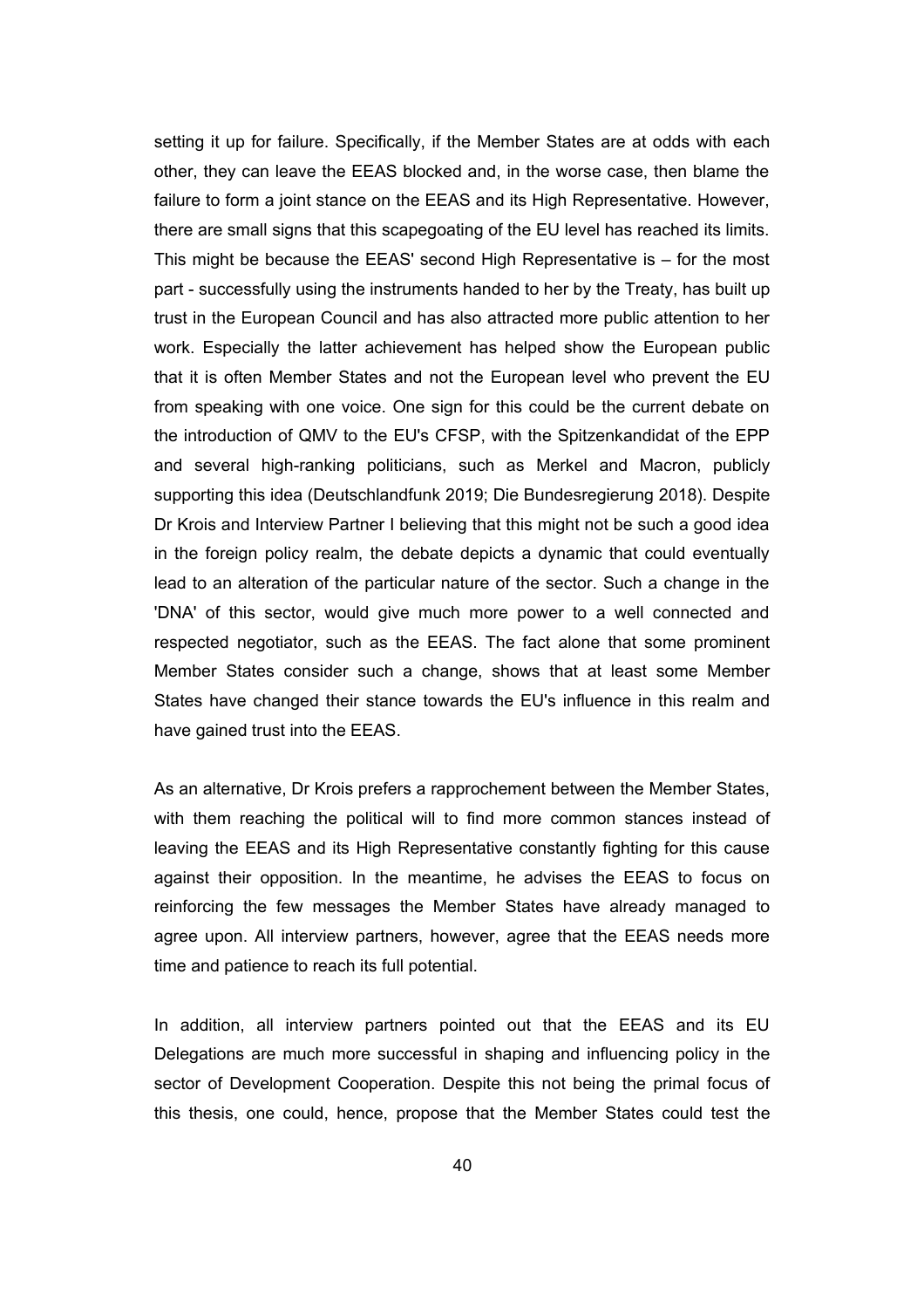EEA's capacities in this sector before maybe expanding some successful approaches to the CFSP. This would be an interesting approach, especially with some emerging topics, for example migration, that touch upon both sectors and could create synergies.

As Dr Krois and Mr Barbé point out, the person shapes the office with the EU Treaties only serving as general outlines - especially in such a young institution as the EEAS. Considering that the interview partners pointed out the difference between Ashton and Mogherini when it came the EEAS' impact on Europeanisation, the decision who will become the new High Representative is essential for the development of the EEAS. For the EEAS to continue along the path of Europeanisation, the new High Representative has to bring an equally rich set of qualities and skills to the table.

Another challenge is the heterogeneity of the EEA' staff with its divergent national mindsets and the lack of internal guidelines. Here, as already recommended for the polity dimension, the EEAS should increase its efforts to build up such an internal framework over the next years, to make its staff's contribution to policy more coherent. Also, additional training of the staff is needed to raise awareness among staff and especially the EU Ambassadors on national bias and its impact.

## **4.3 The EEAS and Europeanisation on the Politics Level**

When addressing the EEAS' politics dimension, we now take a look at the processes of political discourse, hence, how decisions are made, power play and how interests between the different actors are mediated (Andersen and Woyke 2013; Mickel 2003). With Europeanisation in mind, this thesis sheds light on the Member State's reaction to the EEAS changing these processes and it becoming a political actor with its own interests and a willingness to pursue them.

#### **4.3.1 Achievements**

All interview partners regard the EEAS, especially under Mogherini, as an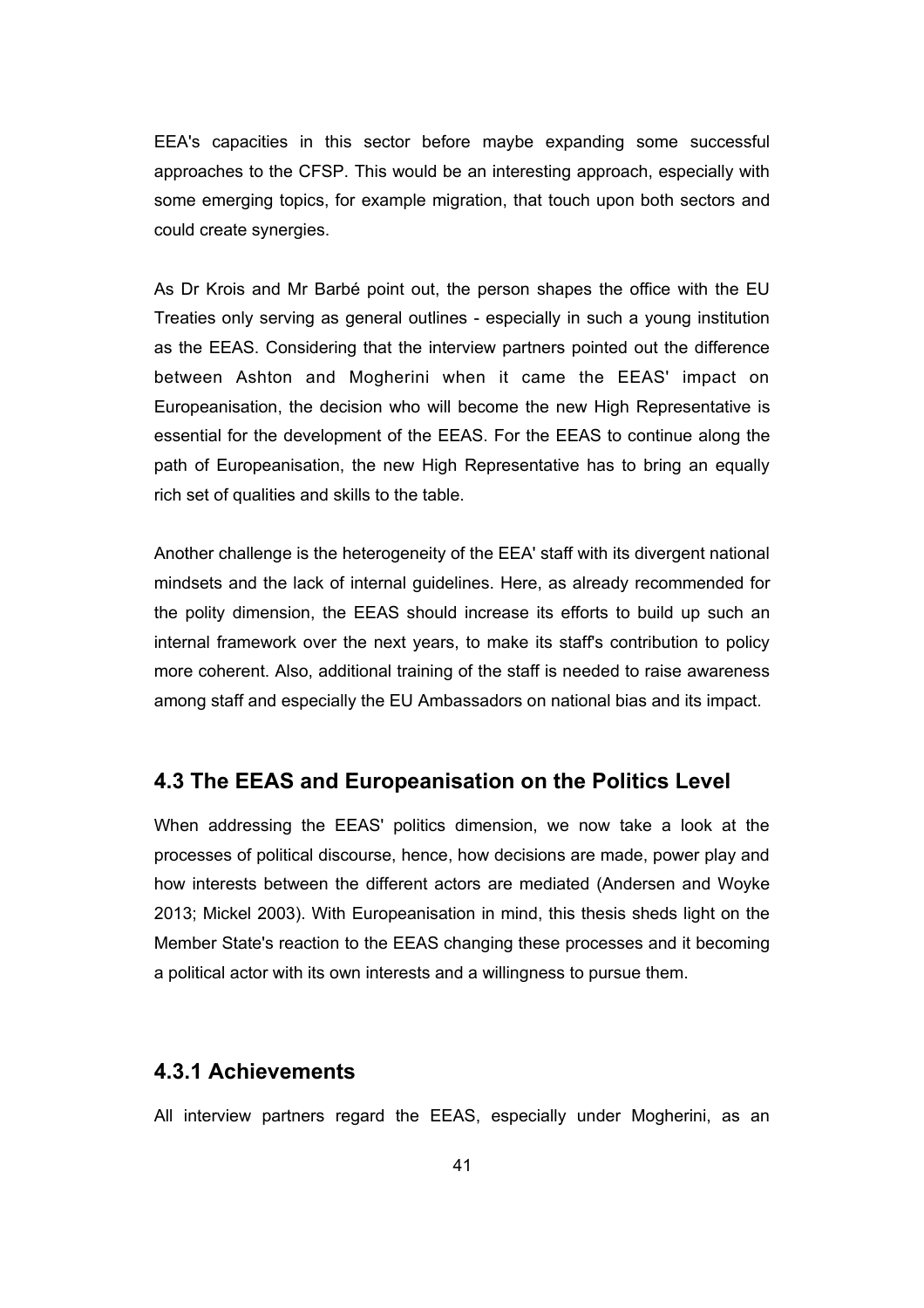independent actor that is increasingly developing and pursuing own institutional interests. All highlighted that the EEAS under Mogherini is very successful in using procedure to extend the EEAS' influence. Mr Barbé sees her doing this by, for instance, strategic interaction with all stakeholders in order to further acceptance for a European point of view. She also seeks alliances with the Member States to push topics and teams up with the European public to pressure Member States into a common position and proposes long-term strategic direction. For Dr Krois, the EEAS' institutional linkage between the Commission and the Council gives it an important tool to influence and steer debates within these institutions. Interview Partner I emphasised the importance of the EEAS' Global Strategy, which for him shows that the EEAS is trying to alter policy through shaping processes. Interview Partner I added that even the EEAS was surprised at the amount of enthusiasm the Member States entered into participating in the creation of the Global Strategy, hereby, indirectly accepting it[17](#page-47-0) .

For all three experts, the same can be said for the new EEAS chairs that decisively altered the ways these formats work and their framework of decisionmaking. Interview Partner I observed that this new setup gives the EEAS a powerful tool to mediate between the Member States and to influence the general direction of debates through, for example, agenda-setting or deciding upon the schedule of votes. To his/her surprise, Member State have generally welcomed the influence the EEAS has won through employing these methods, maybe because they feel that they still remain the most influential actors.

Apart from the institutional setup, all interview partners judge the personality of the High Representative as extremely important for the way the EEAS works, uses opportunities and seeks to extend its influence. Interview Partner I believes that Mogherini's strategic mindset and her network was crucial for her success, with her knowing exactly the weight that each member state carries on a particular issue. This weight is then reflected in the degree in which Member States are informed or consulted upon. All experts perceived Mogherini's voice as more or less balanced, which, in their opinion, helped Member States to

<span id="page-47-0"></span><sup>&</sup>lt;sup>17</sup> This perception is shared my Nathalie Tocci (2017), 44.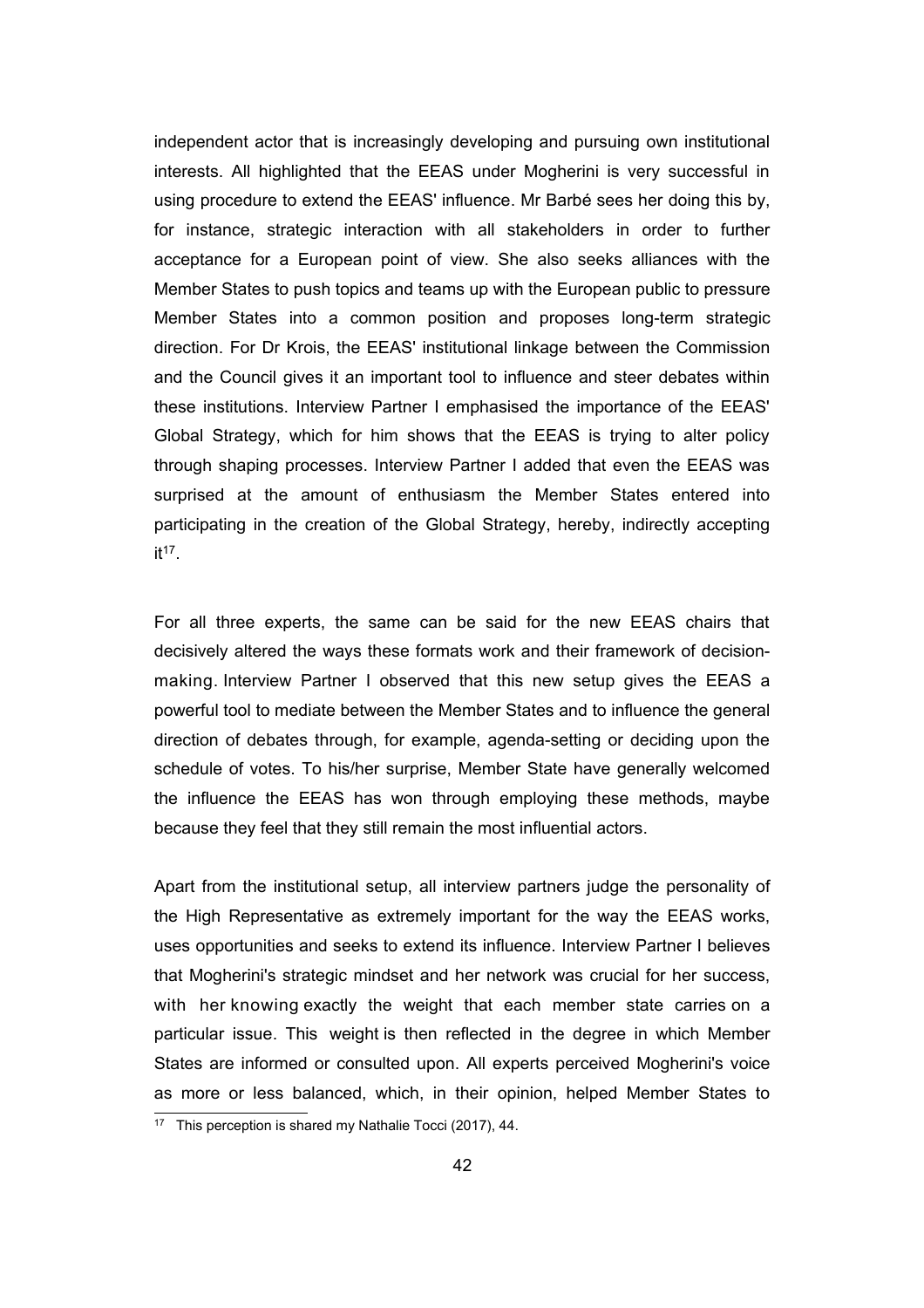accept her and built up trust.

Mr Barbé believes that the EU Delegations, through creating a systematic framework for the Member States to coordinate their action, helped to achieve a greater assertiveness in their action. With the EU Delegations organising these meetings, drafting agendas and setting thematic topics, he asserts that they have a gained greater influence over the outcome of decisions. In his experience it is very rare that the representatives of the Member States decide on any joint action abroad against the will of the EU Delegation, even if it doesn't have a formal vote.

#### **4.3.2 Limitations**

When looking at the limitations the EEAS faces in the politics dimension, I again differentiate between external and internal ones. Externally, the structural restraints of this particular policy field clearly dominate. All experts point out, that despite the informal power the EEAS has gained, in the end it has no vote and, hence, quickly reaches its limits when the Member States don't agree and are unwilling to compromise, even if the EEAS, as Dr Krois puts it, 'it plays its cards right'. The Member States remain the absolute decision makers, with every single one of them being able to prevent a decision. In the worst case, this leaves the EEAS and its High Representative as a powerless organiser of meetings.

This lack of hard power is joined with a change in atmosphere in those forums, now chaired by the High Representative and the EEAS. Interview Partner I mentioned a general feeling amongst the Member States that something 'had been taken away' from them, with all experts noticing a certain 'us against them' momentum. In Dr Krois' opinion, this has led to a counterproductive development in which Member States now focus, more than ever, on pushing their national agenda, as they now see the responsibility of defending the European stance lying with the EEAS. For Dr Krois, this is reinforced by the belief that they can at the same time blame any failure to come to a joint decision on the EEAS, with a European public generally being uninformed about the power balance in the **CFSP**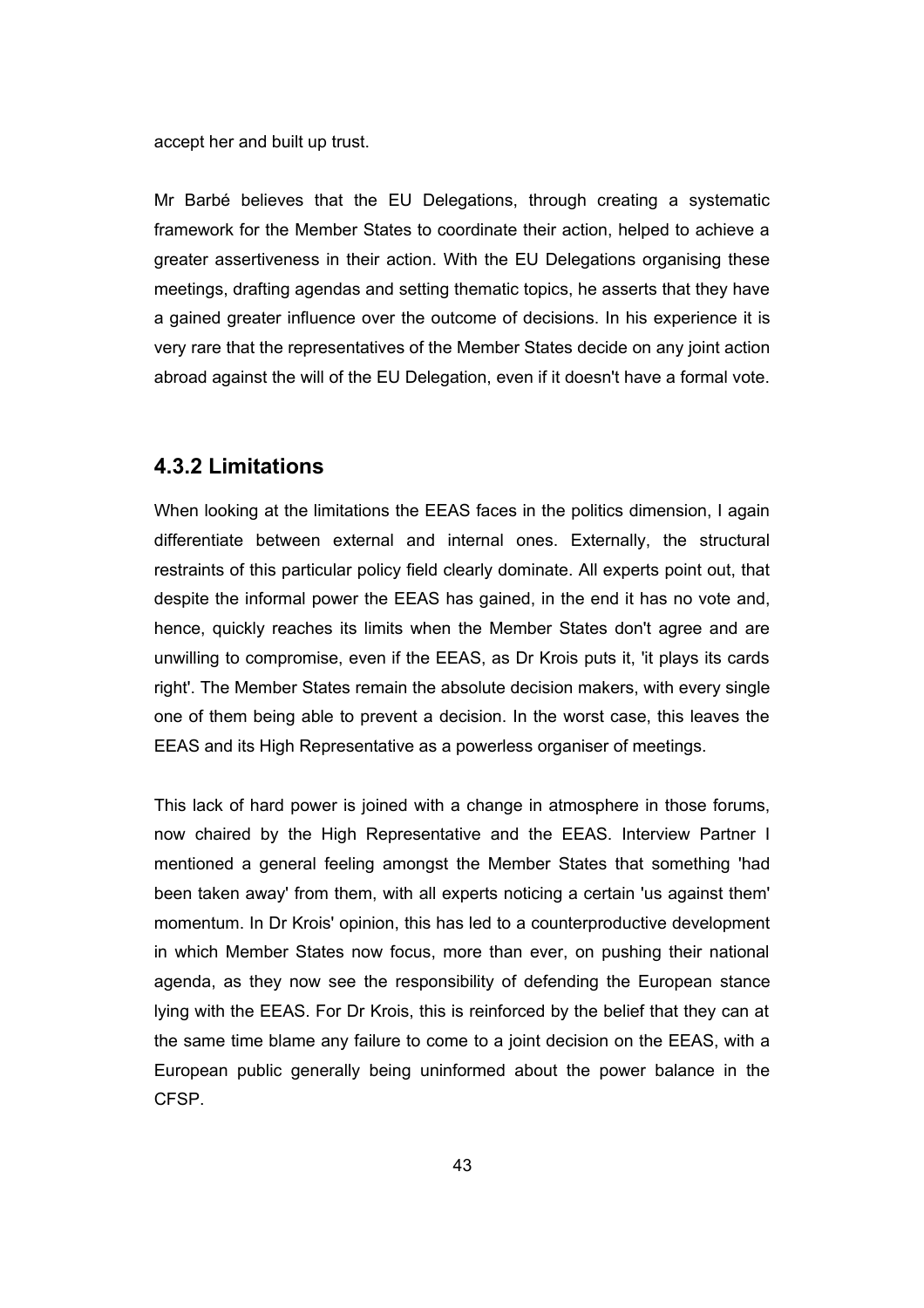Turning to EEAS internal limitations, Dr Krois and Interview Partner I added that the EEAS is not a particularly neutral actor. While they see Mogherini as generally more or less balanced in her stance between the Member States, Dr Krois and Mr Barbé both mentioned a number of non-transparent personnel decisions and her blatant favouritism of Italian candidates. In their opinion, this has led to a certain distrust between the EEAS and the Member States, with especially smaller Member States feeling at a disadvantage<sup>[18](#page-49-0)</sup>. All three further pointed out that they don't regard the EEAS as a homogenous actor. Dr Krois assured that, just as the EEAS as an institution, individuals working for it at headquarters or abroad have their own interests they follow. He sees the mixed personnel structure reinforcing this tendency, with Interview Partner I adding that the non-permanent staff from the diplomatic services of the Member States, often retain their own structural and political logic. For him this raises the question, if they truly represent a European point of view.

While Dr Krois perceives the voice of Mogherini as mostly balanced, he doesn't take this to be true for many EEAS representatives, for example the new EEAS chairs. He is convinced that the missing regulatory framework within the EEAS provides individuals with too much freedom to pursue their own interests. As an example, he points out that the work and the loyalty of EU Ambassadors depend to a great extent on the person in question. This is especially sensitive considering Interview Partner I and Mr Barbé stressed that the perceived degree of impartiality of an EU Ambassador can have an enormous impact on the extent he/she can influence decisions or exert influence amongst them. Mr Barbé believes that the overly complex organisational structure of the EEAS makes it additionally difficult for Member States to understand how decisions within it are made and adds to distrust.

Another aspect of this distrust is the EEAS' information policy. All interview partners mentioned the EEAS' and its EU Delegations' value, when it comes to additional information, especially for smaller Member States. At the same time, they neither regard this information as neutral nor as to be complete. They

<span id="page-49-0"></span><sup>&</sup>lt;sup>18</sup> This observation is shared by Balfour and Raik (2013) (Balfour and Raik 2013, p. 8,).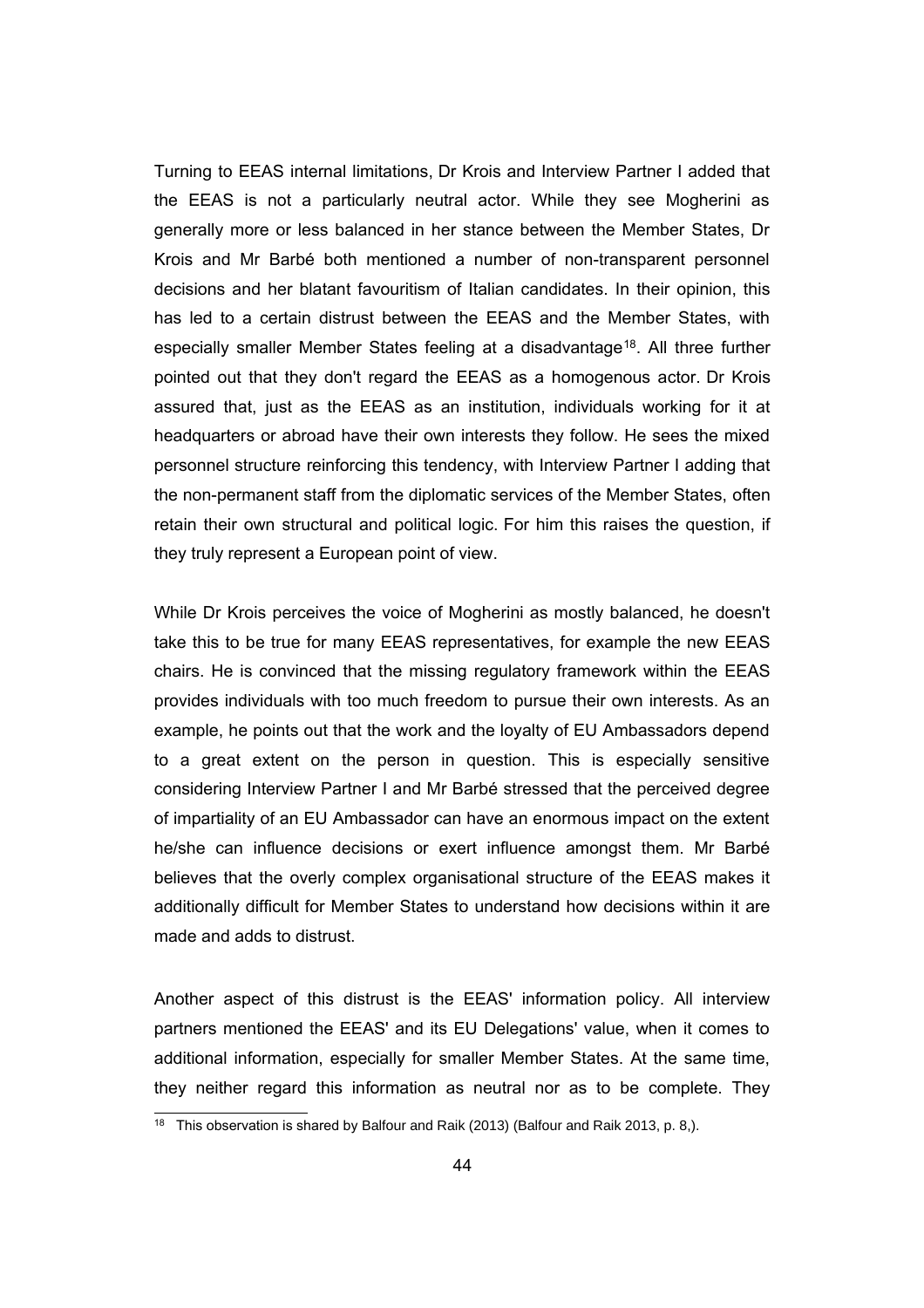believe that the EEAS is aware of how powerful information is and therefore only share the parts of information useful in furthering its goals. However, according to Mr Barbé, the same is true for the Member States and their diplomatic missions. In mentioning this, he expressed discontent with the way information is often withheld by them with a general lack of transparency. He sees this to be especially the case for the diplomatic missions of larger Member States, that have their own sophisticated infrastructure and don't necessarily depend on the information provided to them by EU Delegations. Furthermore, if a Member State has a historic connection to the host country, for example reaching back to colonial times, this adds even more to the general suspicion. Both Dr Krois and Mr Barbé observe that these geographic 'backyards' are still very visible when looking at the nationality of the personnel working on them within the EEAS. Here, Dr Krois, as a representative of a smaller Member State, would wish for a tougher stance of the EEAS towards the Member States.

Mr Barbé sees the larger Member States with their augmented presence on the ground at a clear advantage when it comes to influencing the EU Delegations and their actions. Instead, the smaller Member States are, in his opinion, at a double disadvantage as they already have less information because of their weaker network of diplomatic missions and also, because they can't directly influence the actions of the EU Delegations and make sure their interests are taken into account.

## **4.3.3 Opportunities**

When analysing the EEAS' politics dimension in light of the information provided by the three interview partners, one sees clear signs of Europeanisation.

All experts think that the EEAS under Mogherini has become very successful in extending its influence by using the different procedural instruments available to them. Here, Mogherini's strategic mindset is regarded as crucial with Interview Partner I seeing this manifested in the EEAS Global Strategy that, he believes, tries to alter reality through procedure. The fact that the Member States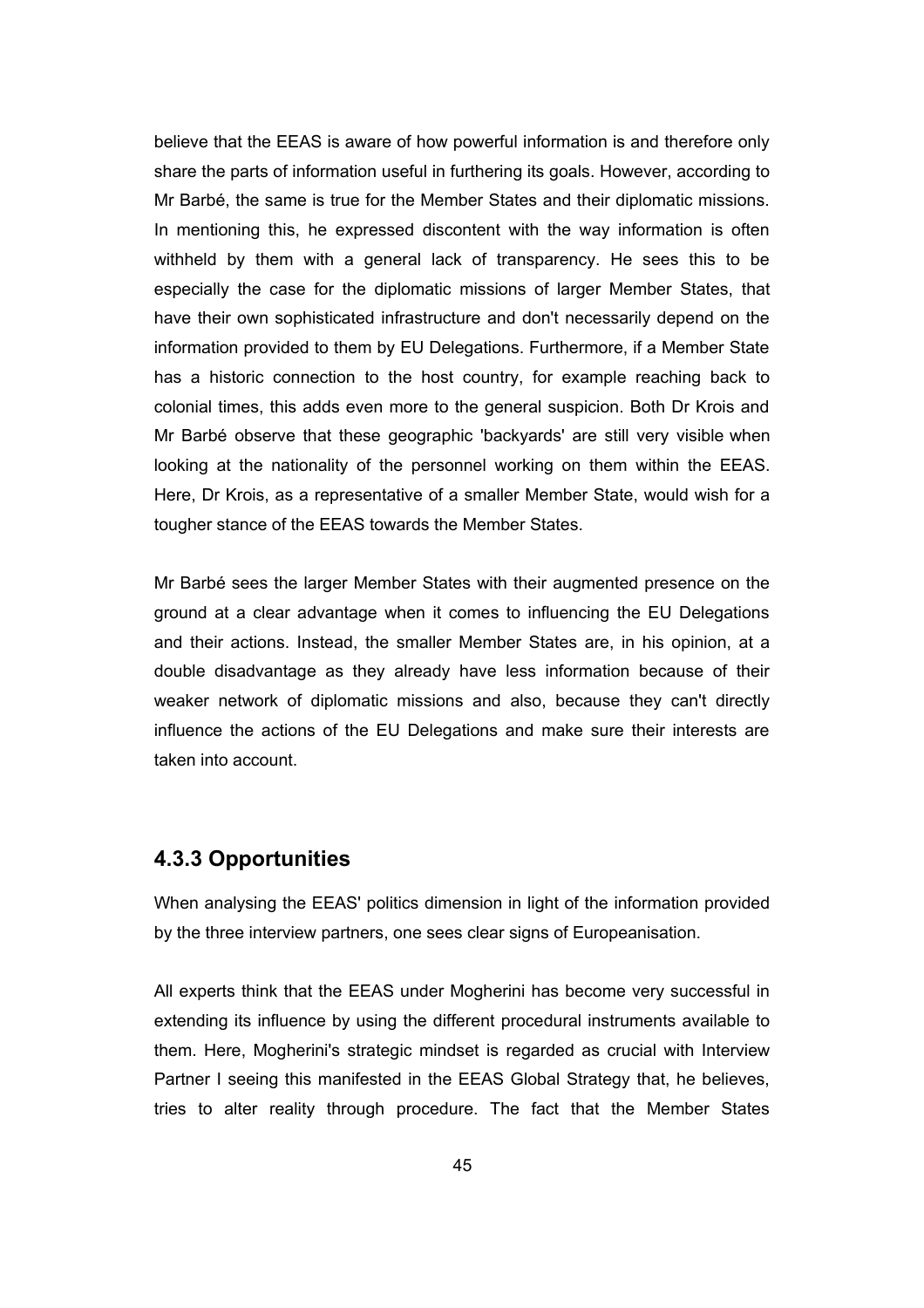enthusiastic accepted this approach when it came to the Global Strategy illustrates just how powerful this approach is. Equally, the new EEAS chairs changed the way these formats work and make decisions with the 'European voice' influencing the general direction of debates via procedural tools such as agenda setting. Overall, the Member States welcome these changes and the results they have delivered, indicating some important steps towards more Europeanisation.

However, as in the previous two dimensions of the political, the institutional setup sets clear boundaries to this path. All interview partners agree that, despite the EEAS having come a long way and having gained influence, in the end it is still the Member States who vote and can block everything. Despite this 'hard' power and the EEAS not even having a vote in the final say, the interview partners also notice that altered chairs have led to a changed atmosphere in these formats, with the Member States now openly focusing on their national interests. They describe this atmosphere as 'if something had been taken away from them' and a certain divide into 'us against them'. Here, all interview partners, especially Dr Krois and Interview Partner I, believe that they need more time to get used to the new setup, build up trust and develop new procedures and ways of doing things. Only if these procedures prove to be successful will Member States even consider giving up more chairs to the EEAS. Dr Krois, particularly doesn't consider the debate surrounding the introduction of QMV in foreign policy to be useful. As the ECJ has no competency in this sector, he believes one would immediately have to talk about sanction mechanisms, which could lead to a further deterioration in the relationships between the Member States. He considers this to be a 'slippery slope' that could in the end lead to a weaker Union. Instead of focussing on legal mechanisms and possible sanctions, he proposes that the Member States intensify their relationships in order to better understand each other.

One way for the EEAS to support this process, especially the build-up of trust, would be to encourage the development of a more comprehensive internal regulatory framework, especially with regards to a more transparent way of filling positions amongst candidates from different Member States. Here, the perception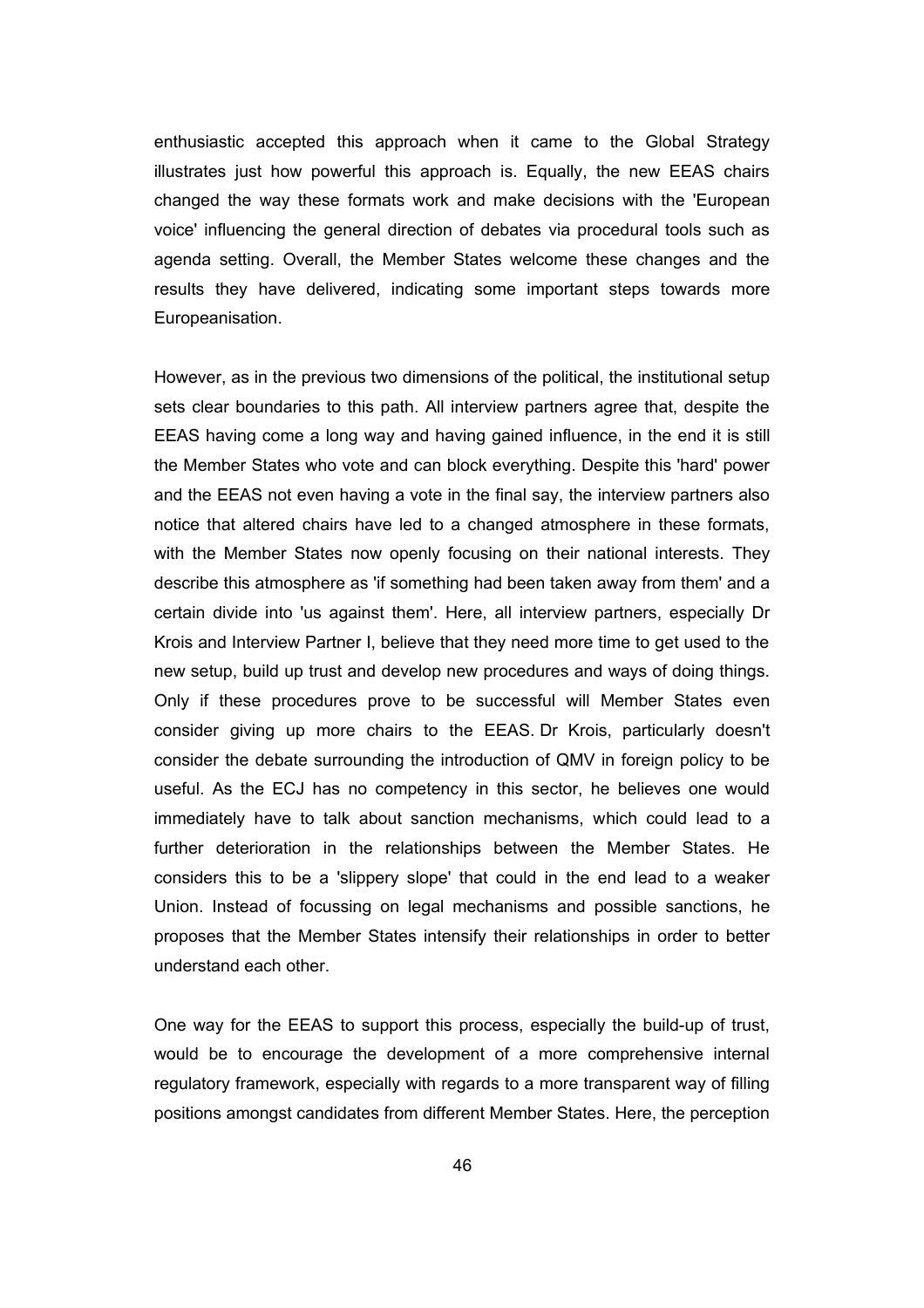that the nationals from the High Representative's Member State were favoured created a lot of discontent among Member States. Dr Krois stressed that this had not been expected beforehand and ways should be found to prevent this from happening in the future. Furthermore, same applies to situations whereby some Member States have managed to protect their geographic spheres of interest by filling positions with their nationals. As this especially concerns the larger and more powerful Member States, smaller ones righteously feel that their influence in these areas is very limited. Here, Dr Krois recommends the EEAS stand up to the Member States and tackle the personnel structure of these departments in order to divert suspicion of being biased. Such a comprehensive regulatory framework together with the introduction of some control mechanisms could also lead to a more coherent workforce and set some boundaries to personal ambitions of individual EEAS representatives.

With regards to the additional information the EEAS and its Delegation provide, the EEAS has to take note of the fact that the Member States, despite regarding this service as useful, consider it as incomplete or filtered. Even if that means that the Member States recognise the EEAS as an independent actor with own institutional interests, this also adds to their distrust. Here, more specific guidelines for the tasks of EEAS representatives and the way in which they should represent the EEAS together with more transparency could be prudent to counter such tendencies and create more coherence. More transparency would also help the Member States to understand how decisions within the EEAS are made. If such guidelines could be developed together with Member States to include their diplomatic missions, they could also serve the interests of the EU Delegations on the ground that often miss such transparency. The EU Delegations for their part must pay attention and take into account the interests of smaller Member States, even if those are not in person present on the ground. Otherwise, they run risk of being considered as biased and of only further reinforcing the interests of the larger and more powerful Member States instead of the interests of the EU.

Considering all these areas, where the EEAS has the potential to better its standing among the Member States and to build up more trust, the selection of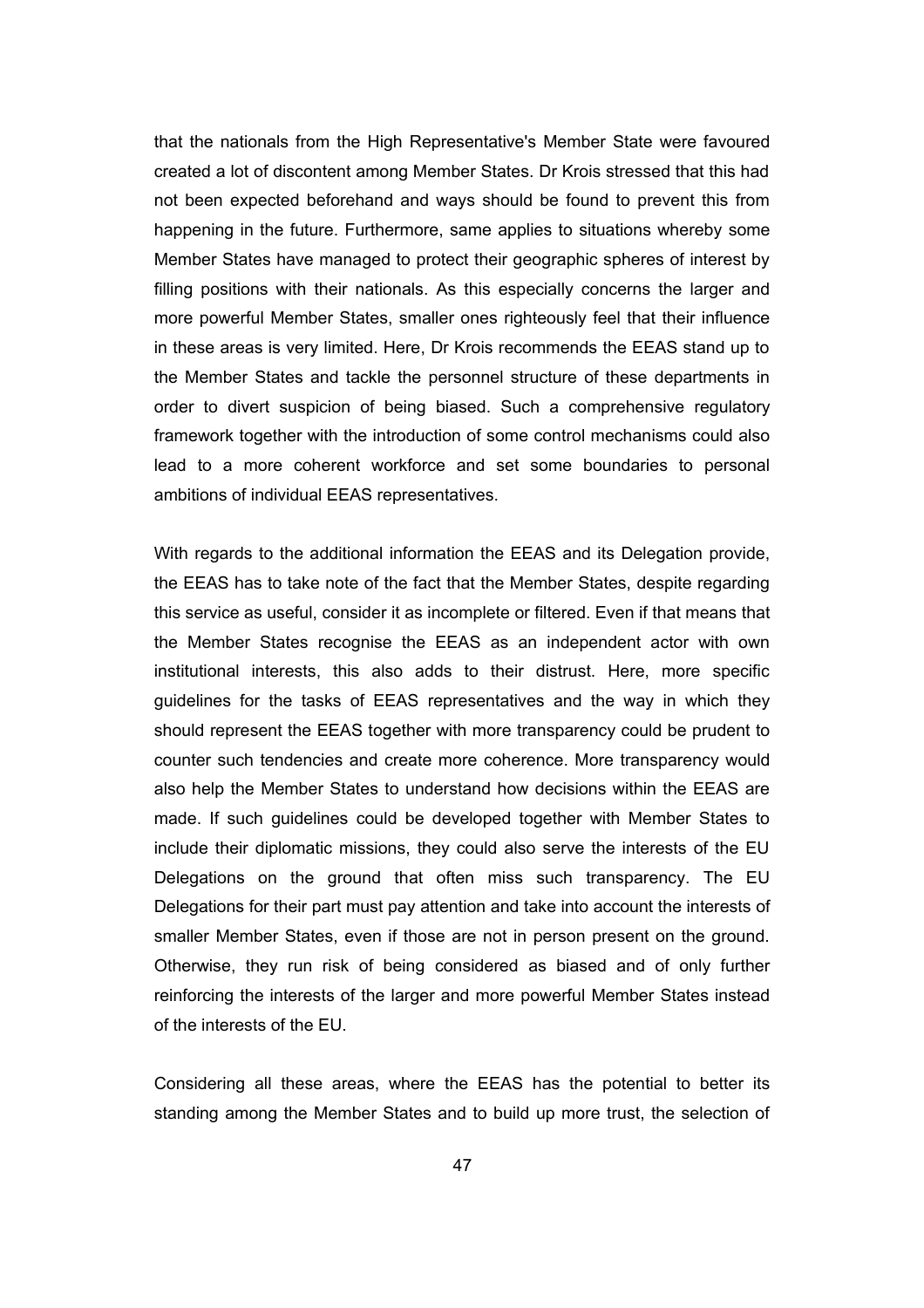the next High Representative will be extremely important. Only if that person is perceived to be impartial and to speak with a balanced voice as Mogherini, he/she can initiate credible reforms.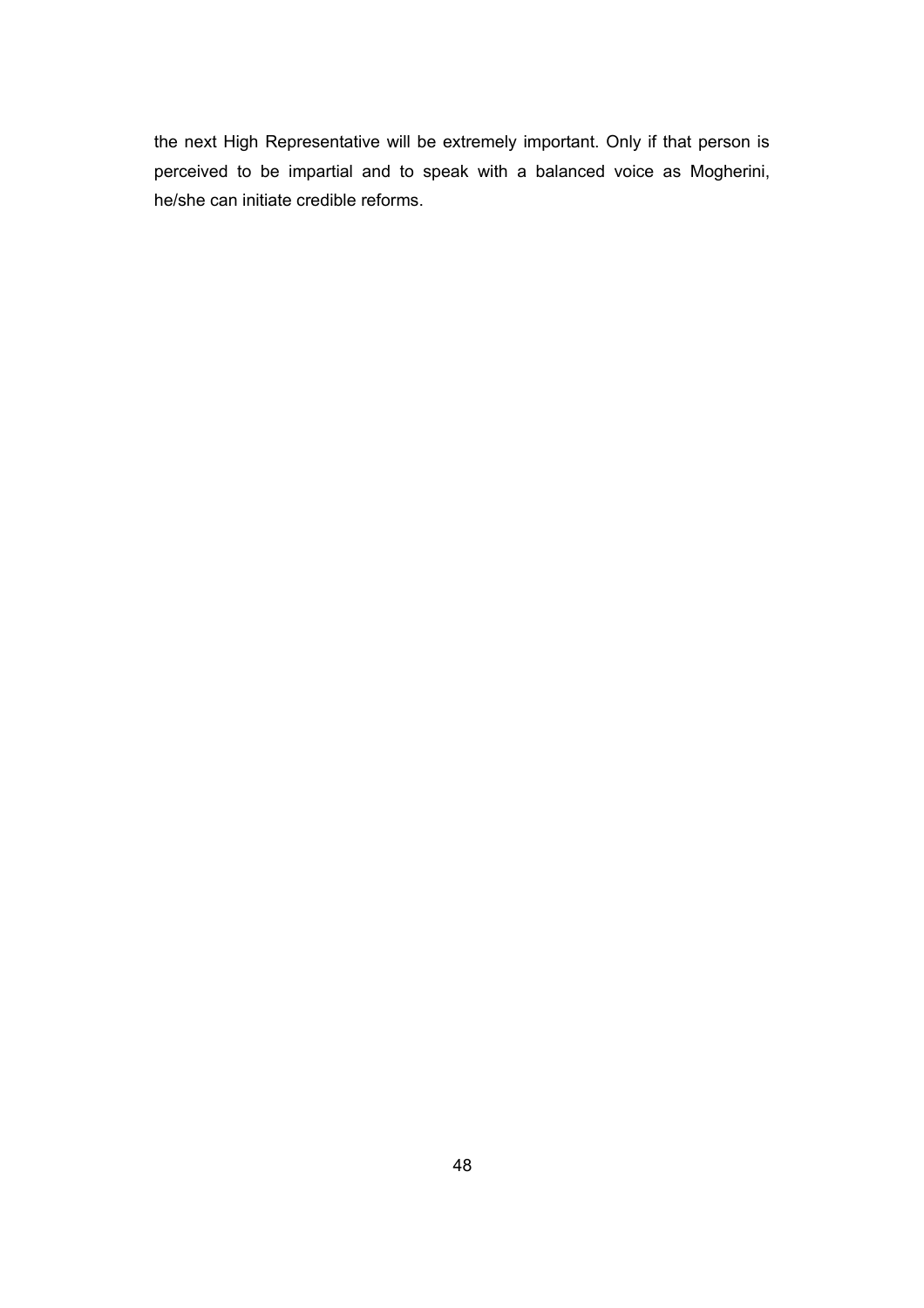#### **5. Conclusion and Outlook**

To conclude, I will now return to this Master's thesis initial research question, namely, whether the EEAS furthers Europeanisation in the field of foreign policy. Hereby, I aimed to analyse how the Member States perceive and reacted to the changes the EEAS and its High Representative have caused in the three dimensions of the political, namely polity, policy and politics. I originally hypothesised that the EEAS has already furthered Europeanisation, while at the same time not yet having reached its full potential. After the evaluation of the three qualitative expert interviews, this hypothesis can be confirmed with notable signs of Europeanisation on all three dimensions.

The Member States have accepted the EEAS in their ranks as an important and independent stakeholder, which has started to consolidate its institutional standing. It is increasingly employing its procedural powers to incrementally extend its influence with the aim of setting its own priorities and shaping policies. In doing so, they believe that the EEAS is enhancing the CFSP's quality and assertiveness, while at the same time embedding the important message 'together we are stronger' into the CFSP. In their opinion, the EEAS, its EU Delegations and, especially, the new EEAS chairs have reinforced the existing CFSP formats, interlinked the different stakeholders and brought an important European point of view to the table, which they previously had missed. The EEAS' first renowned successes, for instance the adoption of the Iran Deal and the participative formulation of the Global Strategy, bolstered the Member States' acceptance of the EEAS' influence on the CFSP. The same can be said for the EU Delegations, which they regard as a dynamic new instrument for joint action towards third countries. Overall, the Member States are increasingly welcoming the diverse changes the EEAS has brought and consider them to be both in their own interest and that of the EU.

However, just as my hypothesis assumed, the EEAS is facing numerous challenges on all three dimensions that, in addition to its young age, prevent it from reaching its full potential towards a path of more Europeanisation. The most notable challenge remains the prevailing intergovernmental characteristics of the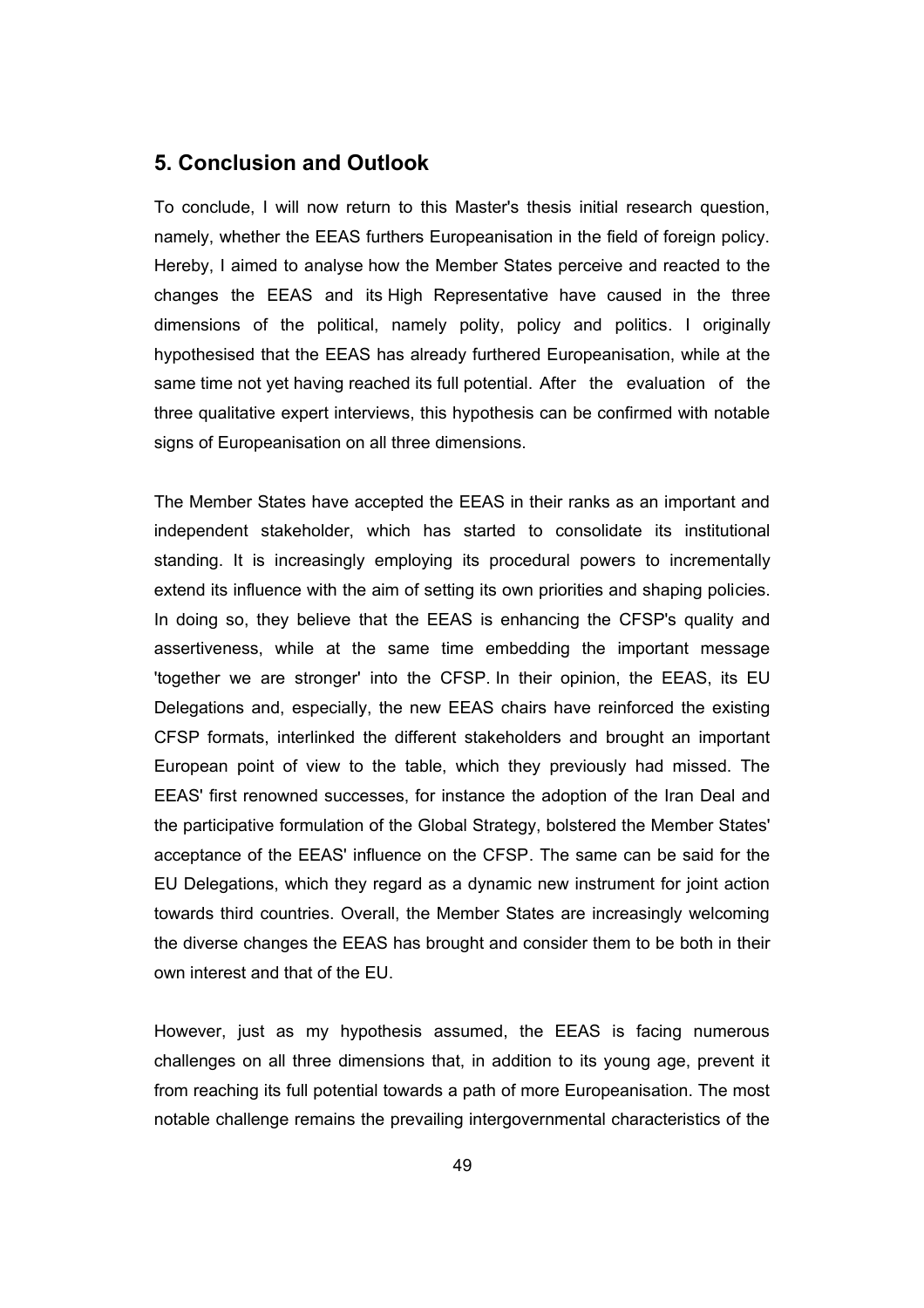foreign policy sector. Here, the all-powerful Member States can leave the EEAS blocked and reduced to a meeting organiser, even if it 'plays its cards right'. Considering the large gap between the expectations the EEAS is facing and its real influence, together with old patterns of 'Brussels shaming', it comes of no surprise that tensions arise from time to time.

While these external factors are only marginally in the EEAS' control, the interviews illustrate that the EEAS is also facing numerous internal challenges that prevent Europeanisation. Here, the most important one is its heterogenous staff structure and its missing internal regulatory framework. This very much makes the EEAS' actions depend on the person in question, often times lacking coherency and raising questions of national loyalties and bias. Here, the EEAS should work on its image as a more or less neutral actor in order to decrease distrust among Member States. This is even more important as it gains influence and progressively engages in power play. Also, in order to speed up institutional maturing, the EEAS should consider to bolster efforts to develop an effective and efficient internal organisational structure and a more transparent way to provide information.

Looking ahead, one has to bear in mind that the EEAS is a very young institution, which is still searching for its final place in the complicated institutional setup, that the Member States created for it. Therefore, it is wise to be patient, also, because an institutional history of less than 10 years is not very long in comparison to the sometimes century-old history of many Member States' foreign ministries and diplomatic services. In this light, the EEAS' contribution to Europeanisation is already a remarkable achievement that is probably owed to the EEAS' current High Representative, Federica Mogherini. All experts again and again have highlighted how her personality and her particular set of skills contributed to the EEAS' current standing among the Member States and its successes. Considering this, the European Heads of Government should be extremely prudent when choosing the next High Representative if they wish for the EEAS to develop its full potential.

Depending on the outcome of the current debate about the possible extension of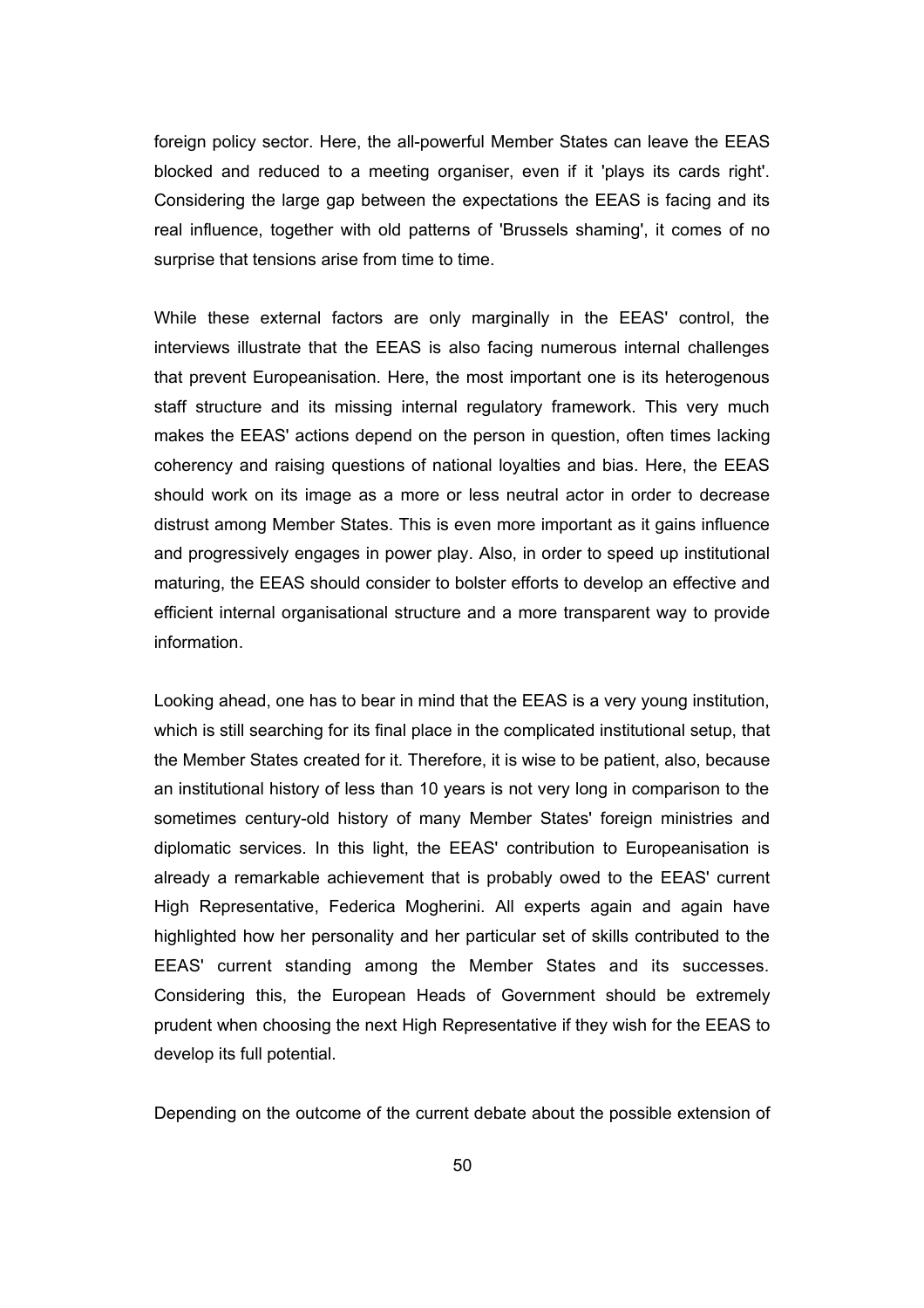QMV to the CFSP, this policy area could make its first steps towards becoming more similar to other policy areas of the Union. If this were truly to happen, it could at last intensify the interest of scholars in research on Europeanisation in foreign policy. With regards to furthering research on Europeanisation in foreign policy, it could be fruitful to extend the scope of this thesis, in order to gain a more rounded picture of the Member State's perception on the EEAS. Here, I would welcome similar qualitative studies to also include the views of other Member States, especially from the European South and East. Additionally, it could be useful to conduct similar research within the EEAS, in order to detect how the EEAS staff itself perceives its development from an intrinsic point of view.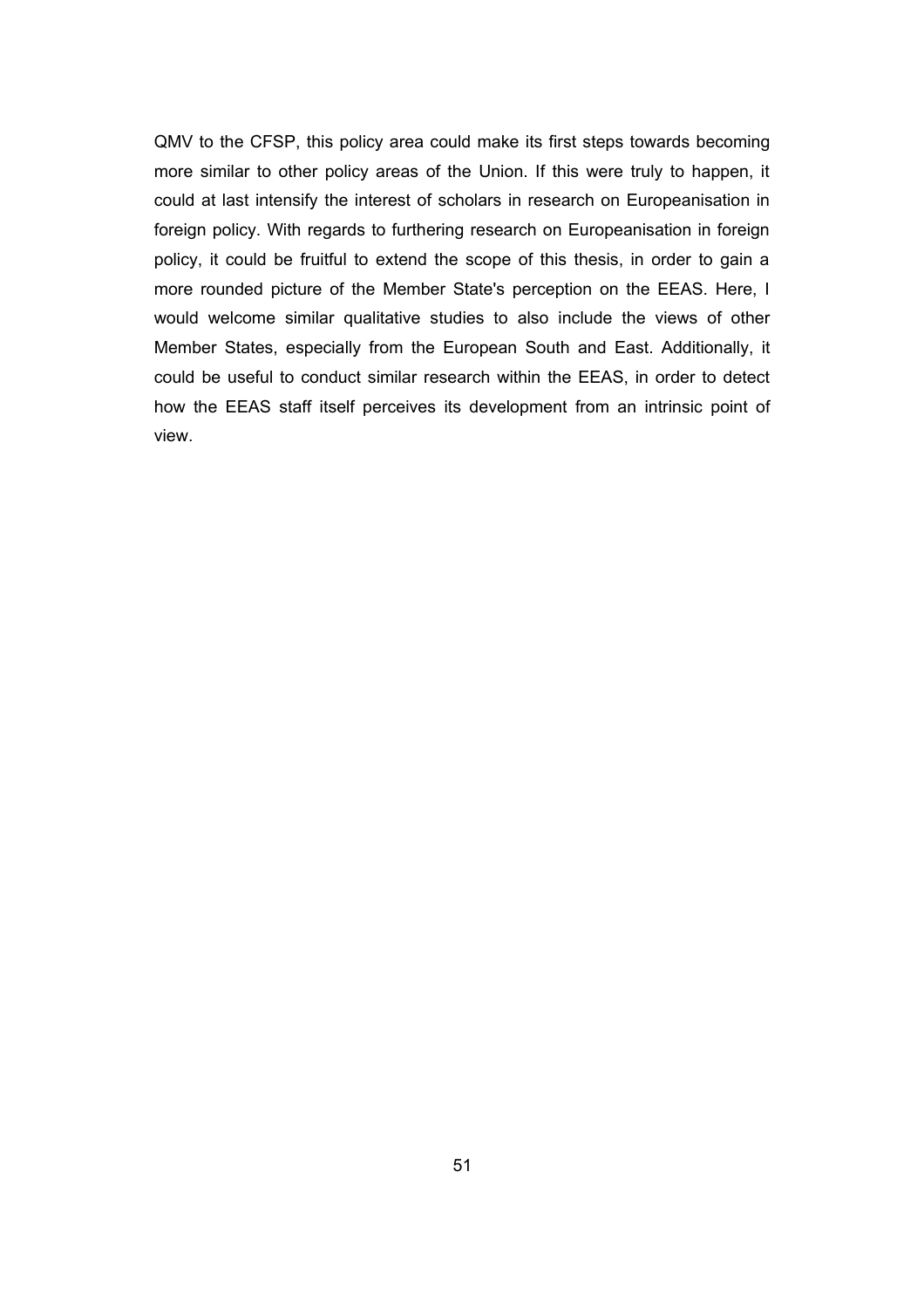#### **6. References**

- Andersen, U., Woyke, W. (Eds.), 2013. Handwörterbuch des politischen Systems der Bundesrepublik Deutschland, 7<sup>th</sup> ed. Springer VS, Wiesbaden.
- Axt, H.-J., Milosoki, A., Schwarz, O., 2007. Europäisierung Ein weites Feld. Literaturbericht und Forschungsfragen. PVS 48, 136–149.
- Balfour, R., Raik, K., 2013. The European External Action Service and National Diplomacies. European Policy Centre 73, 187.
- Barigazzi, J., 2019. 5 fights between France and Italy [WWW Document]. POLITICO. URL https://www.politico.eu/article/5-fights-between-franceand-italy-yellow-jackets-luigi-di-maio-emmanuel-macron/ (accessed 05.02.19).
- Bátora, J., 2010. A Democratically Accountable European External Action Service: Three Scenarios. European Integration online Papers 14.
- Bergmann, J. (Ed.), 2012. Handlexikon der Europäischen Union, 4<sup>th ed</sup> of Prof. Dr. Wolfgang W. Mickel in cooperation with C. D. Grupp. Nomos, Baden-Baden.
- Bindi, F. M., 2011. One Year On: Assessing the European Foreign Policy and the European External Action Service. The Brown Journal of World Affairs 17, 125–137.
- Bindi, F. M., 2012. European Union Foreign Policy: A Historical Overview, in: Bindi, F.M., Angelescu, I. (Eds.), The Foreign Policy of the European Union: Assessing Europe's Role in the World. Brookings Institution Press, Washington, D.C, pp. 13–40.
- Blockmans, S., 2012. The European External Action Service one year on: First signs of strengths and weaknesses. CLEER Working Papers 2, 41.
- Börzel, T. A., Risse, T., 2003: Conceptualising the Domestic Impact of Europe, in: Featherstone, K. and Radaelli, C. (Eds.): The Politics of Europeanisation Oxford: Oxford University Press.
- Börzel, T. A., Risse, T., 2007: Europeanization: The Domestic Impact of EU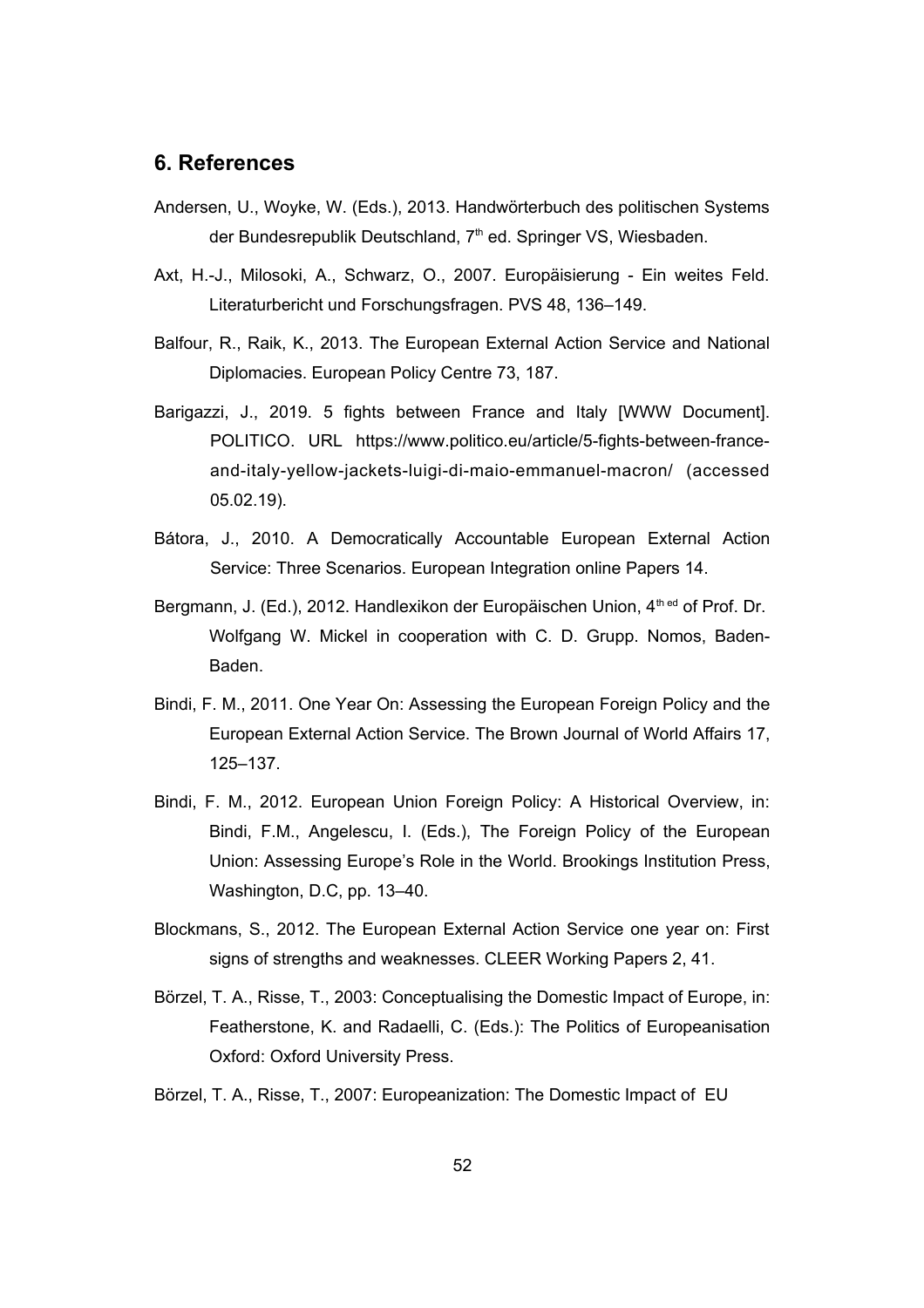Politics, in: Jorgensen, K., Pollack, E., A. Mark, R. Ben (Eds.): Handbook of European Union Politics, London, 483-504.

- Bogner, A., Littig, B., Menz, W., 2009. Interviewing Experts. Research Methods Series. Palgrave Macmillan, London.
- Bulmer, S.J., Radaelli, C.M., 2004. The Europeanisation of National Policy. Queen's Papers on Europeanisation 1, 22.
- Carlsnaes, W., 2004. Where Is the Analysis of European Foreign Policy Going? European Union Politics 5, 495–508.
- Cowles, M.G., Caporaso, J., Risse, T. (Eds.), 2001. Transforming Europe: Europeanization and Domestic Change, Cornell Studies in Political Economy. Cornell University Press, Ithaca, NY.
- Deutschlandfunk, 2019. EU Außenpolitik Weber verlangt Änderungen [WWW Document]. URL https://www.deutschlandfunk.de/eu-aussenpolitik-weberverlangt-aenderungen.1939.de.html?drn:news\_id=1003737 (accessed 12.05.19).
- Devrim, D., Schulz, E., 2009. Enlargement Fatigue in the European Union: From Enlargement to Many Unions. Elcano Newsletter 26.
- Die Bundesregierung, Presseerklärung 214, 2018. Erklärung von Meseberg [WWW Document]. Startseite. URL https://www.bundesregierung.de/bregde/aktuelles/erklaerung-von-meseberg-1140536 (accessed 05.05.19).
- Dijkstra, H., 2016. Introduction: one-and-a-half cheers for the EU Global Strategy. Contemporary Security Policy 37, 369–373.
- Dyson, K., Goetz, K. (Eds.), 2003. Germany, Europe, and the Politics of Constraint, Proceedings of the British Academy. Oxford University Press, Oxford, New York.
- Economides, S., 2005. The Europeanisation of Greek Foreign Policy. West European Politics 28, 471–491.
- European Commission, 2019. EU position in world trade Trade European Commission [WWW Document]. EU position in world trade. URL http://ec.europa.eu/trade/policy/eu-position-in-world-trade/ (accessed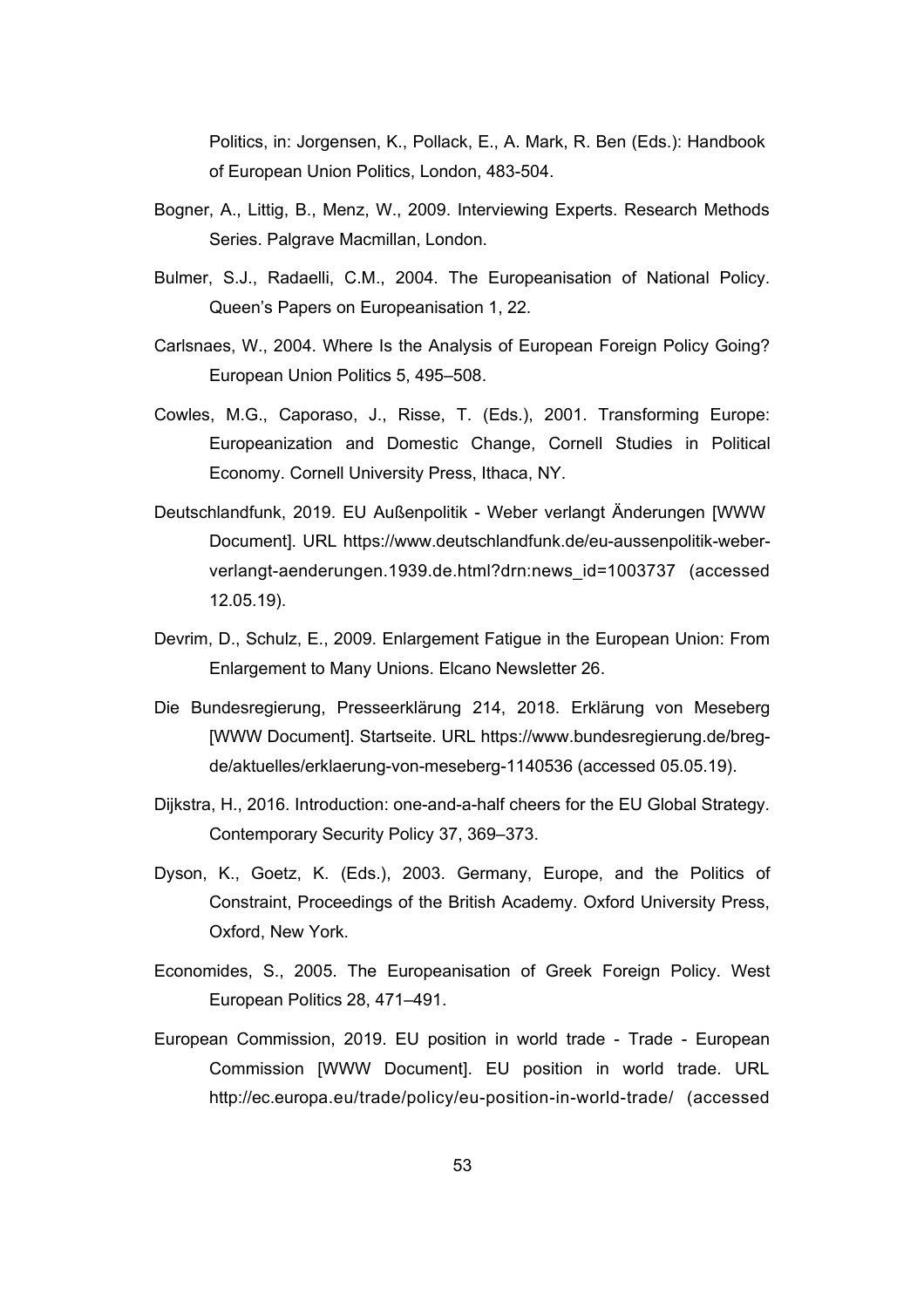04.05.19).

- European External Action Service (EEAS), 2019. EU in the World [WWW Document]. EEAS - European Commission. URL https://eeas.europa.eu/headquarters/headquarters-homepage/area/geo\_ en (accessed 05.05.19).
- 2018. 2017 Annual Activity Report. EEAS, Brussels.
- 2016a. Shared Vision, Common Action: A Stronger Europe A Global Strategy for the European Union's Foreign And Security Policy. EEAS, Brussels.
- 2016b. Creation of the EEAS [WWW Document]. EEAS URL https://eeas.europa.eu/generic-warning-system-taxonomy/404/3648/ creation-eeas\_en (accessed 05.05.19).
- 2016c. Working with other EU institutions [WWW Document]. European Union External Action. URL https://eeas.europa.eu/headquarters/headquartershomepage/3647/working-other-eu-institutions\_en (accessed 10.03.19).
- 2013. EAD Überprüfung. EEAS [WWW Document]. EEAS European Commission. URL http://eeas.europa.eu/archives/ docs /l ibrary/p ub l ications/2013/3/2013\_eeas\_review\_de.pdf (accessed 05.05.19).
- Featherstone, K., 2003. Introduction: In the Name of Europe, in: Featherstone, K., Radaelli, C.M. (Eds.), The Politics of Europeanisation. Oxford University Press, Oxford.
- Featherstone, K., Radaelli, C.M., 2003. The Politics of Europeanization. Oxford University Press, New York.
- Finnemore, M., Sikkink, K., 1998. International Norm Dynamics and Political Change. International Organization 52, 887–917.
- Garrett, G.H., Tsebelis, G., 1996. An Institutional Critique of Intergovernmentalism. International Organization 50, 269–299.
- Goetz, K.H., Hix, S., 2000. Europeanised Politics?: European Integration and National Political Systems. Routledge, London; Portland, OR.
- Große Hüttmann, M., Wehling, H.-G. (Eds.), 2013. Das Europalexikon: Begriffe, Namen, Institutionen, 2<sup>nd</sup> ed. Dietz, Bonn.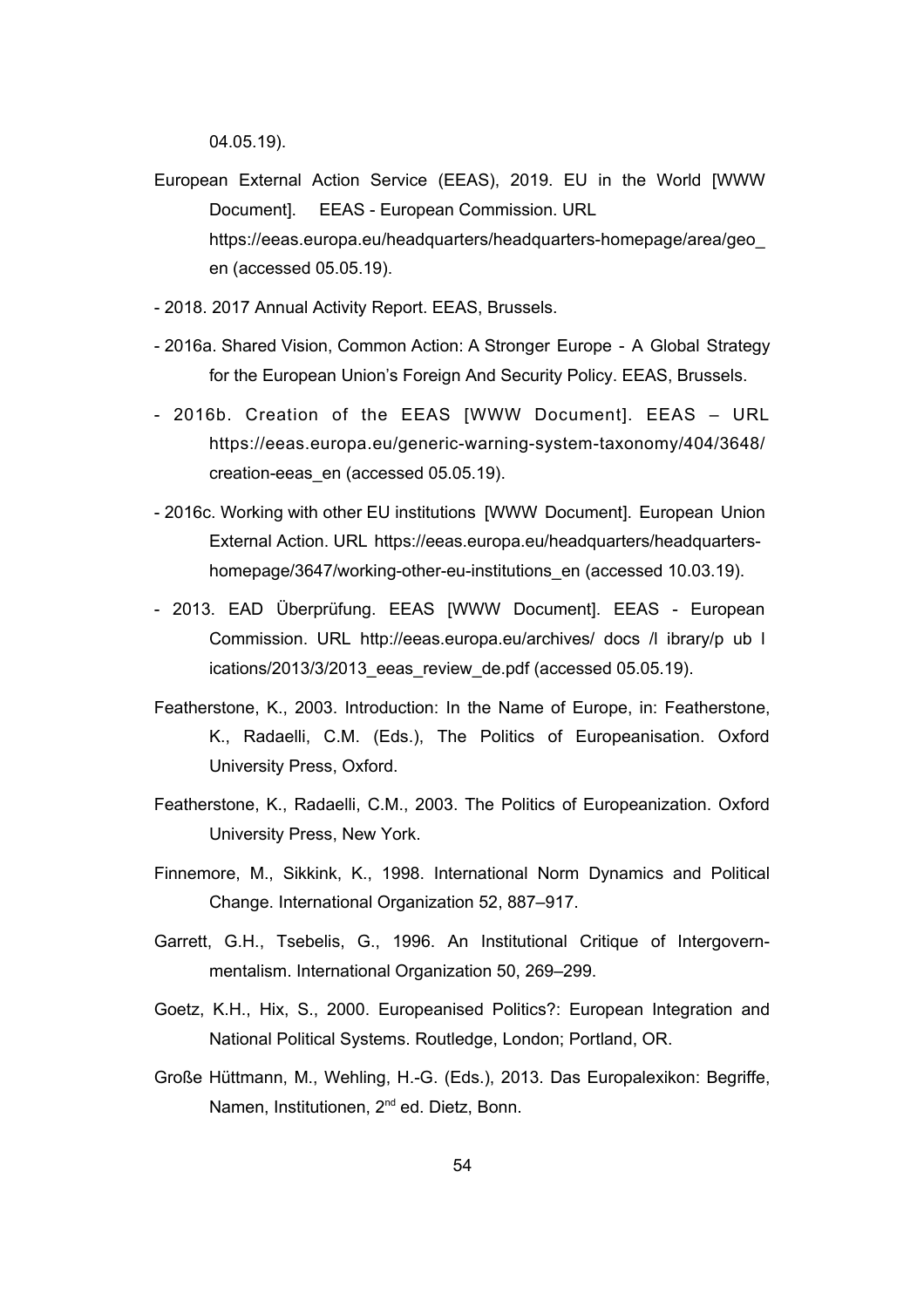- Herdegen, M., 2013. Europarecht, 15<sup>th</sup> ed, Grundrisse des Rechts. Beck, München.
- Hill, C., 1993. The Capability-Expectations Gap, or Conceptualizing Europe's International Role. JCMS: Journal of Common Market Studies 31, 305– 328.
- Hix, S., 2007. The European Union as a Polity (I), in: Jørgensen, K.E., Pollack, M.A., Rosamond, B. (Eds.), Handbook of European Union Politics. SAGE, London; Thousand Oaks, pp. 141–158.
- Hix, S., Høyland, B., 2011. The Political System of the European Union,  $3<sup>rd</sup>$  ed., The European Union Series. Red Globe Press, Basingstoke.
- Hooghe, L., 2005. Several Roads Lead To International Norms, But Few Via International Socialization: A Case Study of the European Commission. International Organization 59, 861–898.
- Hooghe, L., Marks, G., 2012. Calculation, Community and Cues: Public Opinion on European Integration. European Union Politics 6, 419–443.
- Howorth, J., 2014. Catherine Ashton's five-year term: a difficult assessment. Les cahiers européens de science po 3, 21.
- Hyde-Price, A., 2006. 'Normative' power Europe: a realist critique. Journal of European Public Policy 13, 217–234.
- Jørgensen, K.E., 2007. Overview: The European Union and the World, in: Jørgensen, K.E., Pollack, M.A., Rosamond, B. (Eds.), Handbook of European Union Politics. SAGE, London; Thousand Oaks, pp. 507–525.
- Juncker, J.-C., 2016. State of the Union Speech. [WWW Document]. European Commission. URL https://ec.europa.eu/commission/priorities/state-union-speeches/stateunion-2016\_de (accessed 10.05.19).
- Knill, C., 2005. Europäisierung: Die Nationalen Rückwirkungen der Europäischen Integration, in: Holzinger, K. (Ed.), Die Europäische Union: Theorien und Analysekonzepte, UTB Politikwissenschaft. Schöningh, Paderborn.
- Lypp, L., 2008. Die Europäisierung des auswärtigen Handelns: deutsche und EU-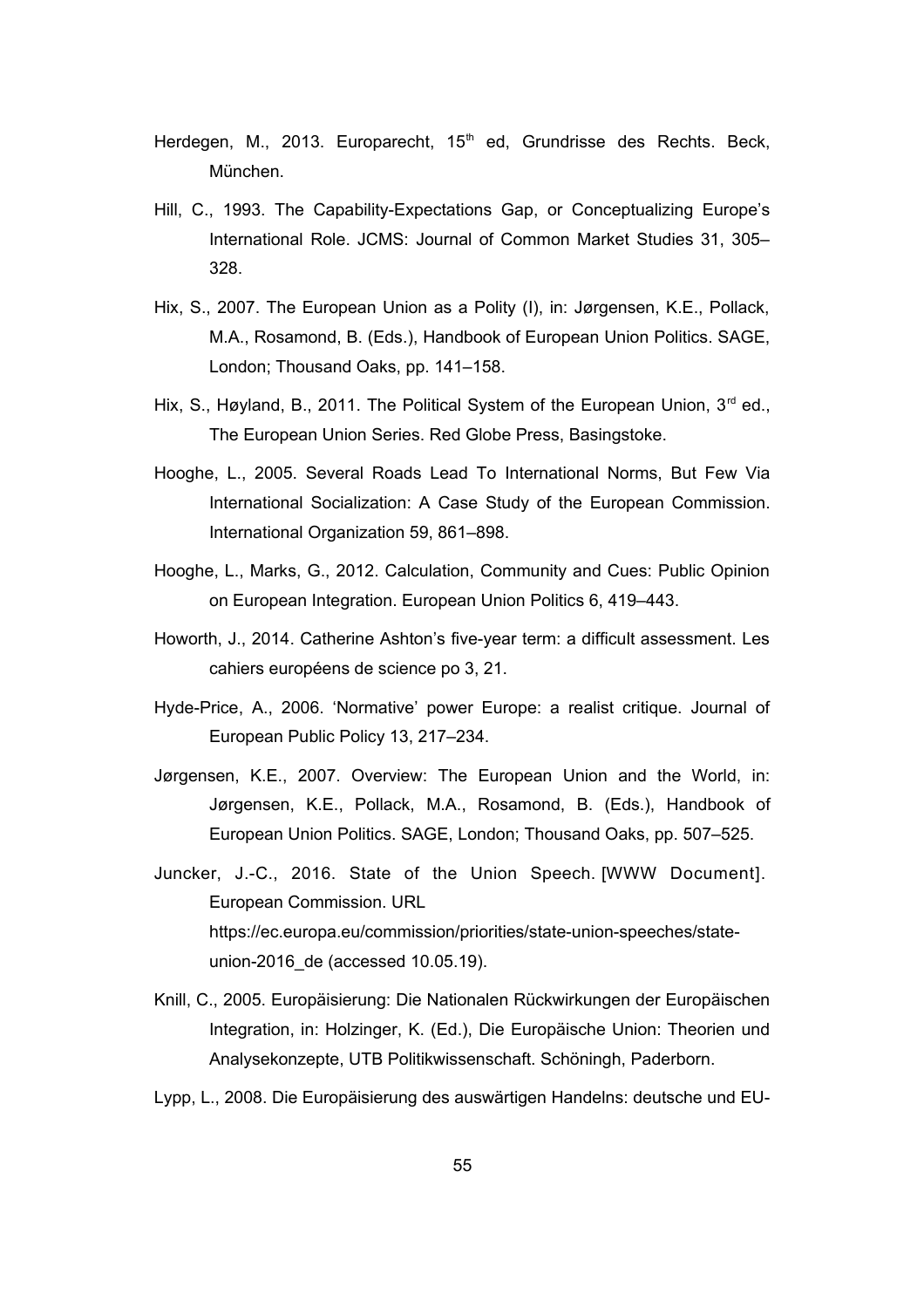Außenpolitik im südlichen Kaukasus. Universität Hamburg.

- Major, C., 2005. Europeanisation and Foreign and Security Policy Undermining or Rescuing the Nation State? Politics 25, 175–190.
- Mannin, M.L., 2013. Europeanization and European Politics, in: Bretherton, C., Mannin, M.L. (Eds.), The Europeanization of European Politics, Europe in Transition : The NYU European Studies Series. Palgrave Macmillan, New York, pp. 3–25.
- Mickel, W.W., 2003. Praxis und Methode: Einführung in die Methodenlehre der politischen Bildung, 1<sup>st</sup> ed. Cornelsen, Berlin.
- Miskimmon, A., Paterson, W.E., 2003. Foreign and Security Policy: On the Cusp Between Transformation and Accommodation, in: Dyson, K., Goetz, K. (Eds.), Germany, Europe, and the Politics of Constraint, Proceedings of the British Academy. Oxford University Press, Oxford, pp. 325–345.
- Moravcsik, A., 2001. Federalism in the European Union: Rhetoric and Reality, in: Nicolaidis, K., Howse, R. (Eds.), The Federal Vision: Legitimacy and Levels of Governance in the United States and the European Union. Oxford University Press, Oxford, pp. 161–190.
- Moravcsik, A., 1993. Preferences and Power in the European Community: A Liberal Intergovernmentalist Approach. JCMS: Journal of Common Market Studies 31, 473–524.
- Moumoutzis, K., 2011. Still Fashionable Yet Useless? Addressing Problems with Research on the Europeanization of Foreign Policy. JCMS: Journal of Common Market Studies 49, 607–629.
- Novotná, T., 2017. The EU as a Global Actor: United We Stand, Divided We Fall: The EU as a Global Actor. JCMS: Journal of Common Market Studies 55, 177–191.
- Nuttall, S.J., 2000. European foreign policy. Oxford University Press, Oxford; New York.
- Olsen, J.P., 2002. The Many Faces of Europeanization. JCMS: Journal of Common Market Studies 40, 921–952.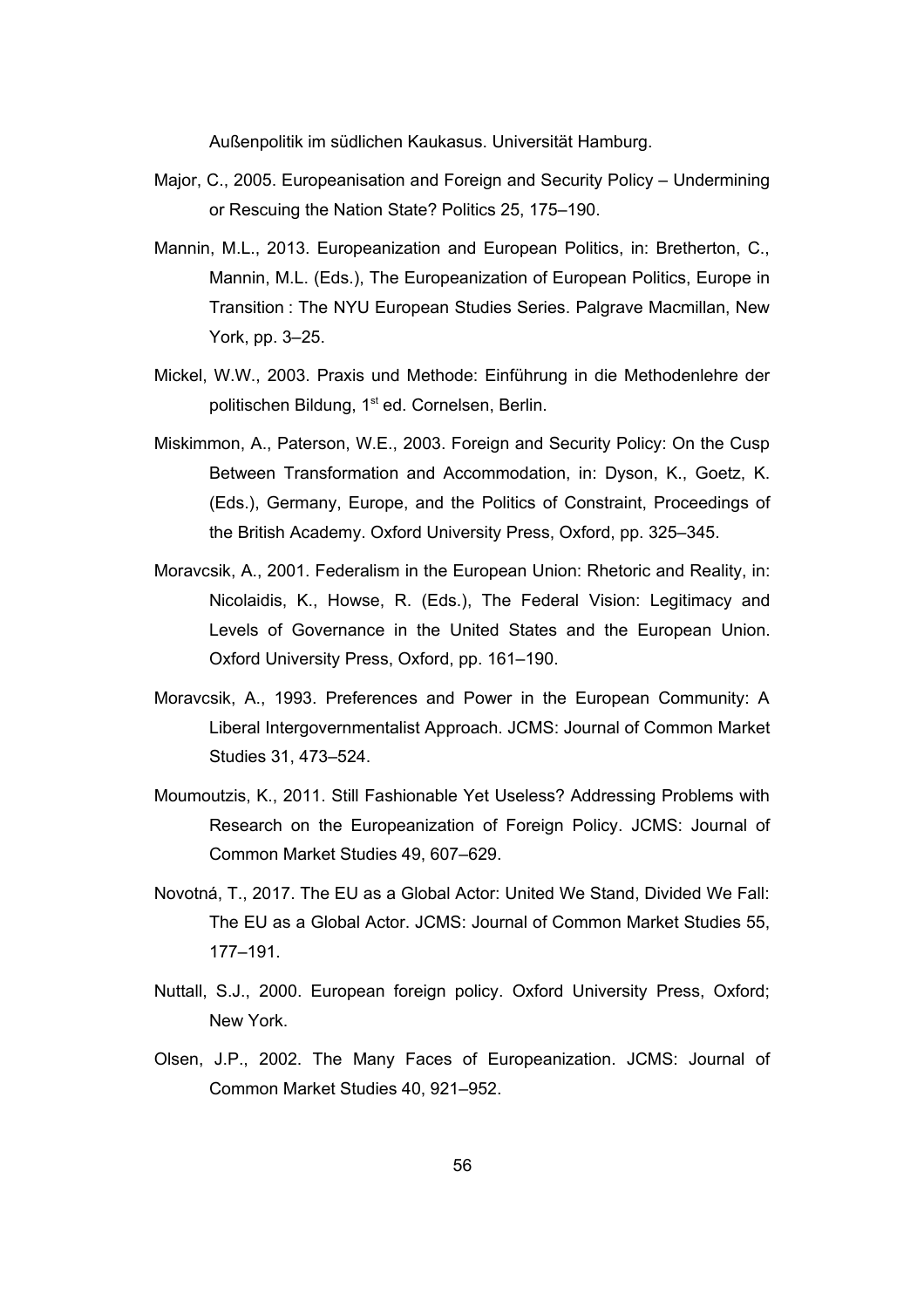- Pfennig, W., 2012. Definitionen Moderne Politikwissenschaft. Wochenschau Verlag, Schwalbach.
- Radaelli, C.M., 2004. Europeanisation: Solution or problem? European Integration online Papers (EIoP) 8, 26.
- Radaelli, C.M., 2003. The Europeanization of Public Policy, in: Featherstone, K., Radaelli, C.M. (Eds.), The Politics of Europeanization. Oxford University Press, New York, pp. 27–56.
- Reid, D., 2019. Italian and French relations are falling apart fast. Here's why [WWW Document]. CNBC. URL https://www.cnbc.com/2019/02/08/italianand-french-relations-are-falling-apart-fast-heres-why.html (accessed 05.02.19).
- Schmidt, S., Schünemann, W.J., 2009. Europäische Union: eine Einführung, 1st ed., Studienkurs Politikwissenschaft. Nomos, Baden-Baden.
- Schneider, C., 2017. Europäisch verbunden und national gebunden: die Europäisierung der Auswärtigen Kulturpolitik der EU-Mitgliedstaaten, Auswärtige Kulturpolitik. Springer VS, Wiesbaden.
- Smith, K.E., 2008. European Union foreign policy in a changing world, 2<sup>nd</sup> ed. Polity; Malden, MA, Cambridge, U.K.
- Tocci, N., 2017. Framing the EU Global Strategy A Stronger Europe in a Fragile World. Palgrave Macmillan, Rome.
- Tonra, B., 2001. The Europeanisation of national foreign policy: Dutch, Danish, and Irish foreign policy in the European Union. Ashgate, Aldershot, Hampshire, England; Burlington, VT, USA.
- Tonra, B., 2000. Mapping EU foreign policy studies. Journal of European Public Policy 7, 163–169.
- Treaty of Amsterdam amending the Treaty on European Union establishing the European Community, 10 November 1997. [Online]. 97/C 340/01. URL http://eur-lex.europa.eu/ (accessed 08.05.19).
- Treaty of Lisbon amending the Treaty on European Union and the Treaty establishing the European Community, 13 December 2007. [Online].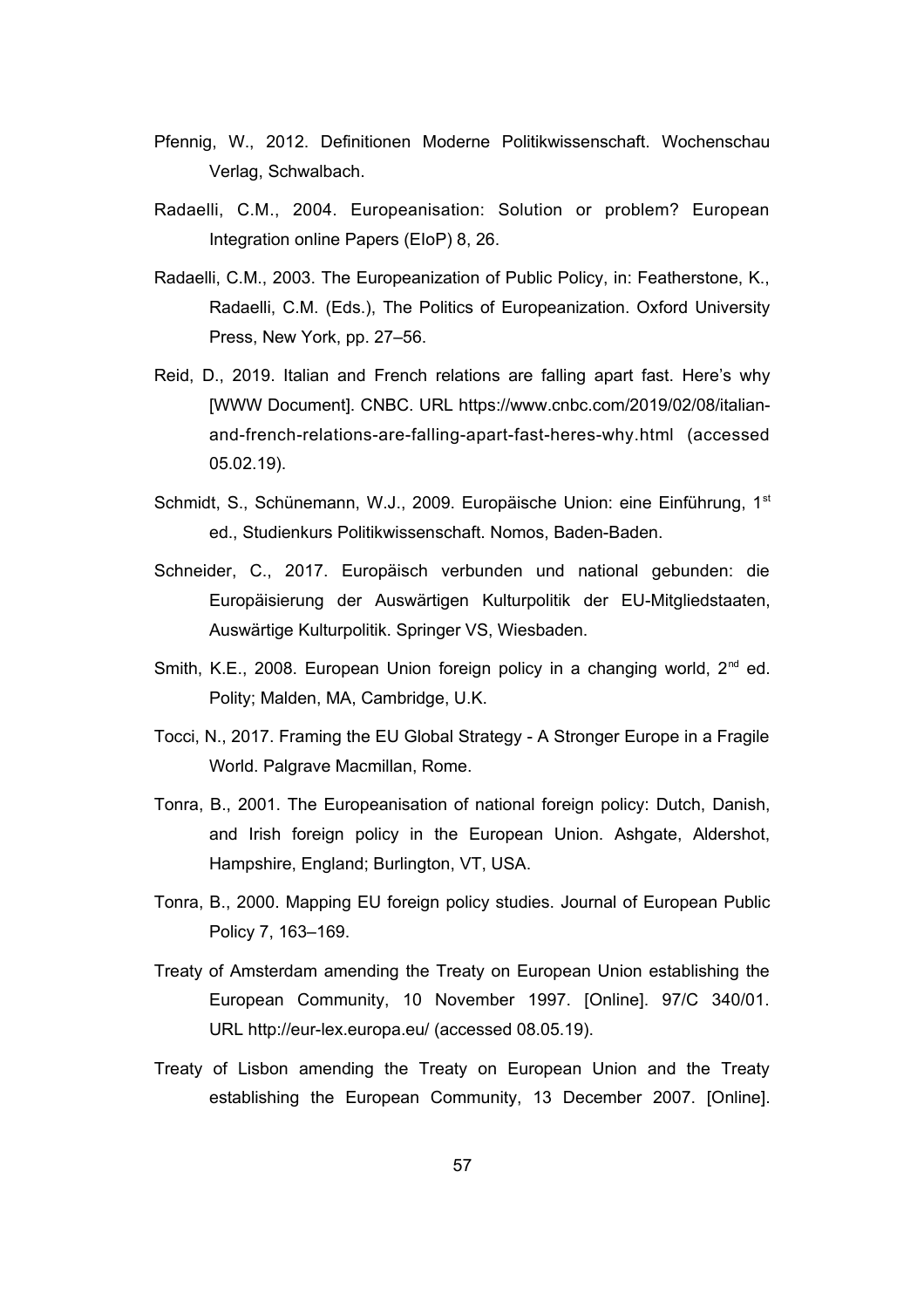URL http://eur-lex.europa.eu/ (accessed 08.05.19).

- Treaty of Nice amending the Treaty on European Union establishing the European Community, 11 December 2000. [Online]. 2001/C 80/01. URL http://eur-lex.europa.eu/ (accessed 08.05.19).
- Treaty on European Union (Consolidated Version), Treaty of Maastricht, 7 February 1992. [Online]. 1992/C 325/5. URL http://eur-lex.europa.eu/ (accessed 08.05.19).
- Treaty on the Functioning of the European Union (Consolidated Version), 13 December 2017. [Online]. 2008/C 115/01. URL http://eur-lex.europa.eu/ (accessed 08.05.19).
- Valero, J., 2018. EU-Rat: Bald keine Einstimmigkeit bei außenpolitischen Entscheidungen mehr? [WWW Document]. Euractiv. URL https://www.euractiv.de/section/eu-aussenpolitik/news/eu-rat-bald-keineeinstimmigkeit-bei-aussenpolitischen-entscheidungen-mehr/ (accessed 10.05.19).
- von Ondarza, N., Scheler, R., 2017. The High Representative's 'double hat': How Mogherini and Ashton have differed in their links with the Commission. London School of Economics - EU Politics. URL https://blogs.lse.ac.uk/europpblog/2017/03/16/high-representativemogherini-ashton/ (accessed 10.05.19).
- Weber-Fas, R., 2008. Lexikon Politik und Recht: Geschichte und Gegenwart, UTB Politik, Recht. Fink, Paderborn.
- Wessels, W., 2016. Der Hohe Vertreter der EU für Außen- und Sicherheitspolitik, in: Das Politische System der Europäischen Union. Springer Fachmedien Wiesbaden, Wiesbaden, pp. 1–16.
- Wong, R., 2005. The European Challenge to Foreign Policy Analysis, in: Hill, C., Smith, M. (Eds.), International Relations and the EU. Oxford University Press, Oxford, pp. 134–153.
- Wouters, J., 2004. The Union Minister for Foreign Affairs: Europe's single voice or trojan horse?, in: Kellermann, A.E., Zwaan, J.W. de, Jans, J.H., Nelissen, F.A., T. M. C. Asser Instituut (Eds.), The European Union, an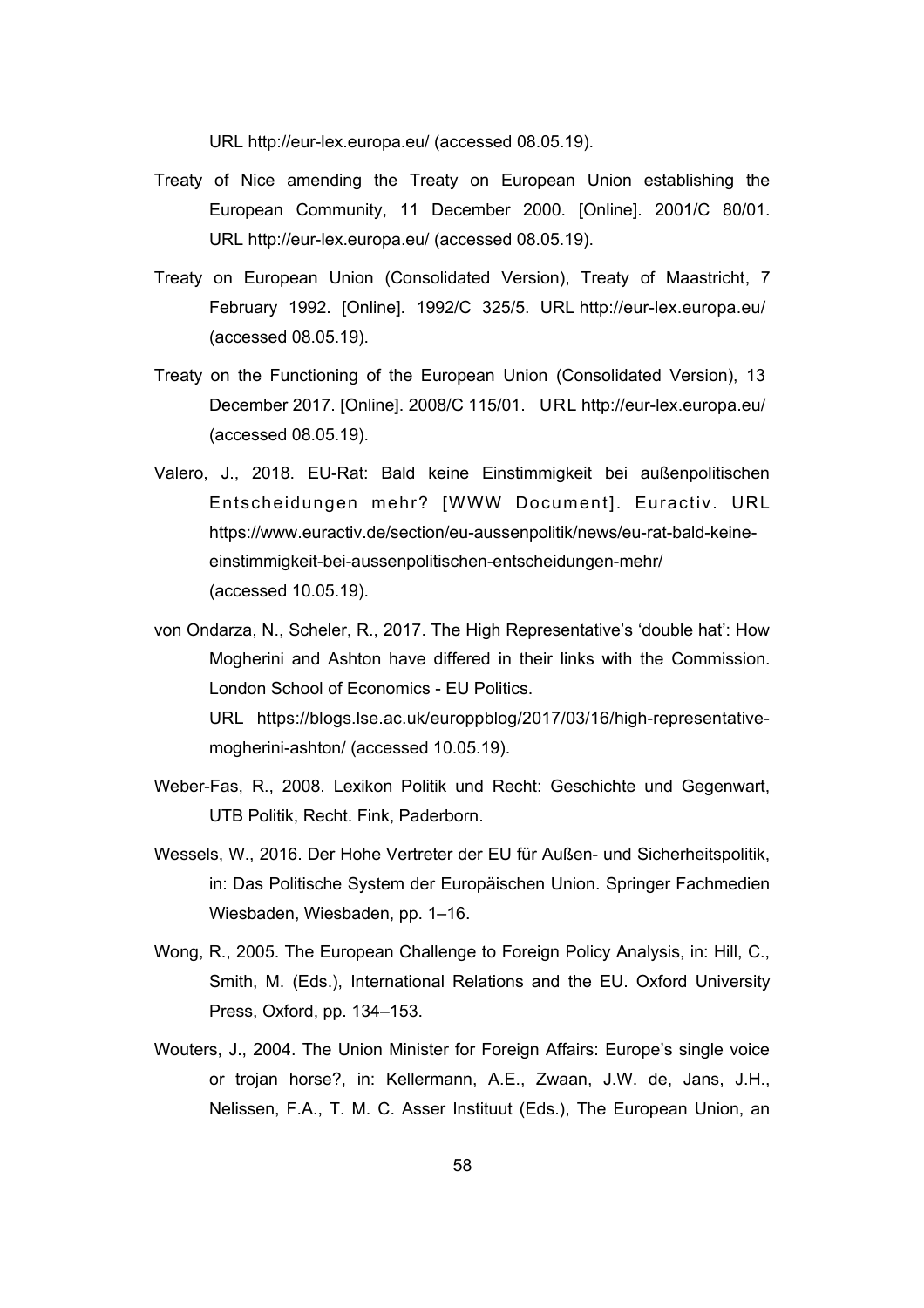Ongoing Process of Integration. T.M.C. Asser Press, The Hague, pp. 77– 95.

Zandonella, B., 2006. Pocket Europa: EU-Begriffe und Länderdaten, 2<sup>nd</sup> ed,. Pocket. Bundeszentrale für politische Bildung, Bonn.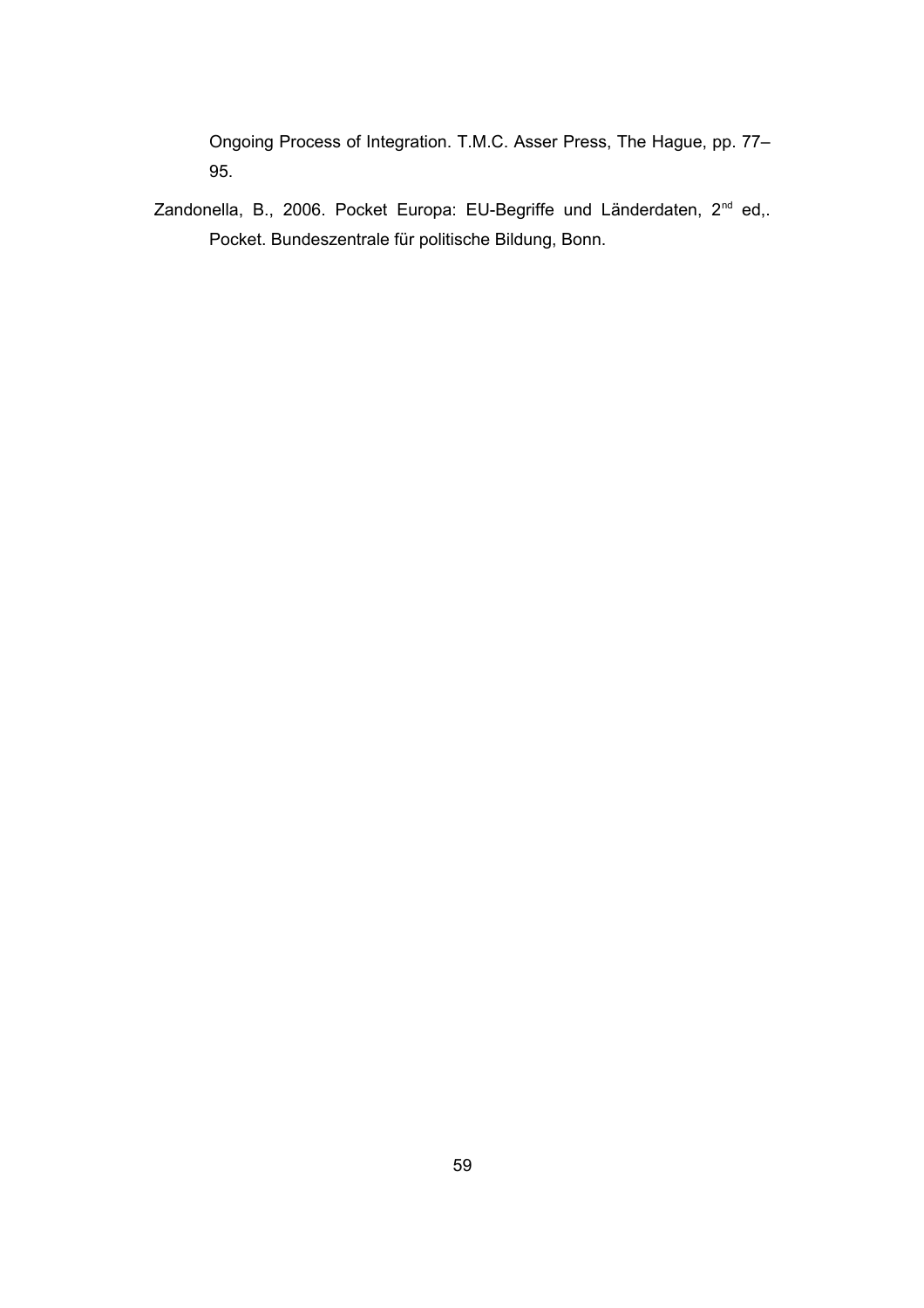## **7. Annexes**

In the following three subsections, the reader can find the abbreviated summaries of the expert interviews with Interview Partner I, Mr Thierry Barbé and Dr Peter Krois that were conducted for this Master's thesis and on which it builds upon.

#### **7.1 Annex I - Summary of Interview with Interview Partner I**

| Date:        | 15.11.2018                                           |
|--------------|------------------------------------------------------|
| Location:    | <b>Brussels</b>                                      |
| Interviewee: | Representative of the diplomatic corps of the Member |
|              | <b>States in Brussels</b>                            |
| Duration:    | approx. 90 minutes                                   |

#### **I. Background information and Confidentiality**

The interview partner agreed to this interview under condition that he/she could remain anonymous. He/She did not wish to be recorded or be directly quoted. However, the author assures, that the Interview Partner Is currently employed in a position in which he/she has direct access to information regarding the operation of the EEAS in which he/she works closely together with representatives of the EEAS on topics concerning the CFSP. He/She has previously served in a diplomatic permanent representation of an Member States to the EU in Brussels for several years and also has professional experience in the EEAS.

Prior to commencing, the interviewee was informed of the topic of this Master's thesis, the definition of Europeanisation that this thesis adheres to, as well as, the rough structure it follows. The author, furthermore, assures that the following text provides a truthful summary of the information provided by the interviewee throughout the course of the interview, as collected in the hand-written notes of the author. The spoken interview content has been slightly adapted linguistically,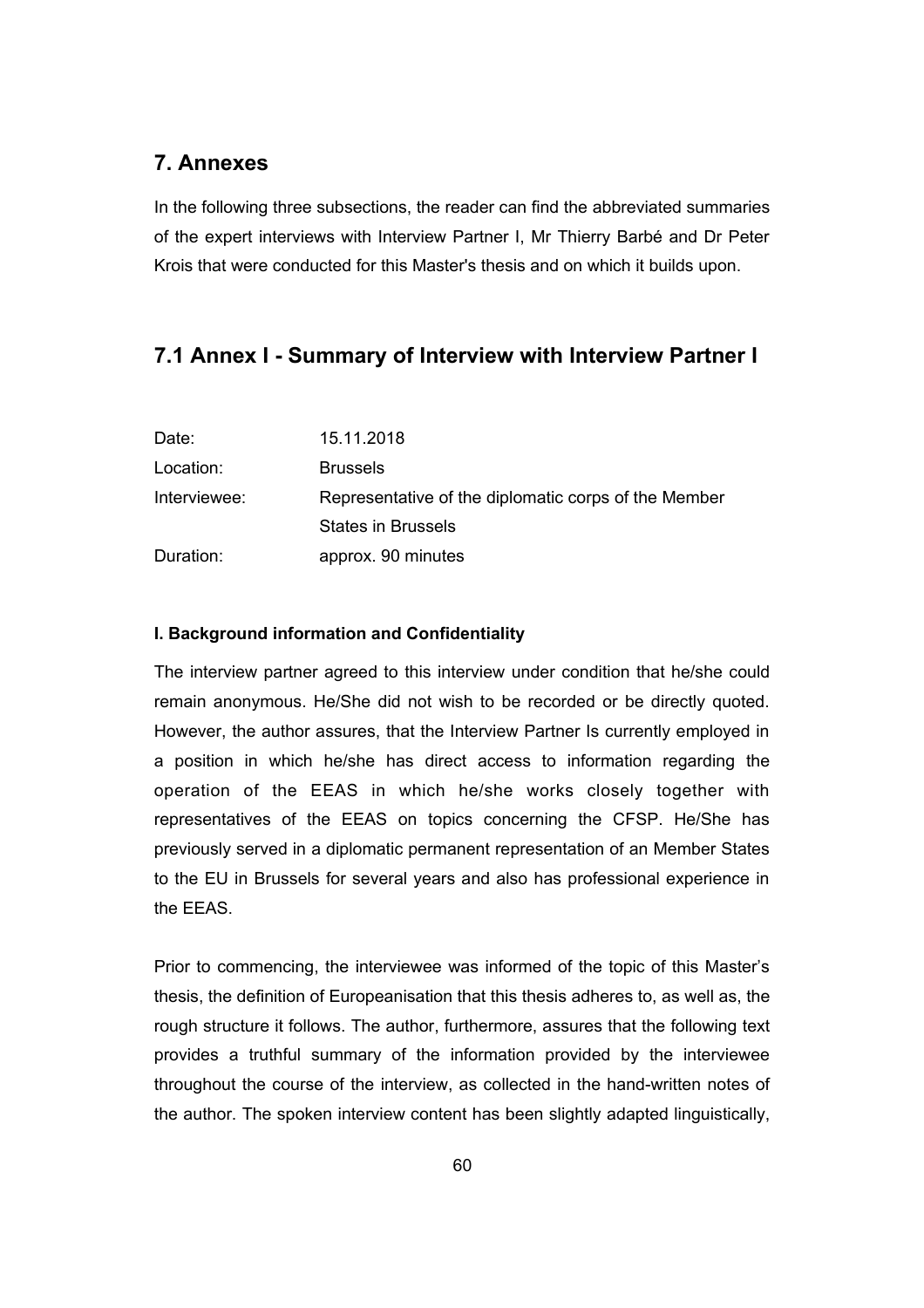and rearranged with the aim to fit a written format and improve readability. The hand-written notes will be kept as a record by the author. The interview was conducted in German.

#### **II. Summary of the Interview**

*How has the High Representative with its EEAS changed or/and continues to change the framework, the processes of decision making and the content of Foreign Policy making on the European and the national level? Where do you see achievements, risks and potential?* 

This is a very difficult question as the High Representative with its EEAS is a very young institution and, in my opinion, still hasn't fully developed a comprehensive institutional identity. However, I have the general impression that communication has shifted from a more bilateral mode of communication and decision making to a more communal one. The process of recurrent group interaction between representatives of the Member States through which Foreign Policy is addressed, especially the FAC, the PSC and its Nicolaidis Group, certainly helps. Today, for almost entirely every thematic topic, the EU-level, its specificities, the stances, as well as, interests of the other Member States or group of Member States, at least the most important ones, have to be taken into consideration. Even on the national level in the different Ministries and sometimes even on the sub-national level. It's my impression that the High Representative with its EEAS is reinforcing this development of complex interlinking in small incremental steps. However, it is important to note that the CFSP is a very specific policy field and I'm not sure if majority rule would really change something. This might be unrealistic in Foreign Policy. In a less extreme form, this is also true for the Defence Policy, and even Interior and Home Affairs. But the CFSP is very specific.

In this context, it is of special importance that EEAS representatives now reside over every meeting in the Foreign Policy arena, e.g. the FAC, RELEX<sup>[19](#page-66-0)</sup>, COELA[20](#page-66-1), COREPER[21](#page-66-2). To chair these meetings can be a very powerful tool.

<span id="page-66-0"></span><sup>19</sup> Working Party of Foreign Relations Counsellors.

<span id="page-66-1"></span><sup>&</sup>lt;sup>20</sup> Working Party on Enlargement and Countries Negotiating Accession to the EU.

<span id="page-66-2"></span><sup>&</sup>lt;sup>21</sup> Committee of Permanent Representatives.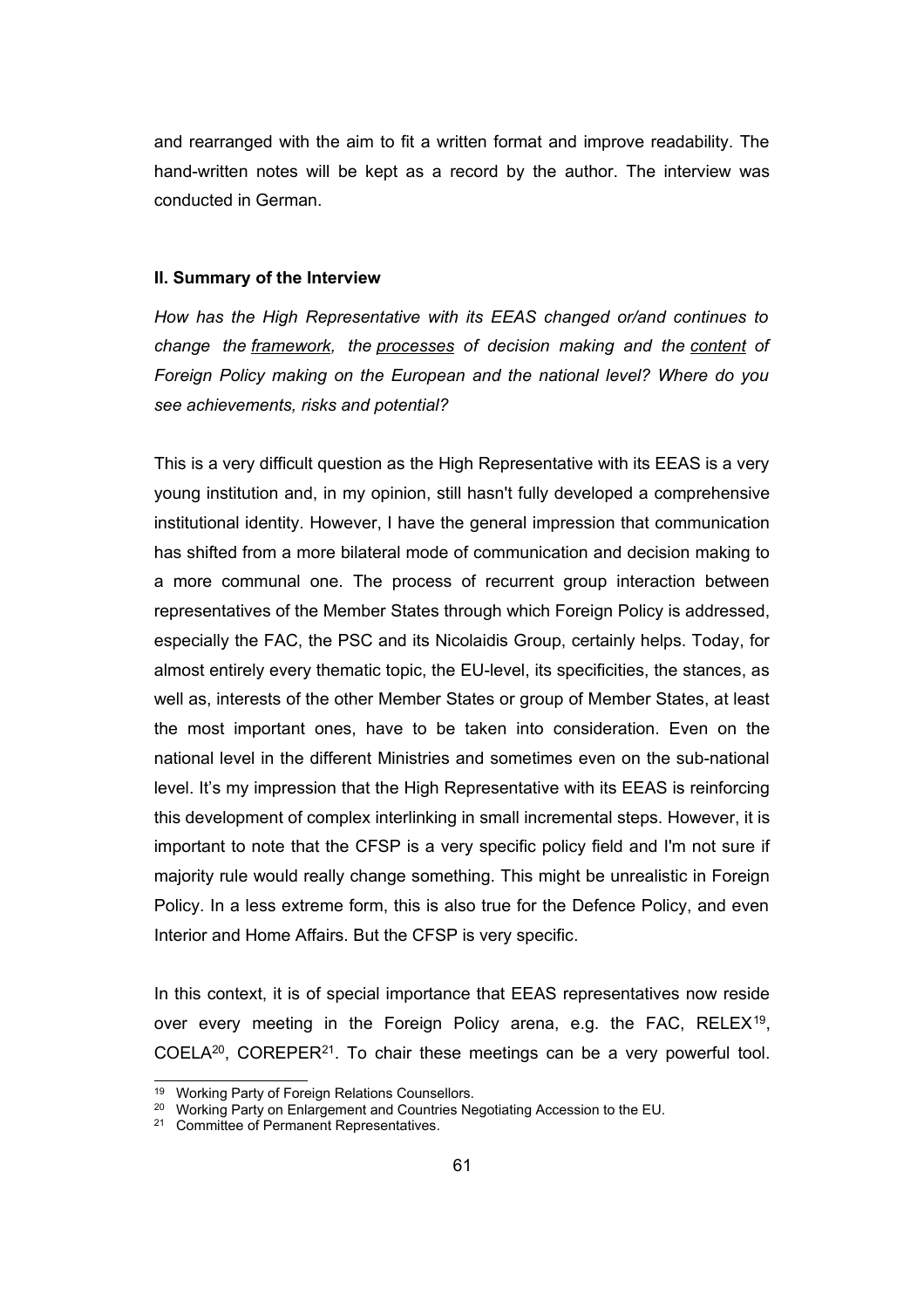Nonetheless, the Member States mostly continue to dominate the theme setting in the different forums of the CFSP, even when they depend greatly on exterior world events. The Member States can still force topics on the agenda, depending on their regional preferences (e.g. France's focus on Africa). Here, the EEAS usually tries to take a balancing stance and is often considered to be a more or less 'honest broker', that attempts to find a consensus amongst the Member States. It is also perceived as being less "pushy" than the Commission had been beforehand. At the same time, one does notice that the High Representative with its EEAS is increasingly developing an agenda and priorities of its own (e.g. Iran, Middle East), which it furthers by employing agenda-setting, steering, and framing. In using these instruments, the High Representative with its EEAS has managed to win a relatively great influence. This is especially true since Federica Mogherini took office. Here, the Iran Nuclear Deal<sup>[22](#page-67-0)</sup> can be deemed as a major success of a young institution. Mogherini also managed to decrease the distrust between the Commission and the EEAS, something that was rather obvious during Lady Ashton's time. Still, despite Mogherini being perceived as being in the cluster of Juncker's cabinet, the relationship between these two institutions continues to be difficult, especially since the High Representative with its EEAS financially depends on the Commission. Another grand challenge for the High Representative with its EEAS is to constantly balance the often diverging interests between Northern and Southern Member States, a time consuming task that puts us at a major disadvantage in comparison with actors such as the US and Russia.

The greater influence of the High Representative with its EEAS holds advantages and disadvantages. One the one side, this situation has, until now, not yet lead to major conflicts and is mostly regarded as an effective method of bringing an entirely "European perspective" to the table. By the way, one should not make the mistake to think of the EEAS as a monolithic actor, especially since the staff has a very diverse background and many representatives also pursue their personal interest. The view the different representatives take usually depends on the time they have spent working in European institutions. If they only are there for a very limited time, they usually stay rooted in the national point of view and remain loyal

<span id="page-67-0"></span><sup>&</sup>lt;sup>22</sup> Official Name: Joint Comprehensive Plan of Action (JCPOA).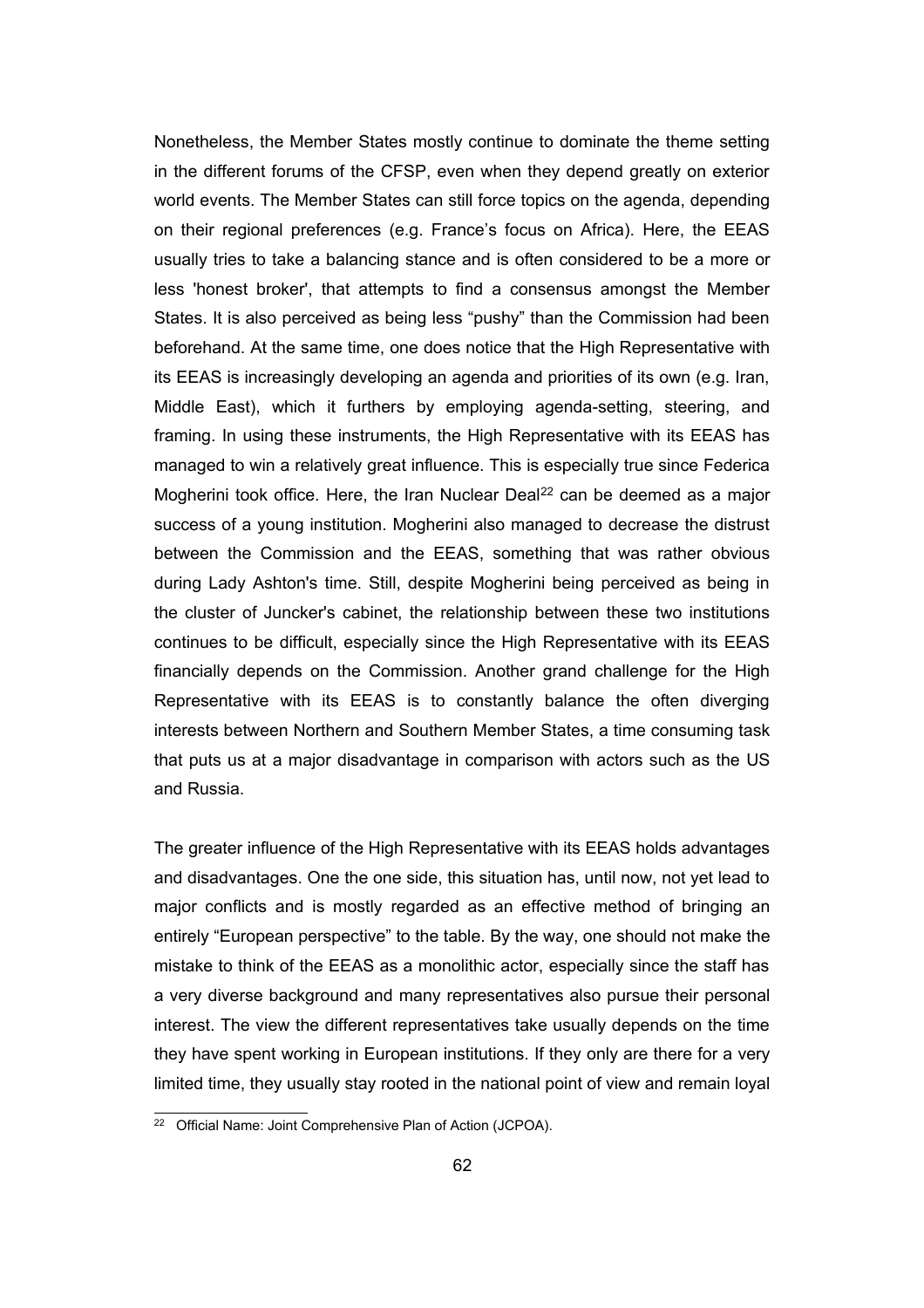to their Member States. If they have a long-term perspective within the EU institutions, they usually at some point adopt the EU's point of view and take up a more European stance. On the other side, on some occasions one does notice a certain 'us against them' momentum amongst the Member States, which had been less noticeable in the times of the rotating Member States chair. Here, the knowledge that at one point each would have their turn to chair, might have helped to prevent such a sentiment. In the end, the new way in which the different formats are chaired has certainly changed the way they function.

In this context, the Global Strategy is of particular importance, as the High Representative with its EEAS really stepped up its game with this strategic document. Despite offering a vast consultation process amongst Member States, Think-Tanks, and CSOs, the Global Strategy remained 'the document' of the High Representative. Building on the review process of the EEAS in 2013, it pushed for an inclusive consultation process every few weeks, but refused a joint drafting, something it felt would have undermined its strong position. In the Global Strategy the EEAS attempts to alter mentality through processes. The message 'together we are stronger' clearly aimed at highlighting the added value of a joint European approach.

With regards to the institutional framework, I don't see significant changes, even though the creation of the EEAS might have created two or three new capital formats. On the German national level, the creation of the High Representative with its EEAS has not significantly changed the structure of ministries, especially the German Foreign Office. For example, the political section 2 (Abteilung 2) and the European section (Abteilung E) already existed beforehand. However, after the creation of the High Representative with its EEAS, they became more important and, hence, received more staff. Apart from this, the High Representative with its EEAS, of course, is yet another organisation that the German government must equip with German experts in order to secure its influence. As these experts very often come from the Foreign Office, this process is often referred to as a sort of cannibalism. Other German ministries are, in my opinion, not at all, or only slightly, affected by the new actor. However, the trend to increase the number of staff working on European affairs, at home in the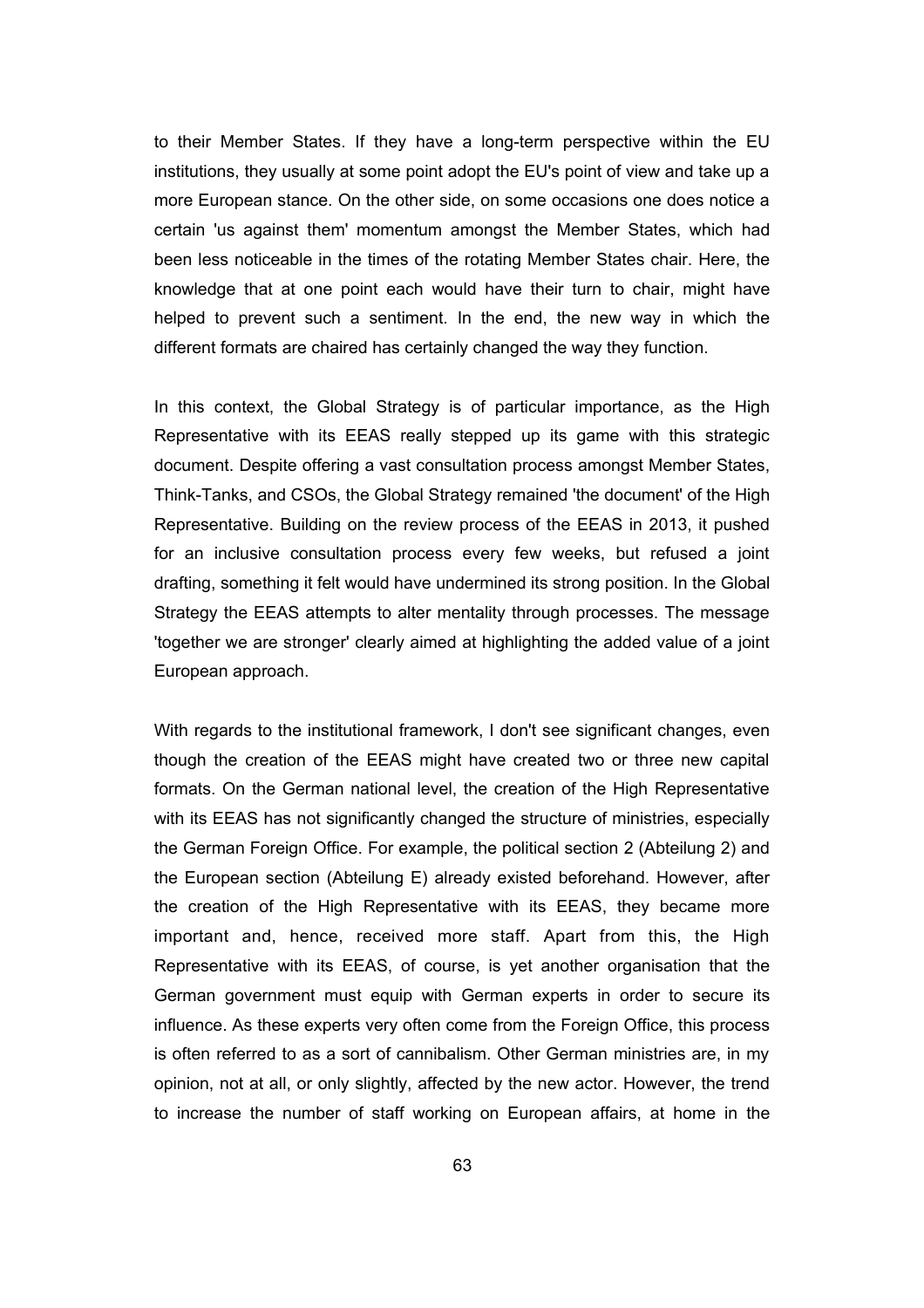Member States and in Brussel, is generally increasing.

In the realm of Development Cooperation, the High Representative with its EEAS seems to hold more influence, as it quite often sets the topics, inspiring the general direction of debates. The same is true for the defence policy, e.g. Mogherini's Africa Strategy. The German Ministry of Defence likely increased its capacities, one the one hand with regards to PESCO (Permanent Structures Cooperation), but also with regards to other areas, even if new forums haven't necessarily been established. In general, the capacities of the existing institutions have been extended with the aim of enhancing the already existing instruments and steering all-together. In my perception, PESCO is more of an additional tool for ad-hoc projects of some Member States.

All of this together has led to a tighter interlocking on all levels within these Foreign Policy areas, even though the UK has somewhat always tried to avoid these influences. Apart from this, in my opinion the CFSP has gained a higher assertiveness with the creation of the High Representative with its EEAS. Besides attracting increased public attention, it has inspired more joint statements, that are in my perception also of higher quality. Whereas the EEAS is often regarded as the 'little brother' by larger Member States, such as Germany, the UK, or France, it provides the smaller Member States, that uphold a less extensive network of diplomatic missions abroad, with valuable added information and representation. Here, the EU Delegations take up an important role in coordinating the efforts of the EU and the Member States on the ground. However, to what extent such coordination is achieved depends on the location and the EU Ambassador in place. The EU Delegations abroad send reports directly to the EEAS, and in some cases DGs of the Commission, with a specific mailing list via an encrypted system. This EEAS specific encryption system, of course, makes it difficult to include the Member States in the mailing list. Also, I don't think that this would be desired by the EEAS, as information is power. If the EU Delegation works well it can be a big plus, as it can balance communication between the EU institutions and the Member States, as they sometimes fail to do so sufficiently beforehand. This can, especially, be of added value in a situation of crisis. Again, the EEAS with its delegations abroad is a very young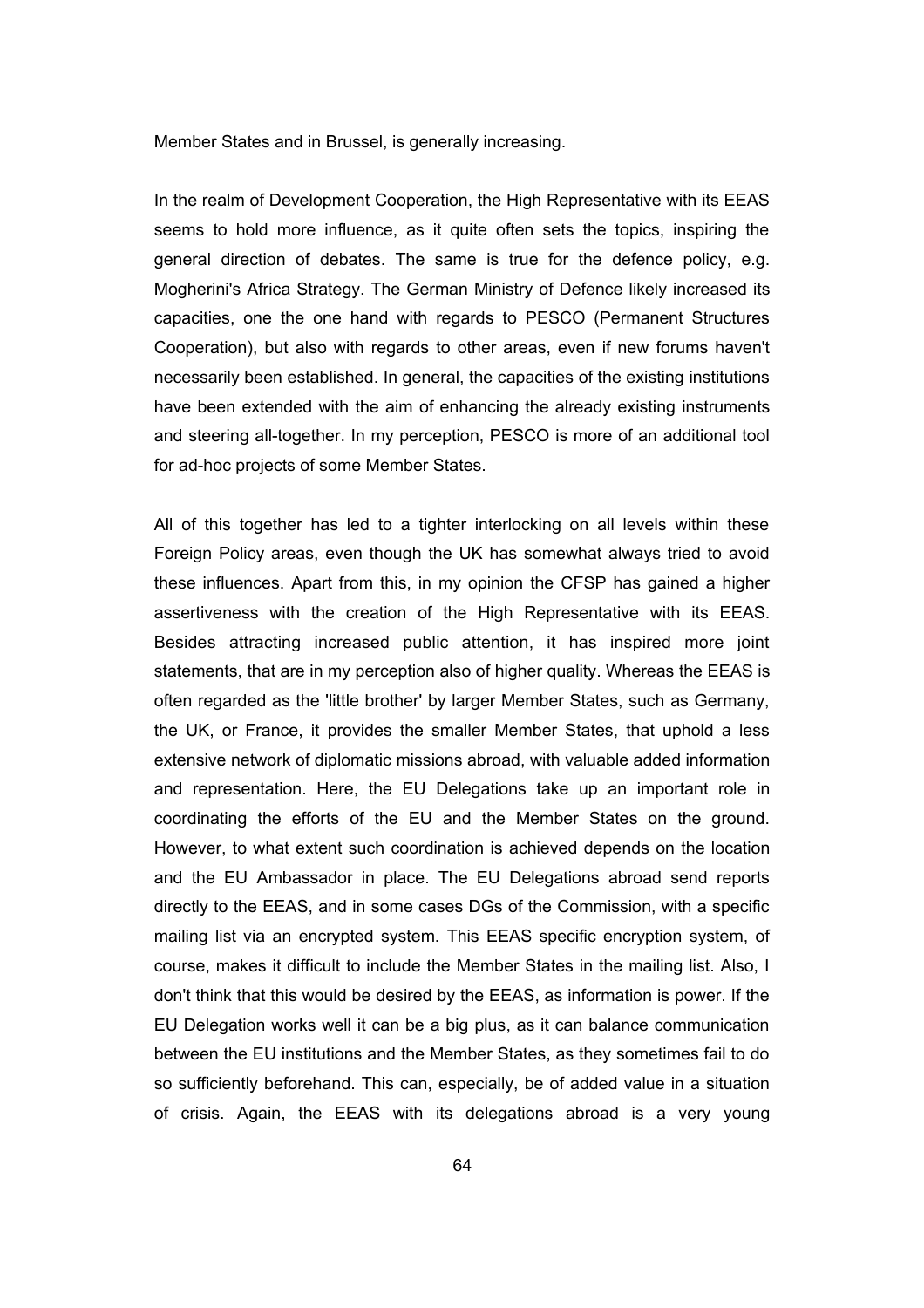organisation and still has to find its role. However, if these efforts are thoroughly continued, they, in my opinion, have great potential.

It is also important to take note of the fact that the High Representative and its EEAS knows exactly how much influence each and every single Member States holds and this is reflected in the degree each Member States is consulted and informed. However, even though the treatment of the High Representative and the EEAS varies depending on the power and status of the Member States, this still leaves the less influential Member States with much more information and influence than before. Among the more influential Member States, the way they try to 'get their way' varies greatly. Germany, a representative of a larger Member States, in general attempts to be more compromising, usually eager to conciliate with other smaller Member States and to form coalitions. France, on the other hand, is usually much more confident. A good example is Mogherini's new focus on Africa, which is regarded to be highly influenced by France. Prior to Africa, Mogherini was more focused on Iran and the Western Balkans.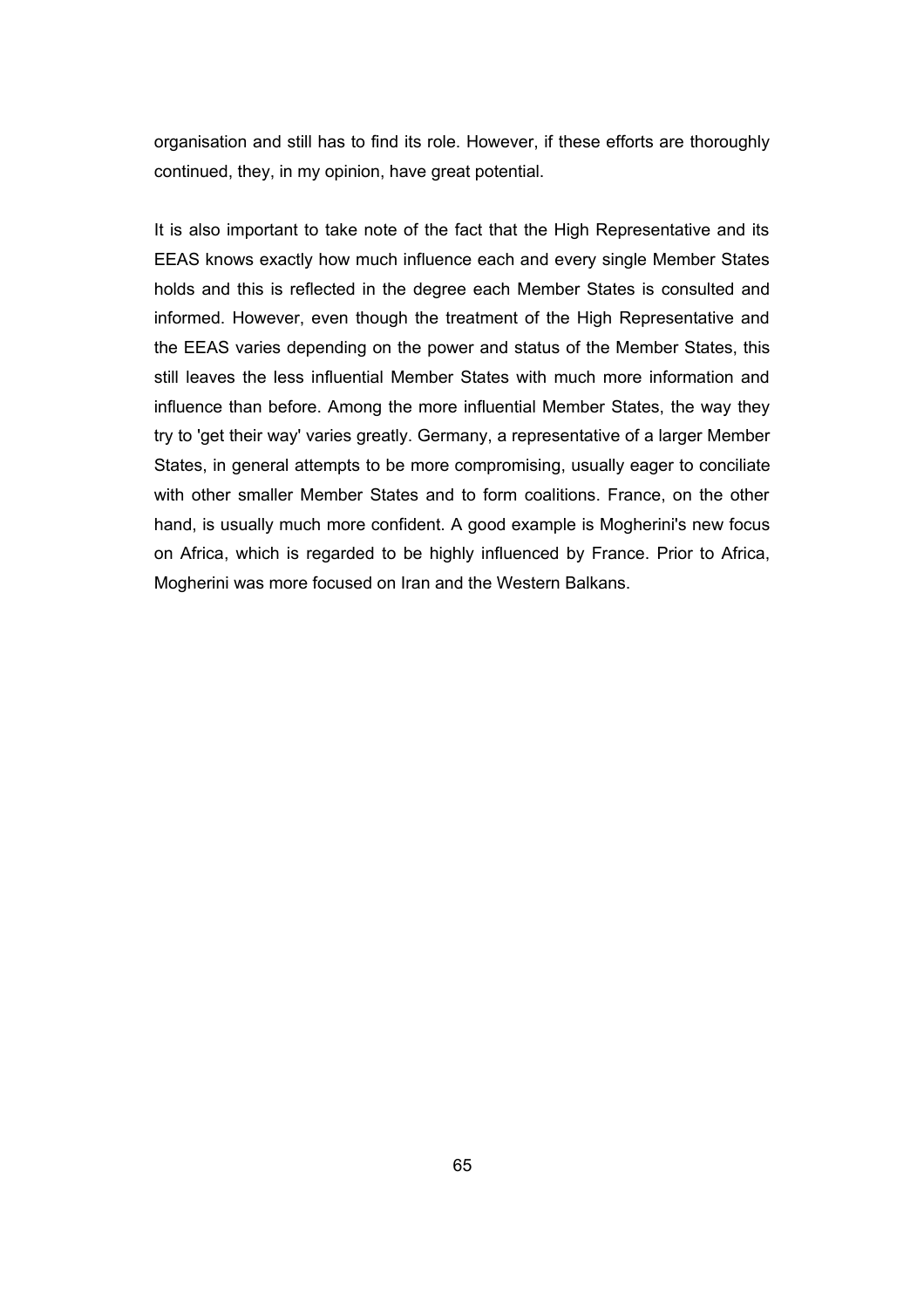# **7.2 Annex II - Summary of Interview with Tierry Barbé**

| Date:        | 05.02.2019                                       |
|--------------|--------------------------------------------------|
| Location:    | EU Delegation Ouagadougou, Burkina Faso (BFA)    |
| Interviewee: | Mr. Thierry Barbé, Head of Cooperation of the EU |
|              | Delegation, Deputy Head of Mission               |
| Duration:    | approx. 80 minutes                               |

#### **I. Background information and Confidentiality**

Mr. Barbé has been the Head of Cooperation and the Deputy Head of the EU Delegation in Burkina Faso since March 2015. Prior to this role he spent approximately two years in the DG ECHO of the European Commission as Head of Sector for West Africa, and has more than 10 years experience in the DG DEVCO as Head of Sector for West Africa, East Africa, and Southern Africa.

Prior to the interview, Mr. Barbé was informed of the topic of this Master's thesis, the definition of Europeanisation that this thesis adheres to, as well as, the rough structure it follows. Mr. Barbé neither wished to be recorded on tape, nor to be directly quoted. The author assures, that the following text provides a truthful summary of the information provided by the interviewee throughout the course of the interview, as collected in the hand-written notes of the author. The spoken interview content has been slightly adapted linguistically, and rearranged with the aim to fit a written format and to improve readability. The content has not been changed. The hand-written notes will be kept as a record by the author. The interview was conducted in French.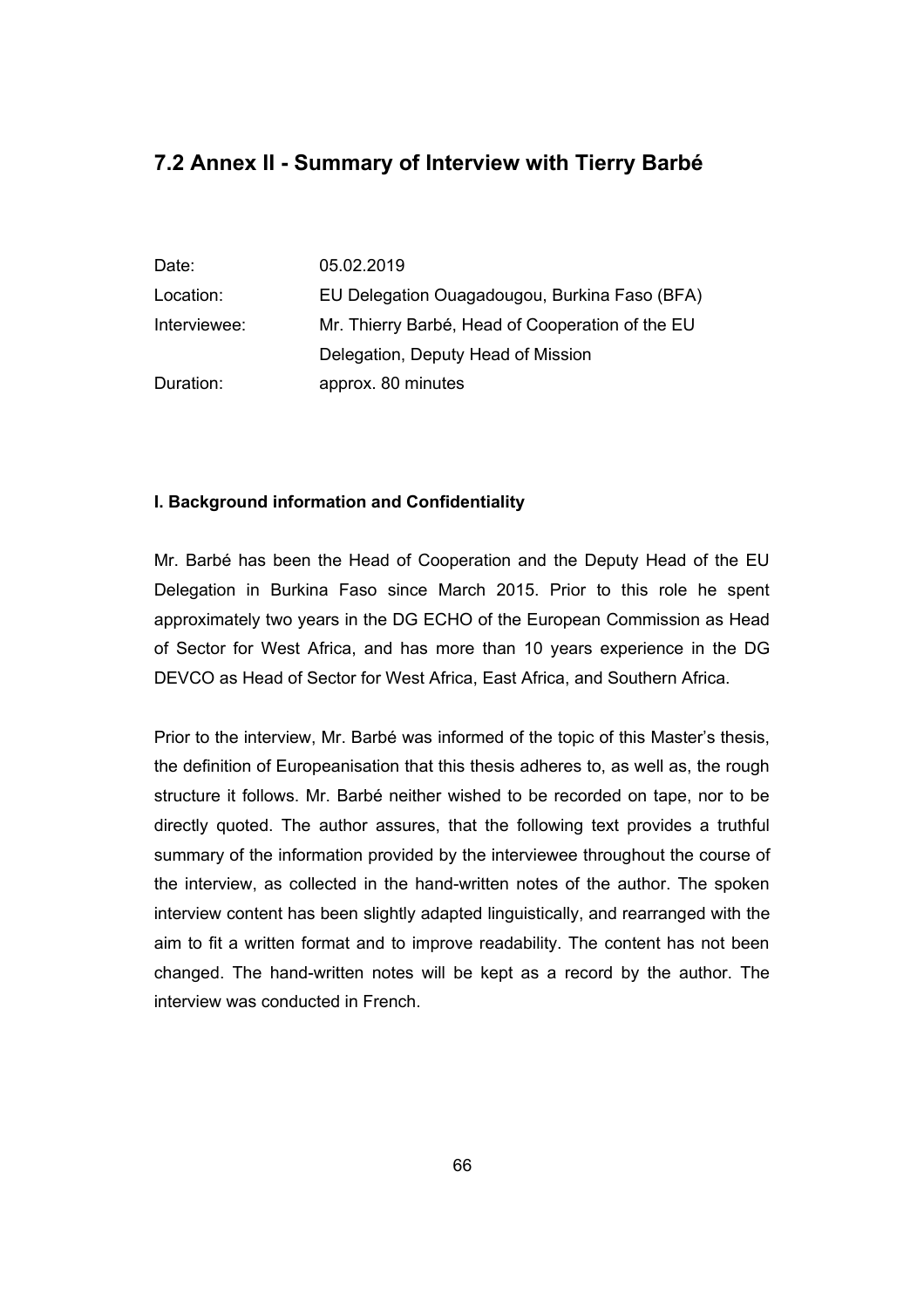#### **II. Summary of the Interview**

*How has the High Representative with its EEAS changed or/and continues to change the framework, the processes of decision making and the content of Foreign Policy making on the European and the national level? Where do you see achievements, risks and potentials?* 

The EEAS is, in my opinion, first and foremost an instrument of exterior politics, that basically hasn't changed that much about the nature of the field. However, the fact that EEAS representative are now chairing all meetings in this arena did have an enormous impact, both positively and negatively. The Member States now, at times, behave as if something has been taken away from them. This feeling of 'us against them' sometimes appears. Then again, the EEAS is a mixed institution that added the community spirit to the policy field, something that, in my opinion, did not exist previously. In the time of Lady Ashton, it was perceived as an institution outside of the Commission, more belonging to the Council, and hence, not yet communal. This has changed substantially with Mogherini. Now the EEAS is seen as belonging more to the Commission, as being more communal that intergovernmental.

The EU Delegations Ambassadors are also something new, something very dynamic that really helps to 'raise' the EU's flag abroad. However, as the EEAS is still very young and doesn't have it's own 'old' staff, the behaviour of these Ambassadors is still very much influenced by their nationality. This engrained national view can be difficult to overcome. Meaning, if you have a Spanish EU Delegation Ambassador, he/she will rather represent Spanish interests, or at least act according to the logic of Spanish politics. However, there also are others who really try to represent the EU interests.

As the EEAS is such a young institution, the EU ambassadors have a lot of freedom with very few concrete directives from the HQ. The level of activity an EU ambassador can show, and the influence he/she can have, therefore, very much depends on his/her personality and his/her connections in the HQ. The same is true for the different departments within the EU Delegation. If they work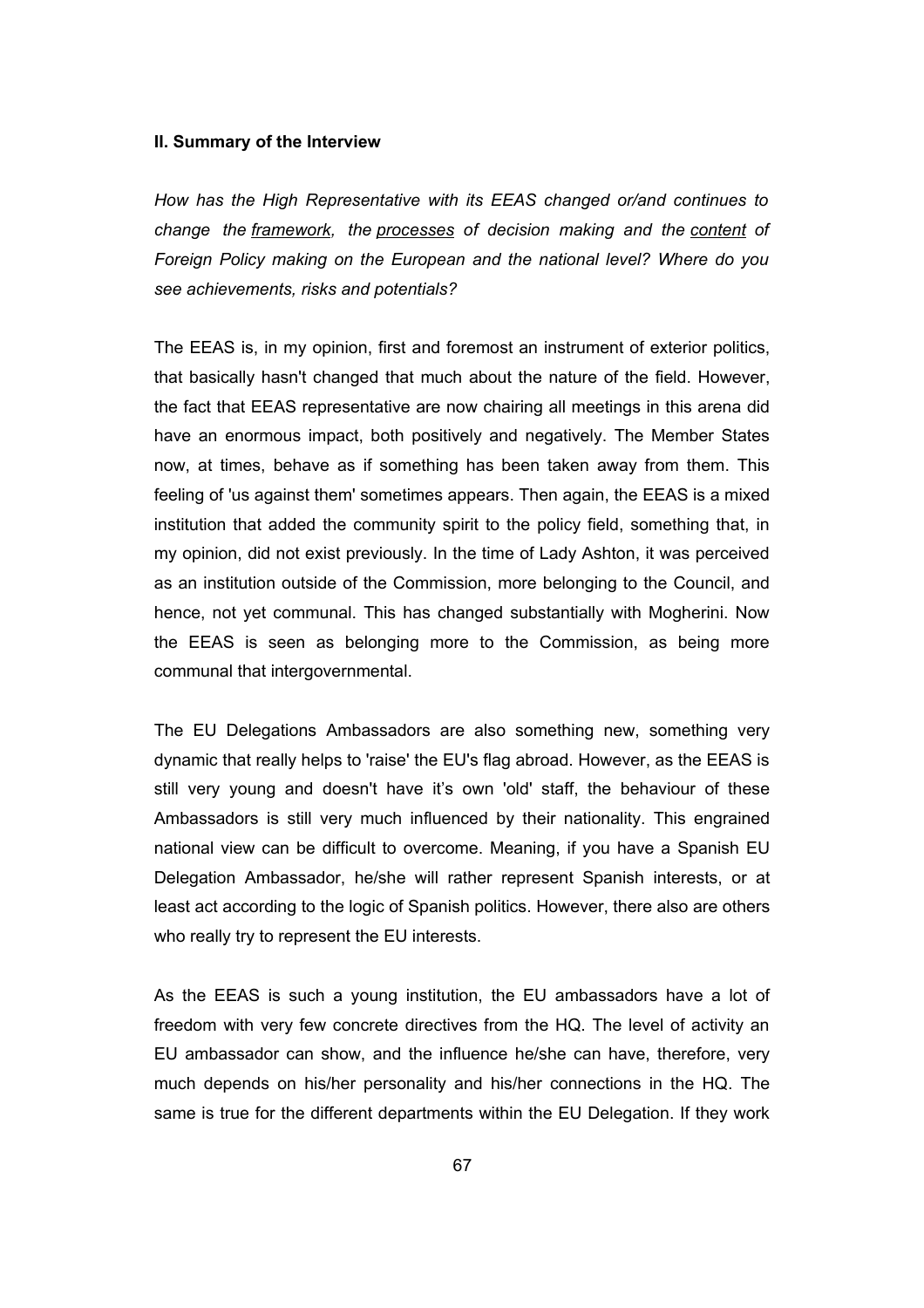with weak departments or DGs in Brussels, they have enormous freedom in comparison to their counterparts in the Member States' embassies.

Of course, this can lead to conflicts with some Member States' embassies in that country, especially if that country belongs to the 'turf' of one particular Member State<sup>[23](#page-73-0)</sup>. In my opinion, the smaller Member States - the ones that are not represented in the country or only with very little personnel - are in reality now at a compounded disadvantage. Firstly, they are less represented in that country, and, hence, already receive less information. Secondly, the larger and better represented Member States now also have the opportunity to influence the EU Delegation on the ground and not only the EEAS in Brussels. They, therefore, have another channel of influence, and the smaller Member States don't even have the possibility to realise if the EU Delegation doesn't serve them well.

Federica Mogherini really attempts to exhaust the options the treaties and the possibilities that present themselves. On the ground, the EU Delegations now try to coordinate between the Member States in a more coherent manner, and, hereby, to create an 'added value'. Additionally, they have their own projects, for example in cooperation. In Burkina Faso, we also experience the difficult situation where few Member States are represented, but there is an incredible need for coordination, for instance between the EU Delegation, the Member States, the International Organisations, and the active non-governmental organisations (NGOs). Here, the inter-personnel level is incredibly important, and, I fear, the EU Delegation is sometimes too technocratic and would need more flexibility. It might sometimes also be advisable to listen more to the Member States - all Member States and not only the few that are present. Here, I hope that the Trust Fund<sup>[24](#page-73-1)</sup> will provide more options and flexibility. In Burkina Faso, the Delegation organises two meetings with the Head of Missions and the Heads of Cooperation every month. Ad-hoc meetings are convened if needed, for example in the fields health, humanitarian action, or security. The regularity and the format of these meetings depend on the respective EU Delegation<sup>[25](#page-73-2)</sup>. However, I feel that we

<span id="page-73-0"></span><sup>&</sup>lt;sup>23</sup> Indication towards the French influence in their old African colonies.

<span id="page-73-1"></span><sup>&</sup>lt;sup>24</sup> The EU-Africa Infrastructure Trust Fund.

<span id="page-73-2"></span> $25$  Remark of the author: The EU Delegation in Hanoi/Vietnam for example organised monthly meetings for all sectors of the Member States' Embassies (for example Administration, Consular Affairs, Cooperation, Environment, Human Rights).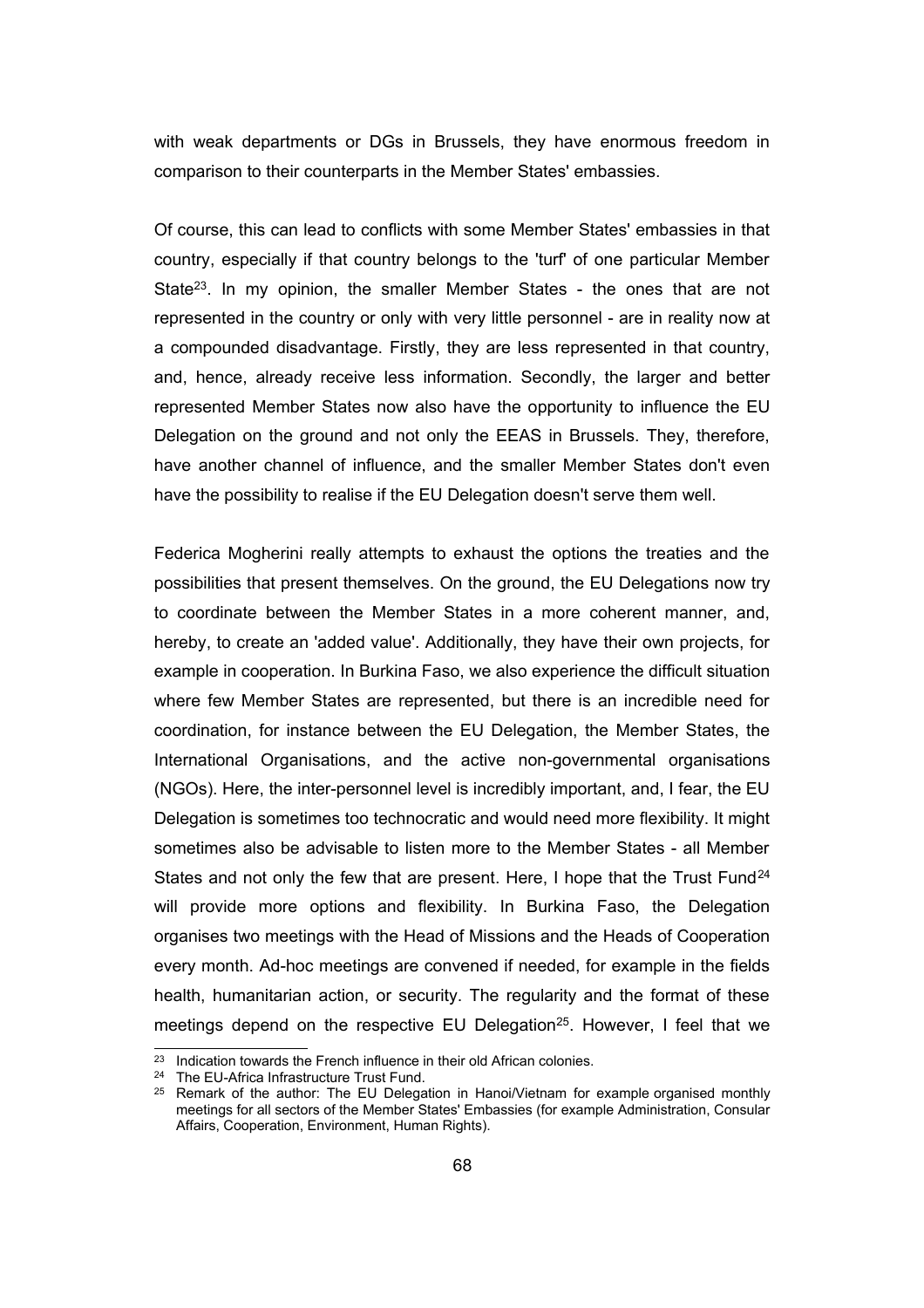should work on the transparency between the Member States' embassies and the EU Delegation, as we often don't get the necessary information, at least from some Member States.

The level of cooperation very much depends on the willingness, and also the capacity of the embassies in question, and, again, also on the current EU Ambassador. The occasional lack of transparency also makes it difficult to attempt joint programming. However, in the cooperation sector we try to achieve this, for example with a new secondary programme which attempts to focus on common sectors. We also try to create added value by functioning as an 'information hub' between the Member States, e.g. by offering a daily press newsletter. I would also like to highlight that the Security and Defence Sector is a very positive exception, where the functioning of the EU Delegation as an information hub for the Sahel region works very well, and the EU Delegation is perceived as representing the EU Member States with the partners. Here, I see a real added value and this probably wouldn't have happened under Ashton.

With regards to the High Representative, I believe that his/her personality is very important. The High Representative can't be 'imposed' on the Member States and must be an extremely skilled negotiator. For example, he/she shouldn't table anything that won't pass, and in order to know what can pass, one must remain in very close contact with all Member States. Here, Mogherini is really competent; Ashton was not. However, one must also consider that the task of the High Representative is gigantic. Imagine constantly negotiating and coordinating between 28 Member States, soon 27. Considering the young age of the EEAS, Mogherini is doing a good job, especially in teaming up with some important Member States for her priority issues (e.g. Iran, Russia, Ukraine). The ''esprit de corps'' within the EEAS has very much improved since Mogherini took office, even if much room for development remains. One difficulty is the illegible organigram, with too many abbreviations and an exhaustingly detailed division of labour, randomly according to geography or functionality. As it is, nobody knows who is doing what and it's just too complex. I'm also of the opinion that the EU Delegations at times need clearer directives in order to work efficiently. This would help to harmonise their work, as well as, their presence in the different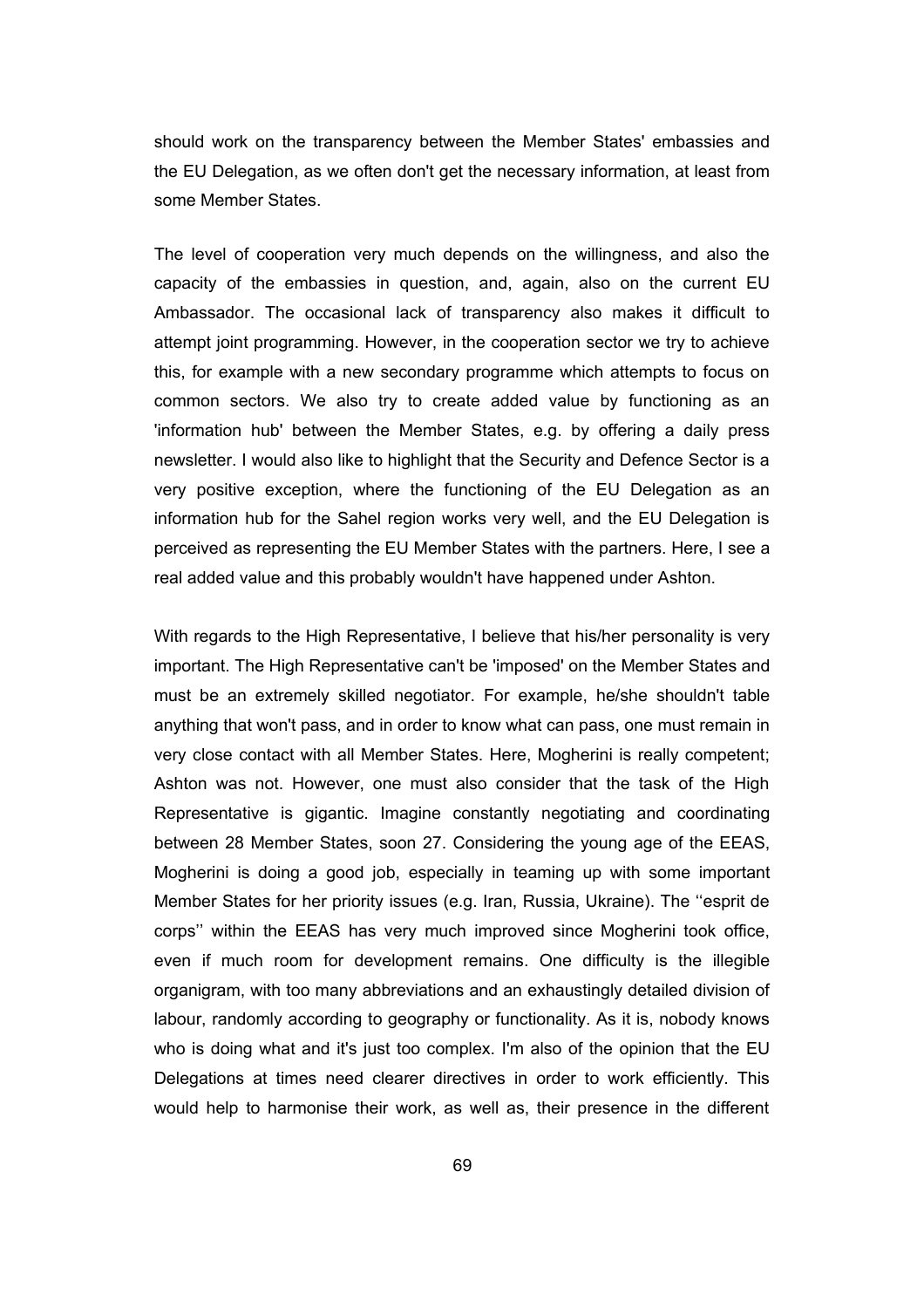countries, and, thus, would to make their added value less dependent on the personality of the ambassador.

Internally, the EU Delegations still have to follow two strictly separated lines of reporting -one to the EEAS and one to the different DGs in the Commission, especially with DEVCO. We try to merge these different lines of reporting, but it's very difficult - especially since the list of recipients in each line is different and the two headquarters jealously guard their competencies. However, Cotonou[26](#page-75-0) changed things a bit, as for instance 'migration' emerged as a new hot topic that both HQs are interested in. This created, and is still creating, synergies and new connections, for example, visits and missions that have to be jointly prepared, also with the Council.

<span id="page-75-0"></span><sup>&</sup>lt;sup>26</sup> The Cotonou Agreement.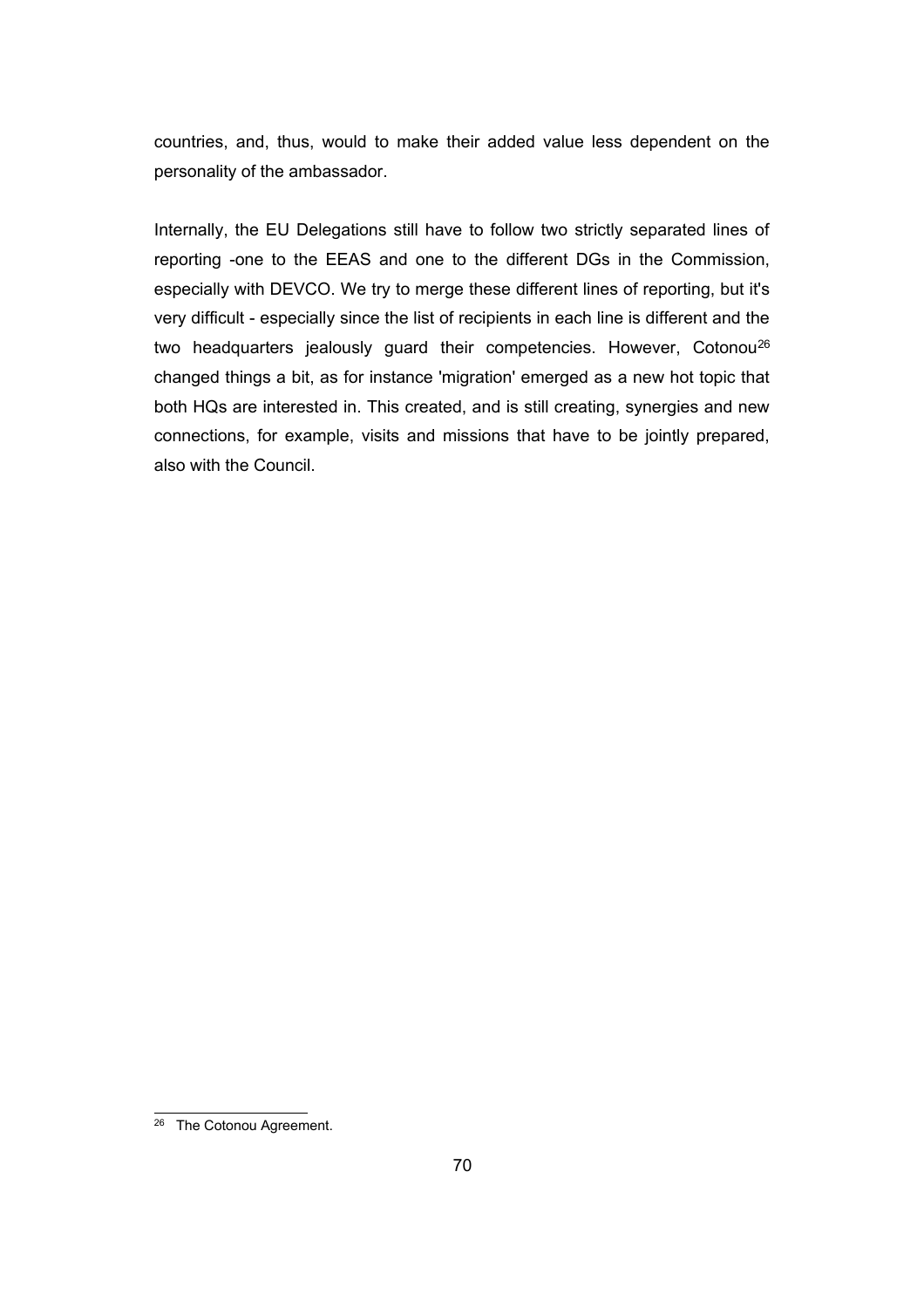# **7.3 Annex III - Summary of Interview with Dr Peter Krois**

| Date:        | 01.03.2019                                                |
|--------------|-----------------------------------------------------------|
| Location:    | Via telephone                                             |
| Interviewee: | Dr. Peter Krois, Counsellor at the Permanent              |
|              | Representation of the Republic of Austria to the European |
|              | Union                                                     |
| Duration:    | approx. 90 minutes                                        |

### **I. Background information and Confidentiality**

Dr. Krois is currently a Counsellor at the Permanent Representation of the Republic of Austria to the EU where he is responsible for the Middle East, the Gulf Region, and North Africa. For several years, he previously worked as Head of Department in the Federal Ministry for Europe, Integration and Foreign Affairs of the Republic of Austria and was, amongst others, responsible for EU-Institutions and EU institutional questions. In this position, he also worked on the establishment of the EEAS. He has served in the Austrian Embassies in Warsaw, Pristina, and Berlin.

Prior to the interview, Dr. Krois was informed of the topic of this Master's thesis, the definition of Europeanisation that this thesis adheres to, as well as, the rough structure it follows. Dr. Krois did not wish to be recorded on tape. The author assures that the following text provides a truthful summary of the information provided by the interviewee throughout the course of the interview, as collected in the hand-written notes of the author. The format of this interview has been slightly adapted linguistically, and rearranged with the aim to fit a written format and to improve readability. The content has not been changed. The hand-written notes will be kept as a record by the author. The interview was conducted in German.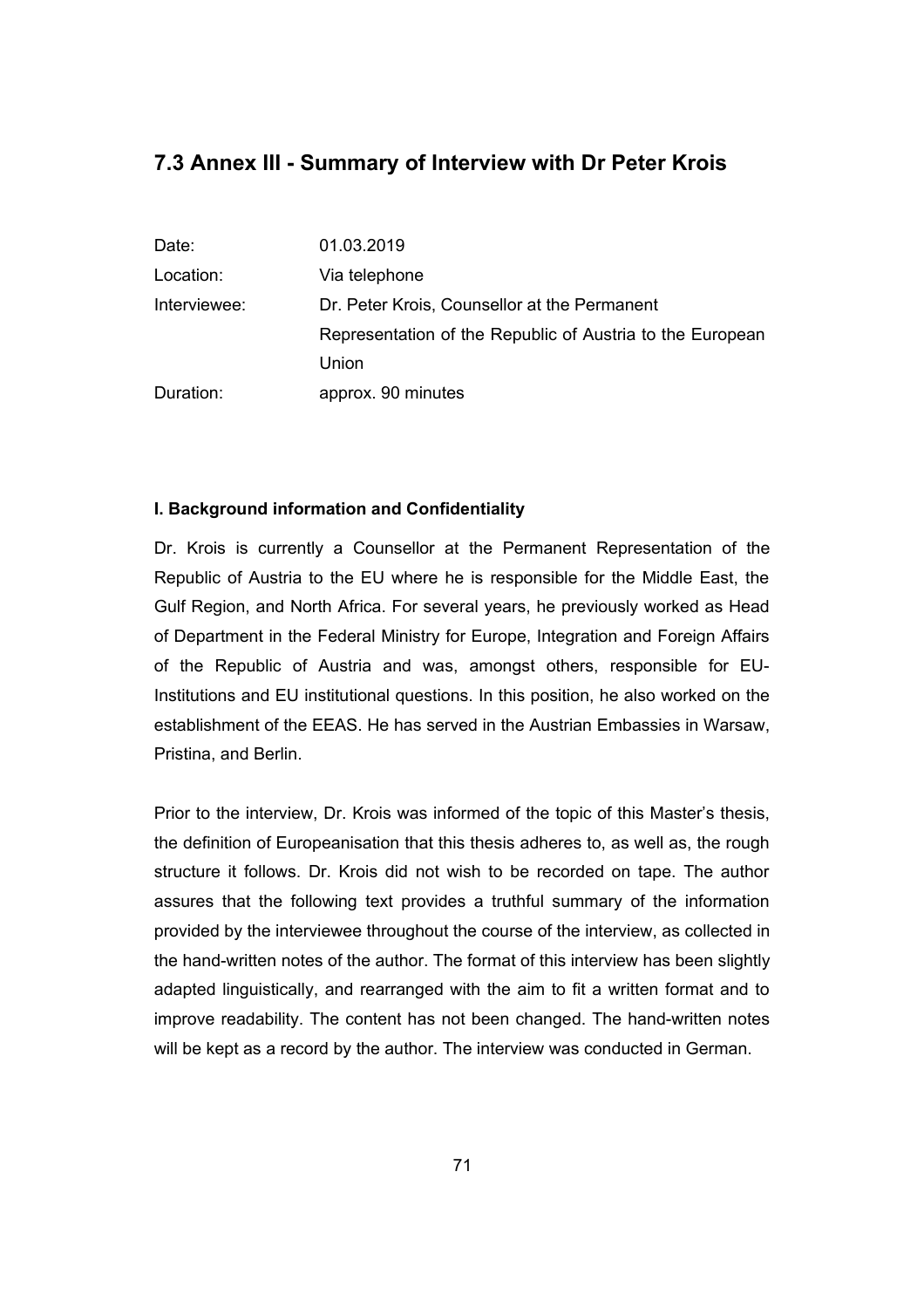#### **II. Summary of the Interview**

*How has the High Representative with its EEAS changed or/and continues to change the framework, the processes of decision making and the content of Foreign Policy making on the European and the national level? Where do you see achievements, risks and potentials?* 

The EEAS is an additional independent player in the Foreign Policy arena, which is not comparable to a Member States, but something different. It was created with the idea in mind that, when it comes to international politics, the EU should be more than the sum of its components. In reality its possibilities and impact on policies still remain limited, because you simply can't force Member States when it comes to Foreign Policy and they don't like it when manoeuvring space is 'taken away' from them. In other policy sectors the EEAS is active in, for example development, it clearly has more freedom.

This hesitance to give the EU level more influence is true, not only for France, but also for Germany and the UK, which are the usual names that come to mind on the topic of reluctance to grant the EU level more power, and that often appear to surrender to their particular national interests. For the UK, this has strangely slightly shifted since the Brexit referendum, as the colleagues on the working level now seem very eager to represent what they believe to be in the European interest with regards to Foreign Policy. Maybe this is because they know they won't be affected by it in the long-term or maybe these colleagues feel that this way they can somewhat compensate for the whole Brexit drama. However, some smaller Member States, especially the ones that are relatively young countries and only in the last century or so gained independence, are also extremely sensitive in matters regarding foreign policy. For those countries, other players, such as the US, are just as important for their national raison d'être as the EU and they don't want to lose power they have just gained back.

As of now, the biggest success of this young institution is clearly the Iran Deal<sup>[27](#page-77-0)</sup>,

<span id="page-77-0"></span><sup>&</sup>lt;sup>27</sup> The Joint Comprehensive Plan of Action (JCPOA).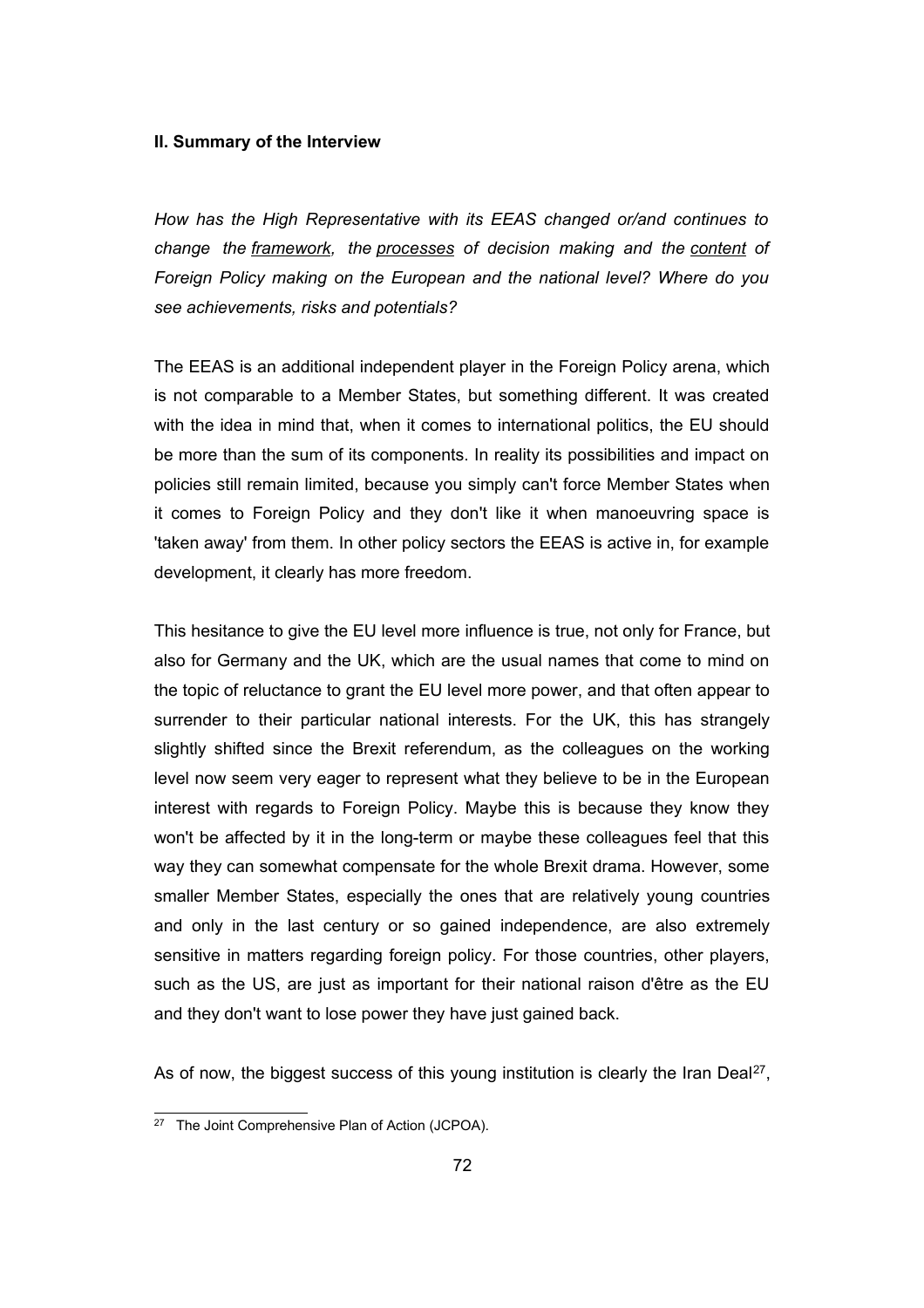that was achieved together with the E3[28](#page-78-0). The 'Kashoggi case' can be considered another positive example of a strong joint European stance. However, the High Representative with its EEAS has had difficulties in selling this success to the public. Then again, on other occasions of international crisis, the High Representative failed to be vocal and then the Member States had to step in again. In these more difficult situations, the EU institutions remain of little importance and the Member States still dominate, sometimes in a rather brutal way. One good example of this are the Council Working Group meetings with regards to the Middle East. Here, the EU institutions really do their best, but there is no consensus amongst the Member States as to how to proceed, hence, there isn't a strong European approach. This portrays how limited the High Representative with its EEAS are when the Member States don't agree amongst themselves.

Against the background of this particular policy field, where the spoken work is of essence and one doesn't find a lot of 'hard' legislation, I don't believe that the discussion surrounding the QMV is helpful. If we talk about QMV, we must also discuss possible sanction mechanisms, in the case in which a decision reached in this way is not respected by a Member States. Remember that the ECJ does not have the competencies in this policy area and, I believe, justifiably so. Imagine, what would happen if it's a larger Member States that disobeys, one with power? Think about the intervention of France in Libya, who tried to stop France? Or would sanctions only be considered for smaller Member States, just as with the EU's budget restrictions? Also, politicians that were outvoted on some issue could have reactions of defiance and do the exact opposite. Who could hold them accountable? The potential for conflict would be enormous and, in my opinion, would negatively affect the relations between the Member States. Such an approach is the wrong way of thinking, a dangerous slippery slope, and, in my opinion, would not lead to a 'more' Europe in the end. Especially, when you consider the current situation in Europe, in which we have experienced increasing difficulty over the last years, for example, the famous Article 7[29](#page-78-1) that was invoked against Poland and Hungary. One can honestly say that this article

<span id="page-78-0"></span><sup>&</sup>lt;sup>28</sup> The EU Member States France, Germany and the UK are in the context of the Iran Deal often referred to as "E3".

<span id="page-78-1"></span><sup>29</sup> Meaning Article 7 of the TEU.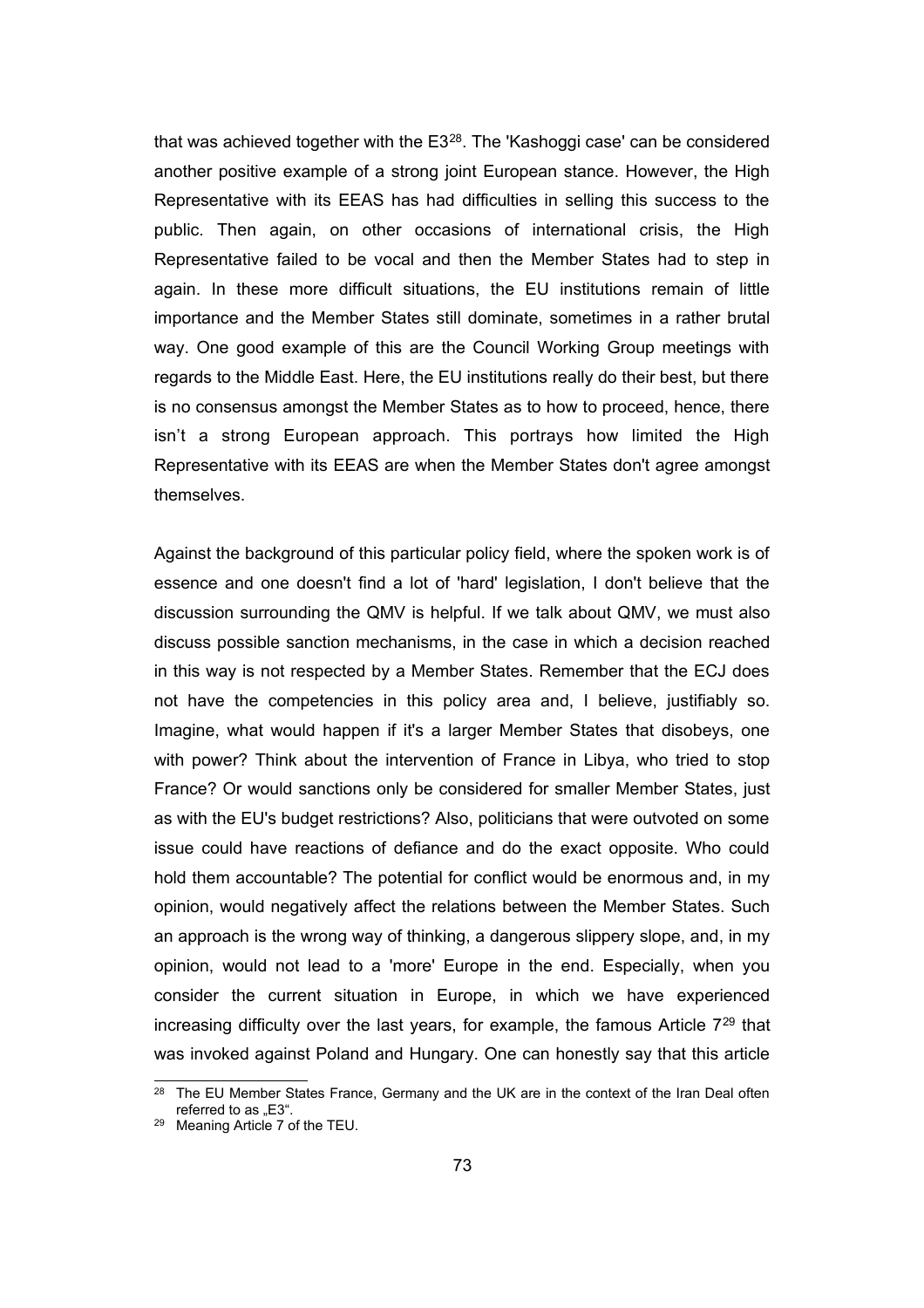has completely failed, because it is already flawed in its basic structure. Originally, it was designed to deal with a maximum of one 'black sheep', back then Austria. However, because you now have several 'bad' countries, that are willing to provide cover for one another, this article doesn't work anymore. It was simply designed for another reality.

Instead of QMV and sanctions, I would support a more in depth mutual process of understanding between the Member States. We as Member States must get to know one another again, and here I mean on all levels of state and society. In fact, this is already happening, but it's happening too slowly. For example, I often witness that my European colleagues on the working level meet nationals from other Member States, especially smaller ones, for the first time in their life - and these are not especially young colleagues. How can this happen in the EU and how are we expected to understand each other this way? I believe the focus on legal mechanisms, such as sanctions, shows that we aren't truly interested in the other Member States anymore, but would now, more than ever, need a respectful discourse between the Member States, that addresses their difference in perception of history and mentality. A sort of 'new European rapprochement'. Then we might also better understand some national reflexes that are deeply ingrained, and at times, prevent progress when it comes to the EU. We have to take note of the fact that the EU doesn't replace a good neighbourhood policy. Just think of what is happening between France and Italy at the moment. This is incredible! We also have to keep in mind that Member States have to grow into the EU and that this is a process that takes decades and, as we can now witness in the UK, can also fail.

Such a discourse would be more useful than new institutions and formats. To simply create new institutions every time we face a problem is 'the easy way out', but isn't very forward thinking. In my opinion, institutions are often created with too little thought and then results are also expected too quickly. This is also true for the EEAS. The intent behind its creation was to strengthen European joint action abroad and to increase the willingness to act in a coordinated manner. However, this willingness should have been the starting point for the EEAS and not its final goal. Institutions should act as a 'catalyst' of existing willingness, not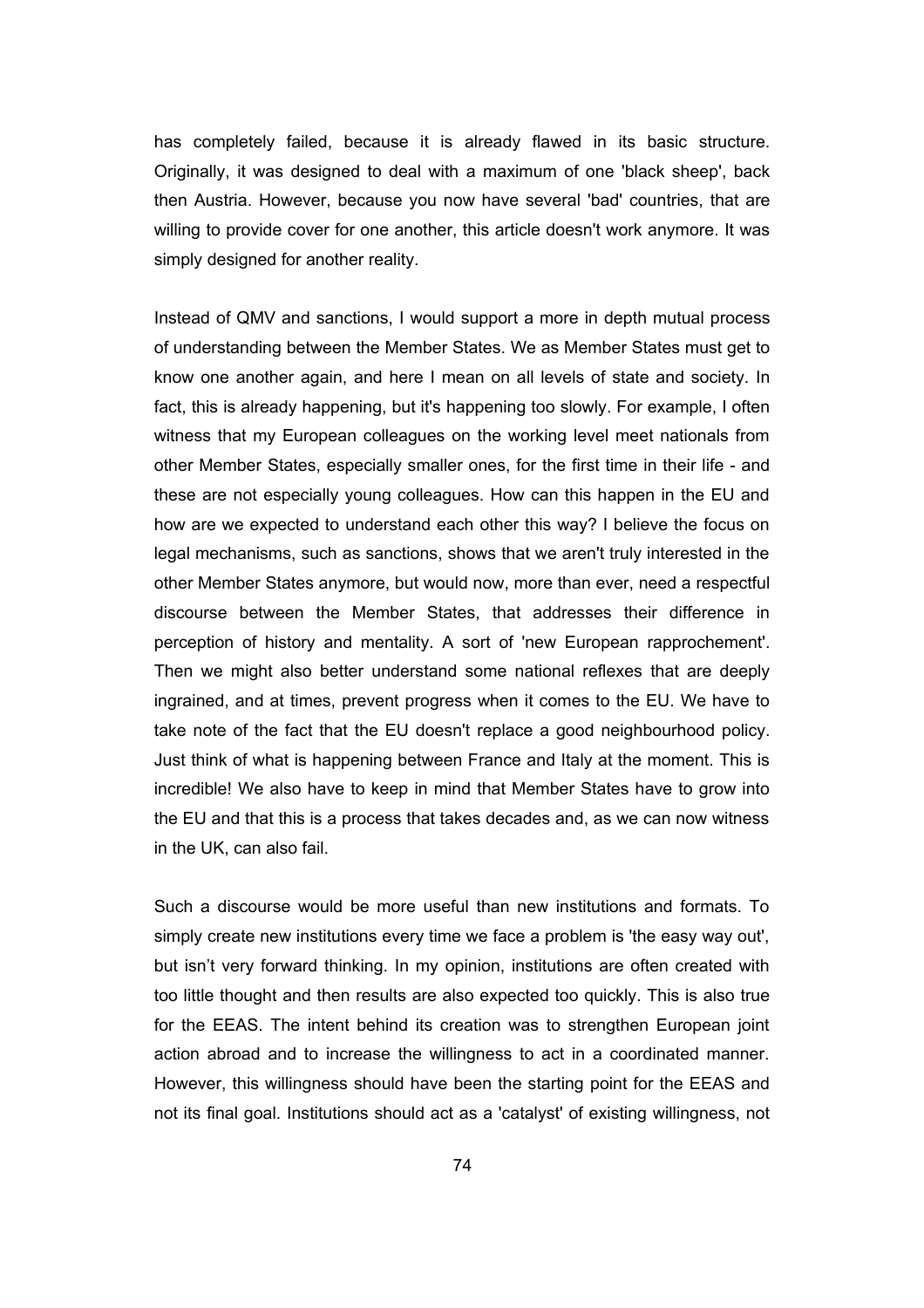the method to achieve it. This is why I think one must ensure to be critical of the still very young institution in a fair manner. One must think of it as someone who enters an arena with a specific goal and pretty much everyone is already against the goal this person is trying to achieve. Here, and also towards new Member States, patience is incredibly important.

One example: In my opinion the Commission is right to energetically address the problems we face in the new Member States Poland in Hungary, especially when it comes to the rule of law. However, I feel that we often underestimate the problems these countries face with their own history, the fact that they never truly came to terms with what happened under their respective communist regimes. The former leaders and the elites profited from a de facto amnesty and went scotfree for their crimes, with some even returning to power later on. I believe parallels can be drawn from countries such as Chile and Argentina. There, societies that didn't come to rest for decades, are now starting to politically and legally process their military dictatorships of the past after the amnesty laws were, with some distance, perceived as unbearable und unjust. The same could be true for some newer EU Member States. Also, the elites in these countries know very well how to employ this general vague feeling of injustice in their societies.

With regards to the EEAS I see a lot of conflicting messages—conflict of interests but also strong tendencies of Europeanisation through, for instance, agenda setting and the EEAS' role as briefer. I think the High Representative has increased the communication between the Member States and, here, clearly provides an added value. The institutional memory of the EU's Foreign Policy formats which are now chaired by the High Representative with its EEAS, has also improved. At the same time, even with the new chairs, the EEAS still depends a great deal on the Member States. This is evident, for instance, when the EEAS can't ignore even the most idiotic of proposals by Member States if other Member States are not backing up its decision. Mogherini's focus on Africa also originated in the Member States, and was a joint decision in the Council probably less her idea than a necessity after the migration crisis. Even for the future I have difficulties imagining the prioritization of decisions being made in a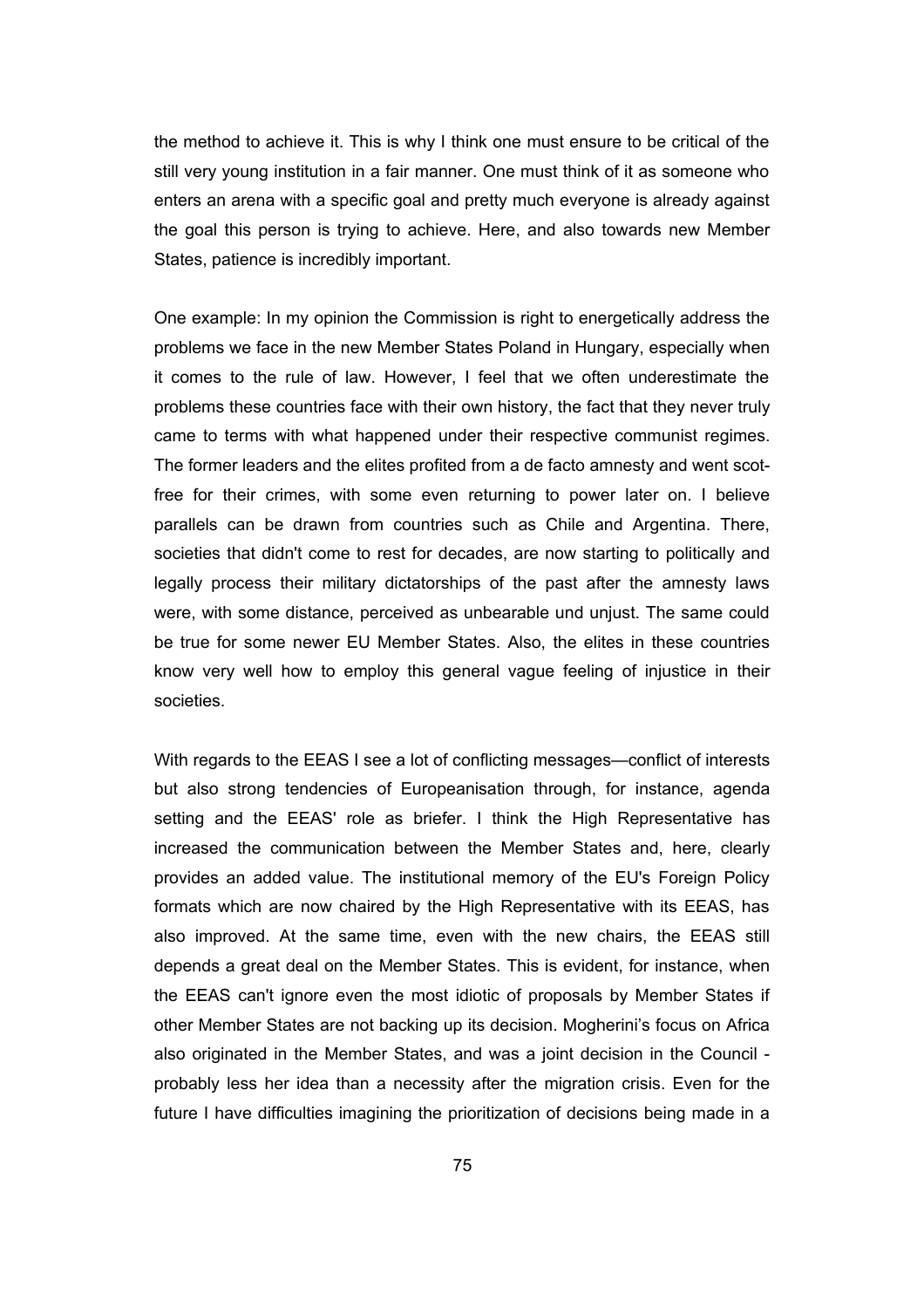different fashion.

However, as with anything, the new EEAS chairs in the Foreign Policy arena also has disadvantages. For instance, Member States now have the possibility to solely focus on pushing their national agenda, something that I had noticed less before, when the Member States knew they would at some point depend on the other Member States as chair. The Esprit de Corps among the Member States in these forums has also deteriorated. With these effects in mind, even though the first experiences with the EEAS chairing aren't all negative, at this point nobody really wants to give it more chairs. One should also clearly note that the EEAS is not a 'neutral' new actor, but also follows its own interests. This can reach the point where the EEAS attempts to rupture consensus between the Member States, something that, in my opinion, should be against the constitution. In this light, the High Representative is a very colourful figure with bright, but also dark, parts.

The reflex to create new institutions for every problem is, in my opinion, not always a good one, especially when it comes to foreign policy. There, every change creates possibilities, but also dangers. One good example here is the number of Commissioners and the old question of effectiveness versus representation. As much as it made sense to reduce the number of Commissioners in a growing EU, in reality it was not feasible because it lacked acceptance, and acceptance is of enormous political value.

When discussing the EEAS' potential, it's important to note that the EEAS itself is not a homogenous actor. Each analysis, therefore, depends on the personality of the person in question. Where the voice of the current High Representative is perceived as more or less balanced, the same cannot always be true for the EEAS employees with their different backgrounds. For example, only few EEAS chairs dare to present clear statements. The same is true, to some extent, for the EU Delegations abroad. There don't seem to be too many general guidelines or internal directives, which leads to a situation where Head of Delegations have an enormous freedom. Some Heads of Delegation are great, some are really not.

The EEAS' personnel structure is a challenge, as it consists of former employees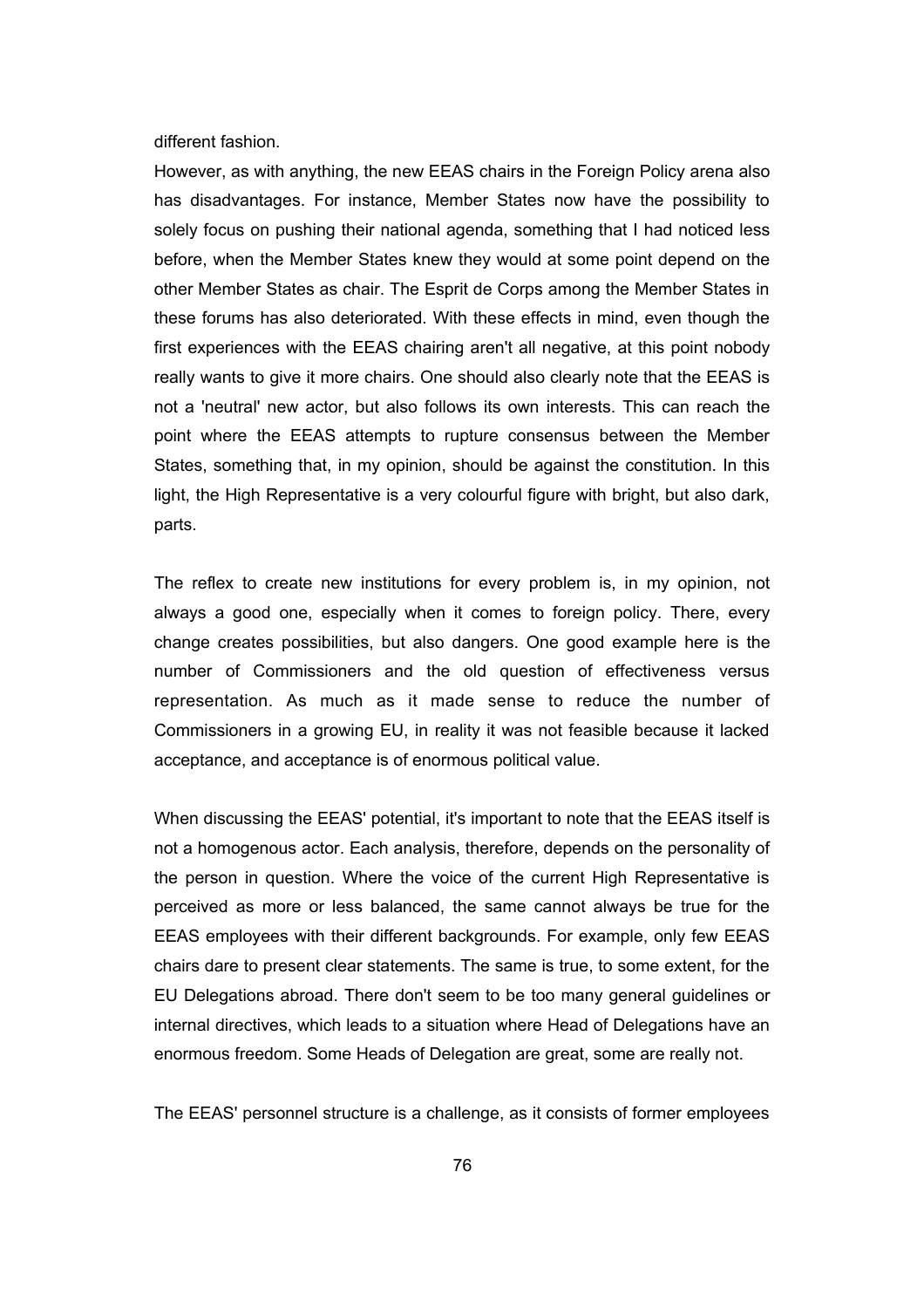of the Council, the Commission, and the national diplomatic services. Initially, a rotation of all these groups was foreseen, but now only the staff originating from the national diplomatic services rotate. For the rest, there is almost no fluctuation. However, as personnel is always a very sensitive question amongst Member States nobody wants to touch it, even if this lack of rotation was also criticised in the EEAS review. And informal directive is: As long as the ECJ is not involved, almost anything goes. A weird European understanding of the Rule of Law. The way some EEAS positions were awarded was poorly received by Member States, especially when the calls were not performed in a transparent manner. With regards to this situation, I don't see a big change between Lady Ashton and Mogherini. However, one can clearly observe that under the latter, Italian candidates are clearly favoured and the Italian presence in the EEAS has risen extremely. This has caused a lot of bad blood amongst the Member States, as I don't think people had expected it to happen to such an extent. With regards to the new High Representative after the European elections, this clearly should not become the new normal.

The new EU Delegations abroad certainly provide added information, even though the EEAS HQ often 'softens' their reports or 'filters' them, if you want to be harsh as 'knowledge is power'. I've noted on several occasions that the end result that is shared amongst the Member States is less detailed and certain things are completely omitted. Additionally, it took the EEAS a very long time to implement their secure communication lines. In addition, the EEAS has not succeeded to get rid of the 'backyards' of some Member States, for example France in West Africa. This still shows in the nationality of staff working in the respective departments and creates distrust. Here, the EEAS is taking a too weak stance towards the Member States. I personally don't see a federal future for the EU, mainly, because people don't want it. If the elites introduce it, nonetheless, through the backdoor, it will never be truly accepted. And we can see what kind of problems arise, if political projects are never truly accepted by the population.

In my opinion, the EEAS should, instead, focus more-so on reinforcing the messages that the Member States have managed to agree upon. Here, Mogherini has shown political talent for successfully steering discourses, agenda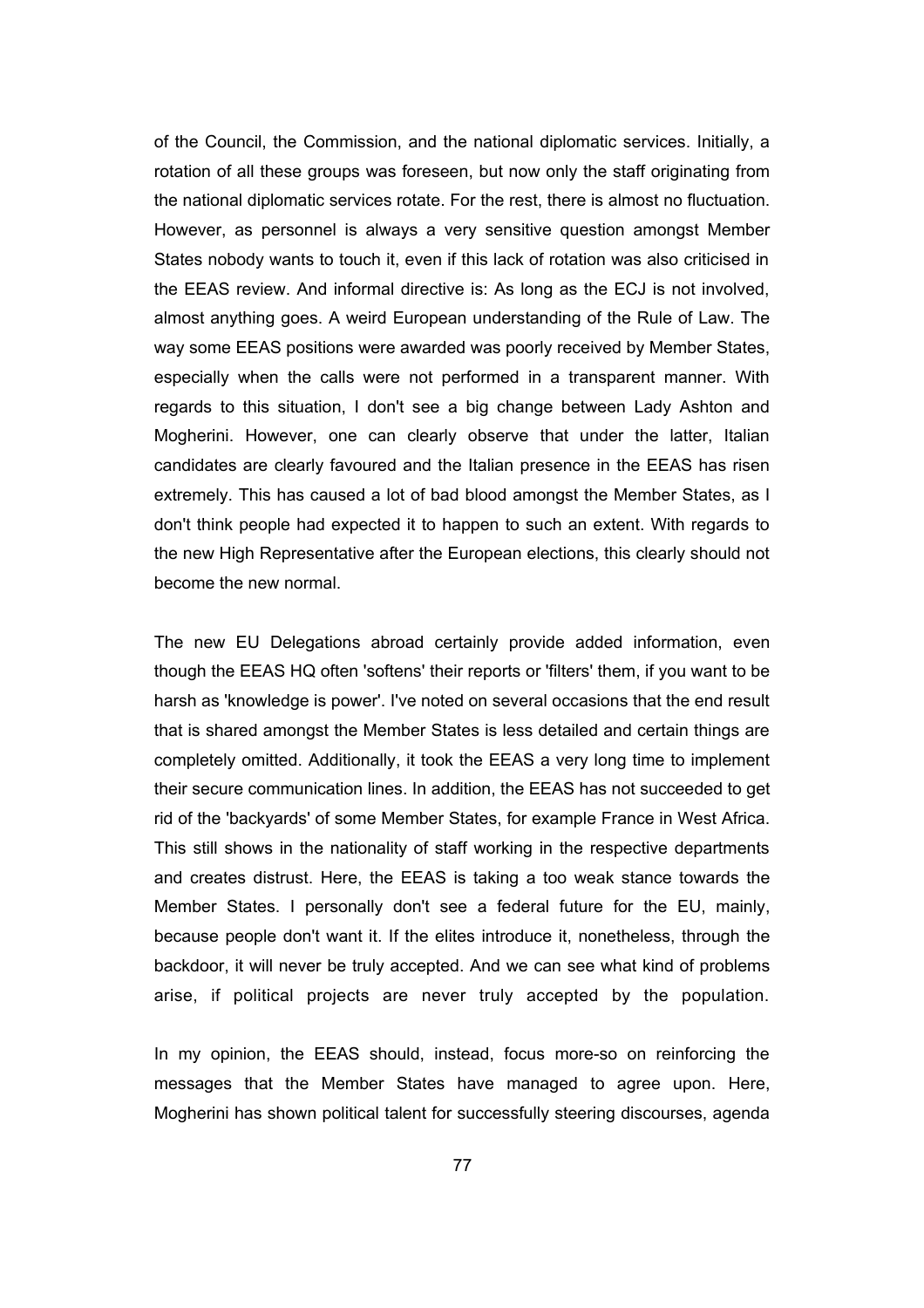setting, the preparation of votes, joint statements, final conclusions, and agreements. Even if those agreements don't always hold up, I feel that, in general, the Council works very well here. Juncker also gave Mogherini more freedom than he had previously given Ashton, or even his other Vice Presidents something that I regard as positive and in line with the treaties. Here one can truly observe how a person shapes the office and that the treaties really only set a framework.